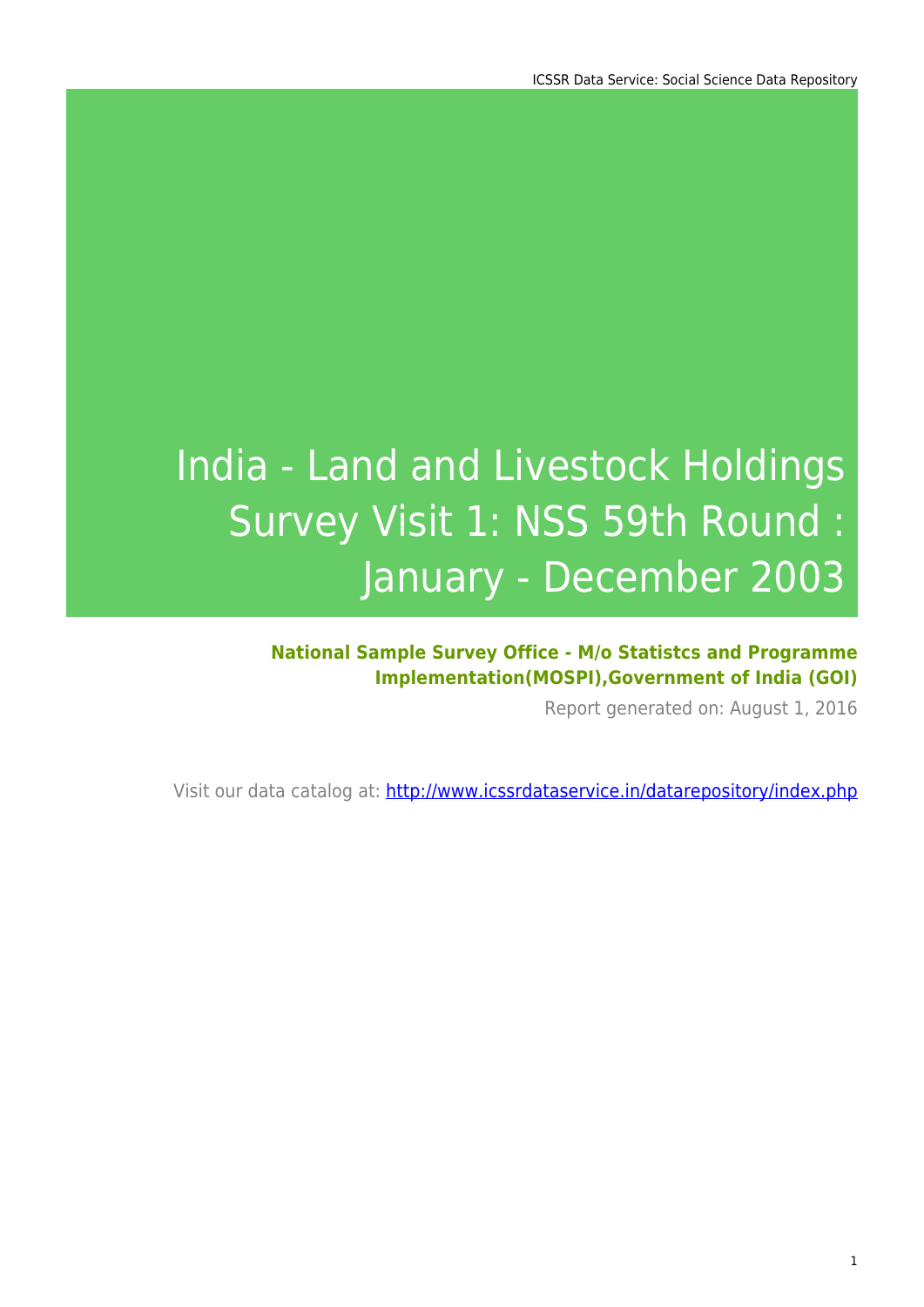### **Overview**

### **Identification**

ID NUMBER DDI-IND-MOSPI-NSSO-59th-Sch18dot1-visit1-2003

### **Version**

VERSION DESCRIPTION V1.0; Re-organised anonymised dataset for public distribution.

PRODUCTION DATE 2012-12-15

### **Overview**

#### **ABSTRACT**

The Land and Livestock Holdings survey (LHS) of NSSO is one of the main sources of information on livestock and poultry held by the household sector of the economy. It also provides estimates of two basic distributions of land holdings, viz., distribution of land owned by households and that of agriculturally operated land. The survey of Land and Livestock Holdings carried out in the 59th round (January-December 2003) of the National Sample Survey (NSS) is the sixth in the series of similar surveys conducted so far by the NSS. The objective of these surveys has been to generate basic quantitative information on the agrarian structure of the country, which is relevant to land policy. In the 59th round, information on various aspects of ownership and operational holdings was collected for both rural and urban areas. Each sample household was visited twice during the period of survey with a gap of four to eight months. Two different schedules of enquiry were canvassed in the two visits.The first visit was made during January to August 2003 and the second, during September to December 2003. The survey wias conducted in both rural and urban areas.

KIND OF DATA Sample survey data [ssd]

UNITS OF ANALYSIS Randomly selected households based on sampling procedure and members of the household

### **Scope**

#### **NOTES**

In the Land and Livestock Holdings surveys of the NSSO, two types of holdings, namely, household ownership holdings and operational holdings, are enumerated by interviewing the sample households. Data are also collected on the livestock and agricultural

implements owned by households. In the present survey, however, data on agricultural implements of households were not collected, as this was being done in another NSS survey called "Situation Assessment Survey of Farmers", carried out concurrently.

There were four subjects of enquiry in the 59th round of NSS: Land and Livestock Holdings, Debt and Investment, Consumer Expenditure, and Situation Assessment Survey (SAS) of Farmers. With the exception of consumer expenditure, all the enquiries required two visits to each sample household for collection of data: one during January to August and the other during September to December. Accordingly, each sample first-stage unit (village or block) was visited twice by the investigator to whom it was allotted. A small proportion of households could not be surveyed a second time due to varying reasons; for these, only one set of data could be collected.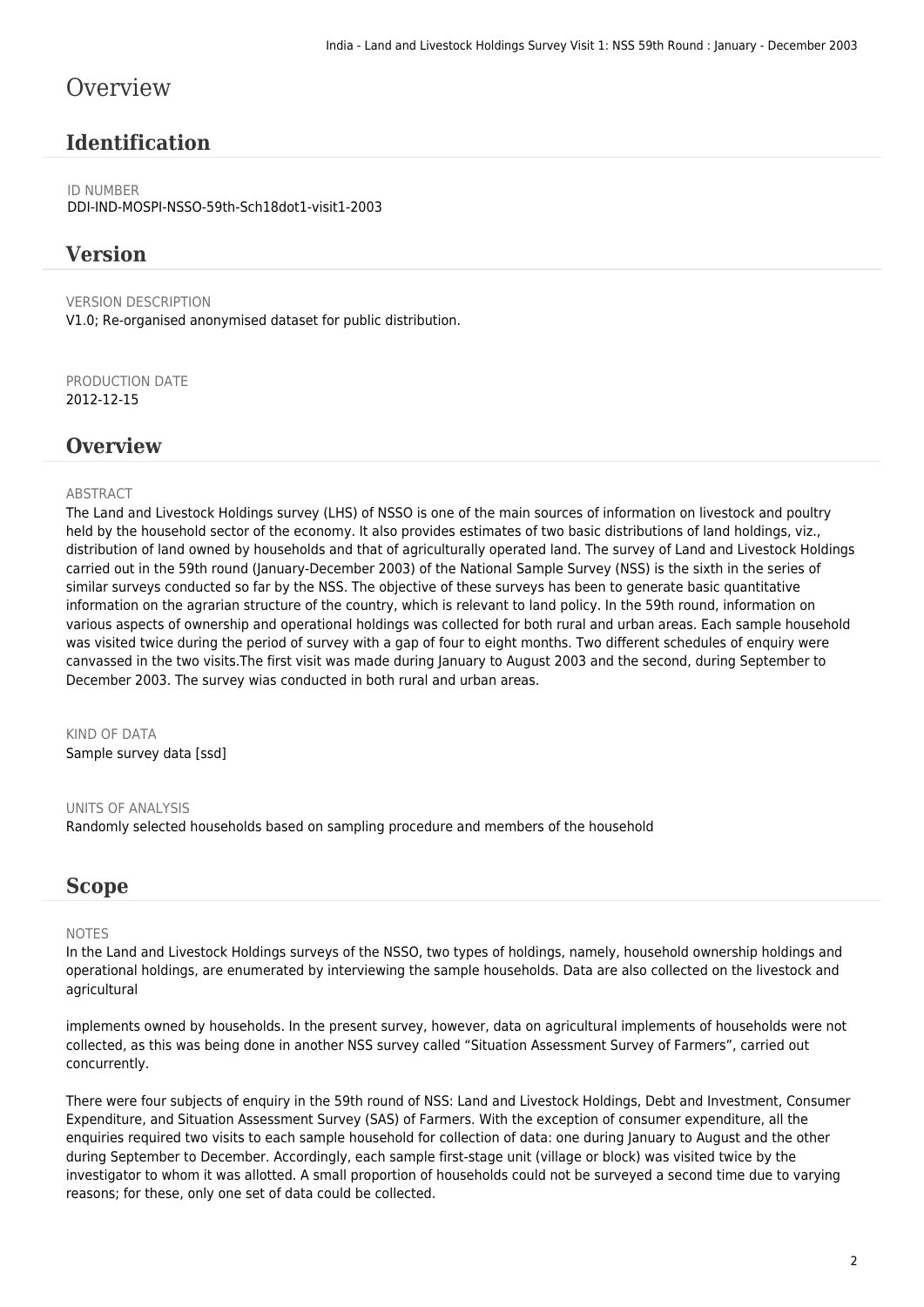Some items of information were in any case collected in the first visit only; these included general household characteristics, age, sex, educational level and other characteristics of household members. Also, importantly, information on livestock owned was collected only in

the first visit. The field work during the first visit included the canvassing of the listing schedule (Sch. 0.0) and selection of the sample households.

Items of enquiry: Particulars of land owned, land leased out and leased in, and types and terms of lease formed the main body of information for the study of ownership holdings. For the operational holdings, data were collected on size, composition, tenurial form, land use, extent of irrigation, fragmentation of holding, drainage facilities and other related aspects. Finally, an inventory of livestock owned by the households on the date of survey was obtained. Further, for each operational holding, information on its size, composition, tenurial form, main use, agricultural activities and attached farm workers will be collected for each agricultural season as well as for the whole agricultural year of 2002-03. In addition, an inventory of livestock will be taken during the first visit from each sample household.

Reference period: The survey was conducted in two visits and some items of information were be collected in only one of them. The formats of different blocks were made in such a way that they remain the same for schedules of both the visits. Information on holdings operated during the Kharif season of the agricultural year 2002-03 was collected in first visit, and on holdings operated during the Rabi season, in the second visit. In addition, some general information on operational holdings with the agricultural year 2002-03 as the reference period was also collected in the second visit. This information did not, however, include the area of the operational holding with the entire agricultural year as reference period. Households have therefore been classified in this report, for the purpose of presentation of livestock data, by size of holding for the Kharif season (from data collected in the first visit), and not by size of holding with the entire agricultural year as reference period as was done in the 48th round. It may be noted that the data on livestock were collected during the first visit to the sample households.

#### TOPICS

| <b>Topic</b>  | <b>Vocabulary</b> | URI                                  |
|---------------|-------------------|--------------------------------------|
| Labor Markets | World Bank        | http://www.surveynetwork.org/toolkit |

#### KEYWORDS

Employment, Unemployment, Indebtedness of rural labour, Usual principal activity, Usual subsidiary activity, Time disposition during the week, Migration

### **Coverage**

### GEOGRAPHIC COVERAGE

The survey covered the whole of the Indian Union except (i) Leh (Ladakh) and Kargil districts of Jammu & Kashmir, (ii) interior villages of Nagaland situated beyond five kilometres of the bus route and (iii) villages in Andaman and Nicobar Islands which remain inaccessible throughout the year.

#### UNIVERSE

The survey used the interview method of data collection from a sample of randomly selected households and members of the household

### **Producers and Sponsors**

#### PRIMARY INVESTIGATOR(S)

| <b>Name</b>                   | <b>Affiliation</b>                                                           |
|-------------------------------|------------------------------------------------------------------------------|
| National Sample Survey Office | M/o Statistcs and Programme Implementation(MOSPI), Government of India (GOI) |

#### OTHER PRODUCER(S)

| <b>Affiliati</b><br><b>Name</b><br>Role<br>iation<br>____ |  |
|-----------------------------------------------------------|--|
|-----------------------------------------------------------|--|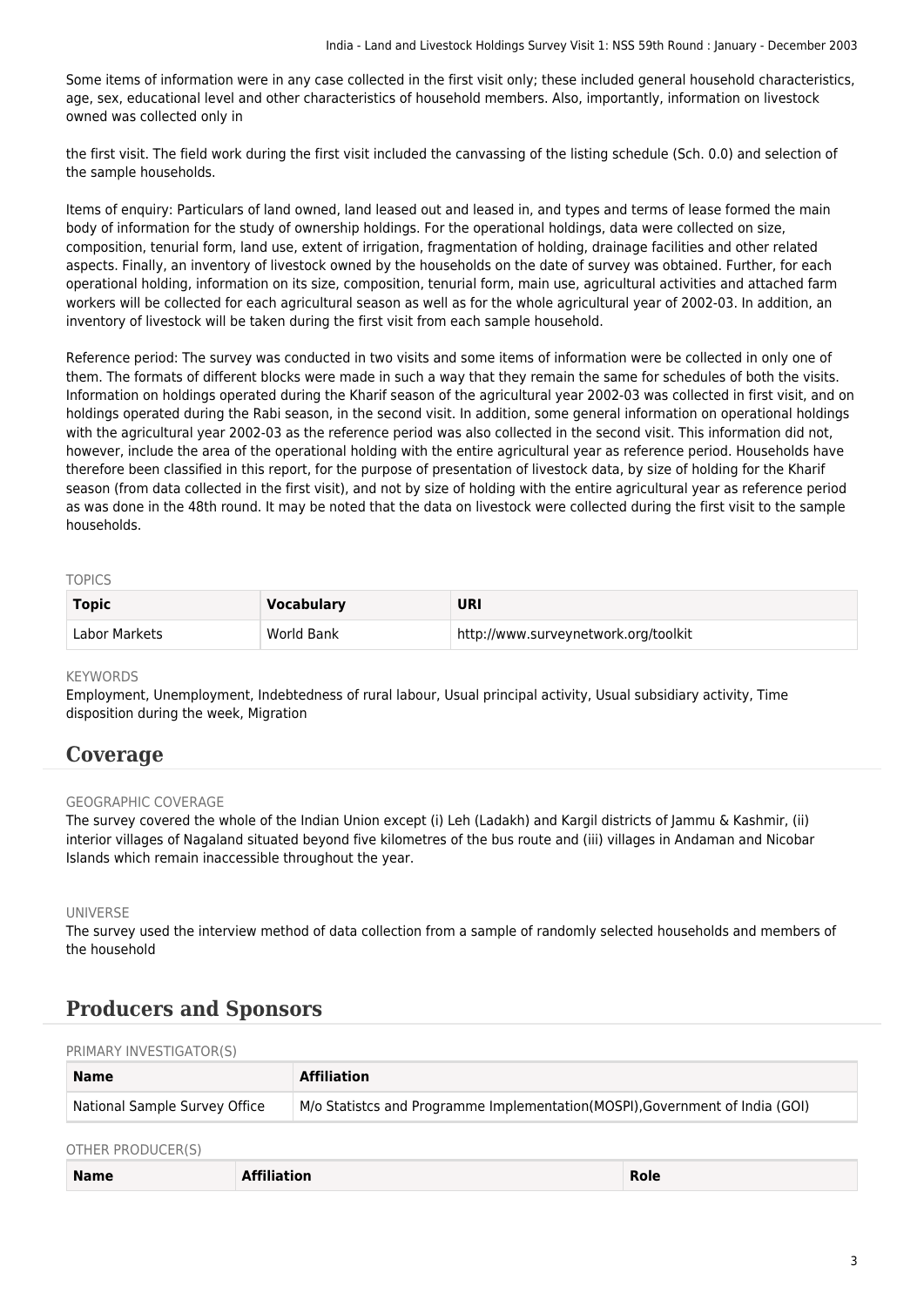| <b>Name</b>                                | <b>Affiliation</b>                                                              | Role                                                         |
|--------------------------------------------|---------------------------------------------------------------------------------|--------------------------------------------------------------|
| Survey Design Reearch<br><b>Division</b>   | National Sample Survey Office                                                   | Questionnaire Desgn, Sampling<br>methodology, Survey Reports |
| <b>Field Operations</b><br><b>Division</b> | National Sample Survey Office                                                   | Field Work                                                   |
| Data Processing Division                   | National Sample Survey Office                                                   | Data Processing                                              |
| <b>Computer Centre</b>                     | M/o Statistcs and Programme<br>Implementation(MOSPI), Government of India (GOI) | Data Dissemination                                           |

#### FUNDING

| <b>Name</b>                                    | <b>Abbreviation</b> | Role |
|------------------------------------------------|---------------------|------|
| M/o Statistics & Programme Implementation, GOI | MOSPI               |      |

#### OTHER ACKNOWLEDGEMENTS

| <b>Name</b>                         | <b>Affiliation</b> | Role                                           |
|-------------------------------------|--------------------|------------------------------------------------|
| Governing council and Working Group | GOI                | Finalisation of survey study and Questionnaire |

### **Metadata Production**

METADATA PRODUCED BY

| <b>Name</b>                 | Abbreviation Affiliation |                                           | Role                       |
|-----------------------------|--------------------------|-------------------------------------------|----------------------------|
| Computer Centre   MOSPI, CC |                          | M/O Statistics & Programme Implementation | Documentation of the study |

DATE OF METADATA PRODUCTION 2012-12-15

DDI DOCUMENT VERSION Version 1.0 (December 2012)

DDI DOCUMENT ID DDI-IND-MOSPI-NSSO-59th-Sch18dot1-visit1-2003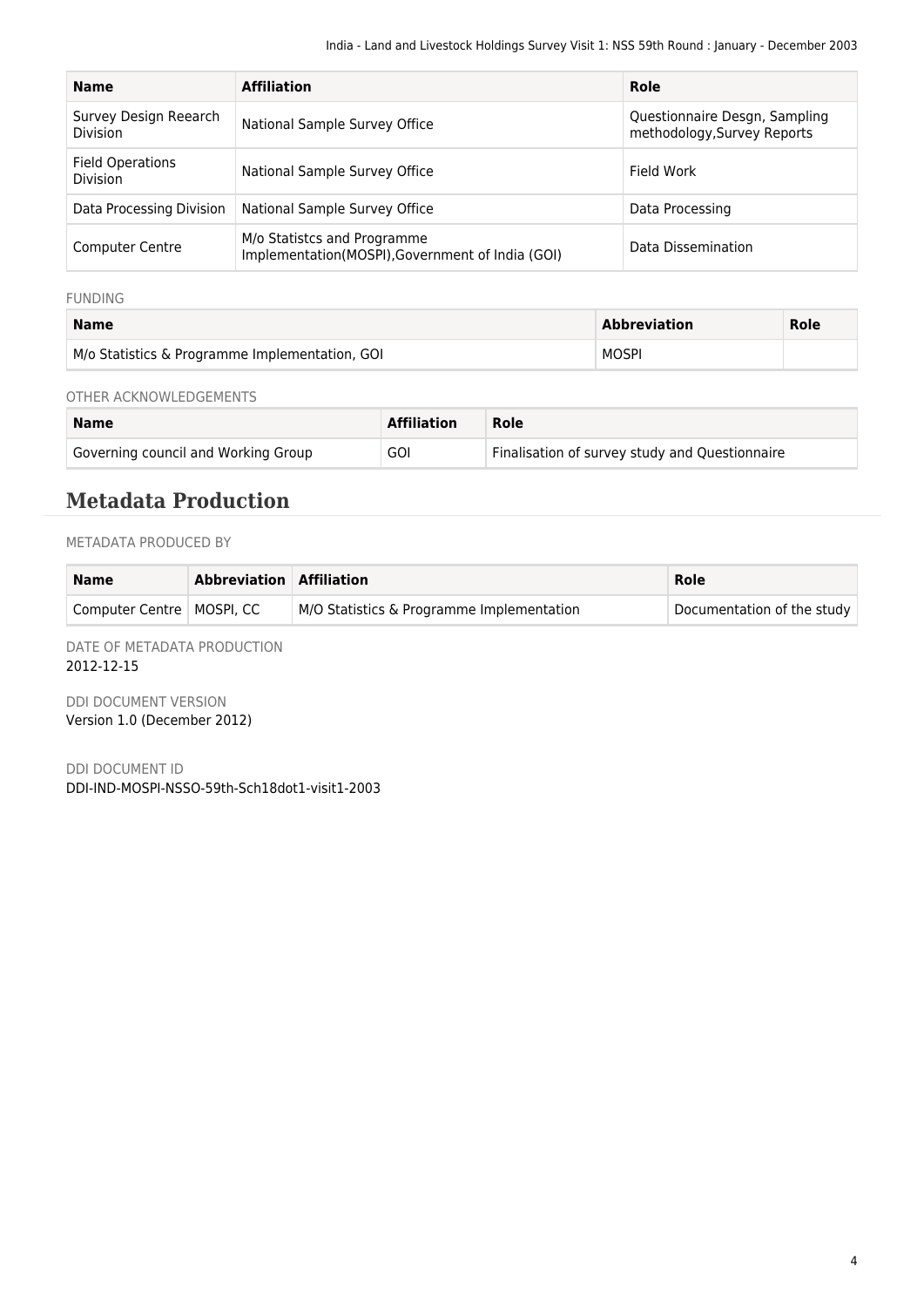# Sampling

### **Sampling Procedure**

A stratified multi-stage design was adopted for the 59th round survey. The first-stage units (FSU) were the census villages (panchayat wards in Kerala) in the rural sector and UFS blocks in the urban sector. In both sectors, the ultimate stage units were households. In

large villages/ blocks, an intermediate stage unit called hamlet-group/ sub-block was also involved.

Sampling frame for first-stage units: The list of villages (panchayat wards for Kerala) as per Population Census 1991 was used as sampling frame in rural areas; for urban areas, the latest UFS frame was used.

Allocation and selection of sample households: Eight sample households were allocated to each sample FSU. In case of no hamlet-group formation, two households were selected from each of the four second-stage strata. In case of hamlet-group formation, one household was

selected from each SSS of each hamlet-group. Sample households were selected by SRSWOR in each SSS of each hamlet-group.

The procedure for selection of fsus given in detail in Appendix B of the report no.493 attached as external resources.

### **Deviations from Sample Design**

There was no deviation from the original sample deviation.

### **Response Rate**

6760 villages and 3824 urban blocks were allocated at all-India level for the Central sample.cjvInformation was collected from a sample of 52,265 rural households and 29,893 urban households spread over 6553 villages and 3757 urban blocks through personal interviews.

### **Weighting**

For generating any estimate, one has to extract relevant portion of the data, and aggregate after applying the weights.

Weights (or multipliers) VARIABLES are given at the end of record of each dataset. The weights (multipliers) are WGT\_SS for Sub-sample-wise estimation and WGT\_Combined for combined subsample estimates.

All records of a household will have same weight figure. In case of those Blocks/Levels, where Item/Person Sl.No. is not applicable the field is filled up with 00000.

Use of subsample-wise weights (multipliers)

For generating subsample-wise estimates based on data of all subrounds taken together, either Subsample-1 households or Subsample-2 households are to be considered at one time. Subsample code is available in the dataset For generating subsample-combined estimates based on data of all subrounds taken together all households are to be considered.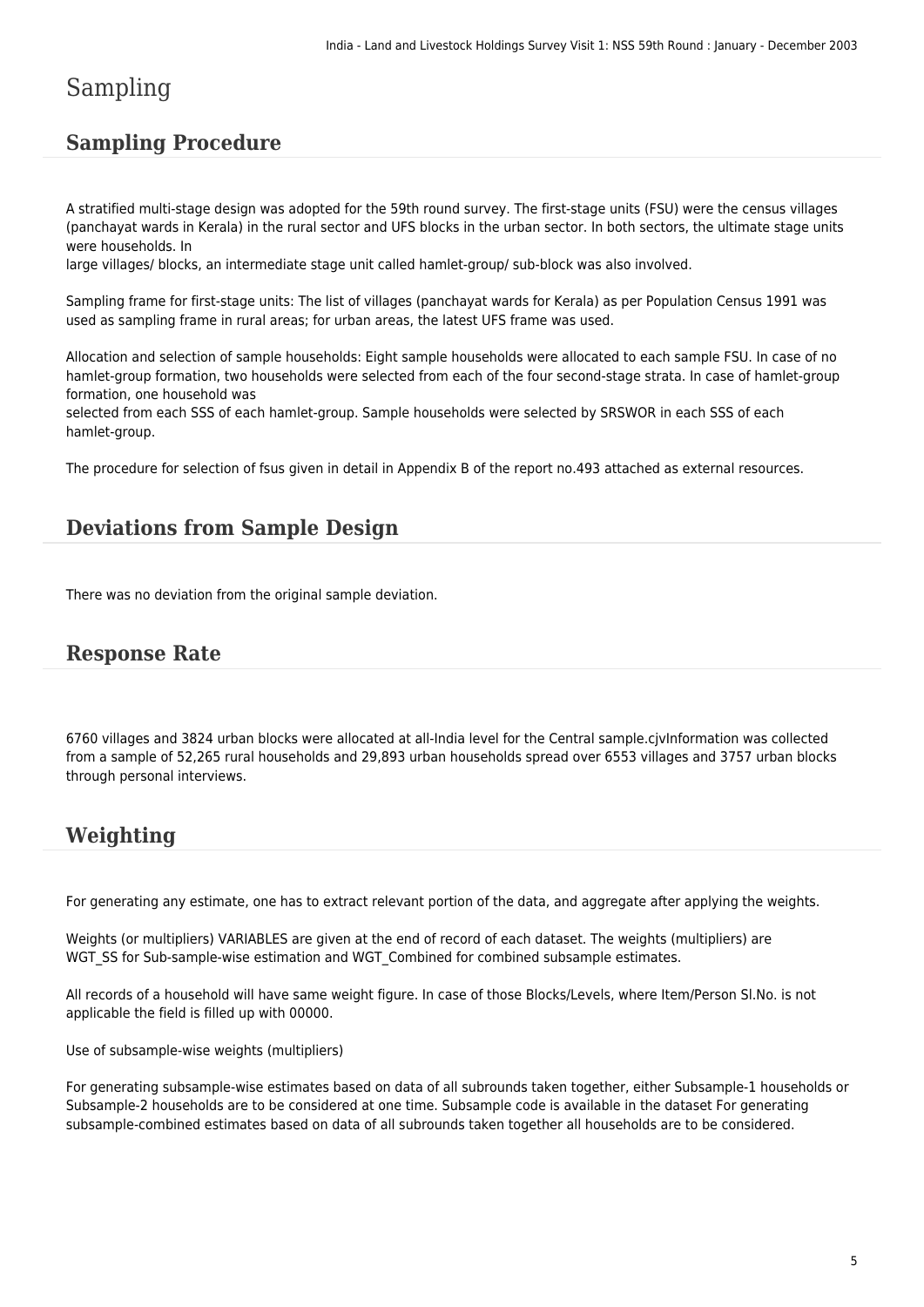# Questionnaires

### **Overview**

The schedule consisted of the following blocks:

- Block 0: descriptive identification of sample household
- Block 1: identification of sample household
- Block 2: particulars of field operation

Block 3: household characteristics (only in visit 1)

Block 4: demographic and other particulars of household members (only in visit 1)

Block 5: particulars of land of the household as on the date of survey

Block 6: some general information of operational holdings for Kharif / Rabi

Block 7: number of cattle and buffaloes owned on the date of survey (only in visit 1)

Block 8: number of other livestock & poultry owned on the date of survey (only in visit 1)

Block 9: some general information of operational holdings for agricultural year 2002-03 (only in visit 2)

Block 10: remarks by investigator

Block 11: remarks by supervisory officer(s)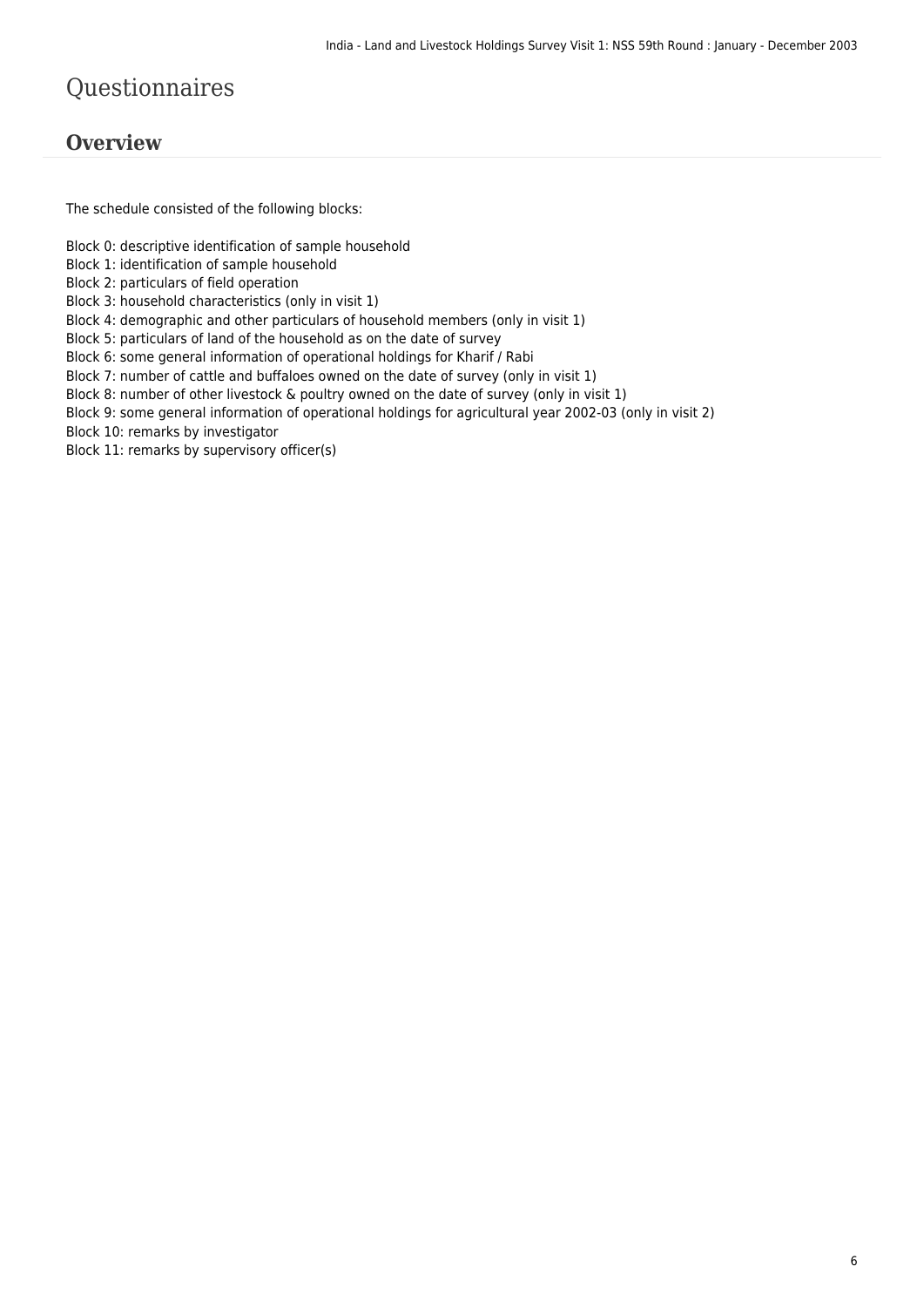# Data Collection

### **Data Collection Dates**

| <b>Start</b> | End        | Cycle      |
|--------------|------------|------------|
| 2003-01-01   | 2003-03-31 | subround-1 |
| 2003-04-01   | 2003-06-30 | subround-2 |
| 2003-07-01   | 2003-09-30 | subround-3 |
| 2003-10-01   | 2003-12-31 | subround-4 |

### **Data Collection Mode**

Face-to-face [f2f]

### **Data Collection Notes**

The information for Land and Livestock Holdings survey was collected from a sample of households by the interview method. Each sample household was visited twice during the period of survey with a gap of four to eight months. Two different schedules of enquiry were

canvassed in the two visits.

The survey period for the 59th round survey was the calendar year 2003. To reduce recall error, particulars relating to the entire agricultural year were collected by visiting each sample household twice during the survey period. The first visit to a sample household was made during the period January to August, while the second visit was made during the period September to December. The longer period for the first visit reflected the higher workload for the field staff during this visit compared to the second visit.

The survey period of the round was divided into two sub-rounds. Sub-round one consisted of the first half of the survey period of each visit while sub-round two consisted of the remaining period. Equal numbers of sample villages/blocks were allotted to each sub-round and a village/block was normally surveyed in the sub-round to which it was allotted. Because of arduous field conditions, this restriction was not strictly enforced in Andaman and Nicobar Islands, Lakshadweep, and rural areas of Arunachal Pradesh and Nagaland.

### **Questionnaires**

The schedule consisted of the following blocks:

Block 0: descriptive identification of sample household

- Block 1: identification of sample household
- Block 2: particulars of field operation
- Block 3: household characteristics (only in visit 1)
- Block 4: demographic and other particulars of household members (only in visit 1)
- Block 5: particulars of land of the household as on the date of survey

Block 6: some general information of operational holdings for Kharif / Rabi

Block 7: number of cattle and buffaloes owned on the date of survey (only in visit 1)

Block 8: number of other livestock & poultry owned on the date of survey (only in visit 1)

Block 9: some general information of operational holdings for agricultural year 2002-03 (only in visit 2)

Block 10: remarks by investigator

Block 11: remarks by supervisory officer(s)

### **Data Collectors**

**Name Abbreviation Affiliation**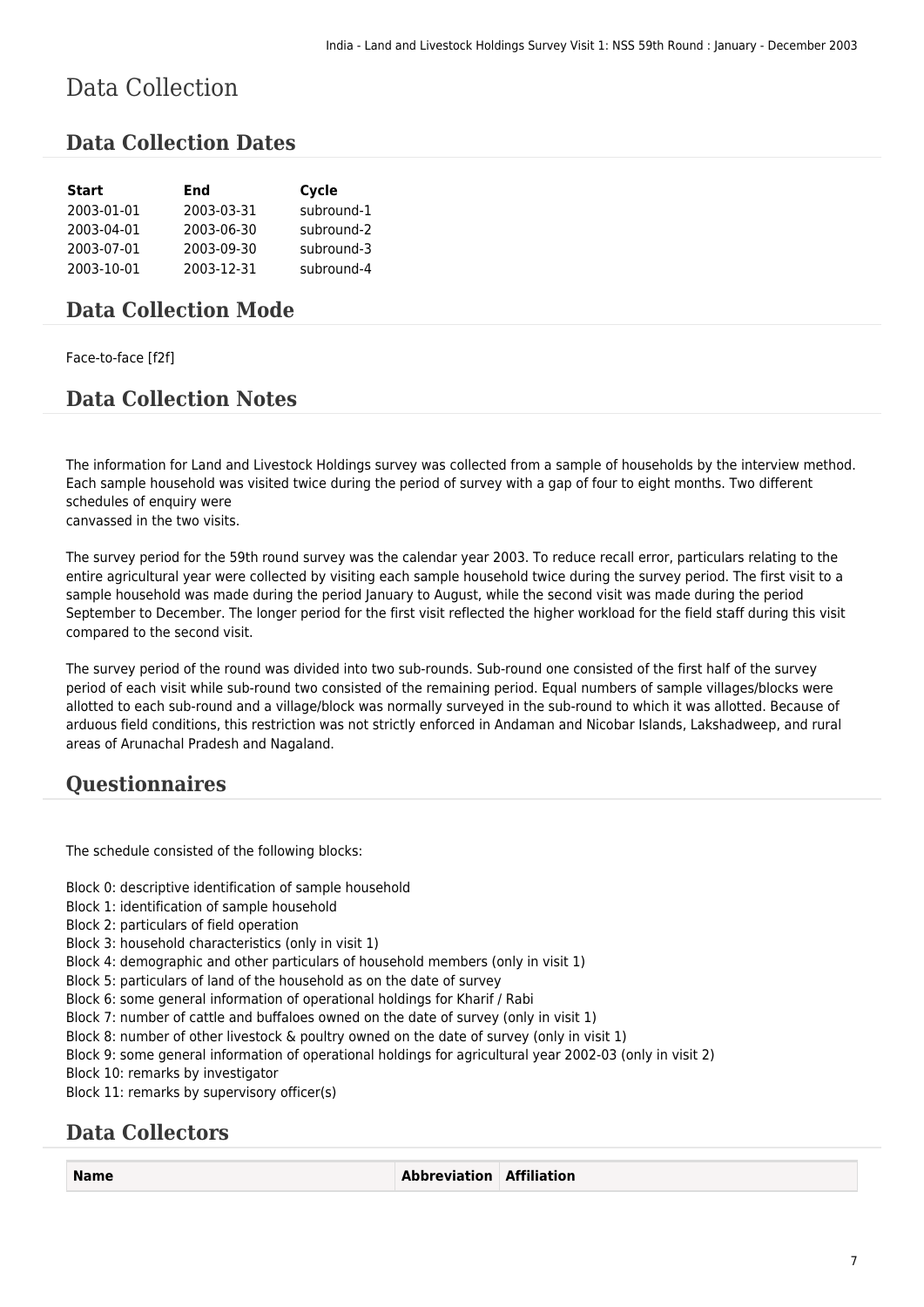| Name                                                         | <b>Abbreviation Affiliation</b> |                                                     |
|--------------------------------------------------------------|---------------------------------|-----------------------------------------------------|
| Field Operations Division of Naional Sample<br>Survey Office | NSSO(FOD)                       | Ministry of Statistics and Programme Implementation |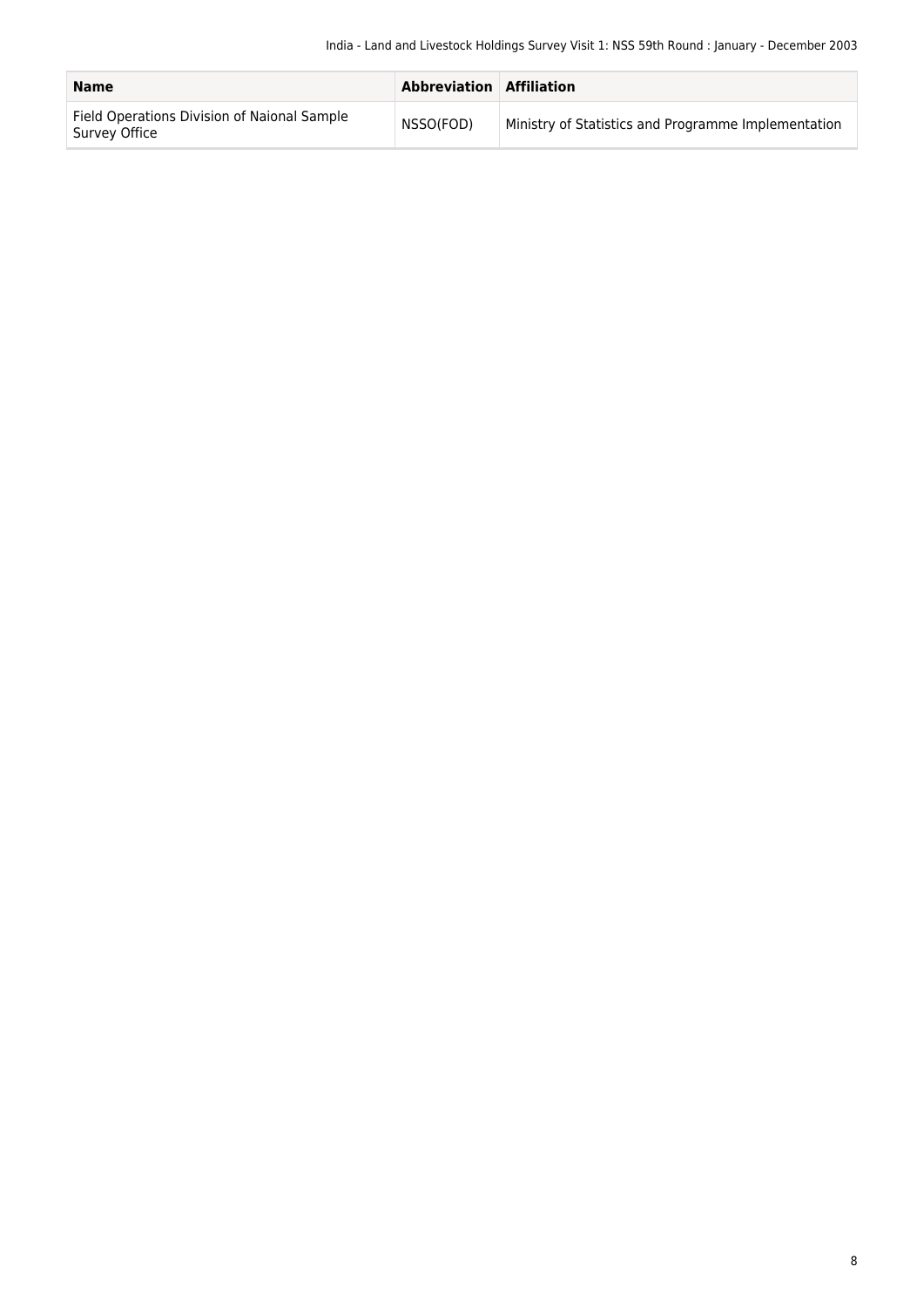# Data Processing

No content available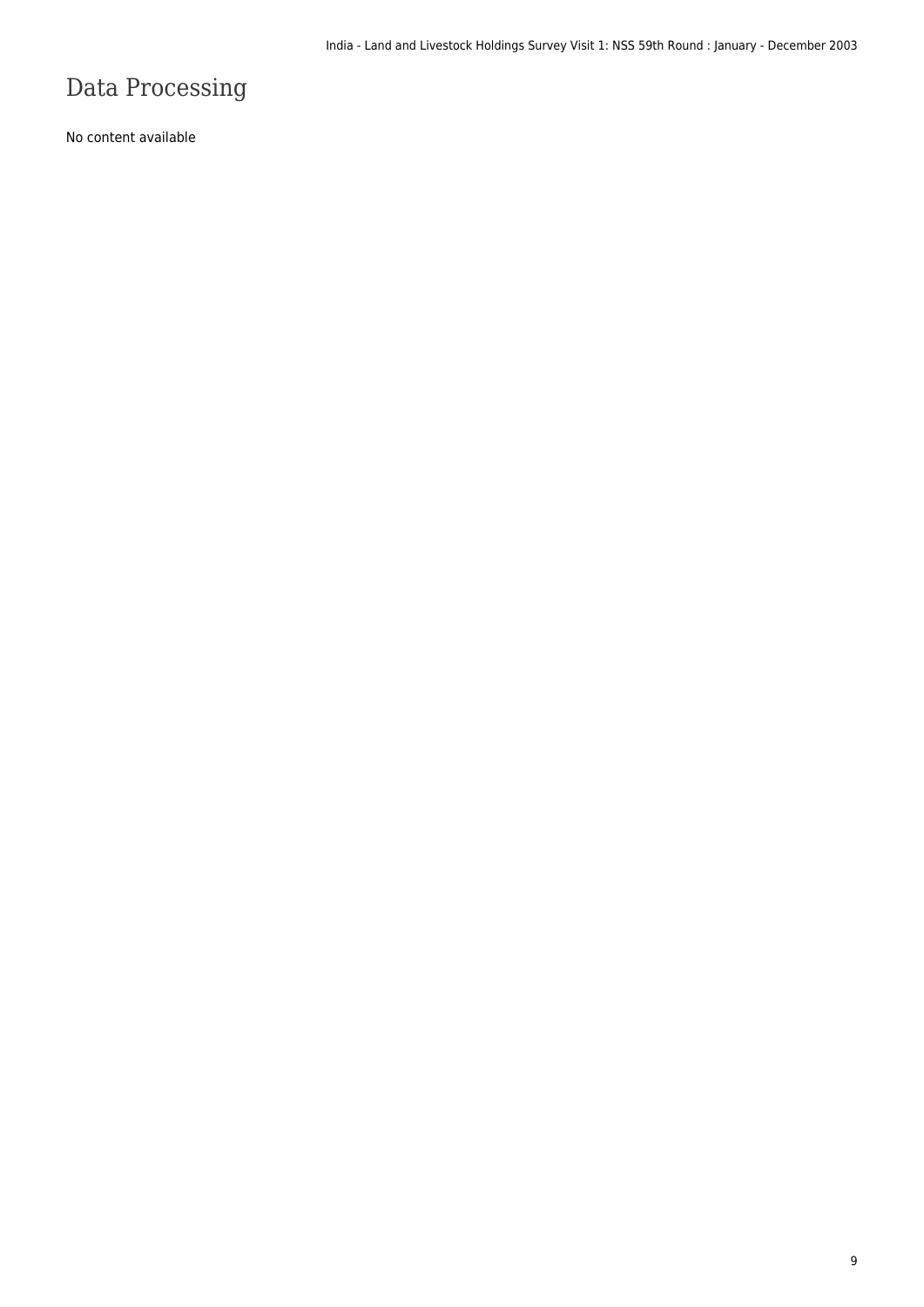# Data Appraisal

No content available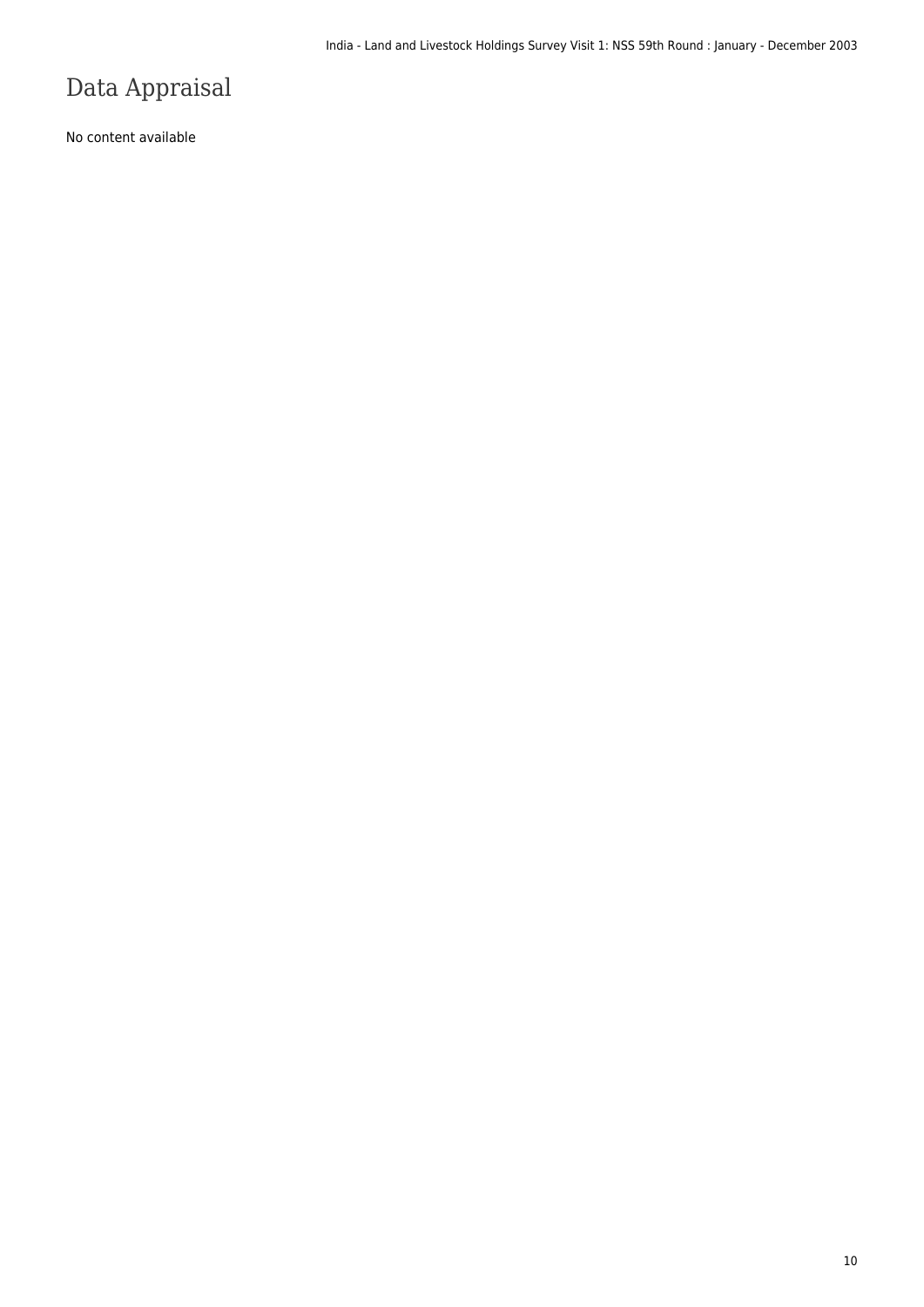# **File Description**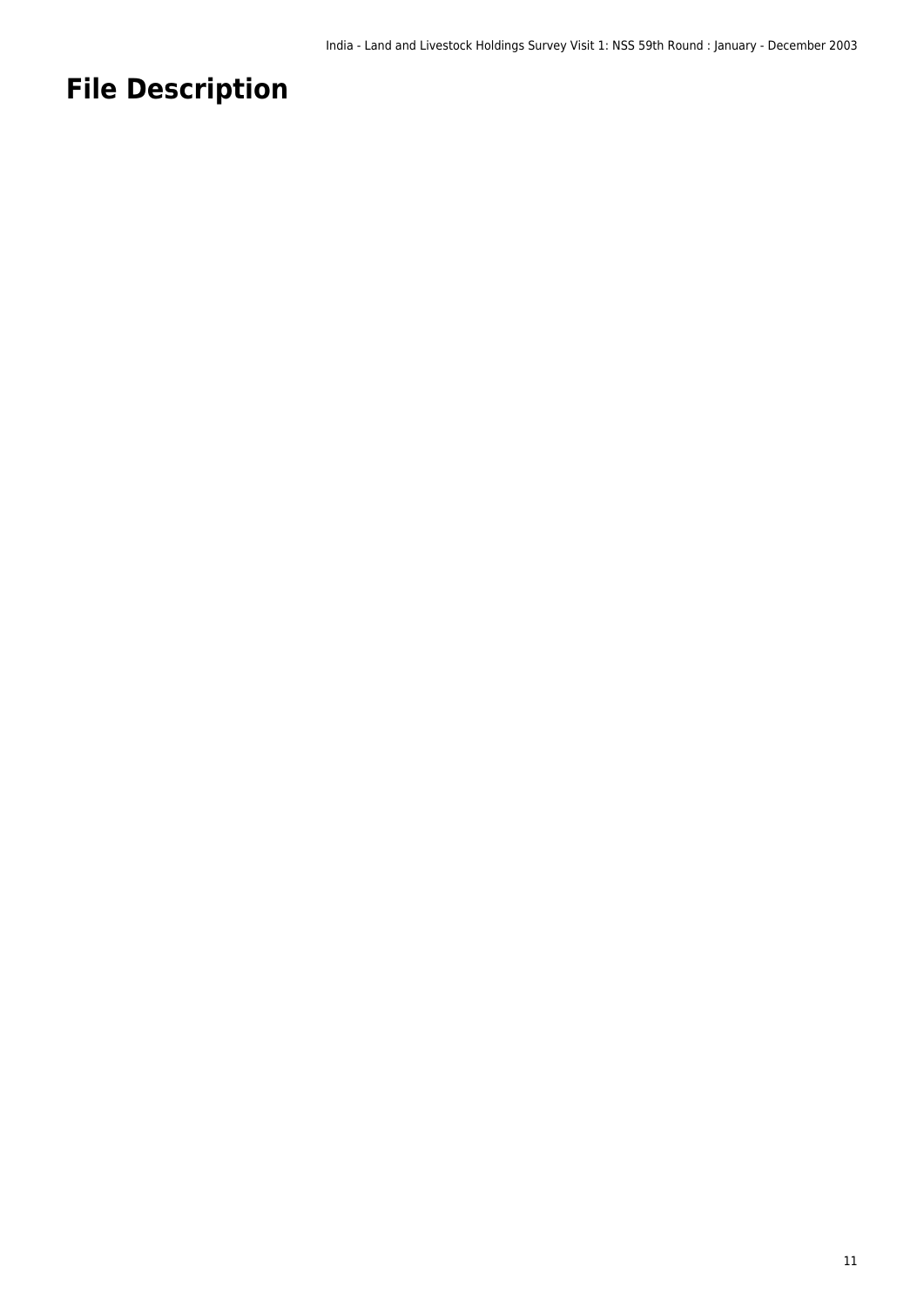# **Variable List**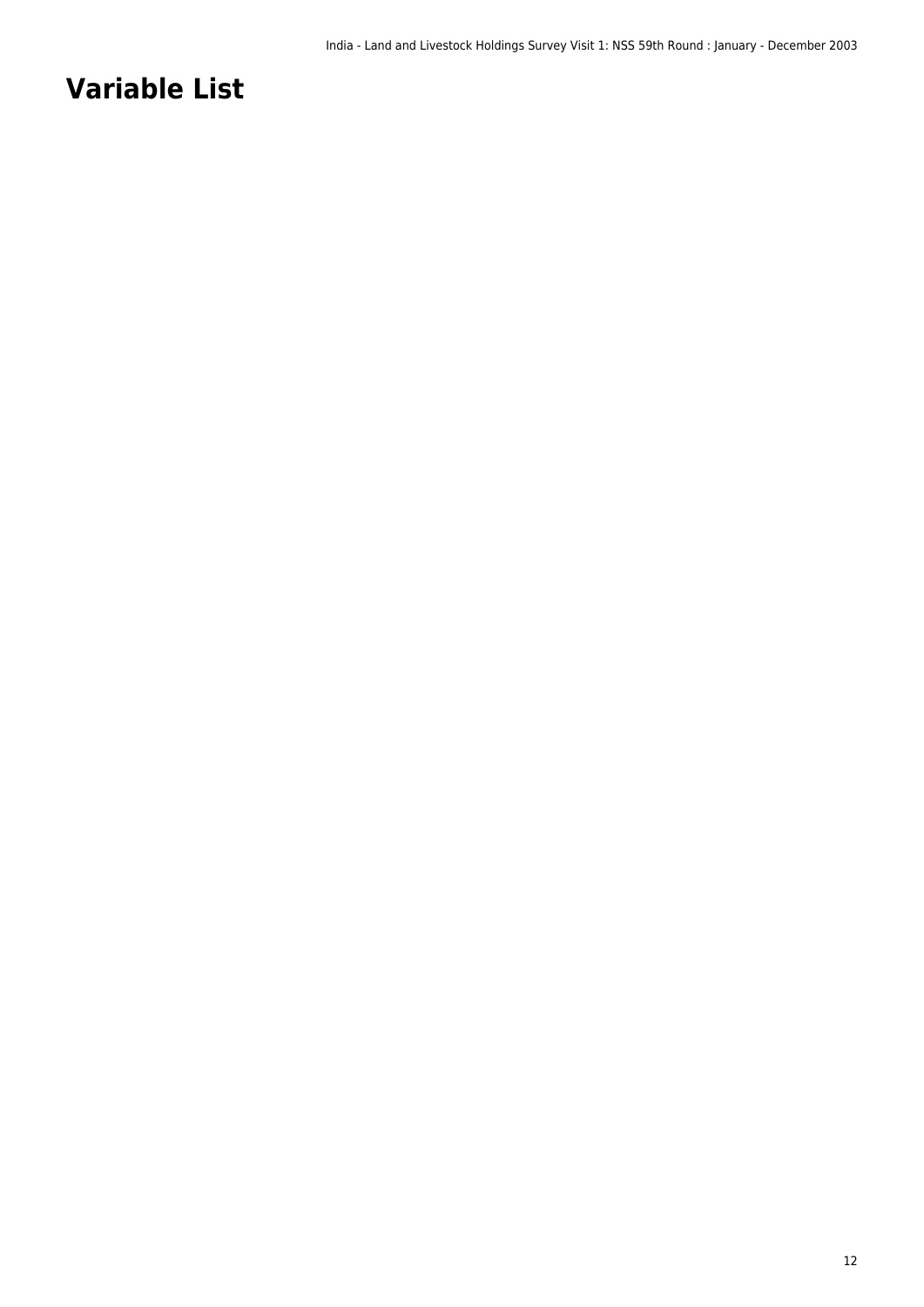### **Block-1-identification of sample household-records-visit-1**

| Content      | Contains Identification of sample household and field operation particulars |
|--------------|-----------------------------------------------------------------------------|
| Cases        | 82229                                                                       |
| Variable(s)  | 32                                                                          |
| Structure    | Type: relational<br>Keys: Key hhold (Key to locate household)               |
| Version      |                                                                             |
| Producer     | <b>NSSO</b>                                                                 |
| Missing Data |                                                                             |

| ID              | <b>Name</b>          | <b>Label</b>                           | <b>Type</b> | <b>Format</b>          | Question |
|-----------------|----------------------|----------------------------------------|-------------|------------------------|----------|
| V1              | Key_hhold            | Key to locate household                | discrete    | character              |          |
| V <sub>2</sub>  | Rec_id               | Record identifier                      | discrete    | character              |          |
| V274            | V32                  | <b>CSR</b>                             | discrete    | character              |          |
| V <sub>4</sub>  | Round                | Round                                  | discrete    | character              |          |
| V <sub>5</sub>  | Schedule             | Schedule                               | discrete    | character              |          |
| V <sub>6</sub>  | Sample               | Sample                                 | discrete    | character              |          |
| V <sub>7</sub>  | Sector               | Sector                                 | discrete    | character              |          |
| V8              | State_Region         | State-Region                           | discrete    | character              |          |
| V <sub>9</sub>  | state                | state code                             | discrete    | character              |          |
| V10             | District             | District                               | discrete    | character              |          |
| V11             | Stratum              | Stratum                                | discrete    | character              |          |
| V12             | Sub_Round            | Sub-Round                              | discrete    | character              |          |
| V13             | Sub_Sample           | Sub-Sample                             | discrete    | character              |          |
| V14             | FOD Sub Region       | FOD Sub-Region                         | discrete    | character              |          |
| V15             | <b>FSU</b>           | LOT/FSU Serial No.                     | discrete    | character              |          |
| V16             | Sub Block no         | Hamlet Group/Sub-Block no.             | discrete    | character              |          |
| V17             | Second_Stage_Stratum | Second Stage Stratum                   | discrete    | character              |          |
| V18             | Visit_number         | Visit number                           | discrete    | character              |          |
| V19             | HH_slno              | Sample HHS No.                         | discrete    | character              |          |
| V20             | B1q16                | Informant SI.No.                       | discrete    | character              |          |
| V21             | B1q17                | Response Code                          | discrete    | character              |          |
| V <sub>22</sub> | B1q18                | Survey Code                            | discrete    | character              |          |
| V <sub>23</sub> | $B1_q19$             | Substitution Code                      |             | $discrete$   character |          |
| V24             | B1 q20               | No. of partitioned hhlds (for visit-2) | discrete    | character              |          |
| V278            | $B2_q2i$             | Date of Survey                         | contin      | numeric                |          |
| V279            | B <sub>2_q2iv</sub>  | Date of Despatch                       | contin      | numeric                |          |
| V280            | $B2_q4$              | Time to canvass(mins.)                 | contin      | numeric                |          |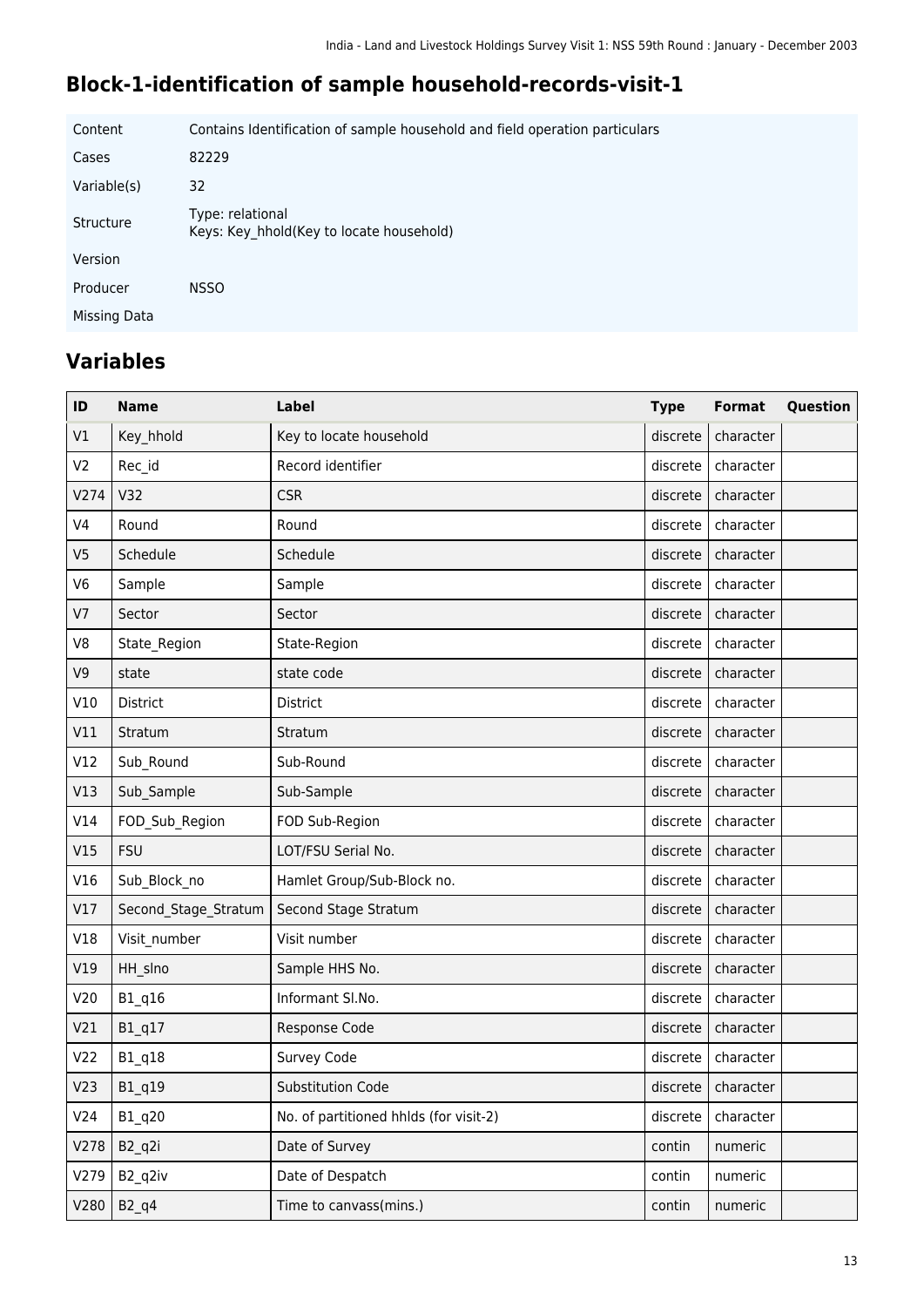India - Land and Livestock Holdings Survey Visit 1: NSS 59th Round : January - December 2003

| ID              | <b>Name</b>  | Label                 | <b>Type</b> | <b>Format</b> | Question |
|-----------------|--------------|-----------------------|-------------|---------------|----------|
| V28             | wgt combined | Multiplier combined   | contin      | numeric       |          |
| V <sub>29</sub> | wgt ss       | Multiplier sub sample | contin      | numeric       |          |
| V30             | <b>NSS</b>   | <b>NSS</b>            | contin      | numeric       |          |
| V31             | <b>NSC</b>   | <b>NSC</b>            | contin      | numeric       |          |
| V32             | Wgt posted   | Multiplier posted     | contin      | numeric       |          |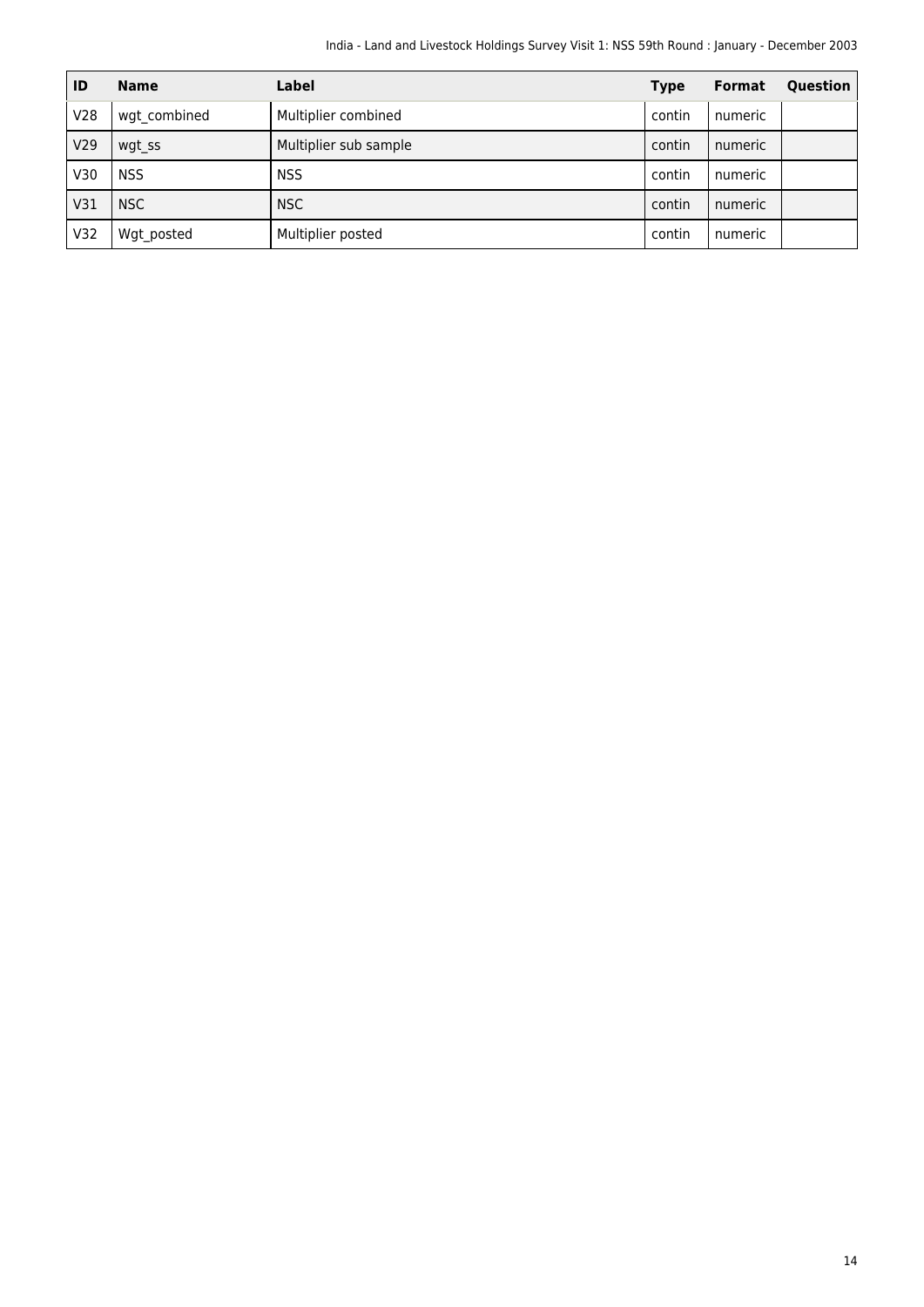### **Block-3-household characteristics-records-visit-1**

Content This dataset contains characteristics which are mainly intended to be used to classify the households for tabulation Cases 82160 Variable(s) 39 Structure Type: relational Keys: Key\_hhold(Key to locate Household) Version Producer NSSO Missing Data

| ID   | <b>Name</b>          | Label                      | <b>Type</b> | <b>Format</b> | Question |
|------|----------------------|----------------------------|-------------|---------------|----------|
| V281 | Key_hhold            | Key to locate Household    | discrete    | character     |          |
| V282 | Rec id               | Level                      | discrete    | character     |          |
| V283 | <b>CSR</b>           | Centre code, Round, Shift  | discrete    | character     |          |
| V284 | Round                | Round                      | discrete    | character     |          |
| V285 | Schedule             | Schedule                   | discrete    | character     |          |
| V286 | Sample               | Sample                     | discrete    | character     |          |
| V287 | Sector               | Sector                     | discrete    | character     |          |
| V288 | State_Region         | State-Region               | discrete    | character     |          |
| V289 | state                | State code                 | discrete    | character     |          |
| V290 | District             | <b>District</b>            | discrete    | character     |          |
| V291 | Stratum              | Stratum                    | discrete    | character     |          |
| V292 | Sub_Round            | Sub-Round                  | discrete    | character     |          |
| V293 | Sub_Sample           | Sub-Sample                 | discrete    | character     |          |
| V294 | FOD_Sub_Region       | FOD Sub-Region             | discrete    | character     |          |
| V295 | <b>FSU</b>           | LOT/FSU Serial No.         | discrete    | character     |          |
| V296 | Sub Block no         | Hamlet Group/Sub-Block no. | discrete    | character     |          |
| V297 | Second_Stage_Stratum | Second Stage Stratum       | discrete    | character     |          |
| V298 | Visit_number         | Visit number               | discrete    | character     |          |
| V299 | HH_slno              | Sample HHS No.             | discrete    | character     |          |
| V300 | $B3_q1$              | Household size             | contin      | numeric       |          |
| V301 | $B3_q2$              | Principal industry code    | discrete    | character     |          |
| V302 | $B3_q3$              | Principal occupation code  | discrete    | character     |          |
| V303 | $B3_q4$              | Recoded HHtype             | discrete    | character     |          |
| V304 | $B3_q5$              | Religion code              | discrete    | character     |          |
| V305 | B3_q6                | Social group code          | discrete    | character     |          |
| V306 | $B3_q7$              | Possesses homestead land?  | discrete    | character     |          |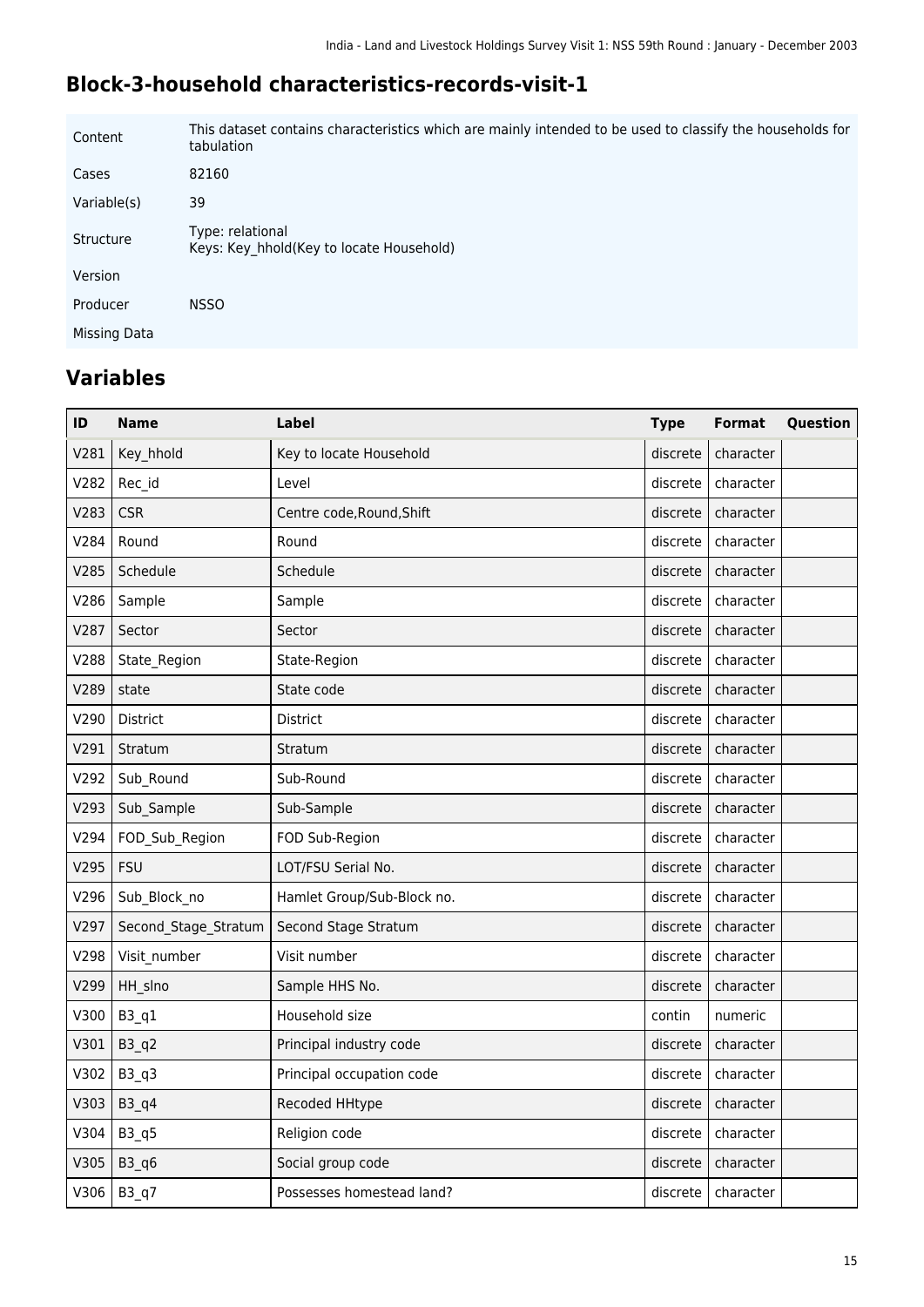| ID   | <b>Name</b>  | Label                               | <b>Type</b> | Format    | Question |
|------|--------------|-------------------------------------|-------------|-----------|----------|
| V322 | $B3_q8$      | Area of homestead land(0.000)       | contin      | numeric   |          |
| V308 | B3 q9        | Possession type of homestead land   | discrete    | character |          |
| V309 | B3 q10       | Owns any land other than homestead  | discrete    | character |          |
| V310 | B3_q11       | Operated land for agr. purposes?    | discrete    | character |          |
| V311 | B3 q12       | Possesses operational holding?      | discrete    | character |          |
| V312 | B3 q13       | No. of operational holdings         | contin      | numeric   |          |
| V313 | B3 q14       | No. of operational holdings jointly | contin      | numeric   |          |
| V314 | B3 q15       | Total no. of partner households     | contin      | numeric   |          |
| V315 | wgt combined | Multiplier combined                 | contin      | numeric   |          |
| V316 | wgt ss       | Multiplier sub-sample               | contin      | numeric   |          |
| V317 | <b>NSS</b>   | <b>NSS</b>                          | contin      | numeric   |          |
| V318 | <b>NSC</b>   | <b>NSC</b>                          | contin      | numeric   |          |
| V319 | Wgt posted   | Multiplier posted                   | contin      | numeric   |          |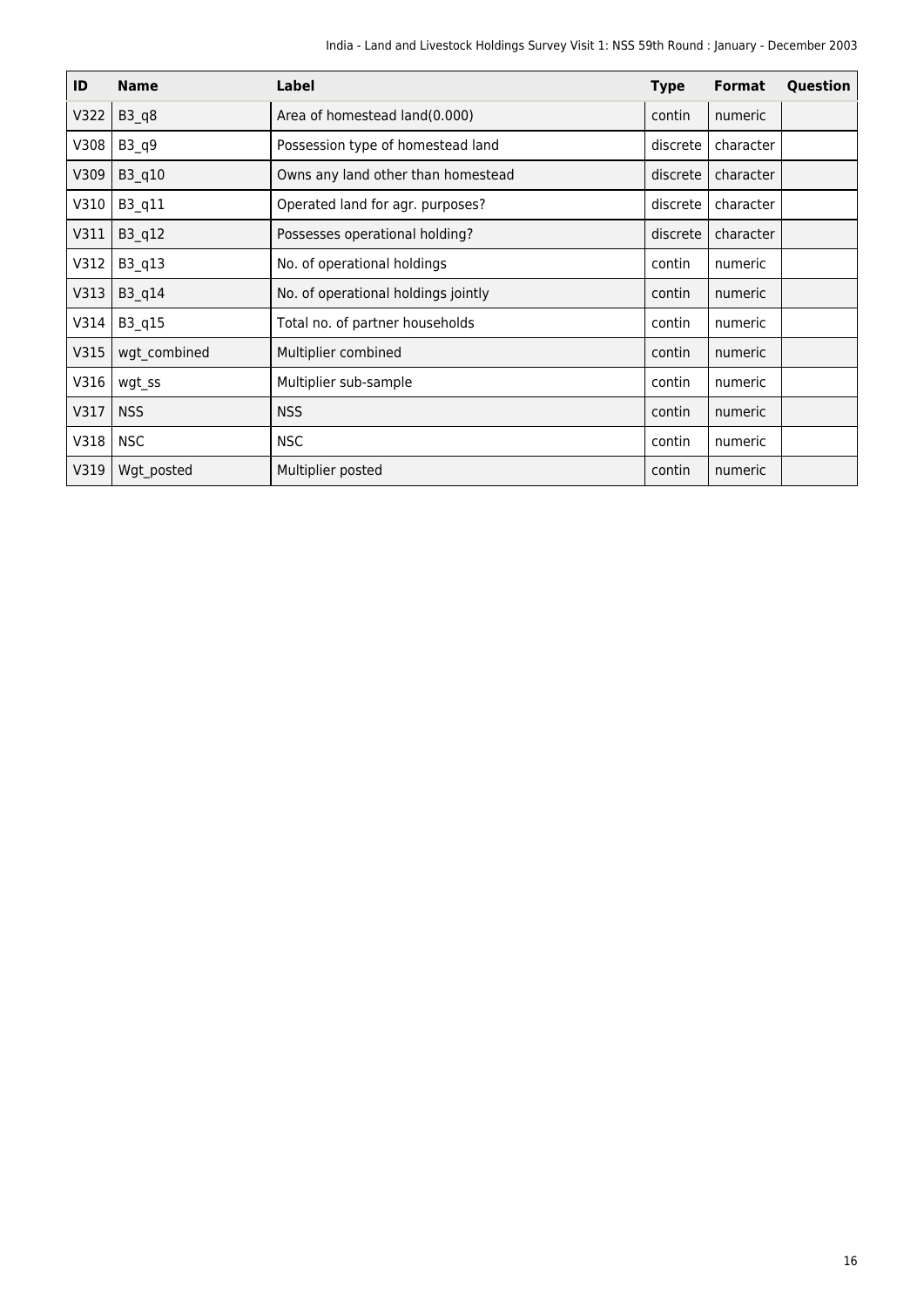### **Block-4-demographic-other-particulars-members-records-visit-1**

| Content      | This data set contains demographic particulars like relation to head, sex, age, marital status, genera<br>education and working status of members of the sample household |
|--------------|---------------------------------------------------------------------------------------------------------------------------------------------------------------------------|
| Cases        | 406445                                                                                                                                                                    |
| Variable(s)  | 35                                                                                                                                                                        |
| Structure    | Type: relational<br>Keys: key member(Key to locate member), key hhold(Key to locate Household)                                                                            |
| Version      |                                                                                                                                                                           |
| Producer     | <b>NSSO</b>                                                                                                                                                               |
| Missing Data |                                                                                                                                                                           |

| ID              | <b>Name</b>          | <b>Label</b>               | <b>Type</b> | <b>Format</b> | Question |
|-----------------|----------------------|----------------------------|-------------|---------------|----------|
| V <sub>73</sub> | key_member           | Key to locate member       | discrete    | character     |          |
| V72             | key_hhold            | Key to locate Household    | discrete    | character     |          |
| V74             | Rec_id               | Record identifier          | discrete    | character     |          |
| V75             | <b>CSR</b>           | Centre code, Round, Shift  | discrete    | character     |          |
| V76             | <b>FSU</b>           | LOT/FSU Serial No.         | discrete    | character     |          |
| V77             | Round                | Round                      | discrete    | character     |          |
| <b>V78</b>      | Schedule             | Schedule                   | discrete    | character     |          |
| V79             | Sample               | Sample                     | discrete    | character     |          |
| <b>V80</b>      | Sector               | Sector                     | discrete    | character     |          |
| V81             | State_Region         | State-Region               | discrete    | character     |          |
| <b>V82</b>      | state                | State code                 | discrete    | character     |          |
| V83             | District             | District                   | discrete    | character     |          |
| <b>V84</b>      | Stratum              | Stratum                    | discrete    | character     |          |
| <b>V85</b>      | Sub Round            | Sub-Round                  | discrete    | character     |          |
| <b>V86</b>      | Sub Sample           | Sub-Sample                 | discrete    | character     |          |
| <b>V87</b>      | FOD_Sub_Region       | FOD Sub-Region             | discrete    | character     |          |
| <b>V88</b>      | Sub_Block_no         | Hamlet Group/Sub-Block no. | discrete    | character     |          |
| V89             | Second_Stage_Stratum | Second Stage Stratum       | discrete    | character     |          |
| V90             | Visit number         | Visit number               | discrete    | character     |          |
| V91             | HH_slno              | Sample HHS No.             | discrete    | character     |          |
| V92             | $B4_C1$              | Person Srl No.             | discrete    | character     |          |
| V93             | $B4_C3$              | Relation to head           | discrete    | character     |          |
| V94             | $B4_C4$              | Sex                        | discrete    | character     |          |
| V95             | $B4_C5$              | Age                        | contin      | numeric       |          |
| V96             | $B4_c6$              | Marital status             | discrete    | character     |          |
| V97             | B4_c7                | General education          | discrete    | character     |          |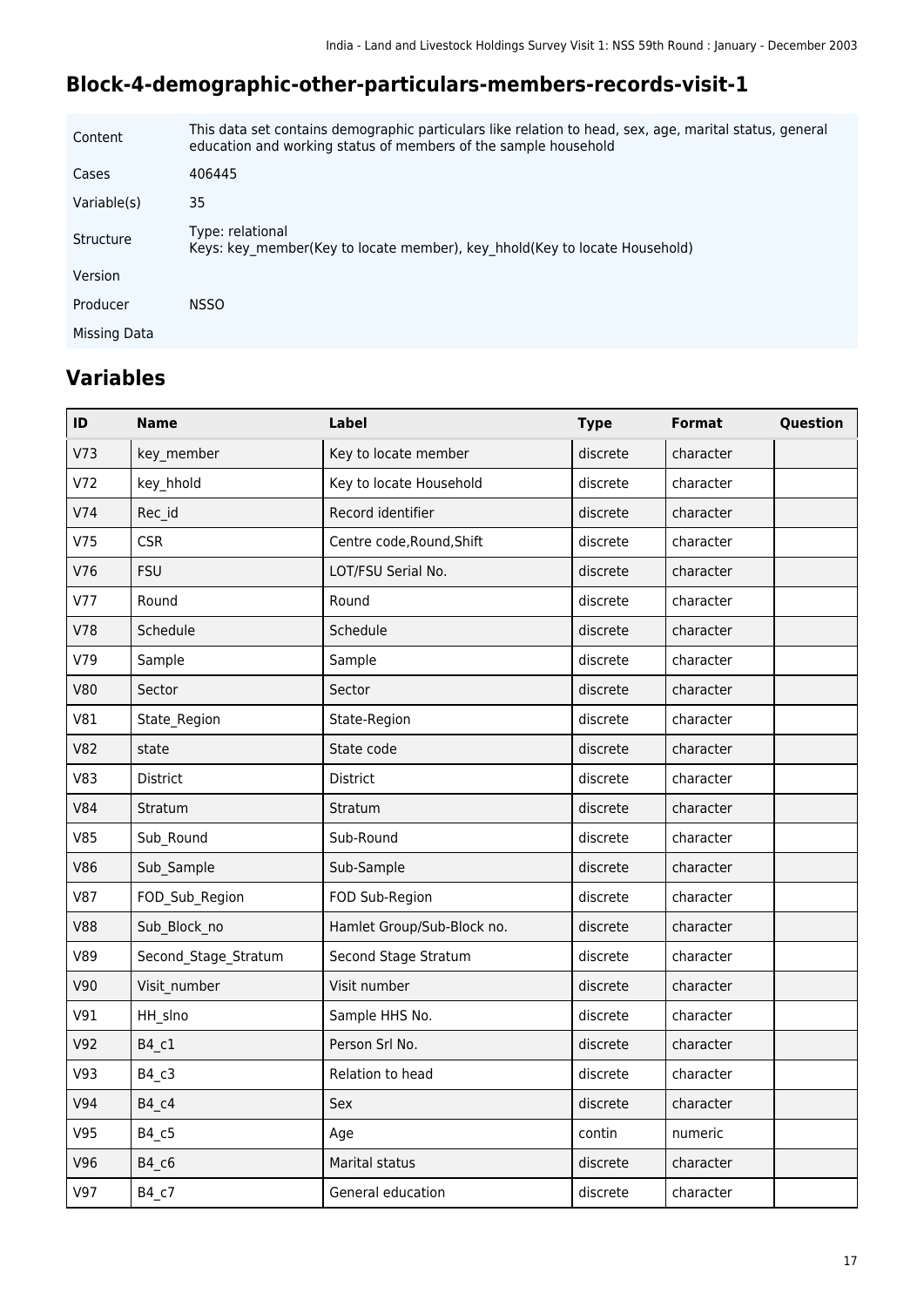| ID   | <b>Name</b>  | Label                  | <b>Type</b> | Format    | Question |
|------|--------------|------------------------|-------------|-----------|----------|
| V98  | B4_c8        | Principal status code  | discrete    | character |          |
| V99  | B4_c9        | Principal NIC -98 code | discrete    | character |          |
| V100 | B4 c10       | Subsidiary status code | discrete    | character |          |
| V101 | B4 c11       | Subsidiary NIC-98 code | discrete    | character |          |
| V102 | wgt combined | Multiplier combined    | contin      | numeric   |          |
| V103 | wgt ss       | Multiplier sub-sample  | contin      | numeric   |          |
| V104 | <b>NSS</b>   | <b>NSS</b>             | contin      | numeric   |          |
| V105 | <b>NSC</b>   | <b>NSC</b>             | contin      | numeric   |          |
| V106 | Wgt posted   | Multiplier posted      | contin      | numeric   |          |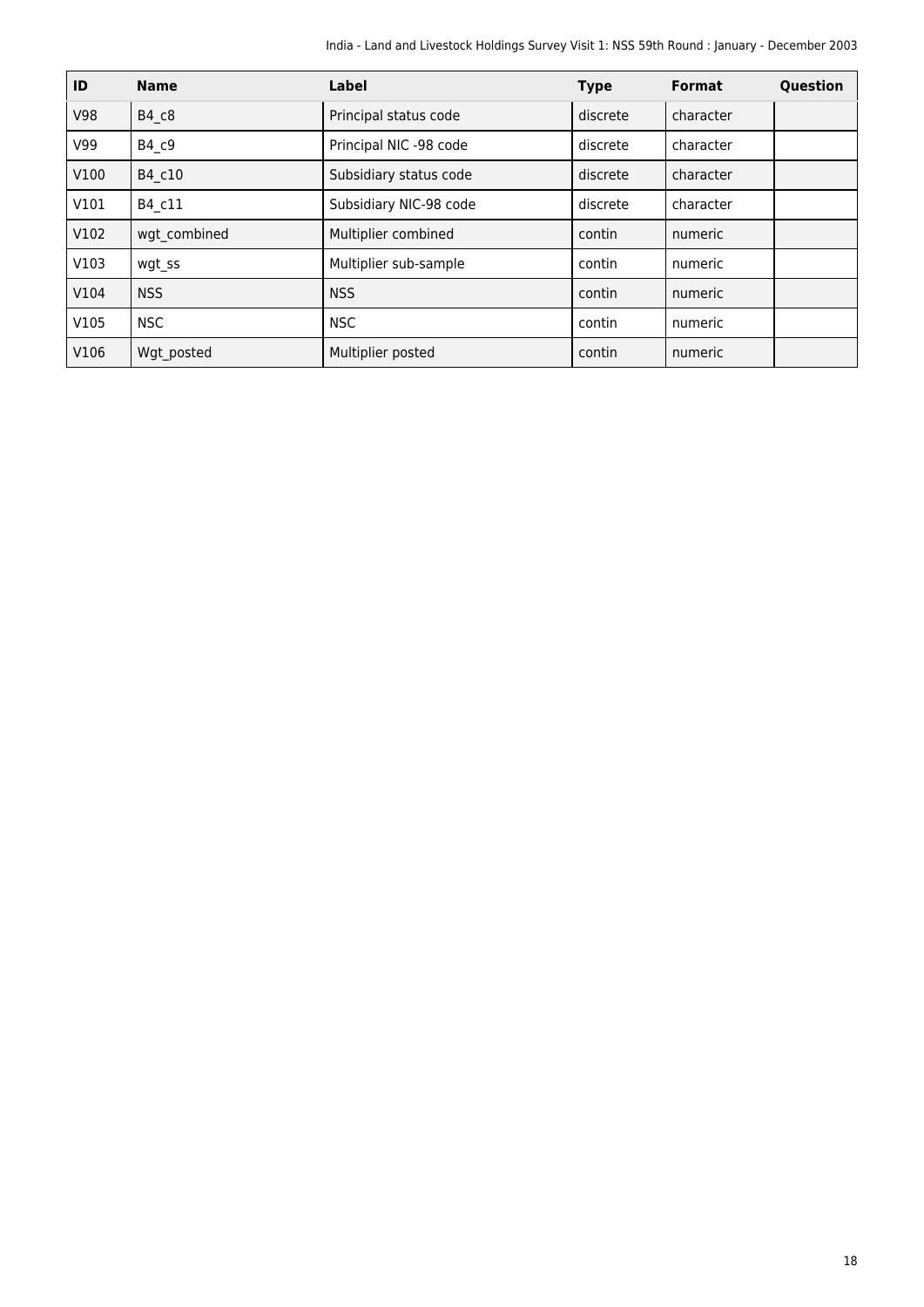# **Block-5-particulars-land-household-records-visit-1**

| Content      | This dataset contains information on particulars of land which are owned, possessed on the date of<br>survey, land which is not possessed on the date of survey but possessed during major part of a Rabi<br>season or Kharif season of agricultural year 2002-03, land which is leased-out but not possessed<br>anytime during the agricultural year 2002-03 and homestead land which has not been operated during<br>the reference period. |
|--------------|----------------------------------------------------------------------------------------------------------------------------------------------------------------------------------------------------------------------------------------------------------------------------------------------------------------------------------------------------------------------------------------------------------------------------------------------|
| Cases        | 281964                                                                                                                                                                                                                                                                                                                                                                                                                                       |
| Variable(s)  | 41                                                                                                                                                                                                                                                                                                                                                                                                                                           |
| Structure    | Type: relational<br>Keys: Key plot(Key to locate plot number), Key hhold(Key to locate Household)                                                                                                                                                                                                                                                                                                                                            |
| Version      |                                                                                                                                                                                                                                                                                                                                                                                                                                              |
| Producer     | <b>NSSO</b>                                                                                                                                                                                                                                                                                                                                                                                                                                  |
| Missing Data |                                                                                                                                                                                                                                                                                                                                                                                                                                              |

| ID   | <b>Name</b>          | Label                             | <b>Type</b> | <b>Format</b> | Question |
|------|----------------------|-----------------------------------|-------------|---------------|----------|
| V107 | Key_plot             | Key to locate plot number         | discrete    | character     |          |
| V108 | Key hhold            | Key to locate Household           | discrete    | character     |          |
| V109 | Rec id               | Record identifier                 | discrete    | character     |          |
| V110 | <b>CSR</b>           | Centre code, Round, Shift         | discrete    | character     |          |
| V112 | Round                | Round                             | discrete    | character     |          |
| V113 | Schedule             | Schedule                          | discrete    | character     |          |
| V114 | Sample               | Sample                            | discrete    | character     |          |
| V115 | Sector               | Sector                            | discrete    | character     |          |
| V116 | State Region         | State-Region                      | discrete    | character     |          |
| V117 | state                | State code                        | discrete    | character     |          |
| V118 | District             | District                          | discrete    | character     |          |
| V119 | Stratum              | Stratum                           | discrete    | character     |          |
| V120 | Sub_Round            | Sub-Round                         | discrete    | character     |          |
| V121 | Sub Sample           | Sub-Sample                        | discrete    | character     |          |
| V122 | FOD Sub Region       | FOD Sub-Region                    | discrete    | character     |          |
| V111 | <b>FSU</b>           | LOT/FSU Serial No.                | discrete    | character     |          |
| V123 | Sub_Block_no         | Hamlet Group/Sub-Block no.        | discrete    | character     |          |
| V124 | Second_Stage_Stratum | Second Stage Stratum              | discrete    | character     |          |
| V125 | Visit_number         | Visit number                      | discrete    | character     |          |
| V126 | HH slno              | Sample HHS No.                    | discrete    | character     |          |
| V127 | $B5_c1$              | Plot srl no.                      | discrete    | character     |          |
| V128 | $B5_c3$              | Kind of possession                | discrete    | character     |          |
| V323 | $B5_c4$              | Area of land (0.000)              | contin      | numeric       |          |
| V130 | $B5_c5$              | Included in operational holdings? | discrete    | character     |          |
| V131 | B5_c6                | Soil type                         | discrete    | character     |          |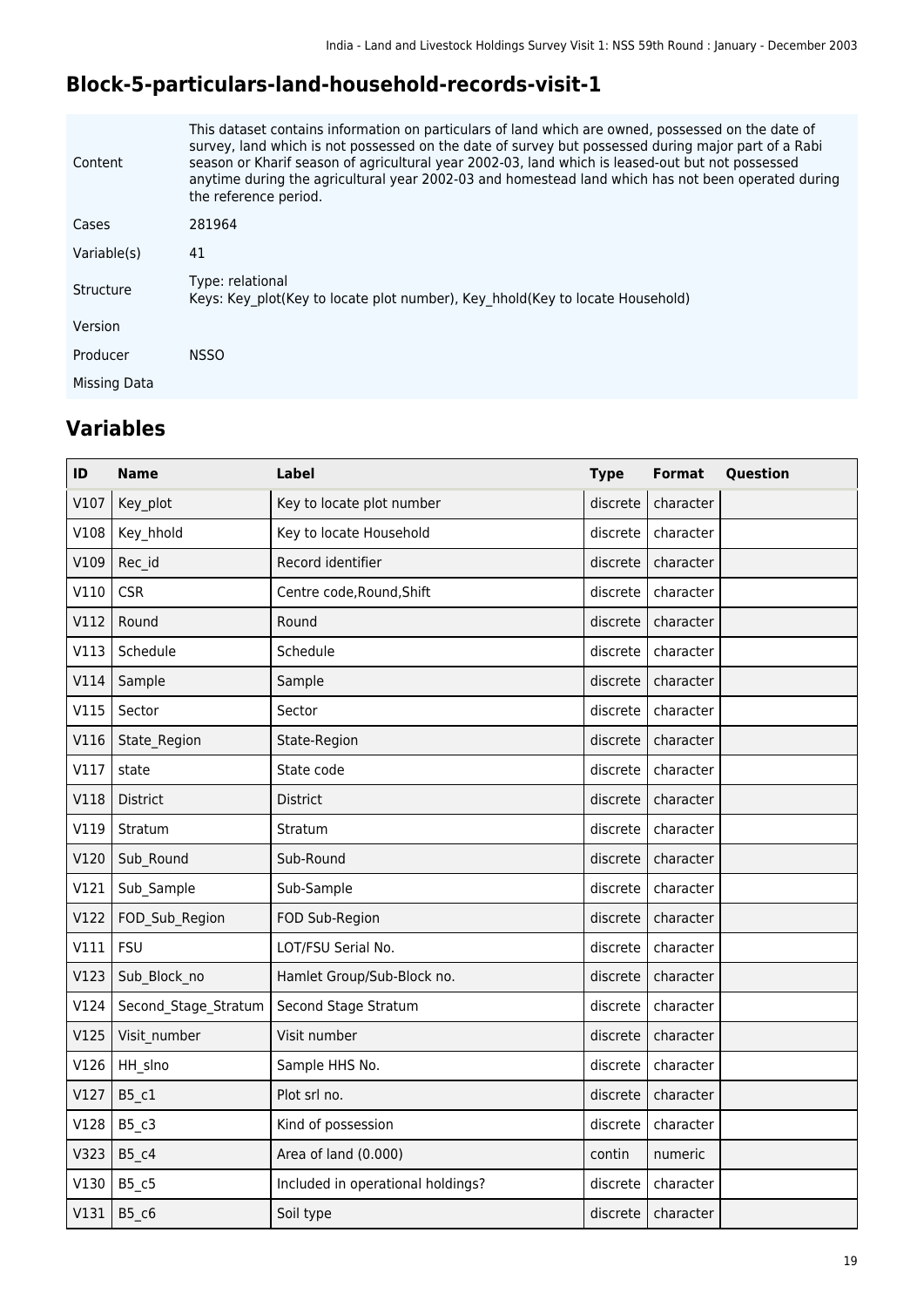| ID   | <b>Name</b>  | Label                          | <b>Type</b> | <b>Format</b> | Question                                                                                         |
|------|--------------|--------------------------------|-------------|---------------|--------------------------------------------------------------------------------------------------|
| V132 | $B5_C7$      | Type of possession             | discrete    | character     |                                                                                                  |
| V133 | B5_c8        | Duration of possession         | discrete    | character     |                                                                                                  |
| V320 | B5_c9        | No.of lessor/lessee households | contin      | numeric       |                                                                                                  |
| V321 | B5_c10       | Recoded type of lessor         | discrete    | character     |                                                                                                  |
| V136 | B5_c11       | Terms of lease                 | discrete    | character     |                                                                                                  |
| V137 | B5 c12       | Water-logged?                  | discrete    | character     |                                                                                                  |
| V138 | B5_c13       | Land use                       | discrete    | character     |                                                                                                  |
| V139 | B5_c14       | Whether irrigated              | discrete    | character     |                                                                                                  |
| V140 | B5_c15       | Source of irrigation           | discrete    | character     |                                                                                                  |
| V141 | B5_c16       | <b>Agriculture Production</b>  | discrete    | character     |                                                                                                  |
| V142 | B5_c17       | Possessed for the major part?  | discrete    | character     | whether possessed<br>for major part the<br>period July -<br>December 2002/<br>January-June 2003: |
| V143 | wgt combined | Multiplier combined            | contin      | numeric       |                                                                                                  |
| V144 | wgt ss       | Multiplier sub-sample          | contin      | numeric       |                                                                                                  |
| V145 | <b>NSS</b>   | <b>NSS</b>                     | contin      | numeric       |                                                                                                  |
| V146 | <b>NSC</b>   | <b>NSC</b>                     | contin      | numeric       |                                                                                                  |
| V147 | Wgt_posted   | Multiplier posted              | contin      | numeric       |                                                                                                  |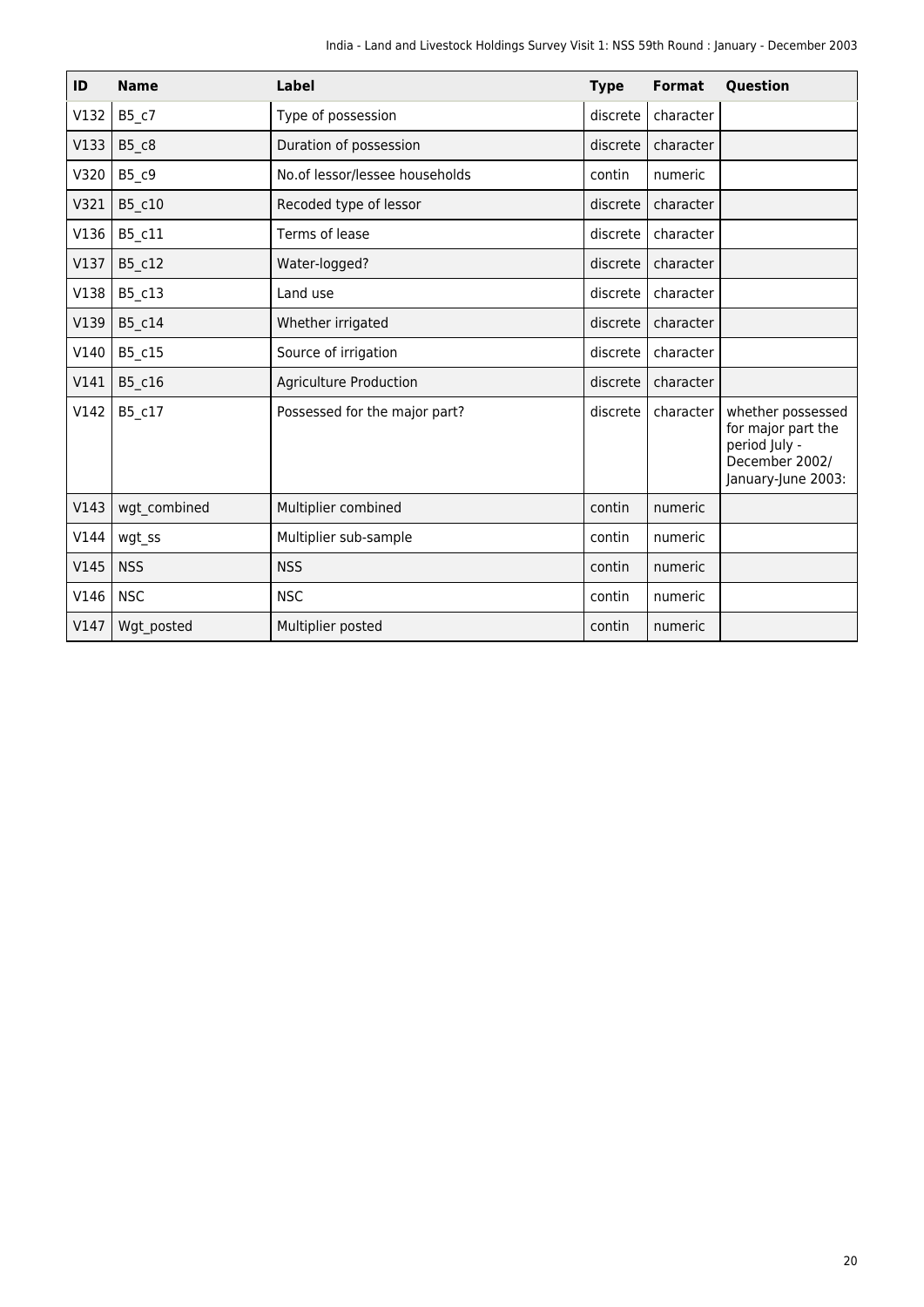### **Block-6-general-information-operational-holdings-Kharif-records-visit-1**

| Content      | This dataset contains some general information on the operational holdings operated individually or<br>jointly by the household in Kharif season of agricultural year 2002-03. |
|--------------|--------------------------------------------------------------------------------------------------------------------------------------------------------------------------------|
| Cases        | 42502                                                                                                                                                                          |
| Variable(s)  | 44                                                                                                                                                                             |
| Structure    | Type: relational<br>Keys: Key oper hold(Key to locate Operational holding no), Key hhold(Key to locate Household)                                                              |
| Version      |                                                                                                                                                                                |
| Producer     | <b>NSSO</b>                                                                                                                                                                    |
| Missing Data |                                                                                                                                                                                |

| ID   | <b>Name</b>          | Label                                | <b>Type</b> | <b>Format</b> | Question |
|------|----------------------|--------------------------------------|-------------|---------------|----------|
| V148 | Key oper hold        | Key to locate Operational holding no | discrete    | character     |          |
| V149 | Key_hhold            | Key to locate Household              | discrete    | character     |          |
| V150 | Rec_id               | Record identifier                    | discrete    | character     |          |
| V151 | <b>CSR</b>           | Centre code, Round, Shift            | discrete    | character     |          |
| V152 | <b>FSU</b>           | LOT/FSU Serial No.                   | discrete    | character     |          |
| V153 | Round                | Round                                | discrete    | character     |          |
| V154 | Schedule             | Schedule                             | discrete    | character     |          |
| V155 | Sample               | Sample                               | discrete    | character     |          |
| V156 | Sector               | Sector                               | discrete    | character     |          |
| V157 | State Region         | State-Region                         | discrete    | character     |          |
| V158 | state                | State code                           | discrete    | character     |          |
| V159 | District             | District                             | discrete    | character     |          |
| V160 | Stratum              | Stratum                              | discrete    | character     |          |
| V161 | Sub Round            | Sub-Round                            | discrete    | character     |          |
| V162 | Sub_Sample           | Sub-Sample                           | discrete    | character     |          |
| V163 | FOD_Sub_Region       | FOD Sub-Region                       | discrete    | character     |          |
| V164 | Sub Block no         | Hamlet Group/Sub-Block no.           | discrete    | character     |          |
| V165 | Second_Stage_Stratum | Second Stage Stratum                 | discrete    | character     |          |
| V166 | Visit number         | Visit number                         | discrete    | character     |          |
| V167 | HH_slno              | Sample HHS No.                       | discrete    | character     |          |
| V168 | Col_no               | Operational holding no.              | discrete    | character     |          |
| V169 | B6_c1                | How operated?                        | discrete    | character     |          |
| V170 | B6_c2                | No. of partner households            | contin      | numeric       |          |
| V171 | B6_c3                | Percentage share of land             | contin      | numeric       |          |
| V172 | B6_c4                | Class of area operated               | discrete    | character     |          |
| V173 | B6_c5                | Type of holding                      | discrete    | character     |          |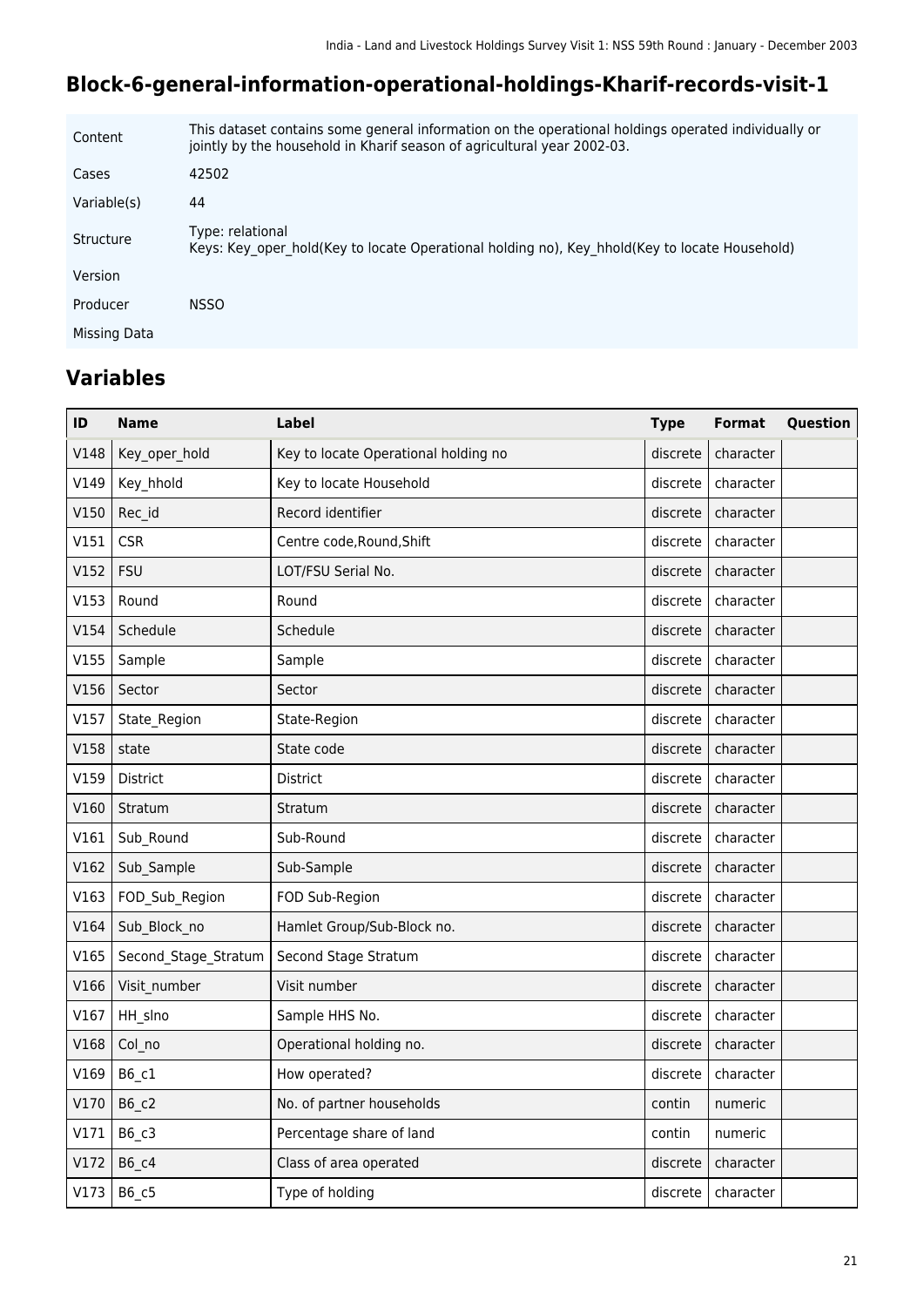| ID   | <b>Name</b>  | <b>Label</b>                       | <b>Type</b> | <b>Format</b> | <b>Question</b> |
|------|--------------|------------------------------------|-------------|---------------|-----------------|
| V174 | B6_c6        | Main use of holding                | discrete    | character     |                 |
| V175 | B6_c7        | Cultivation in kitchen garden      | discrete    | character     |                 |
| V176 | B6 c8        | Livestock keeping                  | discrete    | character     |                 |
| V177 | B6_c9        | Poultry                            | discrete    | character     |                 |
| V178 | B6_c10       | Other ag. prod. in homestead       | discrete    | character     |                 |
| V179 | B6_c11       | Orchards                           | discrete    | character     |                 |
| V180 | B6_c12       | Plantation                         | discrete    | character     |                 |
| V181 | B6_c13       | Raising field crops                | discrete    | character     |                 |
| V182 | B6_c14       | Pisciculture                       | discrete    | character     |                 |
| V183 | B6 c15       | Other agl. prod. outside homestead | discrete    | character     |                 |
| V184 | B6 c16       | No. of parcels                     | contin      | numeric       |                 |
| V185 | B6 c17       | Workers against wage in cash/kind  | contin      | numeric       |                 |
| V186 | B6_c18       | Workers against share of produce   | contin      | numeric       |                 |
| V188 | wgt_combined | Weight combined                    | contin      | numeric       |                 |
| V187 | wgt_ss       | Weight sub-sample                  | contin      | numeric       |                 |
| V189 | <b>NSS</b>   | <b>NSS</b>                         | contin      | numeric       |                 |
| V190 | <b>NSC</b>   | <b>NSC</b>                         | contin      | numeric       |                 |
| V191 | Wgt posted   | Multiplier posted                  | contin      | numeric       |                 |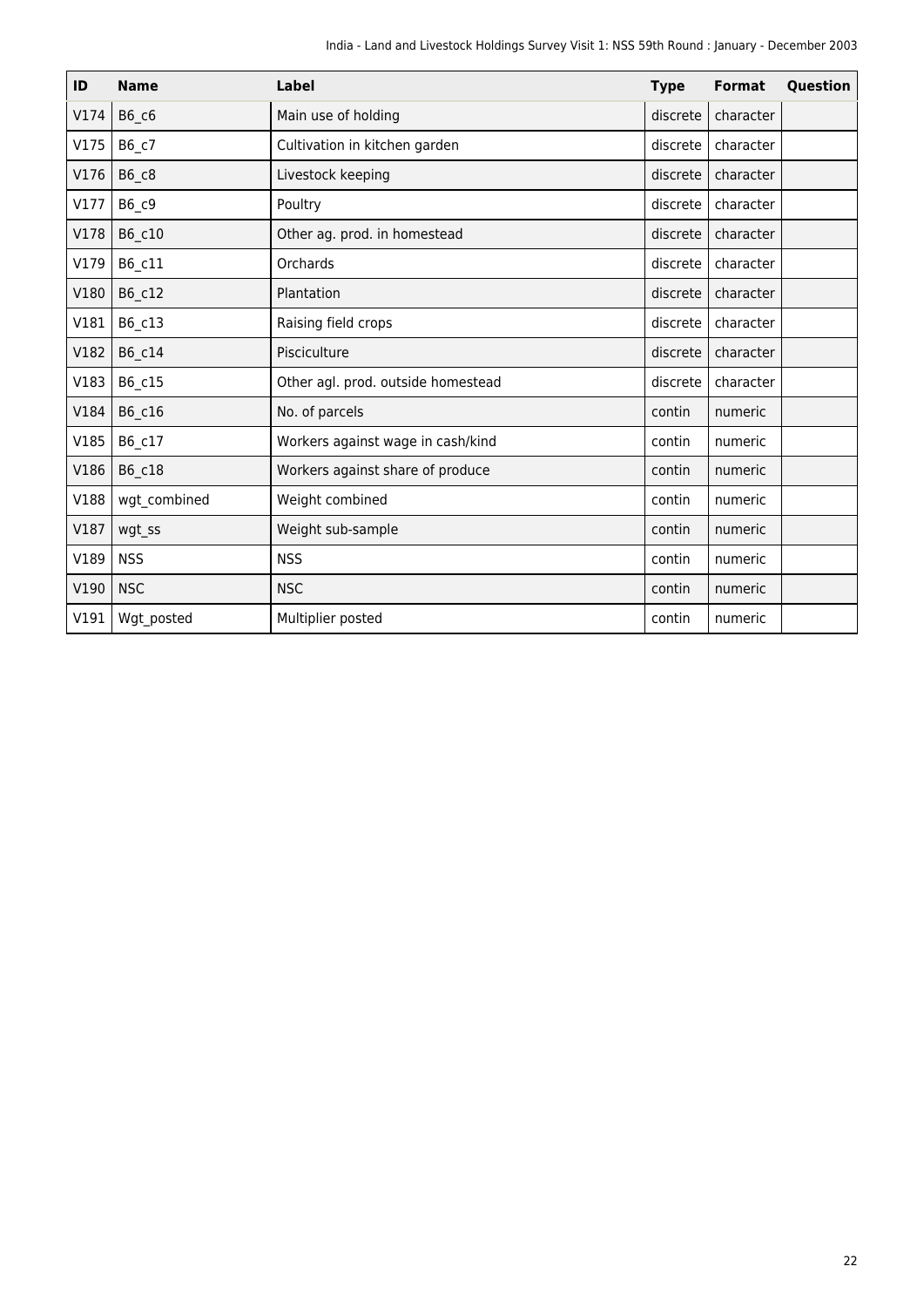# **Block-7-cattle-buffaloes-owned-records-visit-1**

| Content      | This dataset contains bovine livestock owned by the household on the date of survey, irrespective of<br>whether the possession rests with the household or not. |
|--------------|-----------------------------------------------------------------------------------------------------------------------------------------------------------------|
| Cases        | 50153                                                                                                                                                           |
| Variable(s)  | 37                                                                                                                                                              |
| Structure    | Type: relational<br>Keys: Key bovine type(Key to locate type of bovine), Key hhold(Key to locate Household)                                                     |
| Version      |                                                                                                                                                                 |
| Producer     | <b>NSSO</b>                                                                                                                                                     |
| Missing Data |                                                                                                                                                                 |

| ID   | <b>Name</b>          | <b>Label</b>                        | <b>Type</b> | <b>Format</b> | Question |
|------|----------------------|-------------------------------------|-------------|---------------|----------|
| V192 | Key_bovine_type      | Key to locate type of bovine        | discrete    | character     |          |
| V193 | Key hhold            | Key to locate Household             | discrete    | character     |          |
| V194 | Rec_id               | Record identifier                   | discrete    | character     |          |
| V195 | <b>CSR</b>           | Centre code, Round, Shift           | discrete    | character     |          |
| V197 | Round                | Round                               | discrete    | character     |          |
| V198 | Schedule             | Schedule                            | discrete    | character     |          |
| V199 | Sample               | Sample                              | discrete    | character     |          |
| V200 | Sector               | Sector                              | discrete    | character     |          |
| V201 | State Region         | State-Region                        | discrete    | character     |          |
| V202 | state                | State code                          | discrete    | character     |          |
| V203 | District             | <b>District</b>                     | discrete    | character     |          |
| V204 | Stratum              | Stratum                             | discrete    | character     |          |
| V205 | Sub_Round            | Sub-Round                           | discrete    | character     |          |
| V206 | Sub Sample           | Sub-Sample                          | discrete    | character     |          |
| V207 | FOD_Sub_Region       | FOD Sub-Region                      | discrete    | character     |          |
| V196 | <b>FSU</b>           | LOT/FSU Serial No.                  | discrete    | character     |          |
| V208 | Sub Block no         | Hamlet Group/Sub-Block no.          | discrete    | character     |          |
| V209 | Second_Stage_Stratum | Second Stage Stratum                | discrete    | character     |          |
| V210 | Visit number         | Visit number                        | discrete    | character     |          |
| V211 | HH_slno              | Sample HHS No.                      | discrete    | character     |          |
| V212 | $B7_c1$              | Type of Bovine                      | discrete    | character     |          |
| V213 | B7_c3                | No.of adult males for breeding only | contin      | numeric       |          |
| V214 | $B7_c4$              | No.of adult males for work only     | contin      | numeric       |          |
| V215 | B7_c5                | No.of adult males- breeding & work  | contin      | numeric       |          |
| V216 | B7_c6                | No.of adult males -others           | contin      | numeric       |          |
| V217 | B7_c7                | No.of adult females not calved once | contin      | numeric       |          |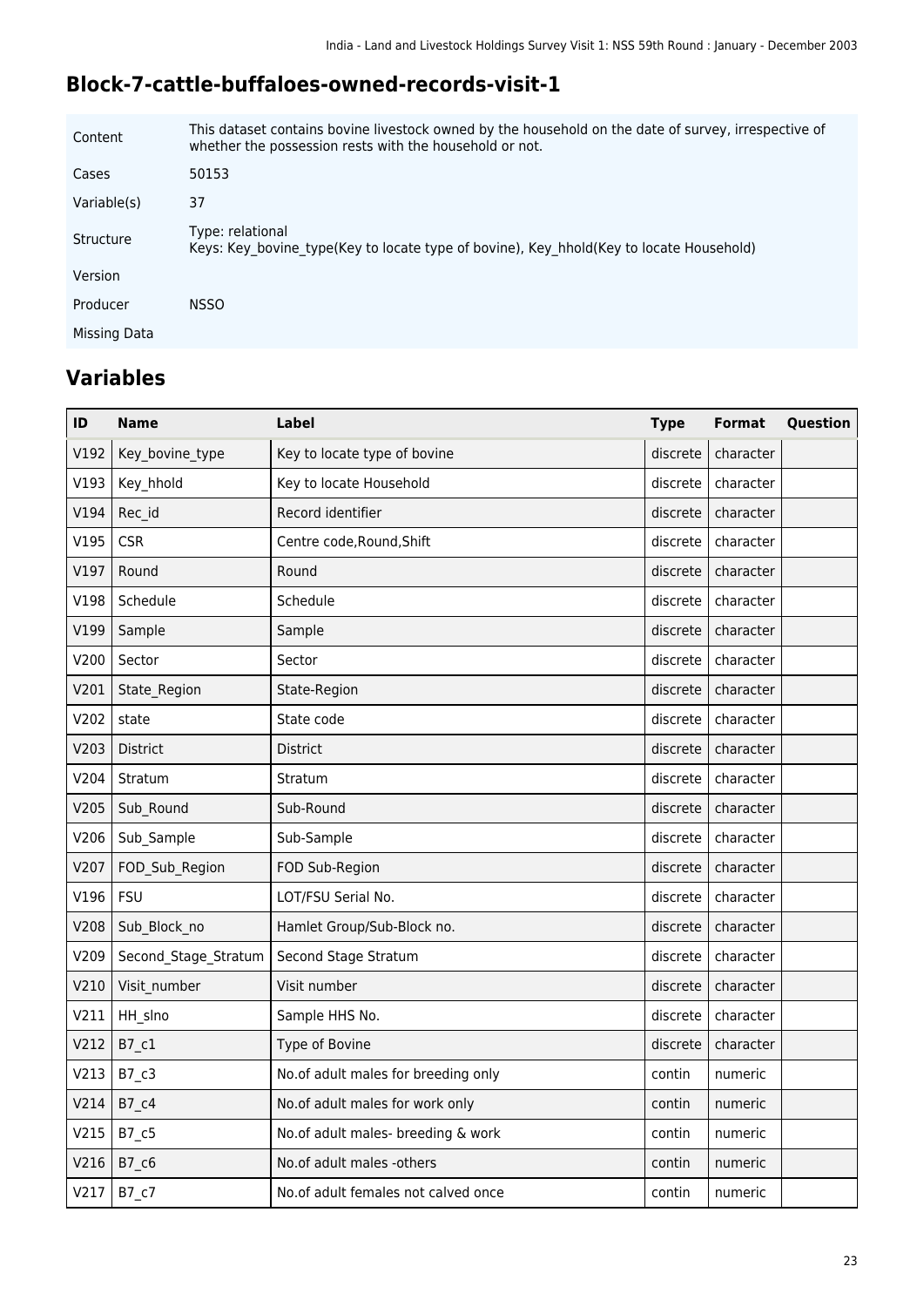| $\overline{1}$ | <b>Name</b>  | Label                        | <b>Type</b> | <b>Format</b> | Question |
|----------------|--------------|------------------------------|-------------|---------------|----------|
| V218           | B7 c8        | No.of adult females in milk  | contin      | numeric       |          |
| V219           | B7_c9        | No.of adult females - dry    | contin      | numeric       |          |
| V220           | B7 c10       | No.of adult females - others | contin      | numeric       |          |
| V221           | B7 c11       | Young stock - male           | contin      | numeric       |          |
| V222           | B7 c12       | Young stock - female         | contin      | numeric       |          |
| V223           | B7 c13       | Total                        | contin      | numeric       |          |
| V224           | wgt combined | Multiplier combined          | contin      | numeric       |          |
| V225           | wgt ss       | Multiplier sub-sample        | contin      | numeric       |          |
| V226           | <b>NSS</b>   | <b>NSS</b>                   | contin      | numeric       |          |
| V227           | <b>NSC</b>   | <b>NSC</b>                   | contin      | numeric       |          |
| V228           | Wgt posted   | Multiplier posted            | contin      | numeric       |          |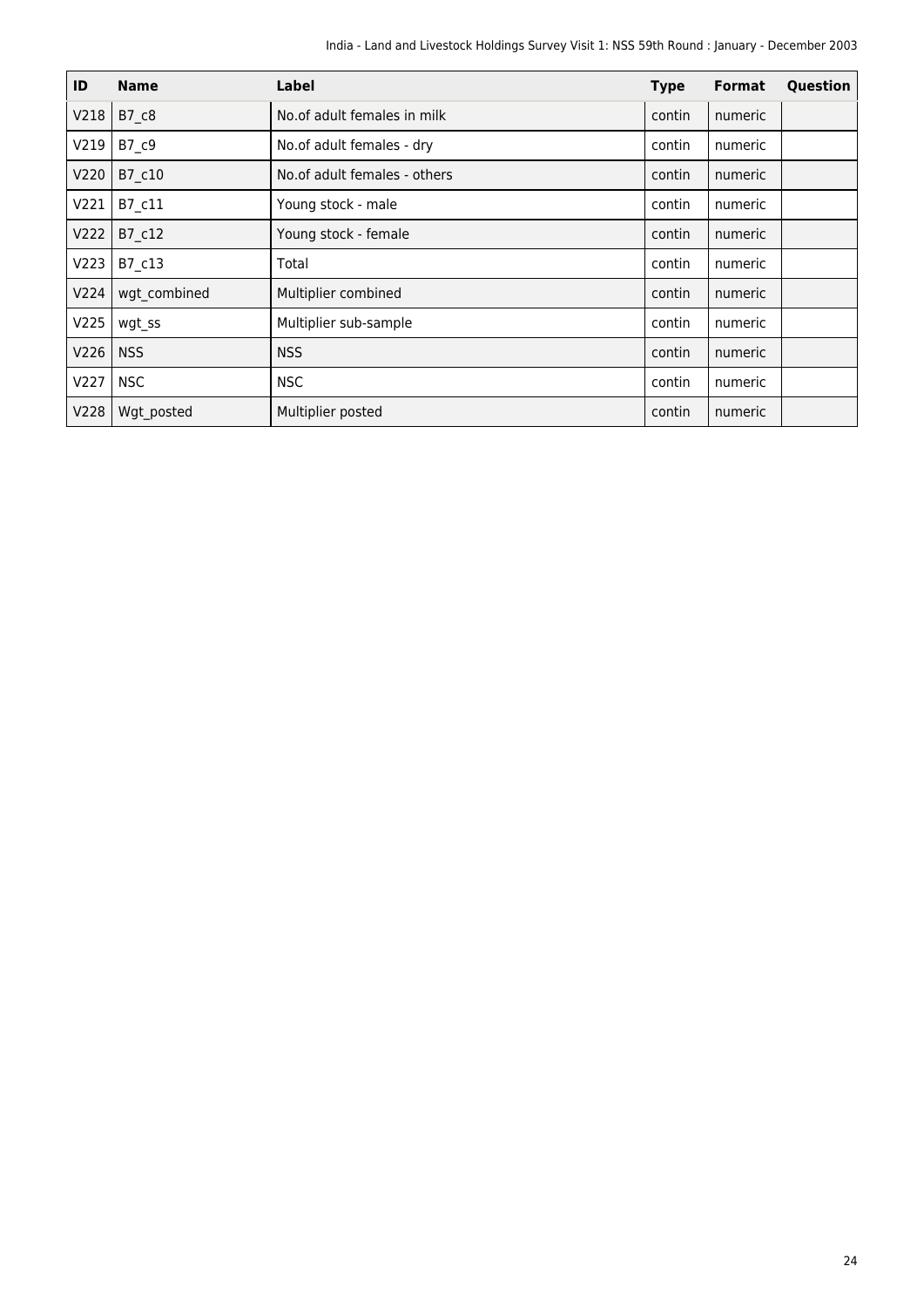# **Block-8-other-livestock-poultry-owned-recordsvisit-1**

| Content      | This dataset contains information on other livestock/poultry owned by the household on the date of<br>survey irrespective of whether their possession rests with the household or not. |
|--------------|----------------------------------------------------------------------------------------------------------------------------------------------------------------------------------------|
| Cases        | 23332                                                                                                                                                                                  |
| Variable(s)  | 42                                                                                                                                                                                     |
| Structure    | Type: relational<br>Keys: Key hhold(Key to locate Household)                                                                                                                           |
| Version      |                                                                                                                                                                                        |
| Producer     | <b>NSSO</b>                                                                                                                                                                            |
| Missing Data |                                                                                                                                                                                        |

| ID   | <b>Name</b>          | <b>Label</b>               | <b>Type</b> | Format    | Question |
|------|----------------------|----------------------------|-------------|-----------|----------|
| V229 | Key hhold            | Key to locate Household    | discrete    | character |          |
| V230 | Rec id               | Record identifier          | discrete    | character |          |
| V231 | <b>CSR</b>           | Centre code, Round, Shift  | discrete    | character |          |
| V232 | <b>FSU</b>           | LOT/FSU Serial No.         | discrete    | character |          |
| V233 | Round                | Round                      | discrete    | character |          |
| V234 | Schedule             | Schedule                   | discrete    | character |          |
| V235 | Sample               | Sample                     | discrete    | character |          |
| V236 | Sector               | Sector                     | discrete    | character |          |
| V237 | State_Region         | State-Region               | discrete    | character |          |
| V238 | state                | state code                 | discrete    | character |          |
| V239 | <b>District</b>      | <b>District</b>            | discrete    | character |          |
| V240 | Stratum              | Stratum                    | discrete    | character |          |
| V241 | Sub_Round            | Sub-Round                  | discrete    | character |          |
| V242 | Sub Sample           | Sub-Sample                 | discrete    | character |          |
| V243 | FOD Sub Region       | FOD Sub-Region             | discrete    | character |          |
| V244 | Sub_Block_no         | Hamlet Group/Sub-Block no. | discrete    | character |          |
| V245 | Second Stage Stratum | Second Stage Stratum       | discrete    | character |          |
| V246 | Visit_number         | Visit number               | discrete    | character |          |
| V247 | HH slno              | Sample HHS No.             | discrete    | character |          |
| V248 | B8_c1                | No. of horse and pony      | contin      | numeric   |          |
| V249 | B8_c2                | No .of mule                | contin      | numeric   |          |
| V250 | B8_c3                | No. of donkey              | contin      | numeric   |          |
| V251 | B8_c4                | No. of camel               | contin      | numeric   |          |
| V252 | B8_c5                | No. of yak                 | contin      | numeric   |          |
| V253 | B8_c6                | No. of mithun              | contin      | numeric   |          |
| V254 | B8_c7                | No. of elephant            | contin      | numeric   |          |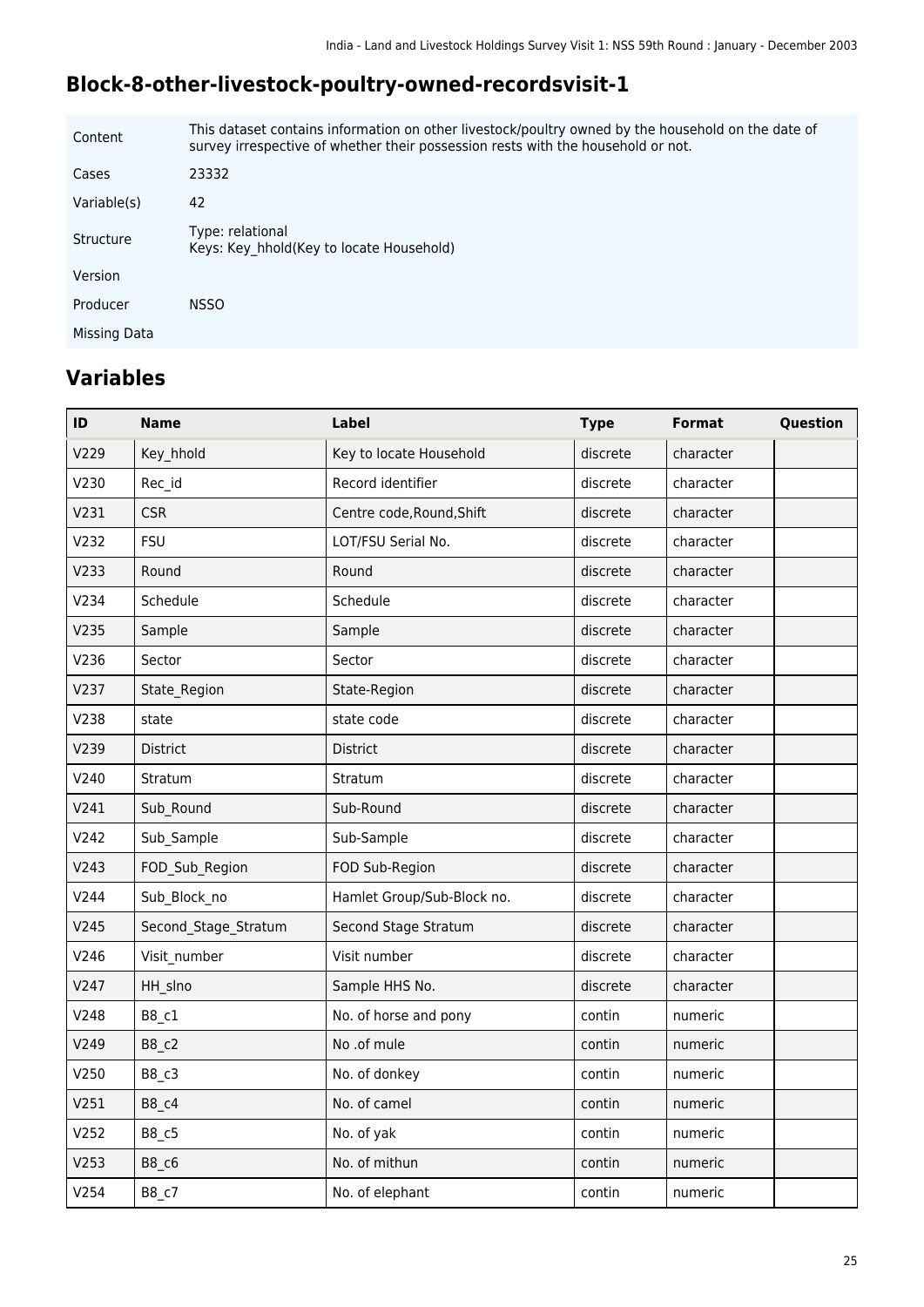| ID   | <b>Name</b>  | Label                 | <b>Type</b> | <b>Format</b> | Question |
|------|--------------|-----------------------|-------------|---------------|----------|
| V255 | B8_c8        | No .of sheep          | contin      | numeric       |          |
| V256 | B8_c9        | No. of goat           | contin      | numeric       |          |
| V257 | B8_c10       | No. of pig            | contin      | numeric       |          |
| V258 | B8_c11       | No. of rabbit         | contin      | numeric       |          |
| V259 | B8_c12       | No.of deshi hen       | contin      | numeric       |          |
| V260 | B8_c13       | No.of improved hen    | contin      | numeric       |          |
| V261 | B8_c14       | No.of deshi cock      | contin      | numeric       |          |
| V262 | B8_c15       | No.of improved cock   | contin      | numeric       |          |
| V263 | B8_c16       | No.of chicken         | contin      | numeric       |          |
| V264 | B8_c17       | No.of duck            | contin      | numeric       |          |
| V265 | B8_c18       | No.of other birds     | contin      | numeric       |          |
| V266 | wgt_ss       | Multiplier sub-sample | contin      | numeric       |          |
| V267 | wgt_combined | Multiplier combined   | contin      | numeric       |          |
| V268 | <b>NSS</b>   | <b>NSS</b>            | contin      | numeric       |          |
| V269 | <b>NSC</b>   | <b>NSC</b>            | contin      | numeric       |          |
| V270 | Wgt posted   | Multiplier posted     | contin      | numeric       |          |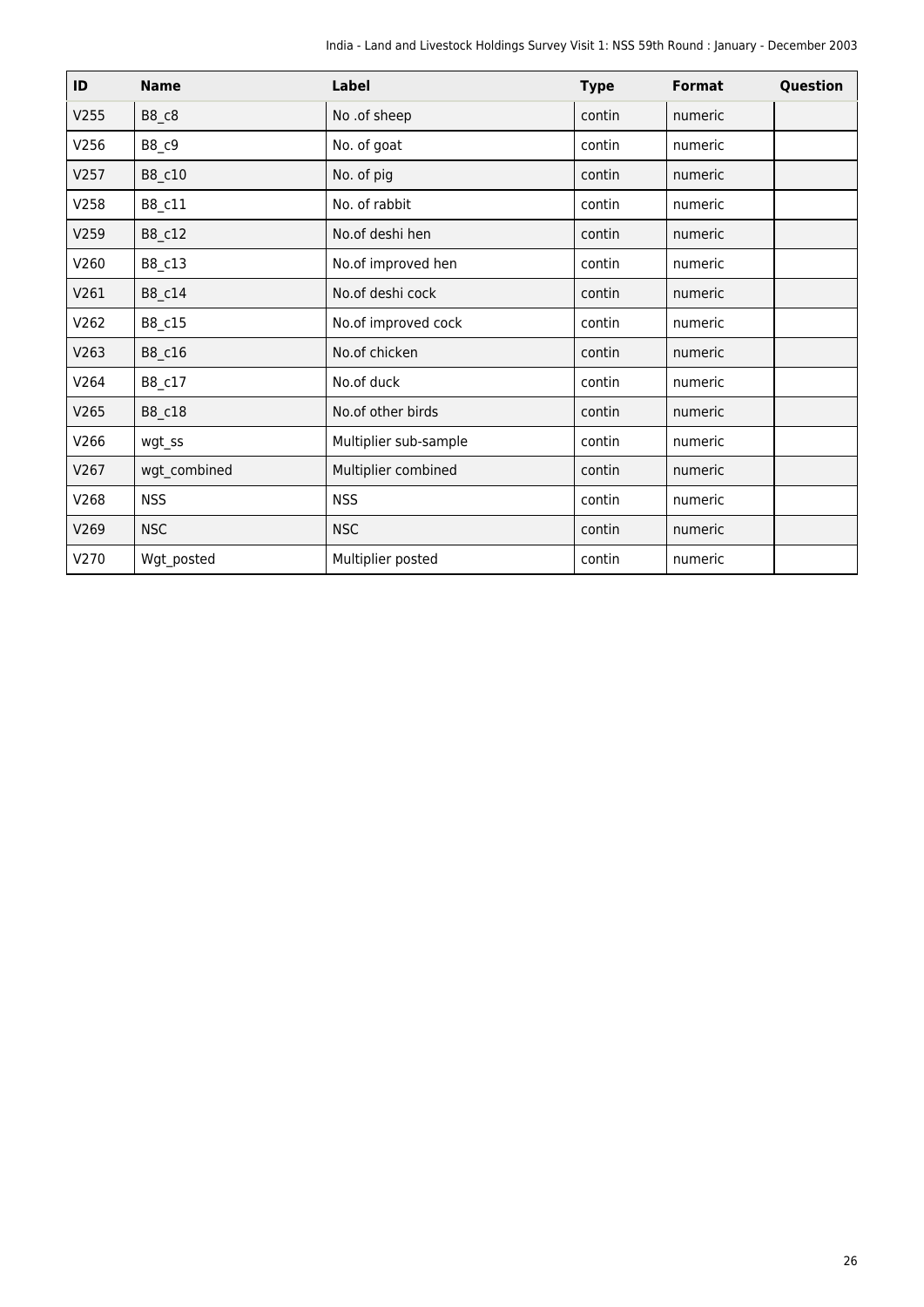India - Land and Livestock Holdings Survey Visit 1: NSS 59th Round : January - December 2003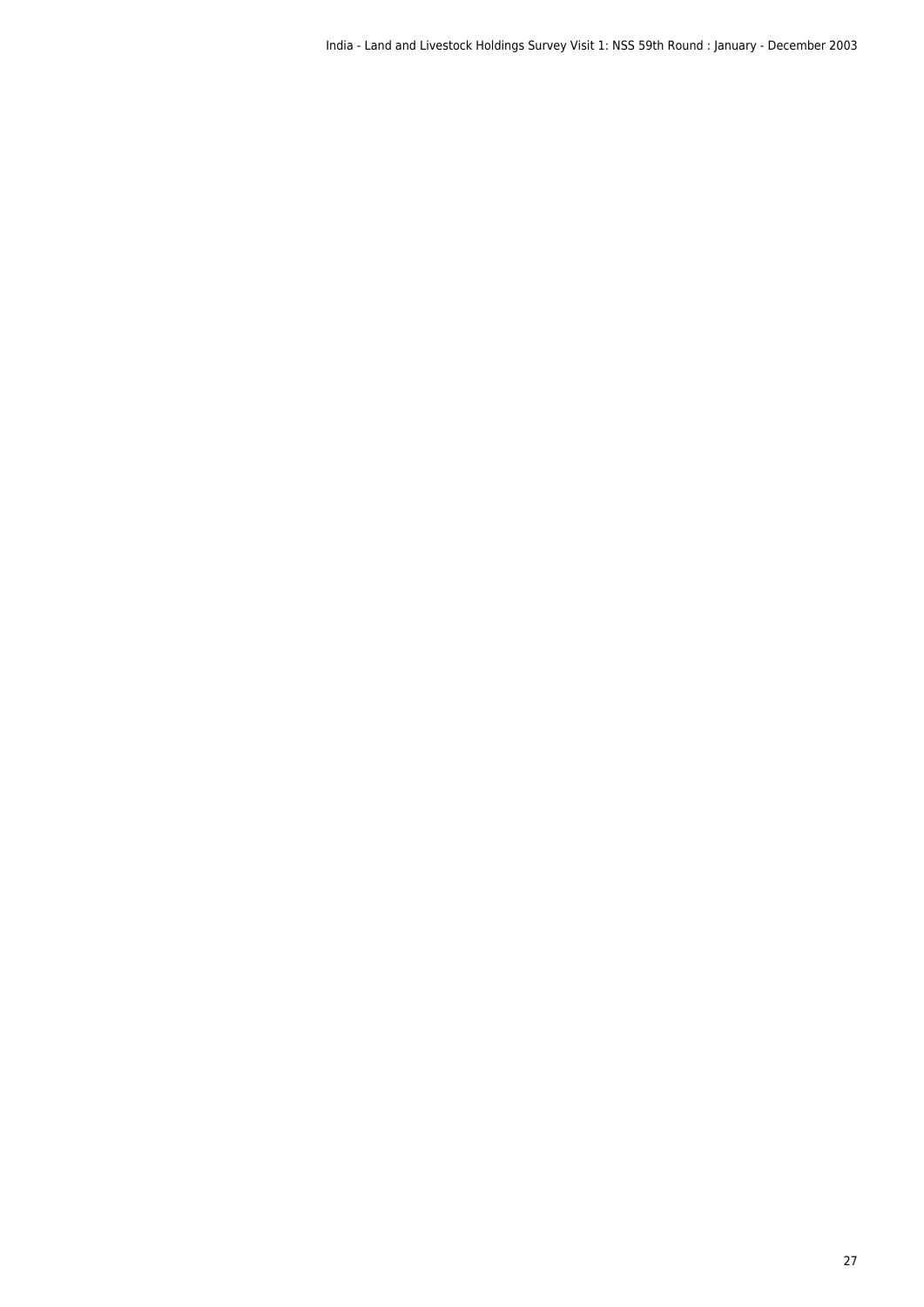# Key to locate household (Key\_hhold) File: Block-1-identification of sample household-records-visit-1

**Overview**

Type: Discrete Format: character Width: 10

Valid cases: 82229 Invalid: 0

# Record identifier (Rec\_id) File: Block-1-identification of sample household-records-visit-1

### **Overview**

Type: Discrete Format: character Width: 2

Valid cases: 82229 Invalid: 0

# CSR (V32) File: Block-1-identification of sample household-records-visit-1

### **Overview**

Type: Discrete Format: character Width: 3

Valid cases: 82229 Invalid: 0

### Round (Round) File: Block-1-identification of sample household-records-visit-1

### **Overview**

Type: Discrete Format: character Width: 2

Valid cases: 82229 Invalid: 0

# Schedule (Schedule) File: Block-1-identification of sample household-records-visit-1

### **Overview**

Type: Discrete Format: character Width: 3

Valid cases: 82229 Invalid: 0

# Sample (Sample) File: Block-1-identification of sample household-records-visit-1

### **Overview**

Type: Discrete Format: character Width: 1

Valid cases: 82229 Invalid: 0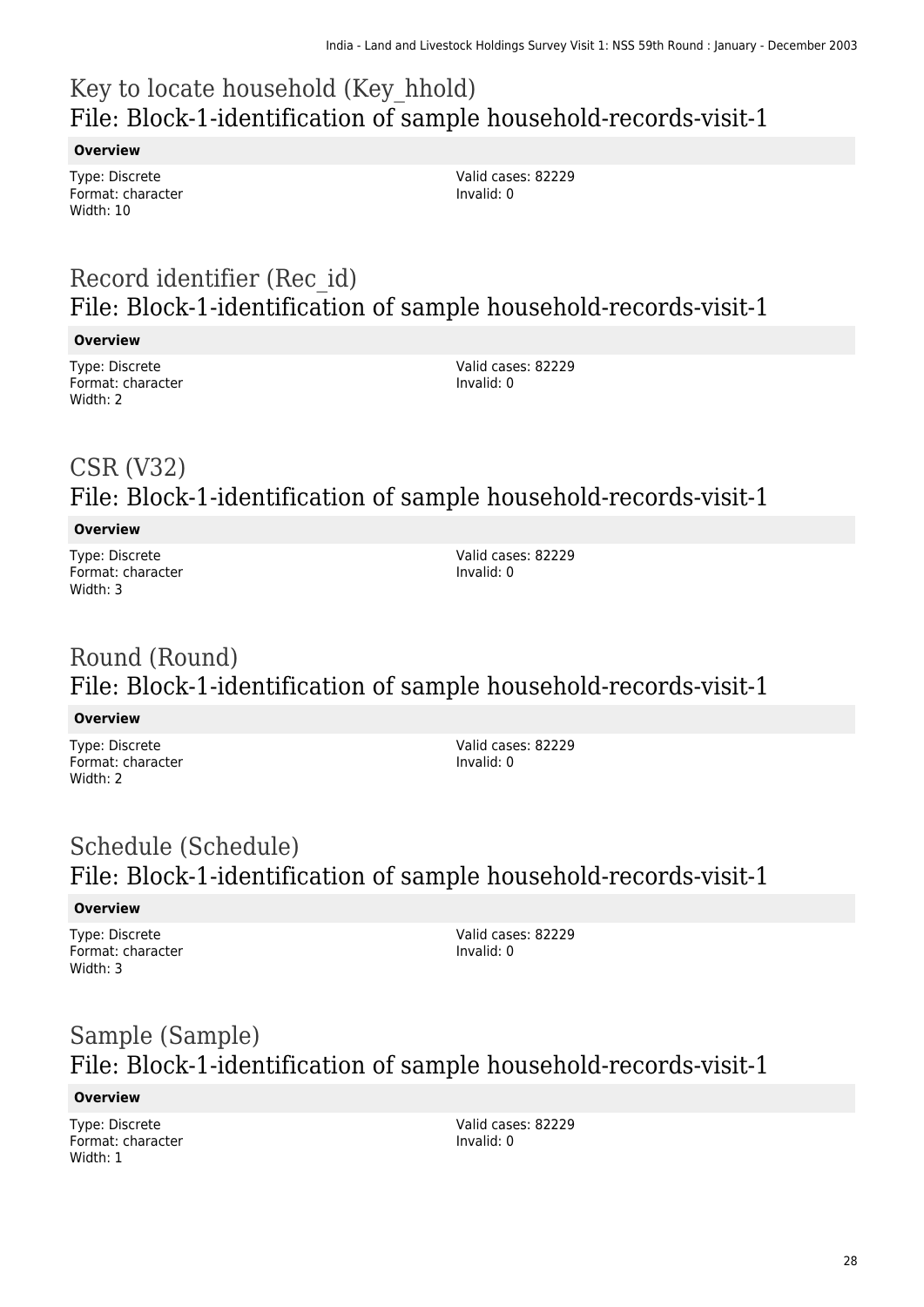# Sector (Sector) File: Block-1-identification of sample household-records-visit-1

#### **Overview**

Type: Discrete Format: character Width: 1

Valid cases: 82229 Invalid: 0

# State-Region (State\_Region) File: Block-1-identification of sample household-records-visit-1

### **Overview**

Type: Discrete Format: character Width: 3

Valid cases: 82229 Invalid: 0

# state code (state) File: Block-1-identification of sample household-records-visit-1

### **Overview**

Type: Discrete Format: character Width: 2

Valid cases: 82229 Invalid: 0

### District (District) File: Block-1-identification of sample household-records-visit-1

### **Overview**

Type: Discrete Format: character Width: 2

Valid cases: 82229 Invalid: 0

# Stratum (Stratum) File: Block-1-identification of sample household-records-visit-1

### **Overview**

Type: Discrete Format: character Width: 2

Valid cases: 82229 Invalid: 0

### Sub-Round (Sub\_Round) File: Block-1-identification of sample household-records-visit-1

### **Overview**

Type: Discrete Format: character Width: 1

Valid cases: 82229 Invalid: 0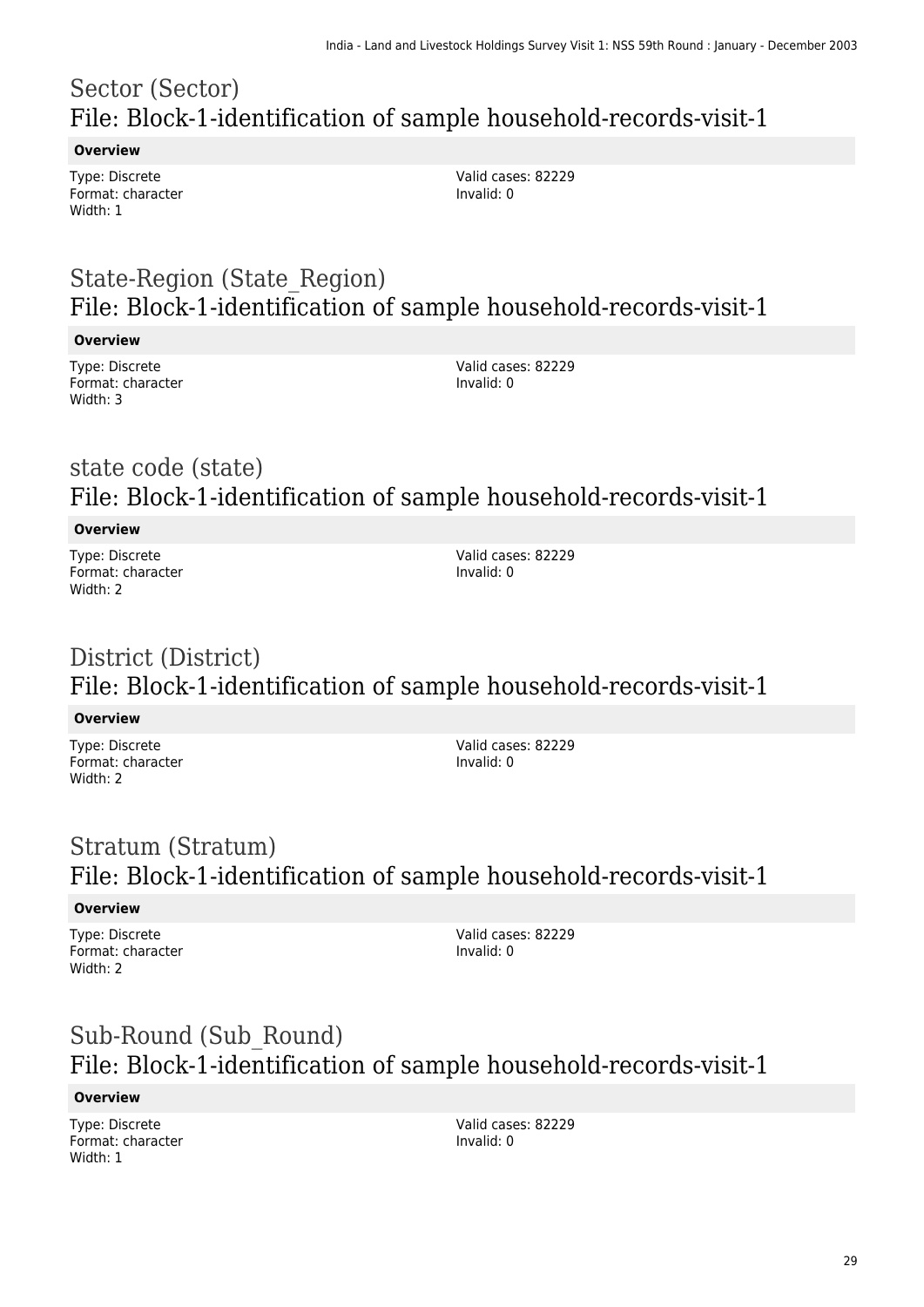# Sub-Sample (Sub\_Sample) File: Block-1-identification of sample household-records-visit-1

**Overview**

Type: Discrete Format: character Width: 1

Valid cases: 82229 Invalid: 0

# FOD Sub-Region (FOD\_Sub\_Region) File: Block-1-identification of sample household-records-visit-1

### **Overview**

Type: Discrete Format: character Width: 4

Valid cases: 82229 Invalid: 0

# LOT/FSU Serial No. (FSU) File: Block-1-identification of sample household-records-visit-1

### **Overview**

Type: Discrete Format: character Width: 5

Valid cases: 82229 Invalid: 0

### Hamlet Group/Sub-Block no. (Sub\_Block\_no) File: Block-1-identification of sample household-records-visit-1

### **Overview**

Type: Discrete Format: character Width: 1

Valid cases: 82229 Invalid: 0

### **Interviewer instructions**

This item will be copied from column (4) of block 3.2 of schedule 0.0.

# Second Stage Stratum (Second\_Stage\_Stratum) File: Block-1-identification of sample household-records-visit-1

### **Overview**

Type: Discrete Format: character Width: 1

Valid cases: 82229 Invalid: 0

### **Interviewer instructions**

This item will be copied from the heading of column (16) to column (19) of block 4 of schedule 0.0.

### Visit number (Visit\_number) File: Block-1-identification of sample household-records-visit-1 **Overview**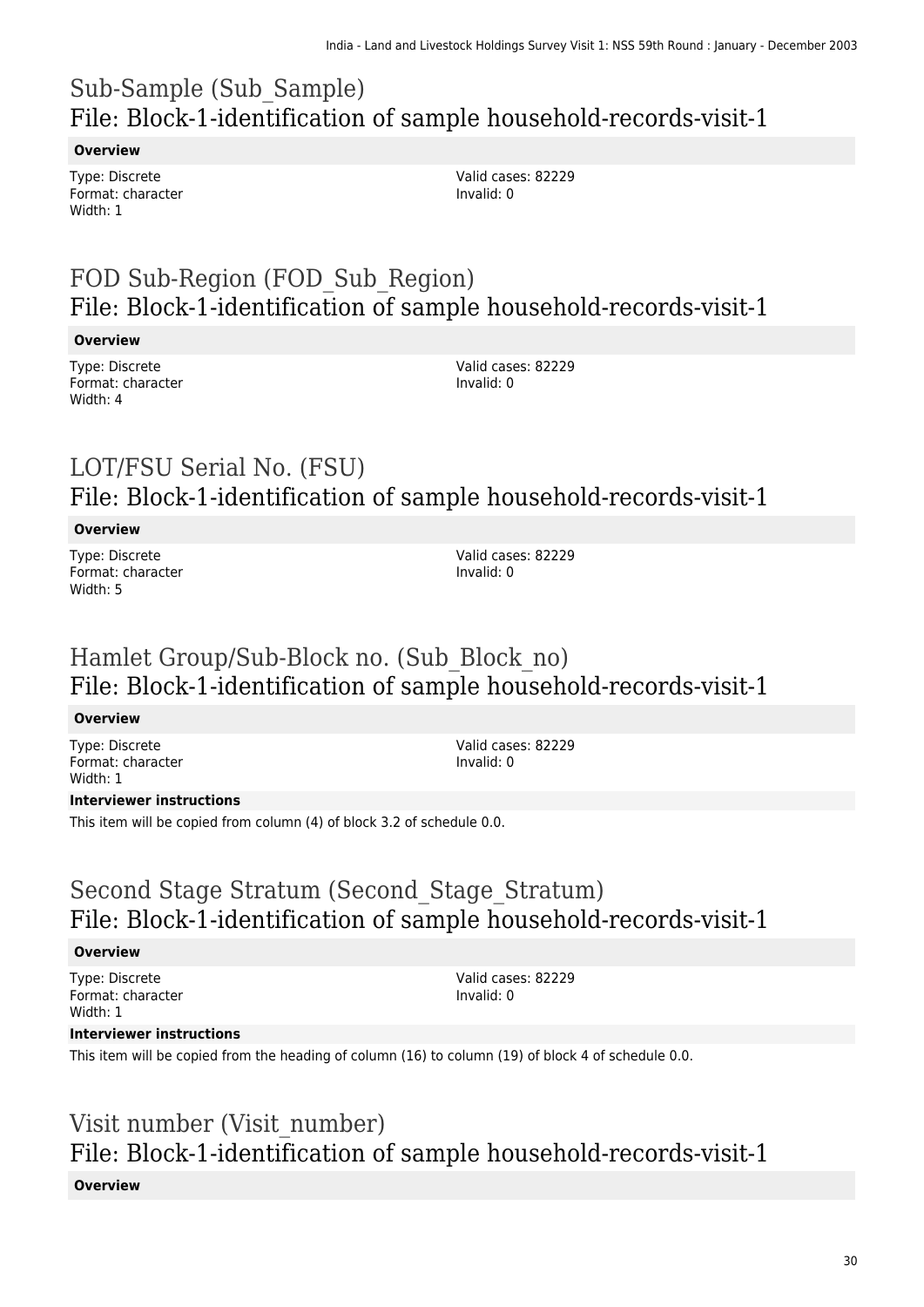# Visit number (Visit\_number) File: Block-1-identification of sample household-records-visit-1

Type: Discrete Format: character Width: 1

Valid cases: 82229 Invalid: 0

### Sample HHS No. (HH\_slno) File: Block-1-identification of sample household-records-visit-1

#### **Overview**

Type: Discrete Format: character Width: 2

Valid cases: 82229 Invalid: 0

### **Interviewer instructions**

The sample household number of the selected household will be copied from columns (16) to (19) of block 4 of schedule 0.0.

# Informant Sl.No. (B1\_q16) File: Block-1-identification of sample household-records-visit-1

#### **Overview**

Type: Discrete Format: character Width: 2

#### **Interviewer instructions**

The serial number of the person recorded in column (1) of block 4, schedule 18.1 from whom the bulk of the information is collected will be entered. Information is to be collected from members of the household. Sometimes some persons although not a member of the household may give correct information e.g. head of the household who is staying away from home for his job/business. In some other cases, due to practical difficulty, the informant may not strictly be a member of the household and collection of information from such informants may be justified. In all such cases, code '99' is to be reported against this item. However, if during the second visit information is not collected from the person who supplied information in the first visit, '99' will be recorded.

# Response Code (B1\_q17) File: Block-1-identification of sample household-records-visit-1

#### **Overview**

Type: Discrete Format: character Width: 1

Valid cases: 82160 Invalid: 0

#### **Interviewer instructions**

This item is to be filled after canvassing the schedule. The type of informant, considering his co-operation and capability in providing the required information, will be recorded against this item in terms of specified response codes.

# Survey Code (B1\_q18) File: Block-1-identification of sample household-records-visit-1

#### **Overview**

Type: Discrete Format: character Width: 1 **Interviewer instructions**

Valid cases: 82229 Invalid: 0

Valid cases: 82229 Invalid: 0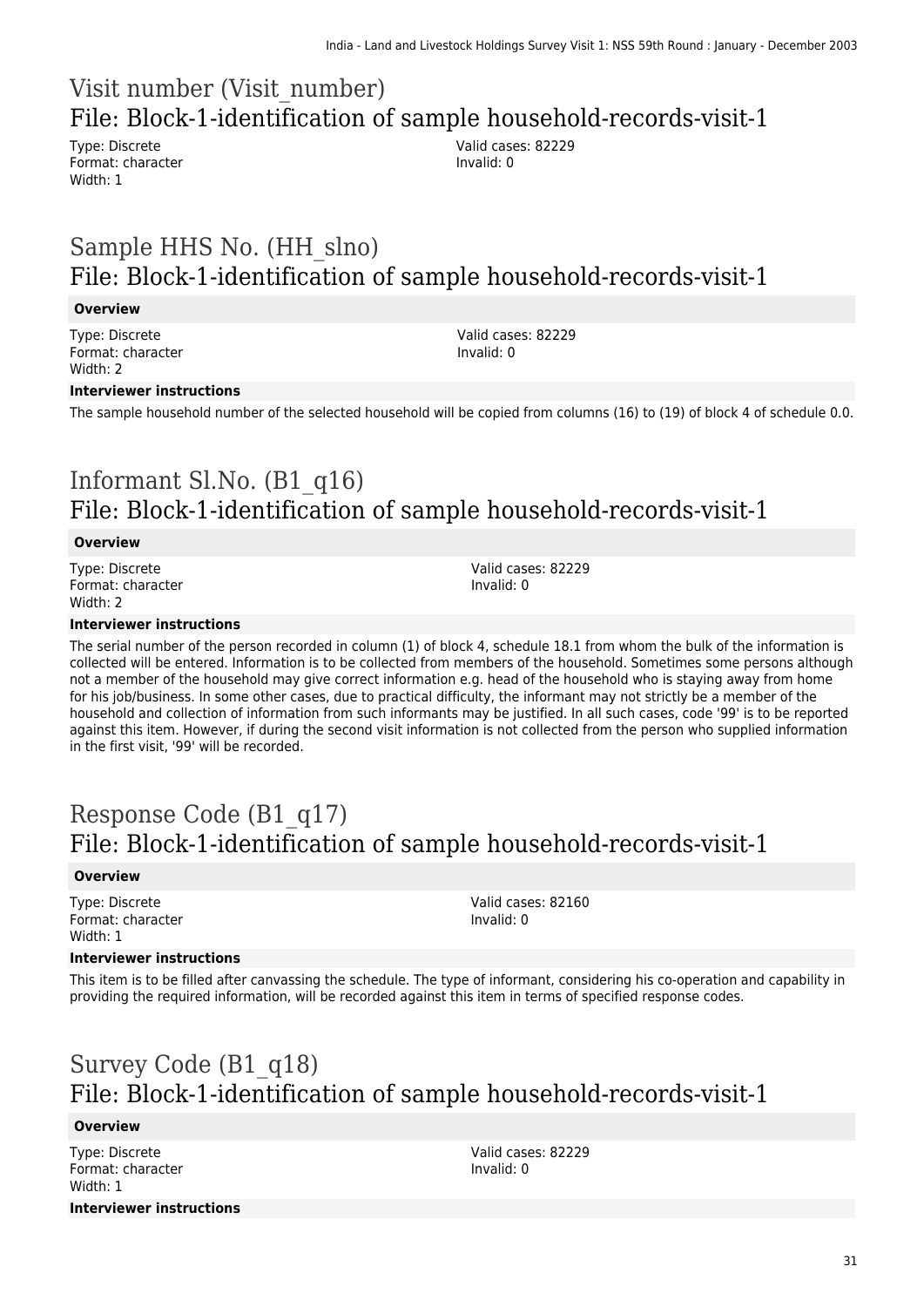# Survey Code (B1\_q18) File: Block-1-identification of sample household-records-visit-1

Whether the originally selected sample household has been surveyed or a substituted household has been surveyed or no household could be surveyed will be indicated against this item. During visit 1, code 1 will be recorded if it is the originally selected sample household and 2 if it is the substituted one and if neither the originally selected household nor the substituted household can be surveyed i.e. if the sample household is a casualty, code 3 will be recorded.

# Substitution Code (B1\_q19) File: Block-1-identification of sample household-records-visit-1

### **Overview**

Type: Discrete Format: character Width: 1

### Valid cases: 2186 Invalid: 0

#### **Interviewer instructions**

The description of this item in schedules is different in different visits although the list of codes is same. The description of the item for visit 1 is 'reason for first substitution of original household', and for visit 2, it is 'reason for casualty of household'. For an originally selected sample household which could not be surveyed in visit 1, irrespective of whether a substituted household could be surveyed or not, the reason for not surveying the original household will be recorded against item 19 in terms of code. If the household surveyed in visit 1 becomes casualty in visit 2, then this item will be filled.

# No. of partitioned hhlds (for visit-2) (B1\_q20) File: Block-1-identification of sample household-records-visit-1

#### **Overview**

Type: Discrete Format: character Width: 1

Valid cases: 0 Invalid: 0

### **Interviewer instructions**

This item will be filled during visit 2 only.

### Date of Survey (B2\_q2i) File: Block-1-identification of sample household-records-visit-1

**Overview**

Type: Continuous Format: numeric Width: 6 Decimals: 0

Valid cases: 82228 Invalid: 1

### Date of Despatch (B2\_q2iv) File: Block-1-identification of sample household-records-visit-1

#### **Overview**

Type: Continuous Format: numeric Width: 6 Decimals: 0

Valid cases: 82228 Invalid: 1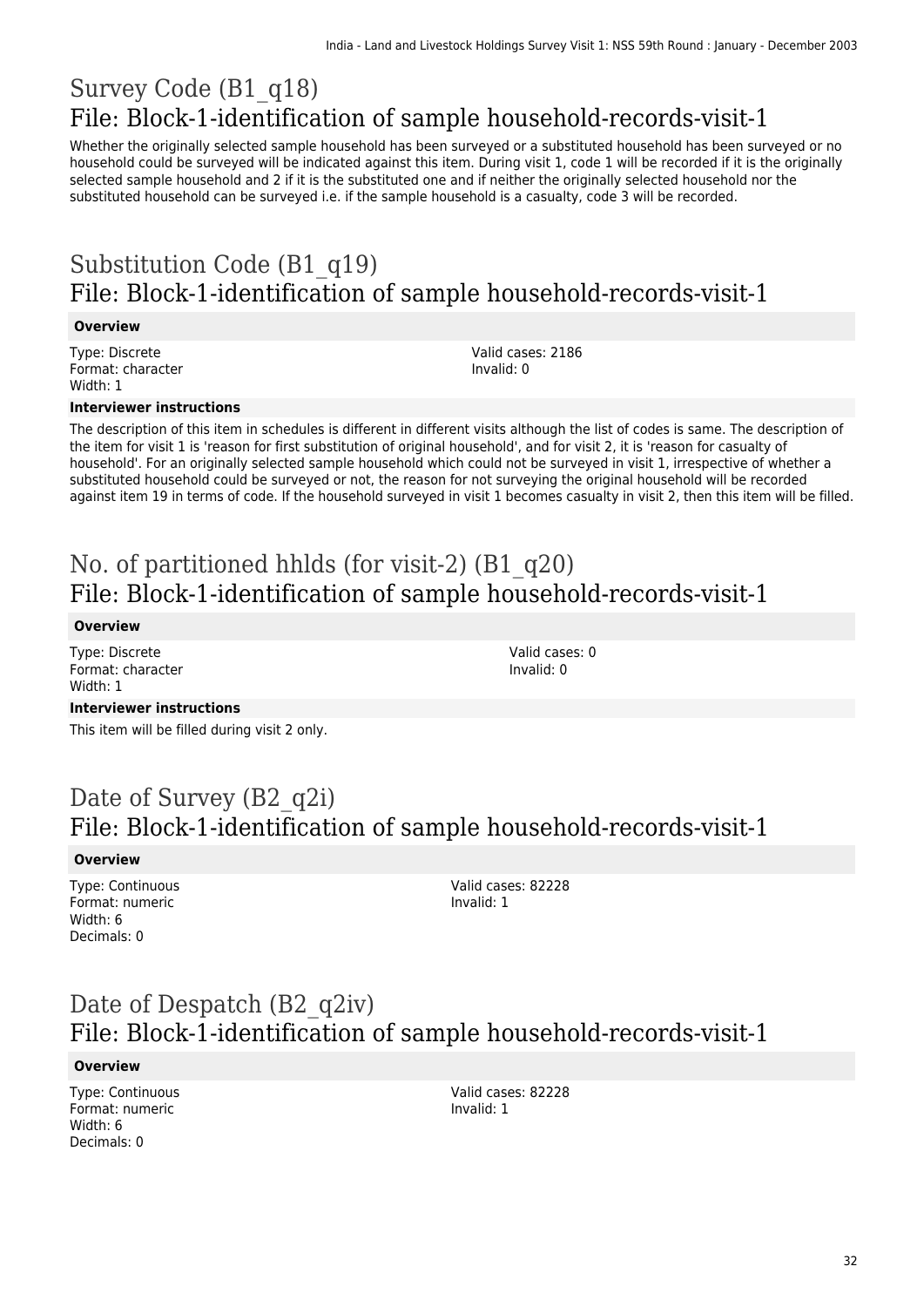# Time to canvass(mins.) (B2\_q4) File: Block-1-identification of sample household-records-visit-1

#### **Overview**

Type: Continuous Format: numeric Width: 3 Decimals: 0

Valid cases: 82105 Invalid: 124

# Multiplier combined (wgt\_combined) File: Block-1-identification of sample household-records-visit-1

### **Overview**

Type: Continuous Format: numeric Width: 9 Decimals: 2 Range: 2.25-285256.655 Valid cases: 82229 Invalid: 0 Minimum: 2.3 Maximum: 285256.7 Mean: 2475.4 Standard deviation: 3654.1

### Multiplier sub sample (wgt\_ss) File: Block-1-identification of sample household-records-visit-1

#### **Overview**

Type: Continuous Format: numeric Width: 9 Decimals: 2 Range: 4.5-570513.31 Valid cases: 82229 Invalid: 0 Minimum: 4.5 Maximum: 570513.3 Mean: 4917.2 Standard deviation: 6993.3

### NSS (NSS) File: Block-1-identification of sample household-records-visit-1

#### **Overview**

Type: Continuous Format: numeric Width: 2 Decimals: 0 Range: 1-76

Valid cases: 82229 Invalid: 0 Minimum: 1 Maximum: 76 Mean: 10.1 Standard deviation: 11.5

# NSC (NSC) File: Block-1-identification of sample household-records-visit-1

### **Overview**

Type: Continuous Format: numeric Width: 3 Decimals: 0 Range: 1-152

Valid cases: 82229 Invalid: 0 Minimum: 1 Maximum: 152 Mean: 20.2 Standard deviation: 23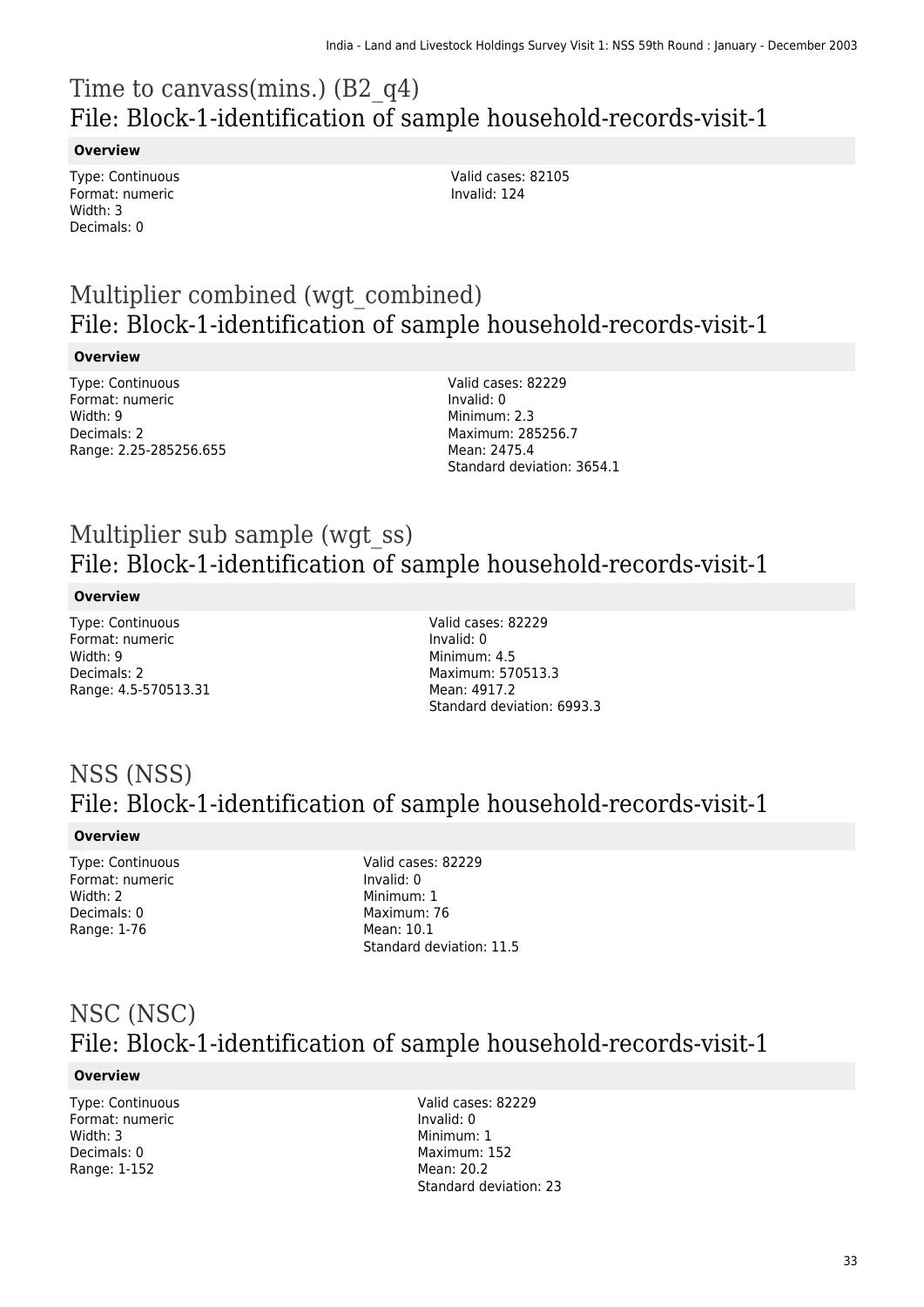# Multiplier posted (Wgt\_posted) File: Block-1-identification of sample household-records-visit-1

### **Overview**

Type: Continuous Format: numeric Width: 8 Decimals: 0 Range: 450-57051331 Valid cases: 82229 Invalid: 0 Minimum: 450 Maximum: 57051331 Mean: 491719.5 Standard deviation: 699334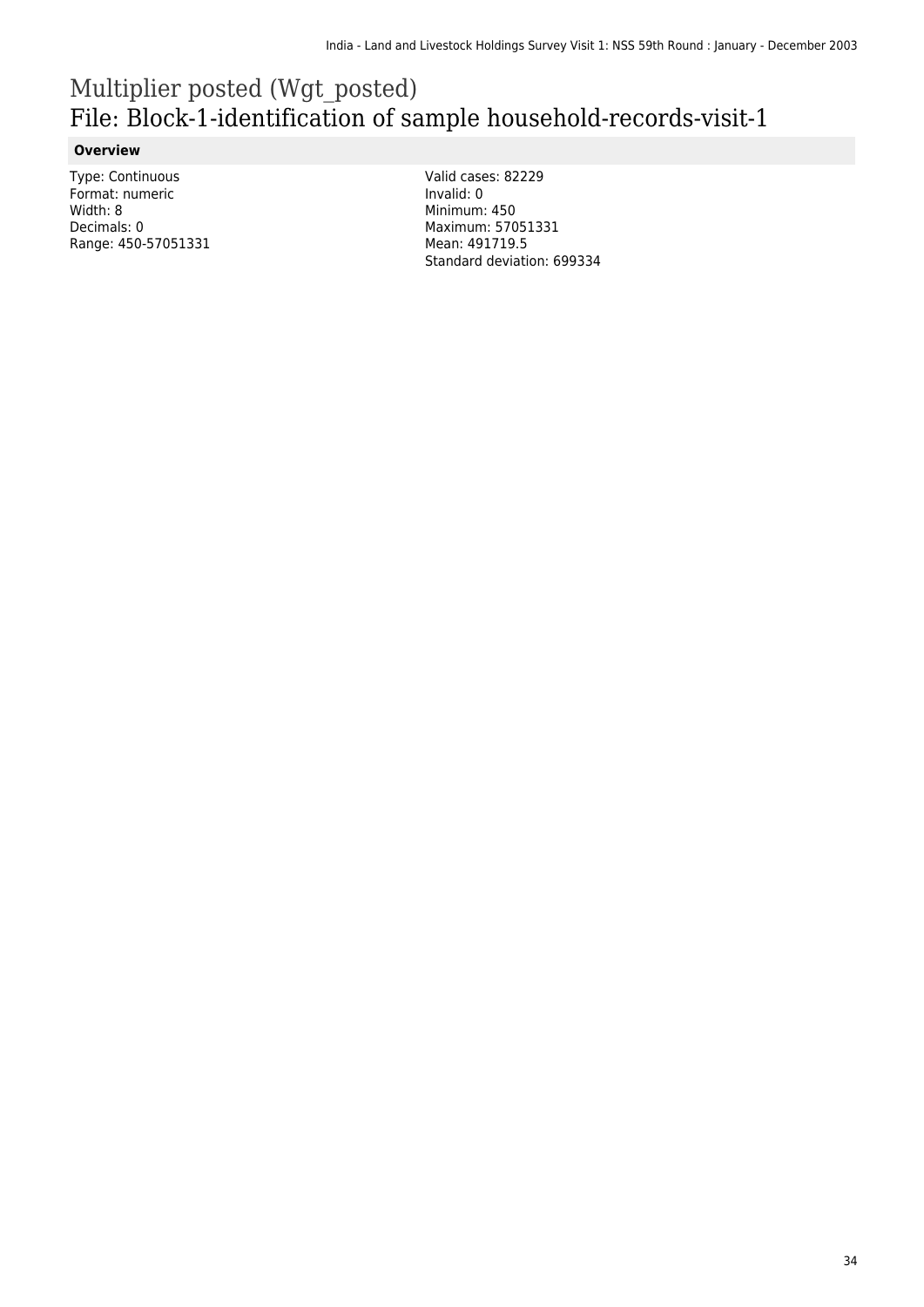# Key to locate Household (Key\_hhold) File: Block-3-household characteristics-records-visit-1

### **Overview**

Type: Discrete Format: character Width: 10

Valid cases: 82160 Invalid: 0

# Level (Rec\_id) File: Block-3-household characteristics-records-visit-1

### **Overview**

Type: Discrete Format: character Width: 2

Valid cases: 82160 Invalid: 0

### Centre code,Round,Shift (CSR) File: Block-3-household characteristics-records-visit-1

### **Overview**

Type: Discrete Format: character Width: 3

Valid cases: 82160 Invalid: 0

### Round (Round) File: Block-3-household characteristics-records-visit-1

### **Overview**

Type: Discrete Format: character Width: 2

Valid cases: 82160 Invalid: 0

# Schedule (Schedule) File: Block-3-household characteristics-records-visit-1

#### **Overview**

Type: Discrete Format: character Width: 3

Valid cases: 82160 Invalid: 0

# Sample (Sample) File: Block-3-household characteristics-records-visit-1

### **Overview**

Type: Discrete Format: character Width: 1

Valid cases: 82160 Invalid: 0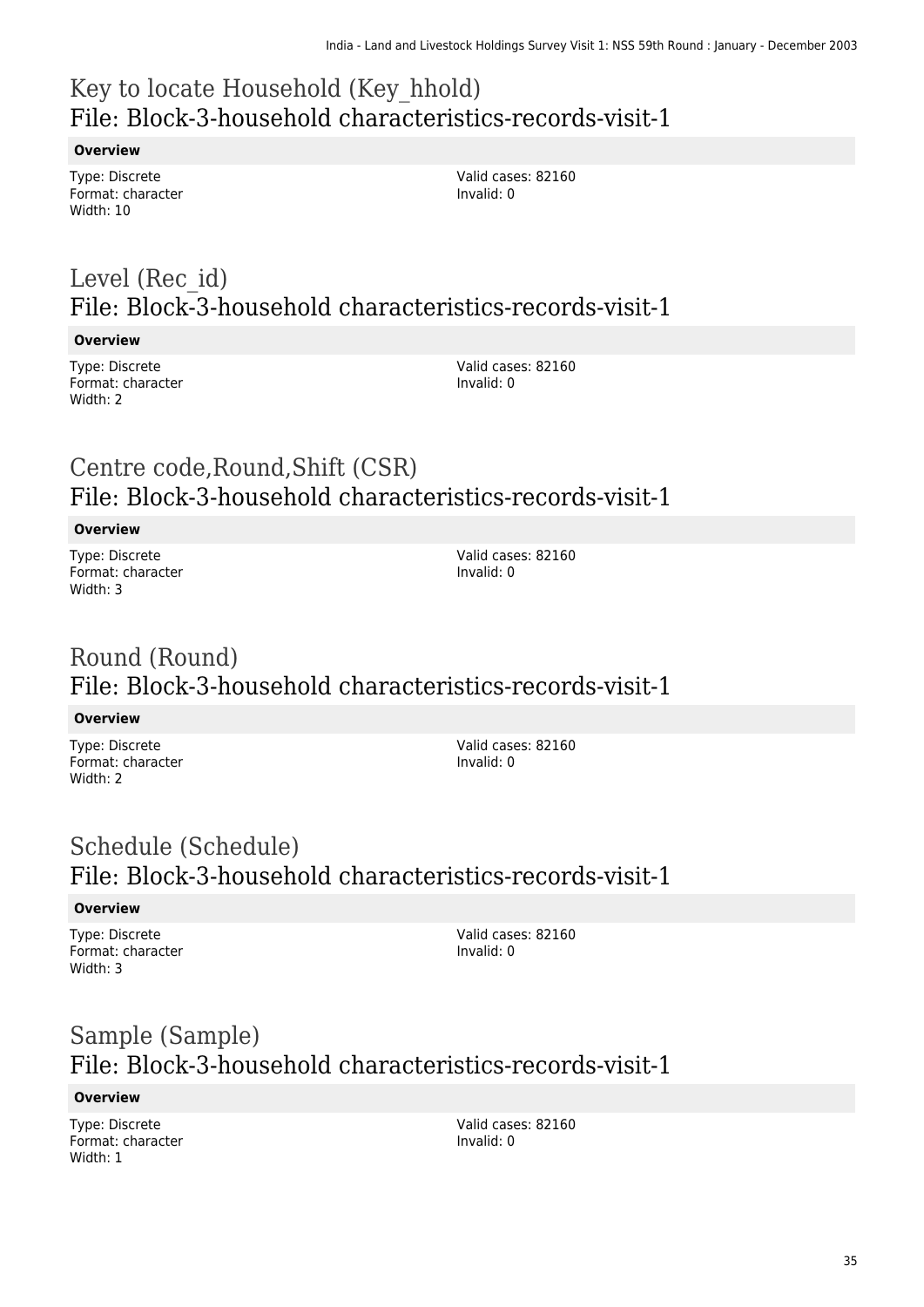# Sector (Sector) File: Block-3-household characteristics-records-visit-1

#### **Overview**

Type: Discrete Format: character Width: 1

Valid cases: 82160 Invalid: 0

# State-Region (State\_Region) File: Block-3-household characteristics-records-visit-1

### **Overview**

Type: Discrete Format: character Width: 3

Valid cases: 82160 Invalid: 0

# State code (state) File: Block-3-household characteristics-records-visit-1

### **Overview**

Type: Discrete Format: character Width: 2

Valid cases: 82160 Invalid: 0

### District (District) File: Block-3-household characteristics-records-visit-1

### **Overview**

Type: Discrete Format: character Width: 2

Valid cases: 82160 Invalid: 0

### Stratum (Stratum) File: Block-3-household characteristics-records-visit-1

#### **Overview**

Type: Discrete Format: character Width: 2

Valid cases: 82160 Invalid: 0

### Sub-Round (Sub\_Round) File: Block-3-household characteristics-records-visit-1

### **Overview**

Type: Discrete Format: character Width: 1

Valid cases: 82160 Invalid: 0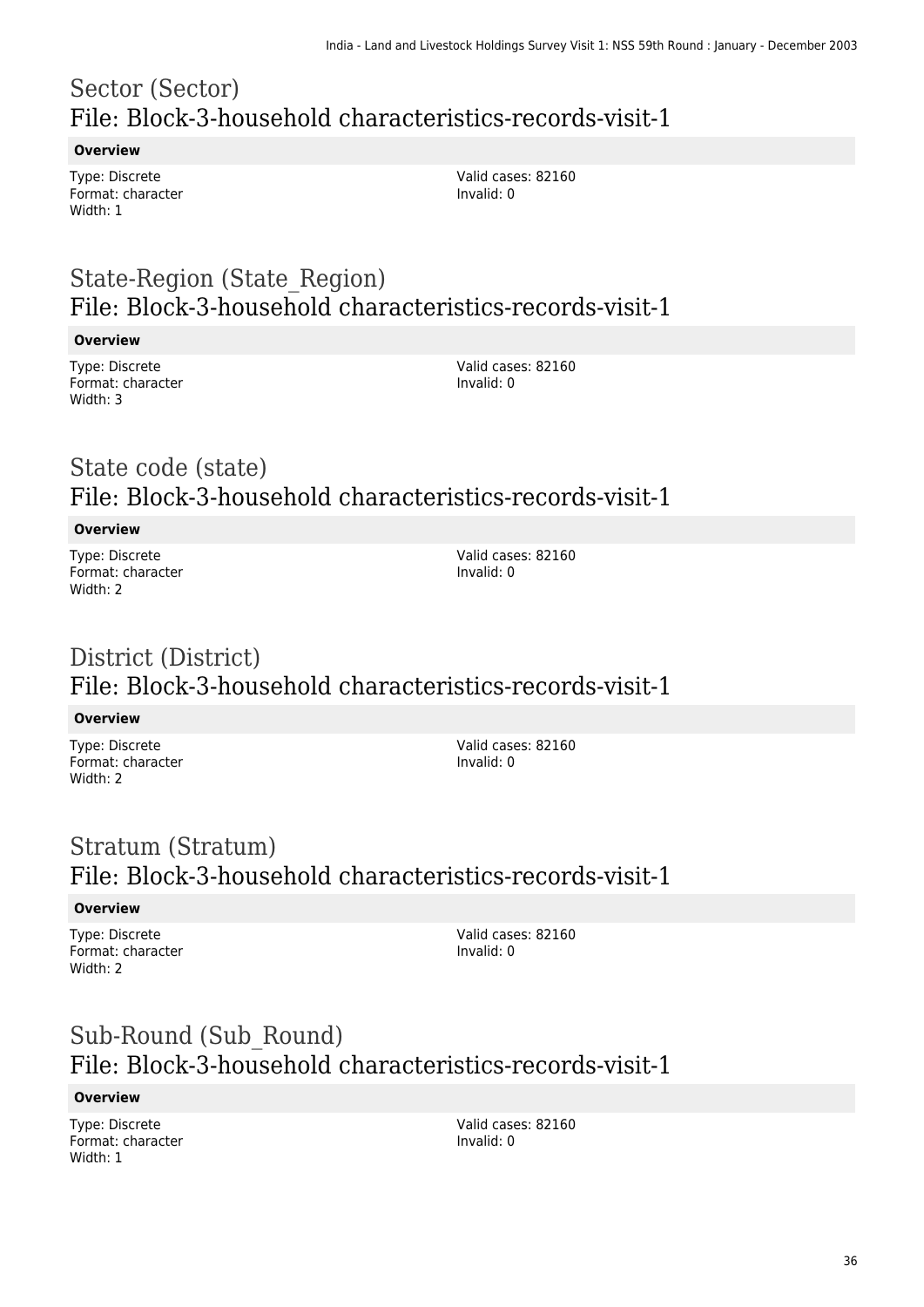# Sub-Sample (Sub\_Sample) File: Block-3-household characteristics-records-visit-1

### **Overview**

Type: Discrete Format: character Width: 1

Valid cases: 82160 Invalid: 0

# FOD Sub-Region (FOD\_Sub\_Region) File: Block-3-household characteristics-records-visit-1

### **Overview**

Type: Discrete Format: character Width: 4

Valid cases: 82160 Invalid: 0

# LOT/FSU Serial No. (FSU) File: Block-3-household characteristics-records-visit-1

### **Overview**

Type: Discrete Format: character Width: 5

Valid cases: 82160 Invalid: 0

### Hamlet Group/Sub-Block no. (Sub\_Block\_no) File: Block-3-household characteristics-records-visit-1

### **Overview**

Type: Discrete Format: character Width: 1

Valid cases: 82160 Invalid: 0

### Second Stage Stratum (Second\_Stage\_Stratum) File: Block-3-household characteristics-records-visit-1

### **Overview**

Type: Discrete Format: character Width: 1

Valid cases: 82160 Invalid: 0

### Visit number (Visit\_number) File: Block-3-household characteristics-records-visit-1

### **Overview**

Type: Discrete Format: character Width: 1

Valid cases: 82160 Invalid: 0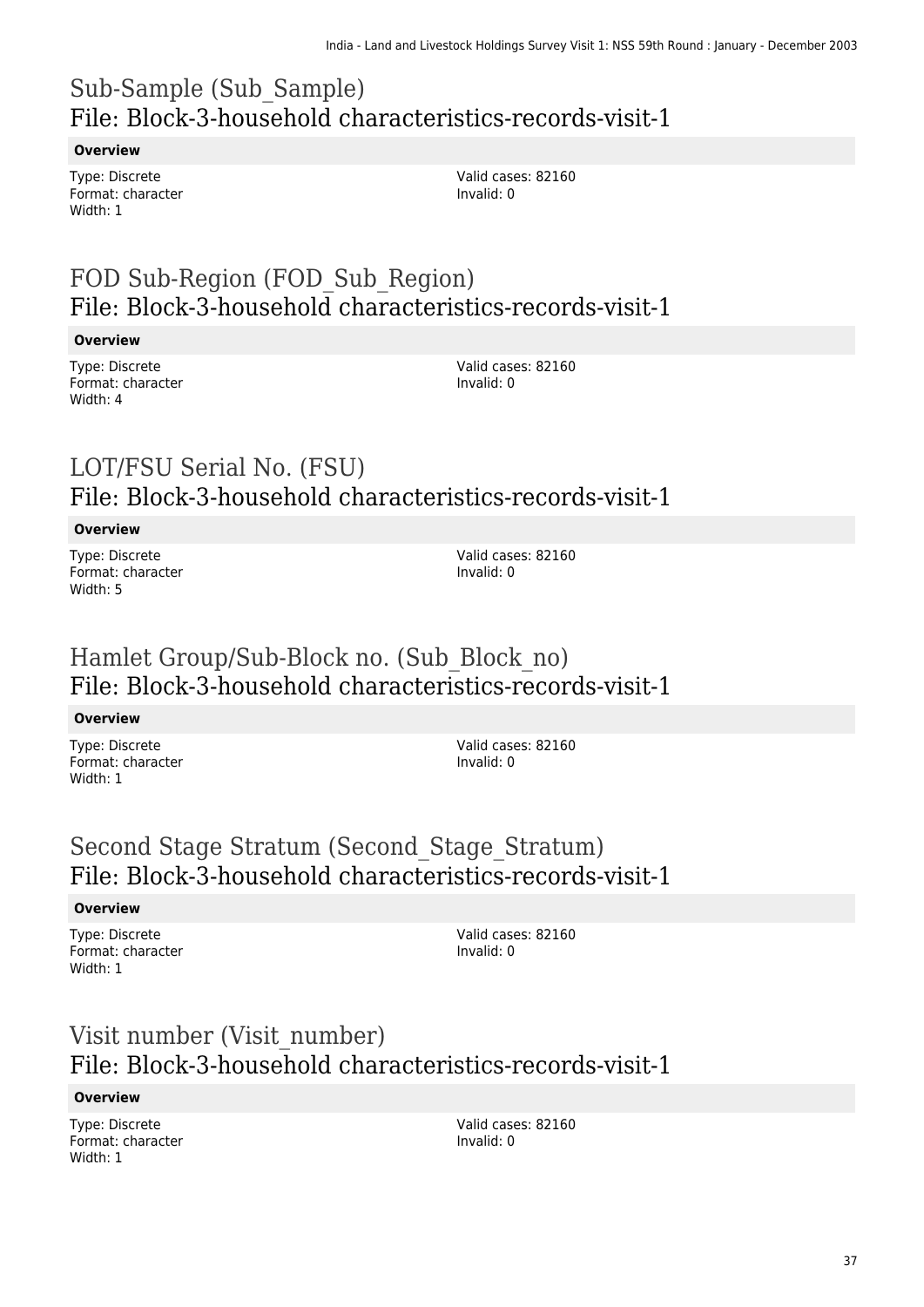# Sample HHS No. (HH\_slno) File: Block-3-household characteristics-records-visit-1

#### **Overview**

Type: Discrete Format: character Width: 2

Valid cases: 82160 Invalid: 0

# Household size (B3\_q1) File: Block-3-household characteristics-records-visit-1

#### **Overview**

Type: Continuous Format: numeric Width: 2 Decimals: 0 Range: 0-35

Valid cases: 82160 Invalid: 0 Minimum: 0 Maximum: 35 Mean: 49 Standard deviation: 2.8

### **Interviewer instructions**

The size of the sample household i.e. the total number of persons normally residing together (i.e. under the same roof) and taking food from the same kitchen (including temporary stayaways and excluding temporary visitors) will be recorded against this item. This number will be same as the last serial number recorded in column (1) of block 4.

### Principal industry code (B3\_q2) File: Block-3-household characteristics-records-visit-1

#### **Overview**

Type: Discrete Format: character Width: 5

Valid cases: 76825 Invalid: 0

#### **Interviewer instructions**

The description of the principal household industry will be recorded in the space provided. The entry cell for item 2 has been split for recording each digit separately. The appropriate five-digit industry code of the NIC 1998 will be recorded here. For households deriving income only from non-economic activities, a dash (-) may be put against this item. For details please see Chapter One of instruction manual

### Principal occupation code (B3\_q3) File: Block-3-household characteristics-records-visit-1

#### **Overview**

Type: Discrete Format: character Width: 3

Valid cases: 77308 Invalid: 0

#### **Interviewer instructions**

The description of the principal household occupation will be recorded in the space provided. The appropriate three-digit occupation code of the NCO 1968 is to be recorded in the entry cell which has been trisected for recording each digit separately. For households deriving income only from non-economic activities, a dash (-) may be put against this item. For details please see Chapter One.

# Recoded HHtype (B3\_q4) File: Block-3-household characteristics-records-visit-1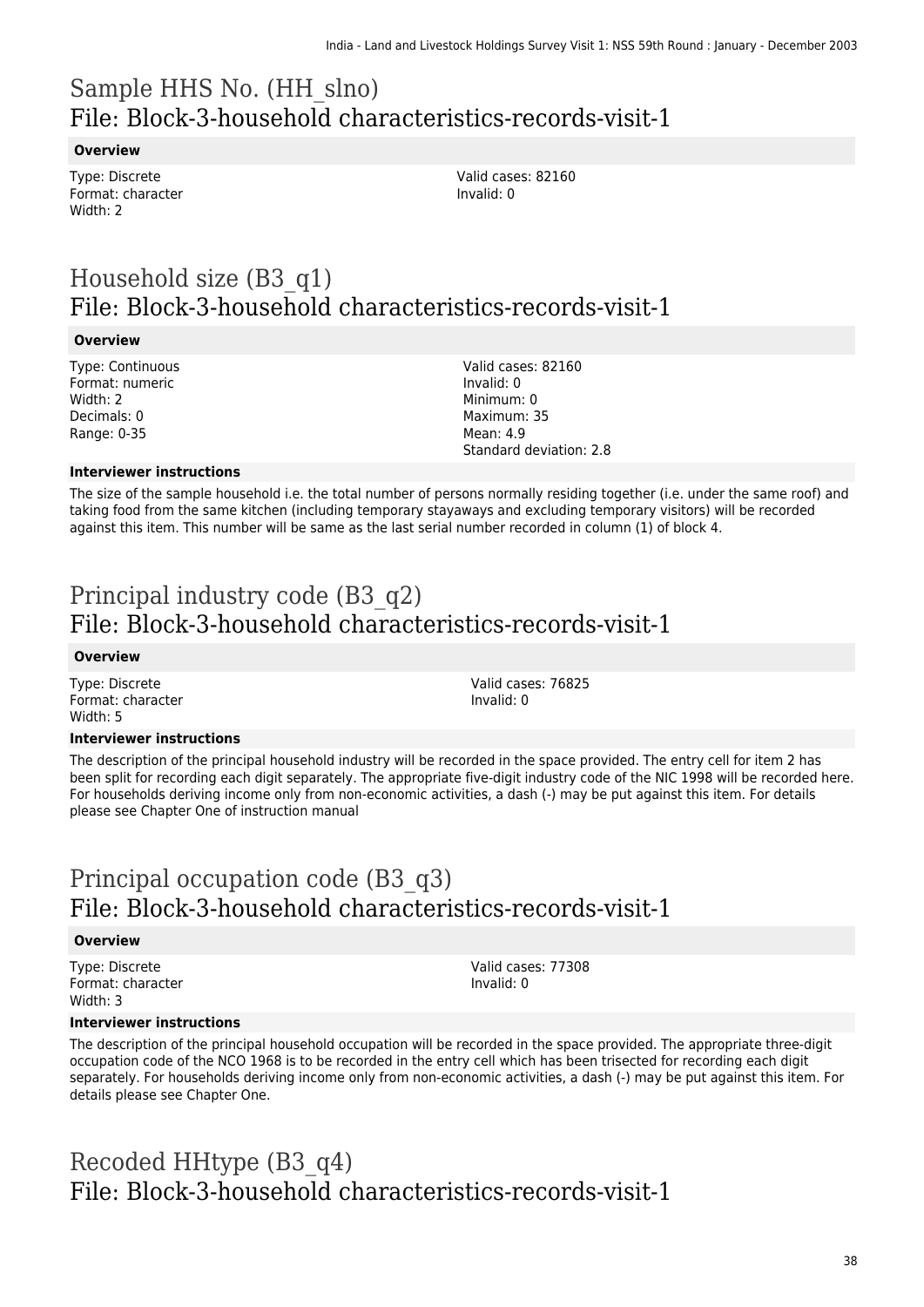# Recoded HHtype (B3\_q4) File: Block-3-household characteristics-records-visit-1

#### **Overview**

Type: Discrete Format: character Width: 2

#### **Interviewer instructions**

The household type code based on the means of livelihood of a household will be decided on the basis of the source of the household's income during the 365 days preceding the date of survey. For this purpose, only the household's income (net income and not gross income) from economic activities will be considered; but the incomes of servants and paying guests will not be taken into account. For the rural areas, the selected household will be assigned appropriate type code. For urban areas, the household type codes are different.

The assigned codes have been recoded by prefixing the sector codes.

# Religion code (B3\_q5) File: Block-3-household characteristics-records-visit-1

### **Overview**

Type: Discrete Format: character Width: 1

#### **Interviewer instructions**

The religion of the household will be recorded against this item in codes. If different members of the household claim to belong to different religions, the religion of the head of the household will be considered as the religion of the household.

# Social group code (B3 q6) File: Block-3-household characteristics-records-visit-1

#### **Overview**

Type: Discrete Format: character Width: 1

Valid cases: 82149 Invalid: 0

### **Interviewer instructions**

Whether or not the household belongs to scheduled tribe, scheduled caste or other backward class will be indicated against this item in terms of the specified codes

# Possesses homestead land? (B3\_q7) File: Block-3-household characteristics-records-visit-1

#### **Overview**

Type: Discrete Format: character Width: 1

Valid cases: 82156 Invalid: 0

#### **Interviewer instructions**

It will be ascertained whether the household possesses homestead land or not in this item. Code 1 will be recorded if the household possesses homestead land on the date of survey, otherwise code 2 will be entered. It may be noted that only in a small number of cases, the household will have no homestead. For example, a household living under a bridge will not be considered to have homestead. It may be specially emphasized that if any of the household members (including 'non-relatives') owns any residential area other than the one where the household resides, the area will not be treated as homestead and will be included in item 10.

39

#### Valid cases: 82160 Invalid: 0

Valid cases: 82153 Invalid: 0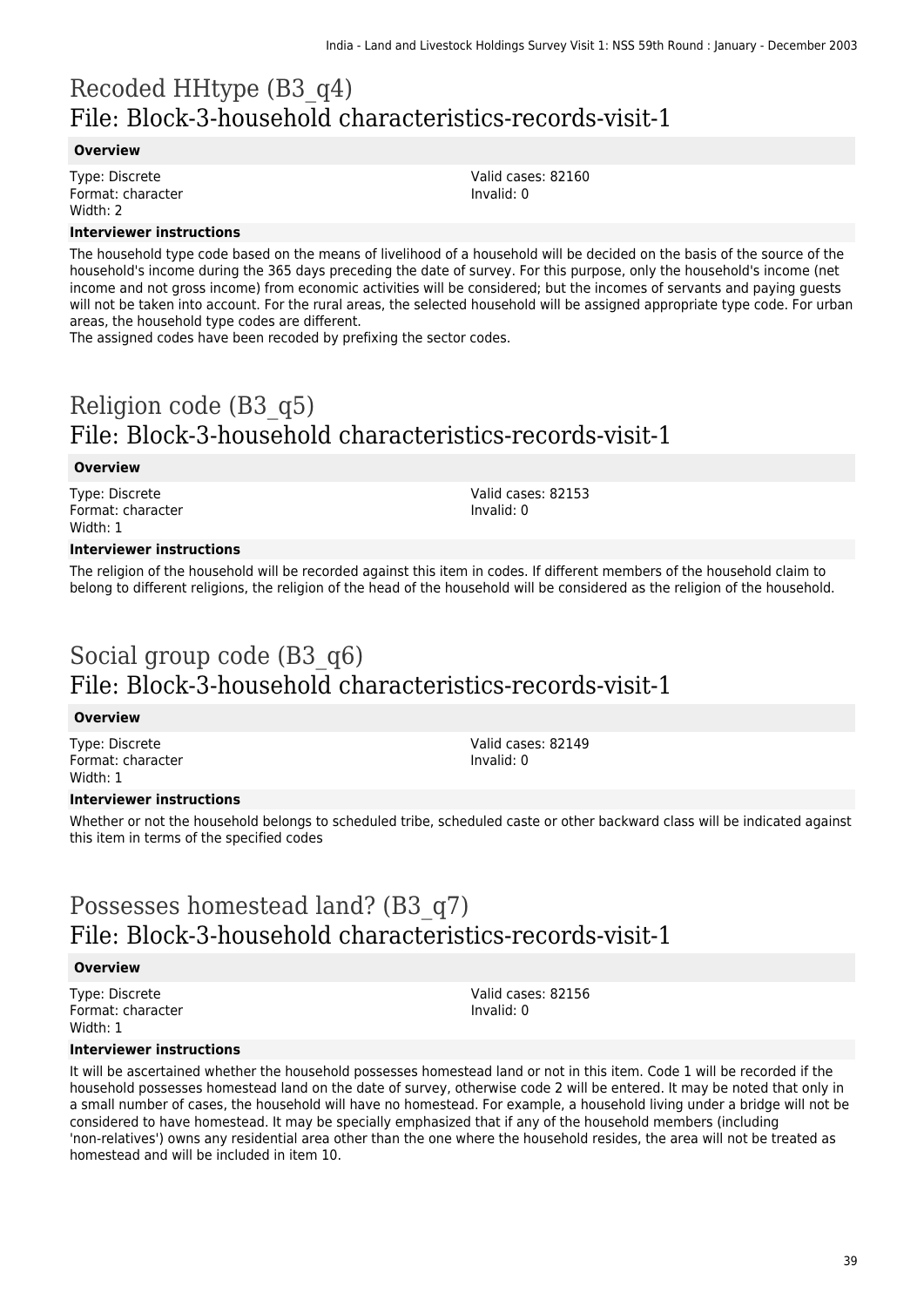# Area of homestead  $land(0.000)$  (B3 q8) File: Block-3-household characteristics-records-visit-1

#### **Overview**

Type: Continuous Format: numeric Width: 8 Decimals: 3

### **Interviewer instructions**

If the household is found to possess homestead, then the area of the homestead land, as defined in Chapter One, will be ascertained from the respondent and recorded in hectare rounded off to three places of decimal against item 8.

### Possession type of homestead land (B3\_q9) File: Block-3-household characteristics-records-visit-1

#### **Overview**

Type: Discrete Format: character Width: 1

Valid cases: 81496 Invalid: 0

Valid cases: 82148

Invalid: 0

Valid cases: 81559 Invalid: 601

#### **Interviewer instructions**

The type of possession of the homestead will be recorded against item 9, in terms of codes. If homestead of a household is partly owned and partly leased-in then the code will correspond to the type that accounts for the larger share of the area. Code 3 will be recorded only when the entire homestead is 'otherwise possessed' by the household.

### Owns any land other than homestead (B3\_q10) File: Block-3-household characteristics-records-visit-1

#### **Overview**

Type: Discrete Format: character Width: 1

#### **Interviewer instructions**

It will be ascertained whether the household possesses any land other than homestead land in this item. Code 1 will be recorded in this item if the household possesses some land other than homestead land on the date of survey, otherwise code 2 will be entered.

# Operated land for agr. purposes? (B3\_q11) File: Block-3-household characteristics-records-visit-1

#### **Overview**

Type: Discrete Format: character Width: 1

Valid cases: 82142 Invalid: 0

#### **Interviewer instructions**

By this item, the household will be classified as either 'farmer' household or not. A farmer is defined in this survey as a person who operated some land owned or taken on lease or otherwise possessed and engaged in agricultural activities like cultivation of field crops, horticultural crops, animal husbandry, fishery, piggery, bee-keeping, vermiculture, sericulture, etc. on that land during last 365 days. The land may or may not be owned by the household. Code 1 will be assigned to the households having at least one farmer as defined above and for remaining households code 2 will be assigned.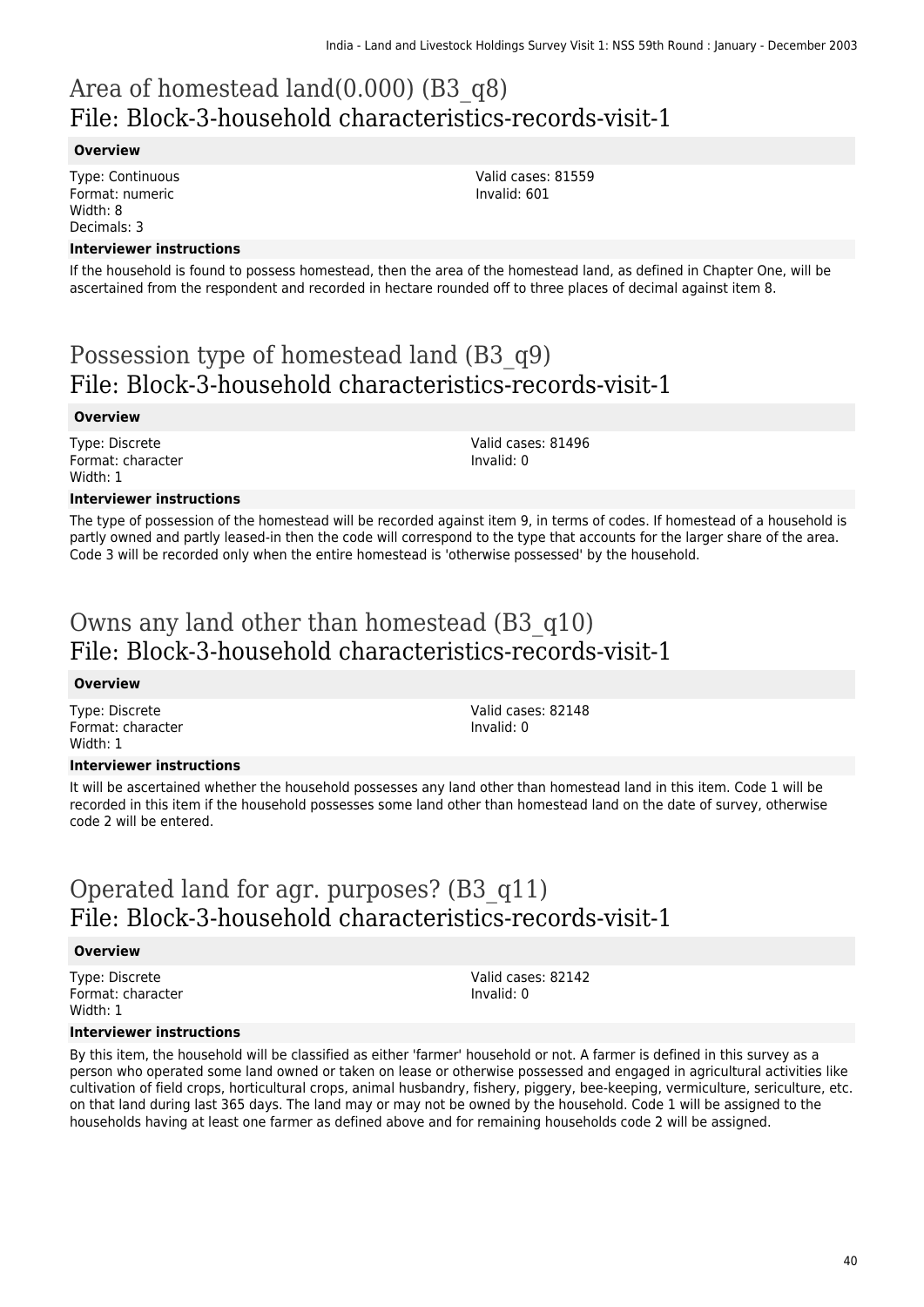Valid cases: 82160

Invalid: 0

# Possesses operational holding? (B3\_q12) File: Block-3-household characteristics-records-visit-1

#### **Overview**

Type: Discrete Format: character Width: 1

#### **Interviewer instructions**

The definition of operational holding is given in Chapter One. If the household possesses any operational holding during agricultural year 2002-03 code 1 will be recorded, otherwise code 2 will be recorded against item 12. During visit-1, the information will be available for the period from 1 July 2002 to the date of survey. This period will not represent the whole agricultural year 2002- 03. The code for item 12: Whether the household possesses any operational holding during the agricultural year 2002-03 will be decided on the basis of this period.

Most of the households are likely to report single holding. Only on rare occasions, a household is expected to report more than one holding. Total number of operational holdings possessed by the household is to be reported against item 13. Out of these holdings, how many are jointly held with members of other households will be recorded against item 14. In case, one or more operational holdings are jointly held, total number of partner households considering all the operational holdings held jointly is to be reported against item 15.

### No. of operational holdings (B3 q13) File: Block-3-household characteristics-records-visit-1

### **Overview**

Type: Continuous Format: numeric Width: 1 Decimals: 0 Range: 0-5

Valid cases: 43885 Invalid: 38275

### **Interviewer instructions**

As given in Q12

### No. of operational holdings jointly  $(B3q14)$ File: Block-3-household characteristics-records-visit-1

#### **Overview**

Type: Continuous Format: numeric Width<sub>'</sub> 1 Decimals: 0 Range: 0-4 **Interviewer instructions** Valid cases: 2196 Invalid: 79964

As given in Q12

### Total no. of partner households (B3\_q15) File: Block-3-household characteristics-records-visit-1

#### **Overview**

Type: Continuous Format: numeric Width: 3 Decimals: 0 Range: 0-100

Valid cases: 657 Invalid: 81503

**Interviewer instructions**

As given in O12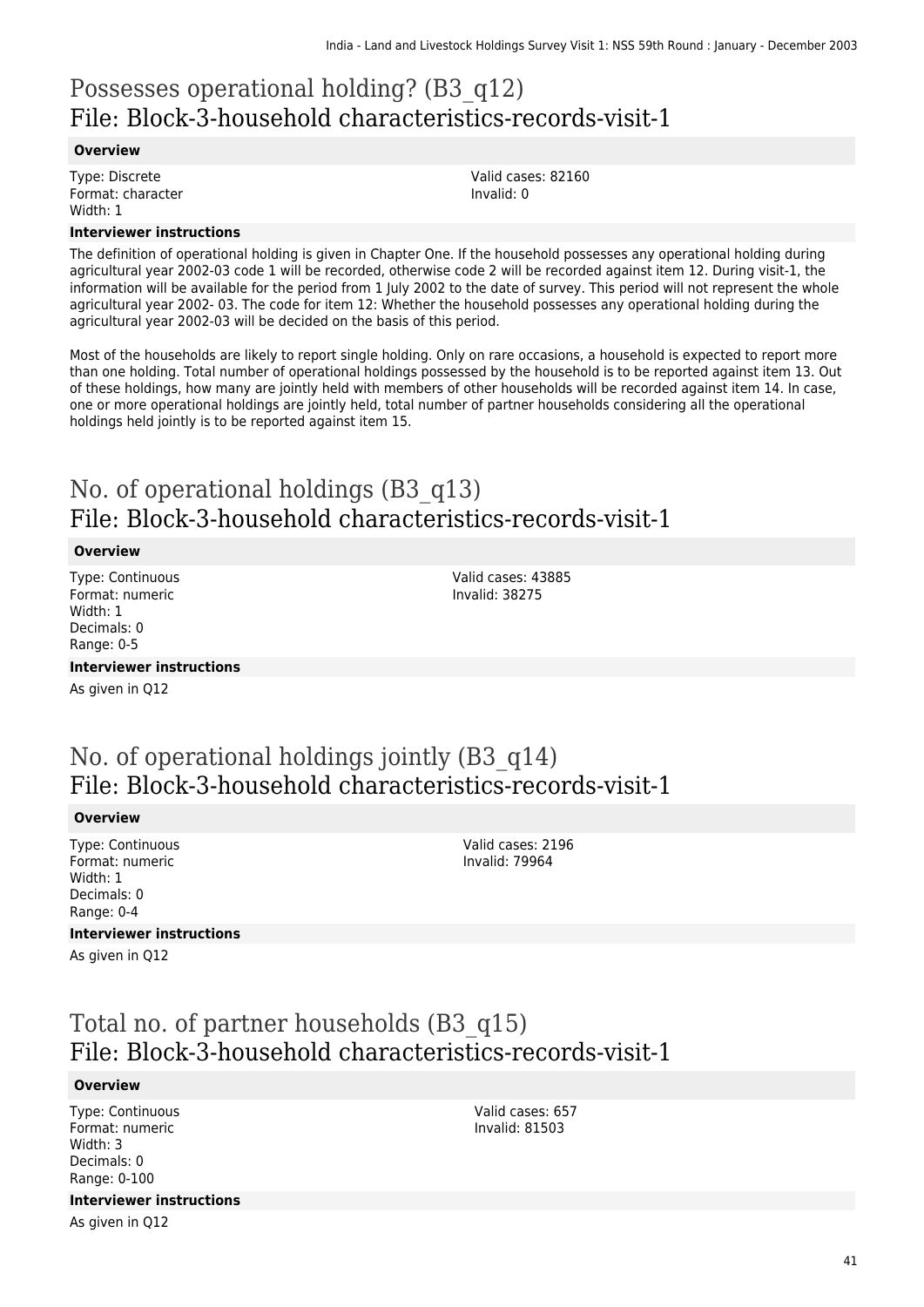# Multiplier combined (wgt\_combined) File: Block-3-household characteristics-records-visit-1

### **Overview**

Type: Continuous Format: numeric Width: 9 Decimals: 2 Range: 2.25-285256.655 Valid cases: 82160 Invalid: 0 Minimum: 2.3 Maximum: 285256.7 Mean: 2475.2 Standard deviation: 3653.9

### Multiplier sub-sample (wgt\_ss) File: Block-3-household characteristics-records-visit-1

### **Overview**

Type: Continuous Format: numeric Width: 9 Decimals: 2 Range: 4.5-570513.31 Valid cases: 82160 Invalid: 0 Minimum: 4.5 Maximum: 570513.3 Mean: 4916.8 Standard deviation: 6992.6

# NSS (NSS) File: Block-3-household characteristics-records-visit-1

### **Overview**

Type: Continuous Format: numeric Width: 2 Decimals: 0 Range: 1-76

Valid cases: 82160 Invalid: 0 Minimum: 1 Maximum: 76 Mean: 10.1 Standard deviation: 11.5

### NSC (NSC) File: Block-3-household characteristics-records-visit-1

### **Overview**

Type: Continuous Format: numeric Width: 3 Decimals: 0 Range: 1-152

Valid cases: 82160 Invalid: 0 Minimum: 1 Maximum: 152 Mean: 20.2 Standard deviation: 22.9

### Multiplier posted (Wgt\_posted) File: Block-3-household characteristics-records-visit-1

### **Overview**

Type: Continuous Format: numeric Width: 8 Decimals: 0 Range: 450-57051331 Valid cases: 82160 Invalid: 0 Minimum: 450 Maximum: 57051331 Mean: 491676.4 Standard deviation: 699260.7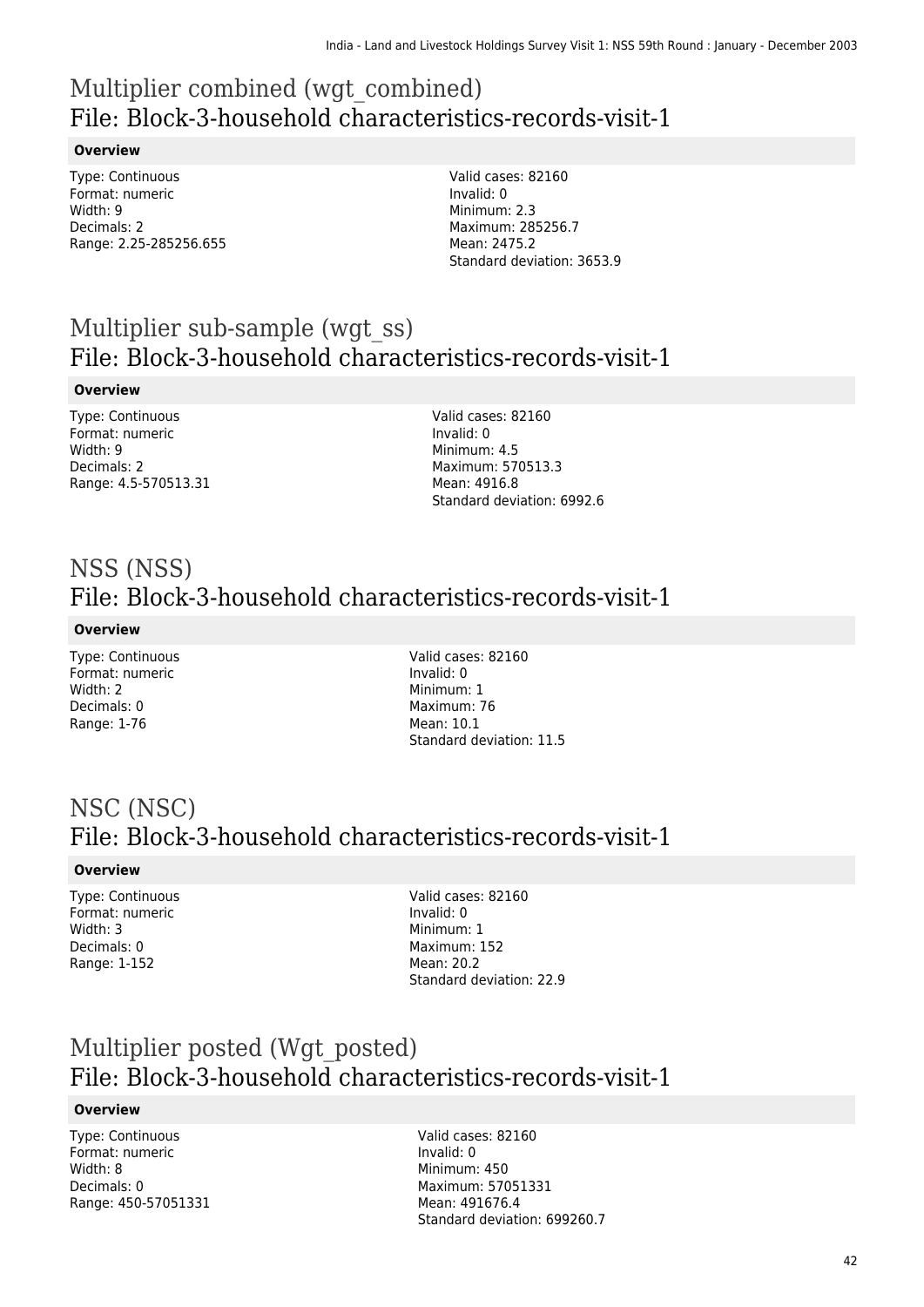India - Land and Livestock Holdings Survey Visit 1: NSS 59th Round : January - December 2003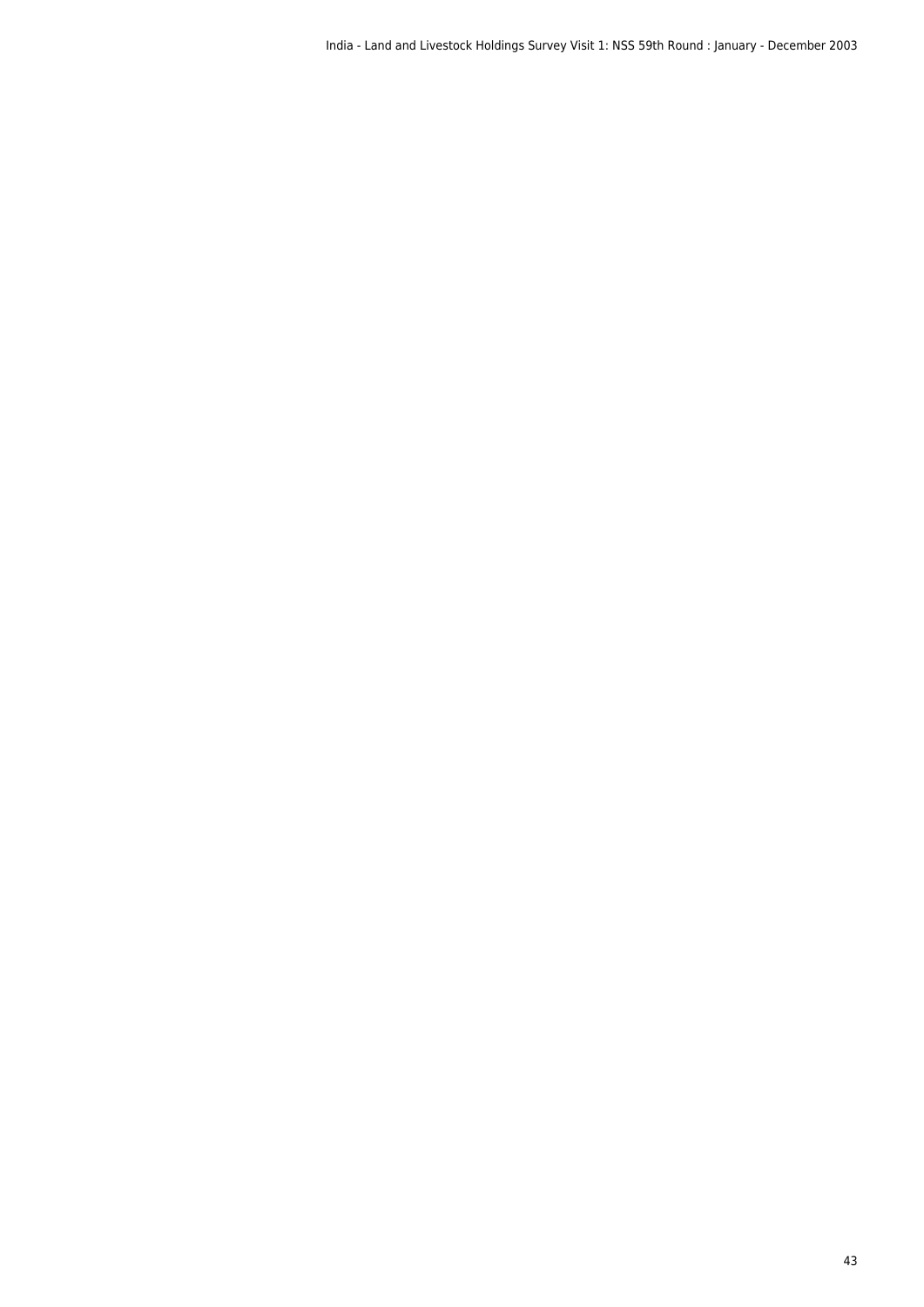# Key to locate member (key\_member) File: Block-4-demographic-other-particulars-members-records-visit-1

**Overview**

Type: Discrete Format: character Width: 12

Valid cases: 406445 Invalid: 0

# Key to locate Household (key\_hhold) File: Block-4-demographic-other-particulars-members-records-visit-1

### **Overview**

Type: Discrete Format: character Width: 10

Valid cases: 406445 Invalid: 0

### Record identifier (Rec\_id) File: Block-4-demographic-other-particulars-members-records-visit-1

### **Overview**

Type: Discrete Format: character Width: 2

Valid cases: 406445 Invalid: 0

### Centre code,Round,Shift (CSR) File: Block-4-demographic-other-particulars-members-records-visit-1

### **Overview**

Type: Discrete Format: character Width: 3

Valid cases: 406445 Invalid: 0

### LOT/FSU Serial No. (FSU) File: Block-4-demographic-other-particulars-members-records-visit-1

### **Overview**

Type: Discrete Format: character Width: 5

Valid cases: 406445 Invalid: 0

### Round (Round) File: Block-4-demographic-other-particulars-members-records-visit-1

### **Overview**

Type: Discrete Format: character Width: 2

Valid cases: 406445 Invalid: 0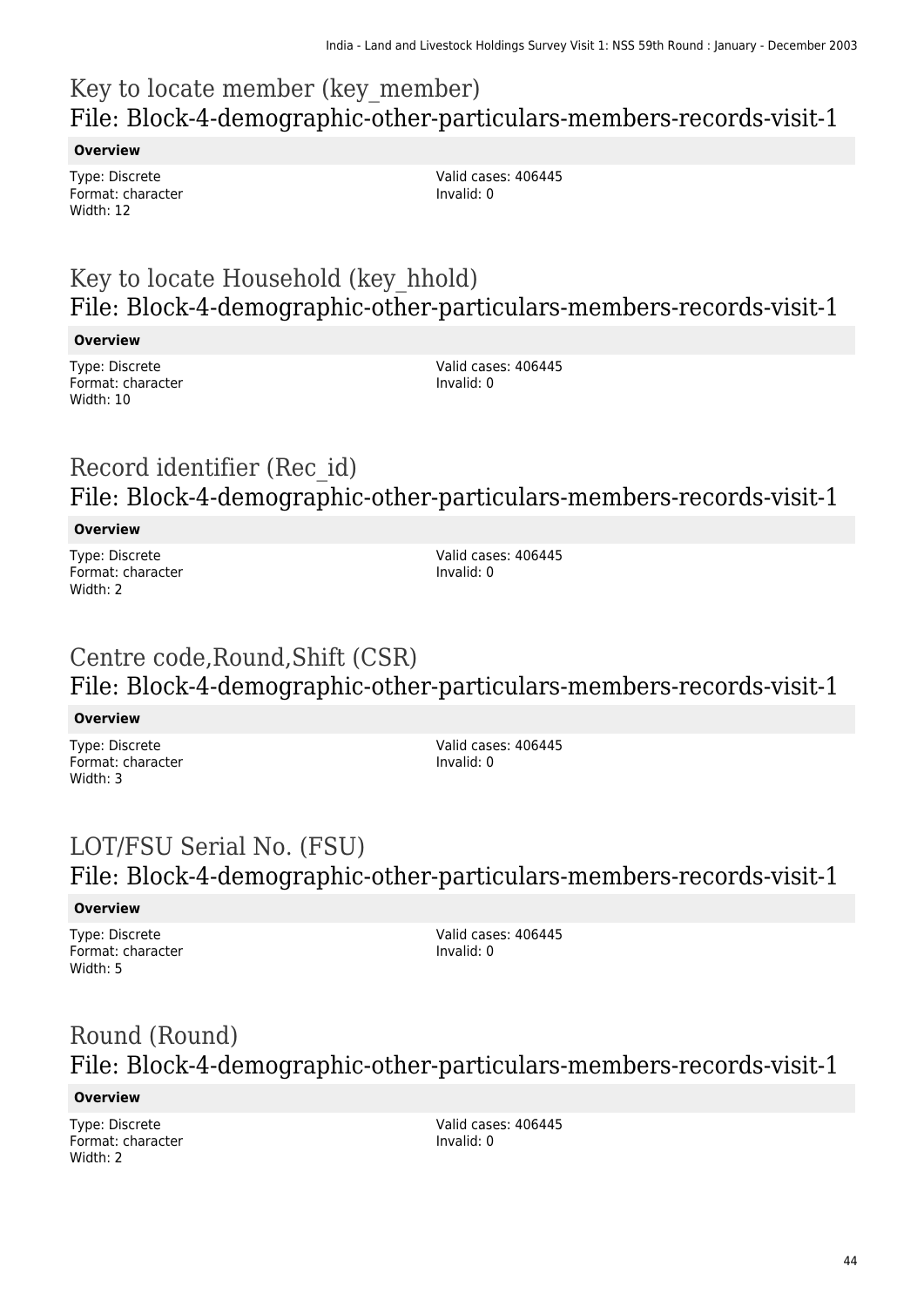# Schedule (Schedule) File: Block-4-demographic-other-particulars-members-records-visit-1

### **Overview**

Type: Discrete Format: character Width: 3

Valid cases: 406445 Invalid: 0

# Sample (Sample) File: Block-4-demographic-other-particulars-members-records-visit-1

### **Overview**

Type: Discrete Format: character Width: 1

Valid cases: 406445 Invalid: 0

### Sector (Sector) File: Block-4-demographic-other-particulars-members-records-visit-1

### **Overview**

Type: Discrete Format: character Width: 1

Valid cases: 406445 Invalid: 0

### State-Region (State\_Region) File: Block-4-demographic-other-particulars-members-records-visit-1

### **Overview**

Type: Discrete Format: character Width: 3

Valid cases: 406445 Invalid: 0

# State code (state) File: Block-4-demographic-other-particulars-members-records-visit-1

### **Overview**

Type: Discrete Format: character Width: 2

Valid cases: 406445 Invalid: 0

### District (District) File: Block-4-demographic-other-particulars-members-records-visit-1

### **Overview**

Type: Discrete Format: character Width: 2

Valid cases: 406445 Invalid: 0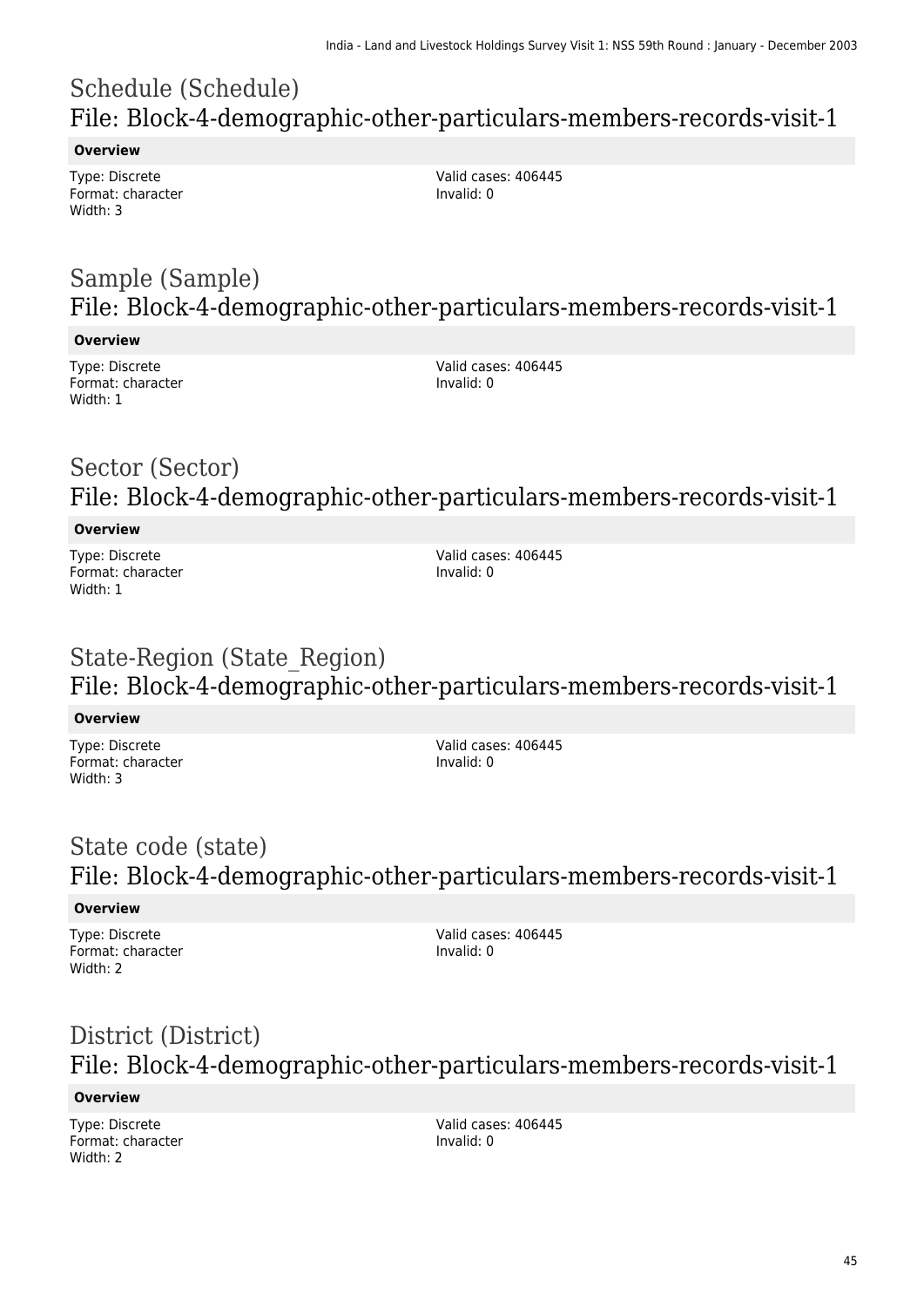# Stratum (Stratum) File: Block-4-demographic-other-particulars-members-records-visit-1

### **Overview**

Type: Discrete Format: character Width: 2

Valid cases: 406445 Invalid: 0

# Sub-Round (Sub\_Round) File: Block-4-demographic-other-particulars-members-records-visit-1

### **Overview**

Type: Discrete Format: character Width: 1

Valid cases: 406445 Invalid: 0

### Sub-Sample (Sub\_Sample) File: Block-4-demographic-other-particulars-members-records-visit-1

### **Overview**

Type: Discrete Format: character Width: 1

Valid cases: 406445 Invalid: 0

### FOD Sub-Region (FOD\_Sub\_Region) File: Block-4-demographic-other-particulars-members-records-visit-1

### **Overview**

Type: Discrete Format: character Width: 4

Valid cases: 406445 Invalid: 0

# Hamlet Group/Sub-Block no. (Sub\_Block\_no) File: Block-4-demographic-other-particulars-members-records-visit-1

### **Overview**

Type: Discrete Format: character Width: 1

Valid cases: 406445 Invalid: 0

### Second Stage Stratum (Second\_Stage\_Stratum) File: Block-4-demographic-other-particulars-members-records-visit-1

### **Overview**

Type: Discrete Format: character Width: 1

Valid cases: 406445 Invalid: 0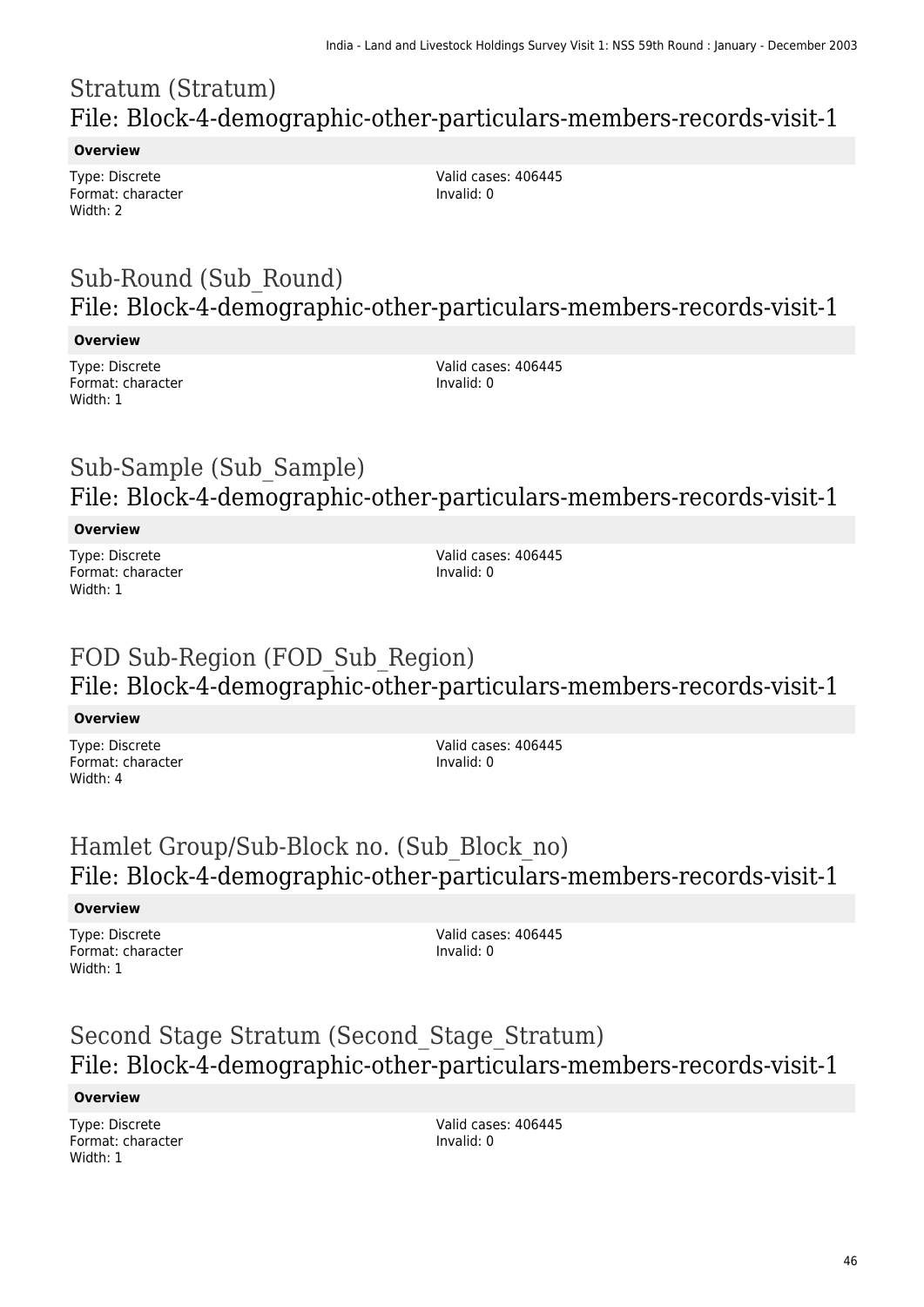# Visit number (Visit\_number) File: Block-4-demographic-other-particulars-members-records-visit-1

### **Overview**

Type: Discrete Format: character Width: 1

Valid cases: 406445 Invalid: 0

### Sample HHS No. (HH\_slno) File: Block-4-demographic-other-particulars-members-records-visit-1

### **Overview**

Type: Discrete Format: character Width: 2

Valid cases: 406445 Invalid: 0

### Person Srl No. (B4\_c1) File: Block-4-demographic-other-particulars-members-records-visit-1

### **Overview**

Type: Discrete Format: character Width: 2

Valid cases: 406445 Invalid: 0

### **Interviewer instructions**

All the members of the sample household will be listed in block 4 using a continuous serial number in this column. In the list, the head of the household will be recorded first followed by head's spouse, the first son, first son's wife and their children, second son, second son's wife and their children & so on. After the sons are enumerated, the daughters will be listed followed by other relations, dependants, servants, etc.

# Relation to head (B4\_c3) File: Block-4-demographic-other-particulars-members-records-visit-1

#### **Overview**

Type: Discrete Format: character Width: 1

Valid cases: 406445 Invalid: 0

### **Interviewer instructions**

The family relationship of each member of the household with the head of the household (for the head, the relationship is 'self') expressed in terms of specified codes will be recorded in this column.

# Sex (B4\_c4) File: Block-4-demographic-other-particulars-members-records-visit-1

#### **Overview**

Type: Discrete Format: character Width: 1

Valid cases: 406445 Invalid: 0

#### **Interviewer instructions**

For each and every member of the household, sex in terms of the code (male-1, female-2) will be recorded in this column. For eunuch, code 1 will be recorded.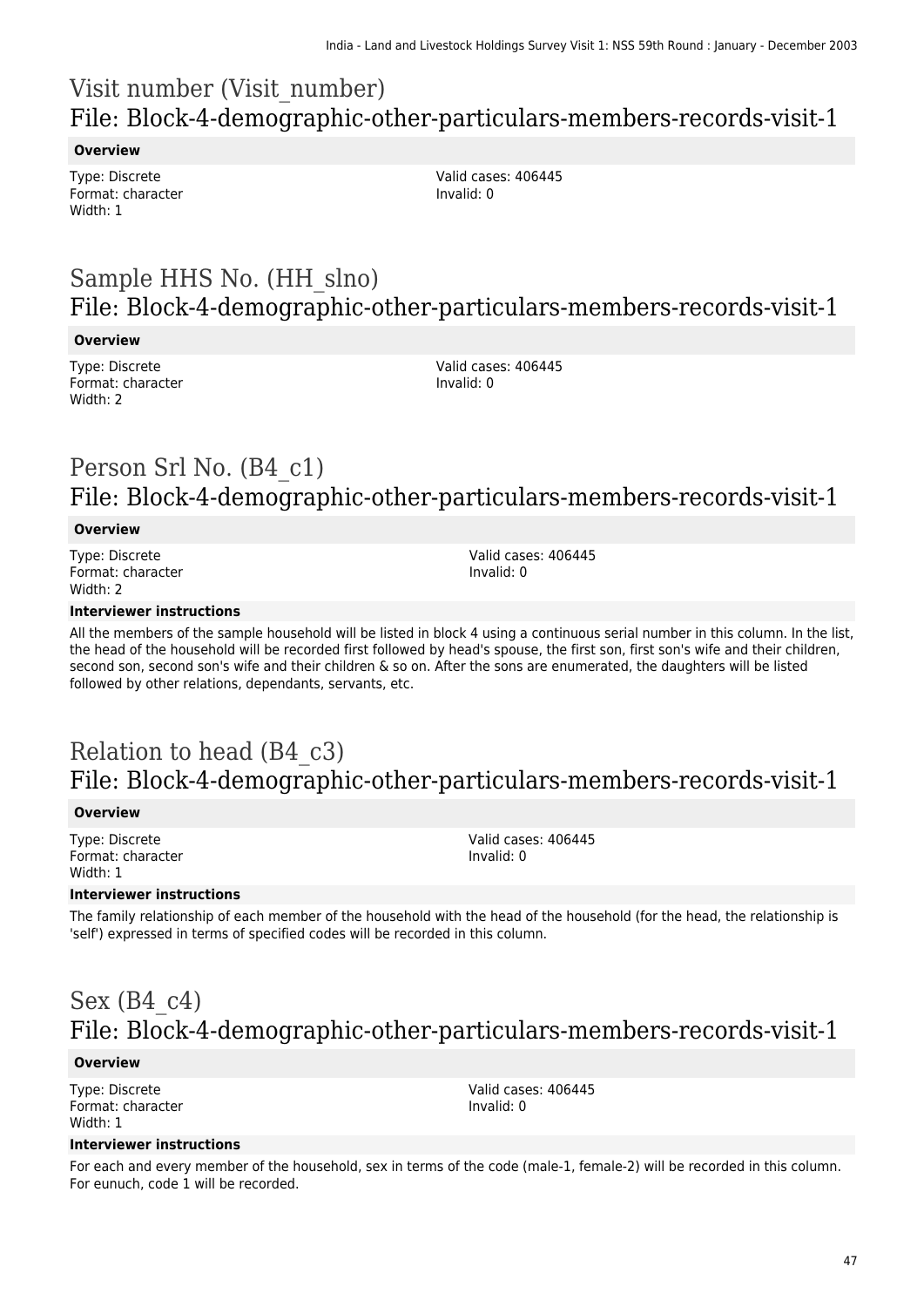# Age (B4\_c5) File: Block-4-demographic-other-particulars-members-records-visit-1

### **Overview**

Type: Continuous Format: numeric Width: 2 Decimals: 0 Range: 0-99

#### **Interviewer instructions**

Invalid: 0 Minimum: 0 Maximum: 99 Mean: 26.6 Standard deviation: 19.1

Valid cases: 406445

The age in completed years of all the members listed will be ascertained and recorded in this column. For infants below one year of age at the time of listing, '0' will be entered. For persons of age 99 years or more, '99' will be entered in this column.

# Marital status (B4\_c6) File: Block-4-demographic-other-particulars-members-records-visit-1

### **Overview**

Type: Discrete Format: character Width: 1

Valid cases: 406397 Invalid: 0

Valid cases: 406323

Invalid: 0

### **Interviewer instructions**

The marital status of each member will be recorded in terms of the specified code in this column.

### General education (B4\_c7) File: Block-4-demographic-other-particulars-members-records-visit-1

#### **Overview**

Type: Discrete Format: character Width: 2

#### **Interviewer instructions**

Information regarding the level of general education attained by the members of the household listed will be recorded in this column in terms of the specified code. For the purpose of making entries in this column, only the course successfully completed will be considered. For instance, for a person who has studied up to say, first year B.A., his/her educational attainment will be considered as higher secondary (code 07). For a person who has studied up to 12th standard but has not appeared for the final examination or has failed, his/her educational attainment will be considered under 'secondary' (code 06).

A person who can both read and write a simple message with understanding in at least one language is to be considered literate. Those who are not able to do so, are to be considered not literate and will be assigned code 01. Those who are literate but never attended any school will be assigned code 02. Those who are by definition literate but are yet to pass a primary standard examination will get code 03. Similarly codes 04, 05, 06 and 07 will indicate the successive higher standards of examinations passed.

# Principal status code (B4\_c8) File: Block-4-demographic-other-particulars-members-records-visit-1

#### **Overview**

Type: Discrete Format: character Width: 2

Valid cases: 406445 Invalid: 0

#### **Interviewer instructions**

The appropriate activity status code from the list of the codes given below is to be reported here. The procedure of determining the usual (principal) activity status is described in detail in Chapter One.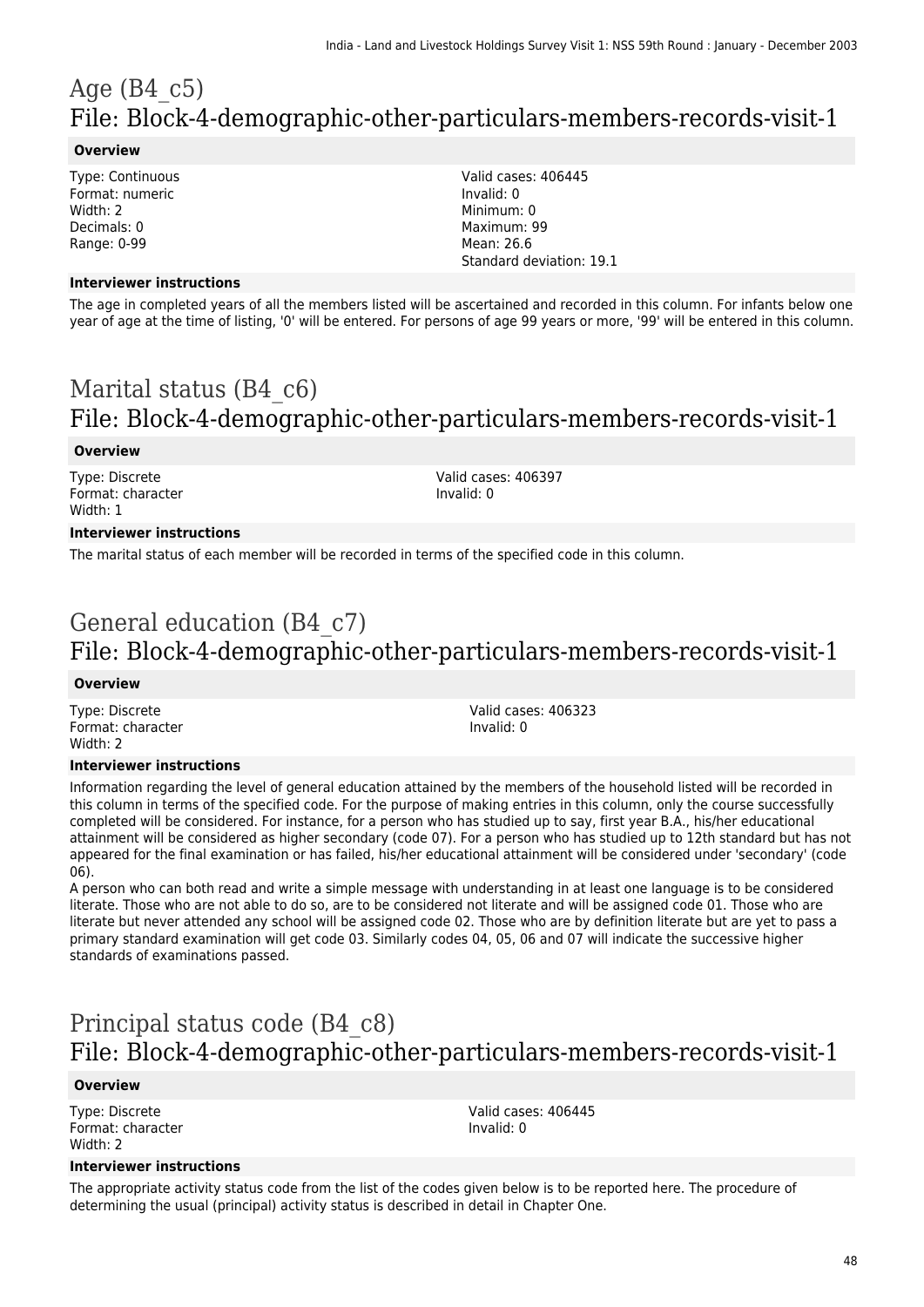# Principal NIC -98 code (B4\_c9) File: Block-4-demographic-other-particulars-members-records-visit-1

### **Overview**

Type: Discrete Format: character Width: 2

#### **Interviewer instructions**

For the persons categorised 'working' (i.e. those with status codes 11-51), the corresponding industry division will be recorded in terms of the two digited NIC- 98 codes in this column.

# Subsidiary status code (B4\_c10) File: Block-4-demographic-other-particulars-members-records-visit-1

### **Overview**

Type: Discrete Format: character Width: 2

Valid cases: 87667 Invalid: 0

Valid cases: 147089

Invalid: 0

### **Interviewer instructions**

For all persons engaged in any 'work' in subsidiary capacity, the status codes of the economic activities pursued by them in their subsidiary capacity will be recorded in column (10) and the corresponding NIC-98 code (2 digits) will be recorded in column (11). In the situation where a person has been found to have pursued more than one economic activity during the last 365 days in his or her subsidiary capacity, the activity on which more time has been spent would be considered for recording entry in this column. Columns (10) & (11) are to be filled in for each and every member of the household irrespective of whether the person's principal status is economic activity or not. For those reporting no subsidiary economic activity, '-' may be recorded in both the columns. For details one may refer to Chapter One.

# Subsidiary NIC-98 code (B4\_c11) File: Block-4-demographic-other-particulars-members-records-visit-1

### **Overview**

Type: Discrete Format: character Width: 2

Valid cases: 41295 Invalid: 0

### **Interviewer instructions**

As given in c10

# Multiplier combined (wgt\_combined) File: Block-4-demographic-other-particulars-members-records-visit-1

### **Overview**

Type: Continuous Format: numeric Width: 9 Decimals: 2 Range: 2.25-285256.655

Valid cases: 406445 Invalid: 0 Minimum: 2.3 Maximum: 285256.7 Mean: 2434.6 Standard deviation: 3352.9

### Multiplier sub-sample (wgt\_ss) File: Block-4-demographic-other-particulars-members-records-visit-1

#### **Overview**

49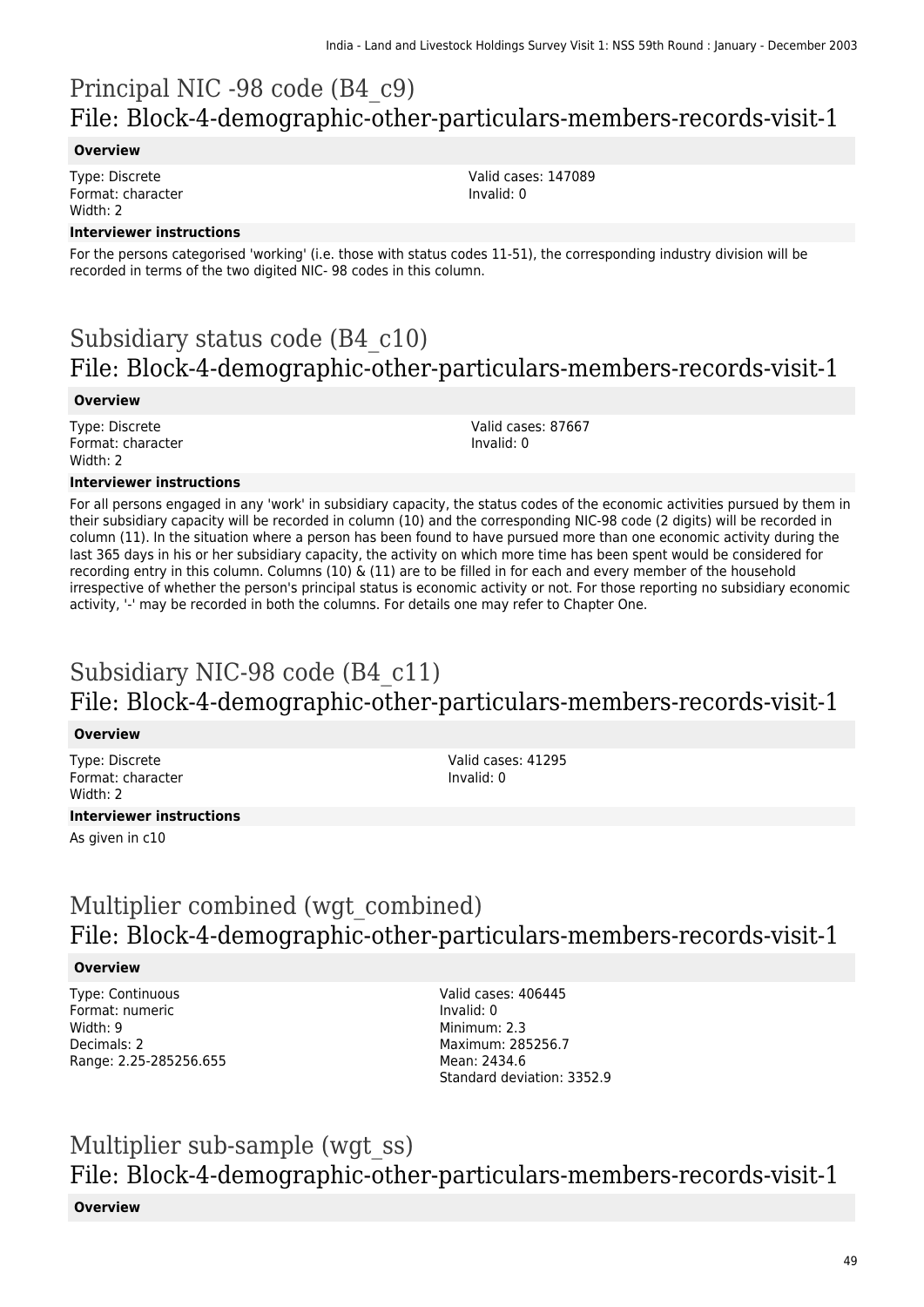# Multiplier sub-sample (wgt\_ss) File: Block-4-demographic-other-particulars-members-records-visit-1

Type: Continuous Format: numeric Width: 9 Decimals: 2 Range: 4.5-570513.31 Valid cases: 406445 Invalid: 0 Minimum: 4.5 Maximum: 570513.3 Mean: 4841.8 Standard deviation: 6450.4

# NSS (NSS) File: Block-4-demographic-other-particulars-members-records-visit-1

### **Overview**

Type: Continuous Format: numeric Width: 2 Decimals: 0 Range: 1-76

Valid cases: 406445 Invalid: 0 Minimum: 1 Maximum: 76 Mean: 9.5 Standard deviation: 10.5

# NSC (NSC) File: Block-4-demographic-other-particulars-members-records-visit-1

### **Overview**

Type: Continuous Format: numeric Width: 3 Decimals: 0 Range: 1-152

Valid cases: 406445 Invalid: 0 Minimum: 1 Maximum: 152 Mean: 18.9 Standard deviation: 21

### Multiplier posted (Wgt\_posted) File: Block-4-demographic-other-particulars-members-records-visit-1

#### **Overview**

Type: Continuous Format: numeric Width: 8 Decimals: 0 Range: 450-57051331

Valid cases: 406445 Invalid: 0 Minimum: 450 Maximum: 57051331 Mean: 484179.7 Standard deviation: 645039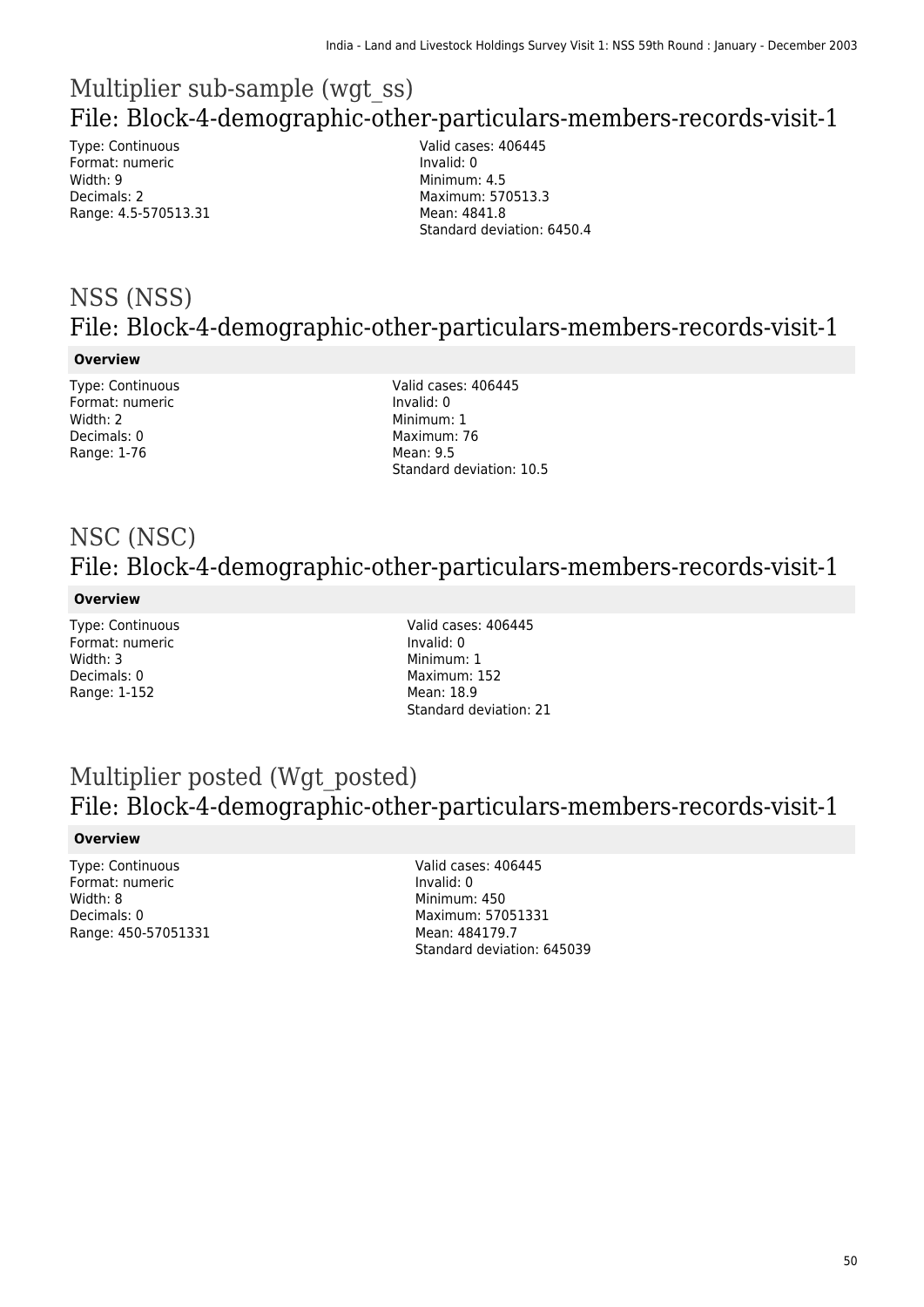# Key to locate plot number (Key\_plot) File: Block-5-particulars-land-household-records-visit-1

**Overview**

Type: Discrete Format: character Width: 12

Valid cases: 281964 Invalid: 0

# Key to locate Household (Key\_hhold) File: Block-5-particulars-land-household-records-visit-1

### **Overview**

Type: Discrete Format: character Width: 10

Valid cases: 281964 Invalid: 0

# Record identifier (Rec\_id) File: Block-5-particulars-land-household-records-visit-1

### **Overview**

Type: Discrete Format: character Width: 2

Valid cases: 281964 Invalid: 0

### Centre code,Round,Shift (CSR) File: Block-5-particulars-land-household-records-visit-1

### **Overview**

Type: Discrete Format: character Width: 3

Valid cases: 281964 Invalid: 0

### Round (Round) File: Block-5-particulars-land-household-records-visit-1

### **Overview**

Type: Discrete Format: character Width: 2

Valid cases: 281964 Invalid: 0

# Schedule (Schedule) File: Block-5-particulars-land-household-records-visit-1

### **Overview**

Type: Discrete Format: character Width: 3

Valid cases: 281964 Invalid: 0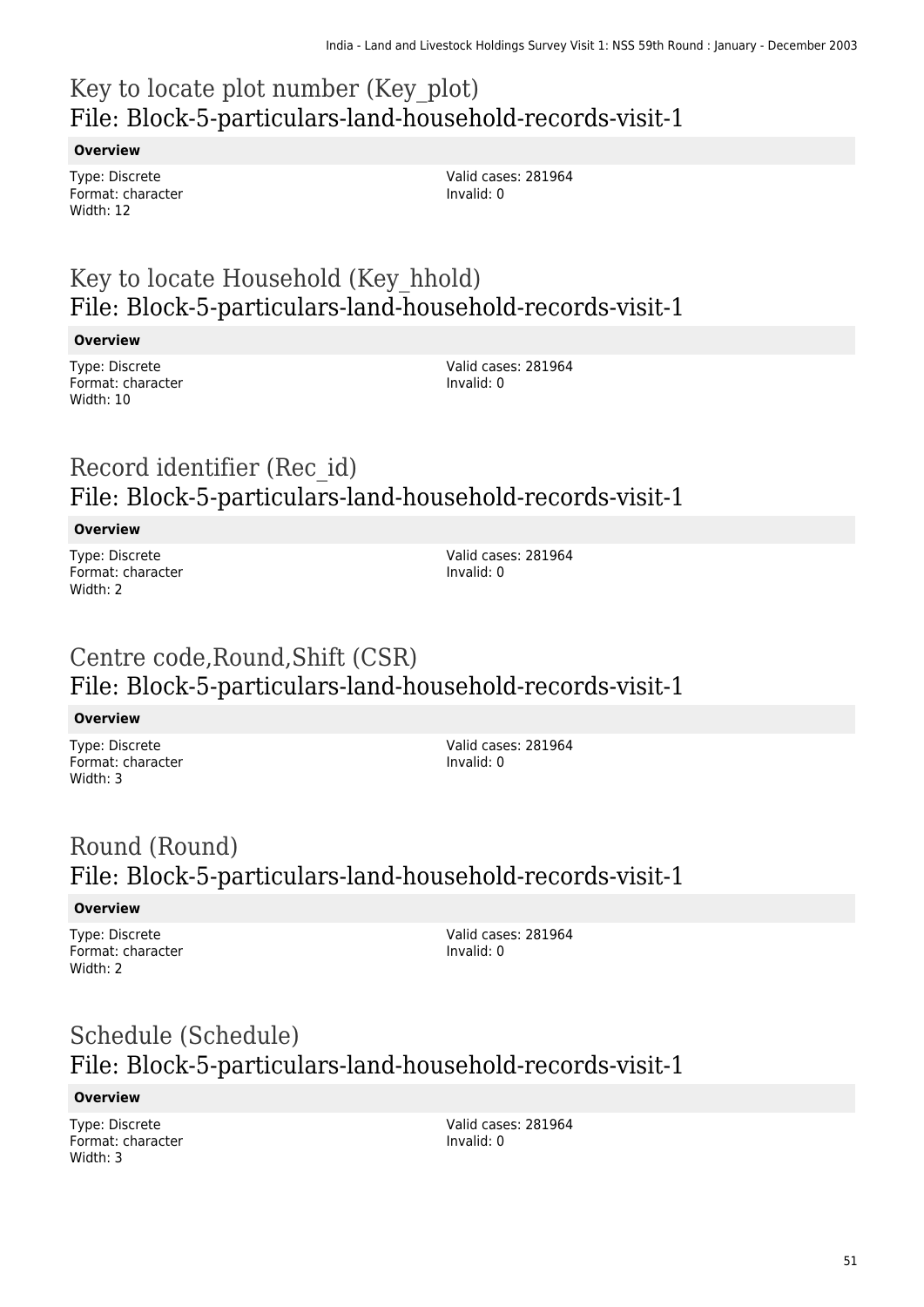# Sample (Sample) File: Block-5-particulars-land-household-records-visit-1

### **Overview**

Type: Discrete Format: character Width: 1

Valid cases: 281964 Invalid: 0

# Sector (Sector) File: Block-5-particulars-land-household-records-visit-1

### **Overview**

Type: Discrete Format: character Width: 1

Valid cases: 281964 Invalid: 0

# State-Region (State\_Region) File: Block-5-particulars-land-household-records-visit-1

### **Overview**

Type: Discrete Format: character Width: 3

Valid cases: 281964 Invalid: 0

### State code (state) File: Block-5-particulars-land-household-records-visit-1

### **Overview**

Type: Discrete Format: character Width: 2

Valid cases: 281964 Invalid: 0

# District (District) File: Block-5-particulars-land-household-records-visit-1

### **Overview**

Type: Discrete Format: character Width: 2

Valid cases: 281964 Invalid: 0

# Stratum (Stratum) File: Block-5-particulars-land-household-records-visit-1

### **Overview**

Type: Discrete Format: character Width: 2

Valid cases: 281964 Invalid: 0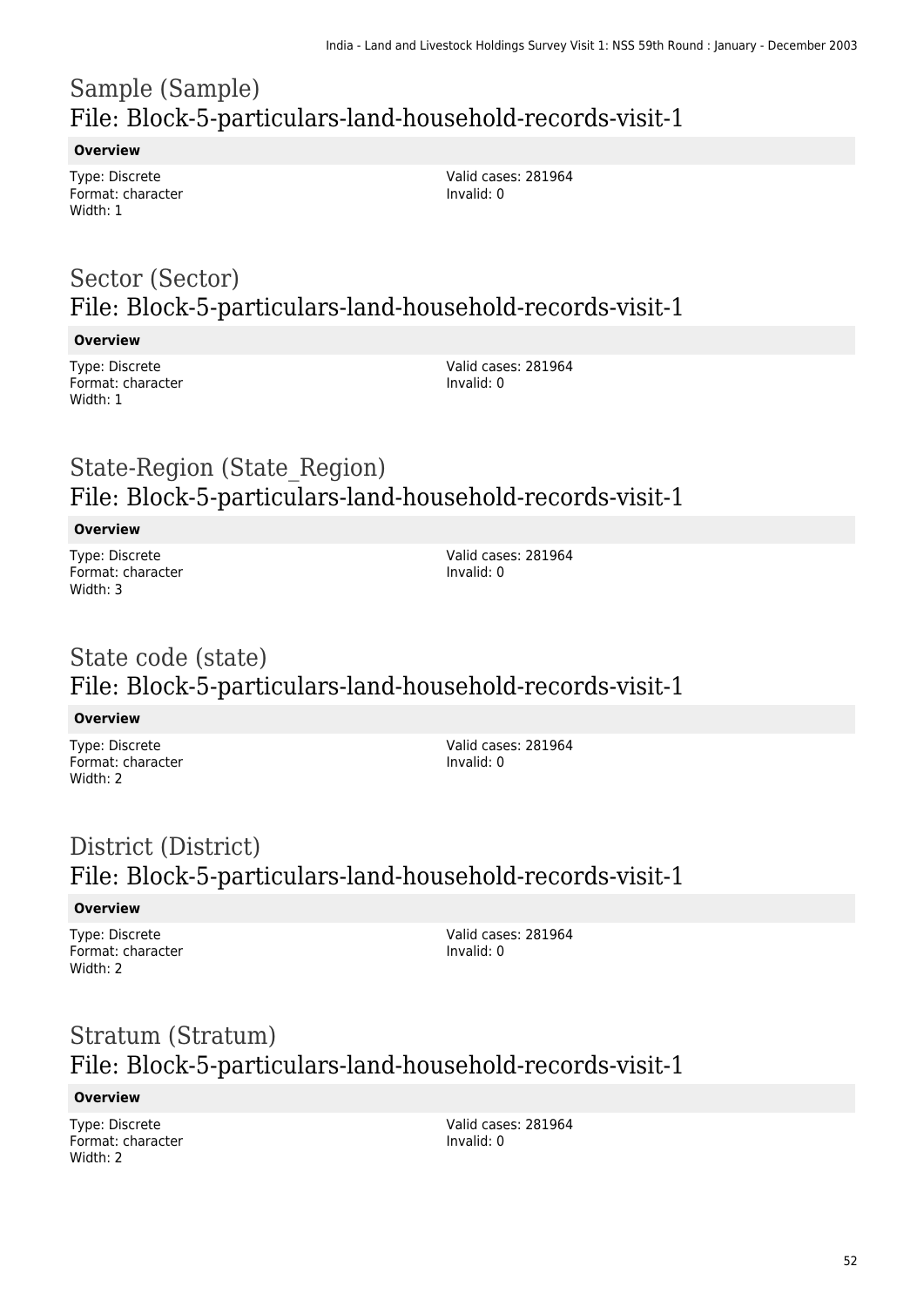# Sub-Round (Sub\_Round) File: Block-5-particulars-land-household-records-visit-1

### **Overview**

Type: Discrete Format: character Width: 1

Valid cases: 281964 Invalid: 0

# Sub-Sample (Sub\_Sample) File: Block-5-particulars-land-household-records-visit-1

### **Overview**

Type: Discrete Format: character Width: 1

Valid cases: 281964 Invalid: 0

# FOD Sub-Region (FOD\_Sub\_Region) File: Block-5-particulars-land-household-records-visit-1

### **Overview**

Type: Discrete Format: character Width: 4

Valid cases: 281964 Invalid: 0

### LOT/FSU Serial No. (FSU) File: Block-5-particulars-land-household-records-visit-1

### **Overview**

Type: Discrete Format: character Width: 5

Valid cases: 281964 Invalid: 0

### Hamlet Group/Sub-Block no. (Sub\_Block\_no) File: Block-5-particulars-land-household-records-visit-1

### **Overview**

Type: Discrete Format: character Width: 1

Valid cases: 281964 Invalid: 0

### Second Stage Stratum (Second\_Stage\_Stratum) File: Block-5-particulars-land-household-records-visit-1

### **Overview**

Type: Discrete Format: character Width: 1

Valid cases: 281964 Invalid: 0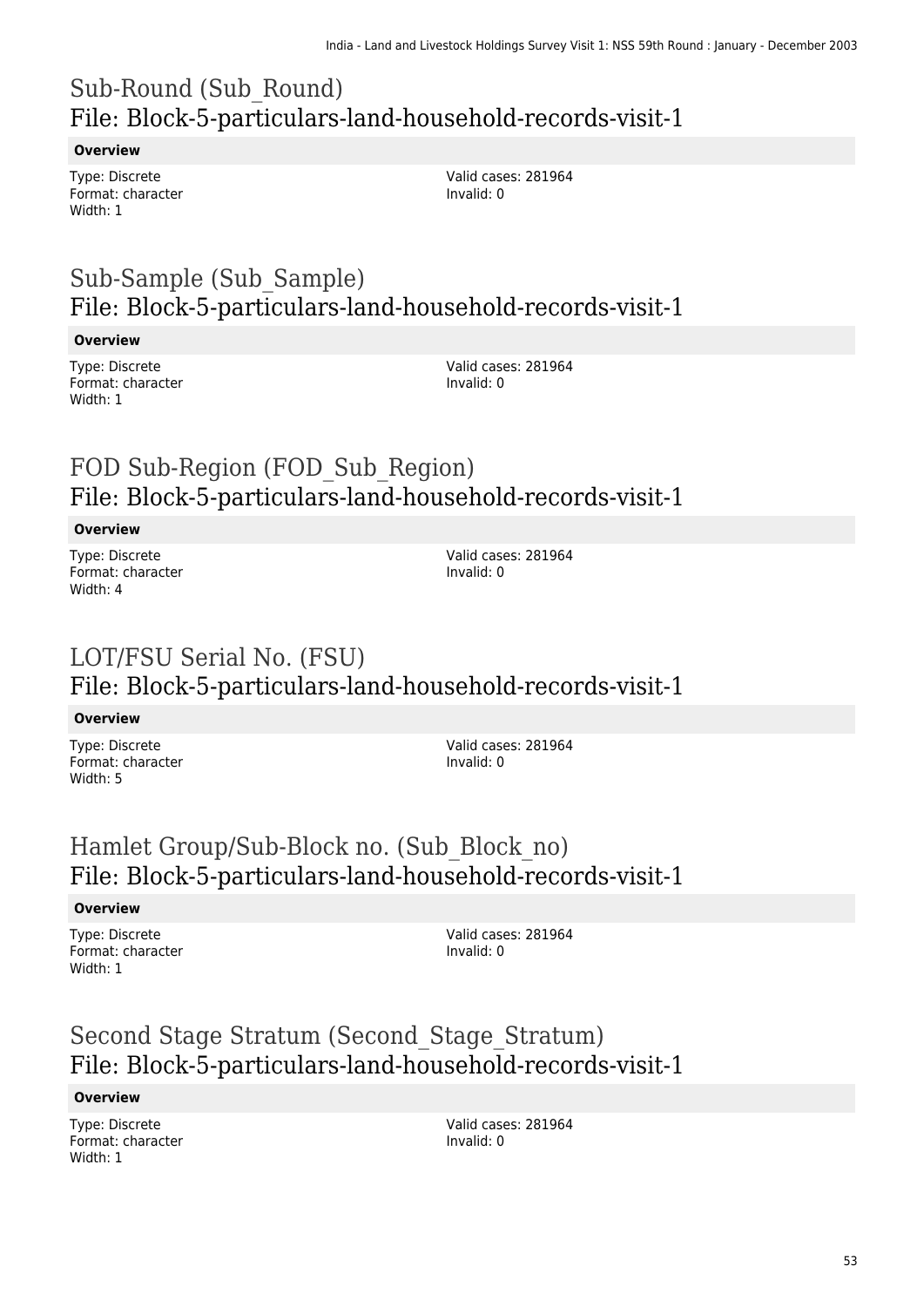# Visit number (Visit\_number) File: Block-5-particulars-land-household-records-visit-1

### **Overview**

Type: Discrete Format: character Width: 1

Valid cases: 281964 Invalid: 0

# Sample HHS No. (HH\_slno) File: Block-5-particulars-land-household-records-visit-1

### **Overview**

Type: Discrete Format: character Width: 2

Valid cases: 281964 Invalid: 0

# Plot srl no. (B5\_c1) File: Block-5-particulars-land-household-records-visit-1

### **Overview**

Type: Discrete Format: character Width: 2

Valid cases: 281950 Invalid: 0

### **Interviewer instructions**

A running serial number will be given to each of the plots in the specified order mentioned above. For all the plots which are found in second visit but not included in first visit, serial numbers will be listed after the plots reported in visit 1 and given after the last serial number of the plots of first visit irrespective of their 'kind of possession'. However, all such additional plots will be arranged among themselves in the prescribed order. In no case, a serial number assigned to a plot in first visit will be altered in second visit. Three serial numbers 97, 98 and 99 have already been printed in last three rows of the block. Serial numbers 97 and 98 are meant for homestead land. The part of homestead land which has been operated in the agricultural year 2002-03 will be reported against '97' and the remaining land, against '98'. The row with serial number '99' will give the column totals for the relevant columns. If in visit 2, it is found that a plot was missed in visit 1 for one reason or the other, necessary corrections may be intimated to DP Centre for modifying visit 1 schedule. However, in such cases, 'sl. no.' to be assigned to such plot will be the next to the highest serial number given during visit 1.

# Kind of possession (B5\_c3) File: Block-5-particulars-land-household-records-visit-1

#### **Overview**

Type: Discrete Format: character Width: 1

Valid cases: 199757 Invalid: 0

# **Interviewer instructions**

This item will be filled in terms of code.

# Area of land  $(0.000)$  (B5 $\;$ c4) File: Block-5-particulars-land-household-records-visit-1

#### **Overview**

Type: Continuous Format: numeric Width: 6 Decimals: 3

Valid cases: 281660 Invalid: 304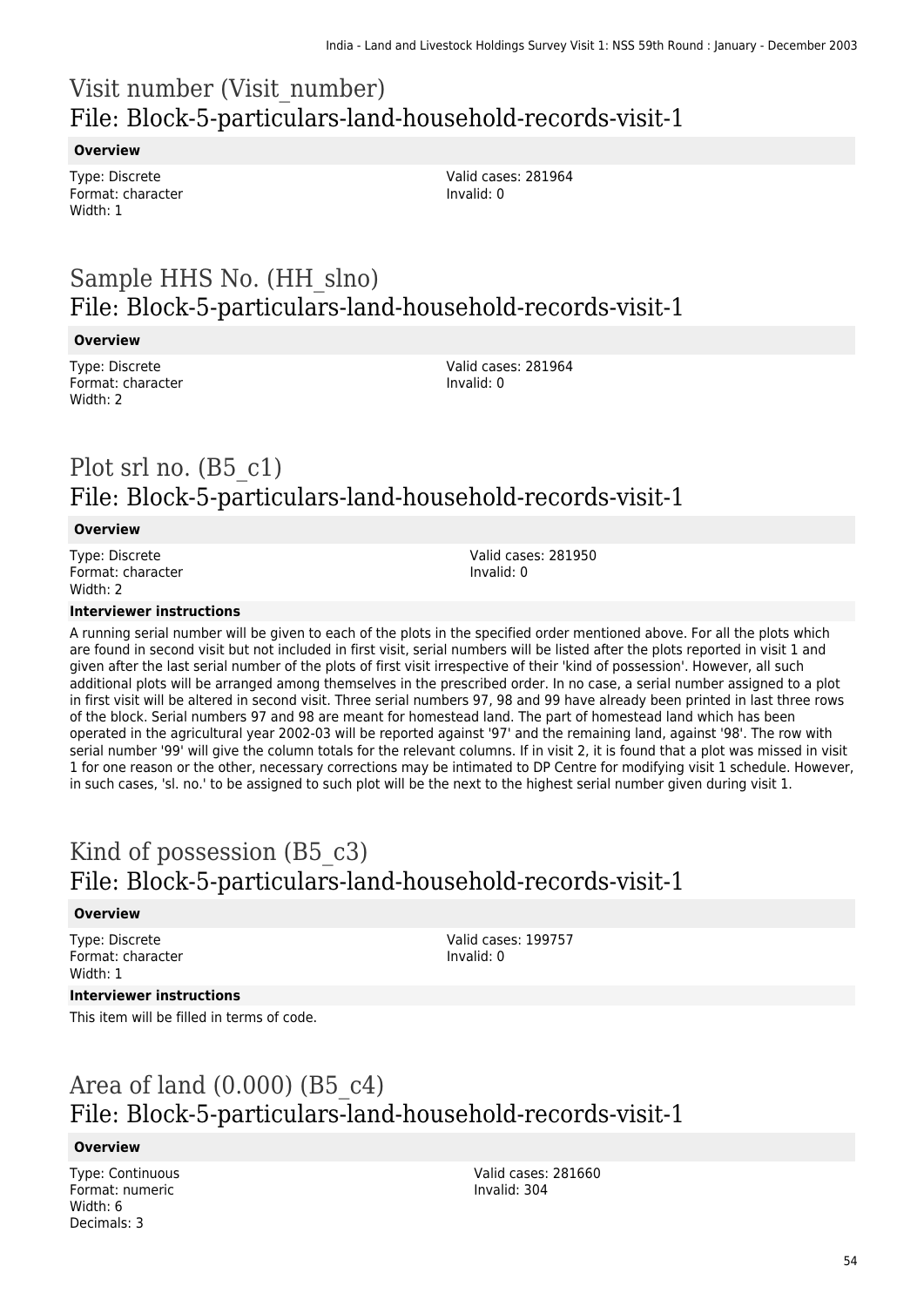### Area of land (0.000) (B5\_c4) File: Block-5-particulars-land-household-records-visit-1 **Interviewer instructions**

The total geographical area of the plot will be recorded in this column in hectare in three places of decimals. This column is split vertically into two parts to record the integral part of area in the left-hand part and the decimal part (which is to be recorded in three places) in the right-hand part

# Included in operational holdings? (B5\_c5) File: Block-5-particulars-land-household-records-visit-1

### **Overview**

Type: Discrete Format: character Width: 1

Valid cases: 200164 Invalid: 0

### **Interviewer instructions**

Whether the plot is included in one of the operational holdings of the household during the Kharif season for visit 1 or agricultural year 2002-03 for visit 2 may be assessed and reported in codes - yes: Kharif only -1, Rabi only-2, both Kharif and Rabi-3, no -4. If the plot of land is possessed for more than three months during the agricultural year 2002-03 and the household has operated some land, then code will be 1, 2 or 3. Otherwise code 4 will be recorded against this item.

# Soil type (B5\_c6) File: Block-5-particulars-land-household-records-visit-1

### **Overview**

Type: Discrete Format: character Width: 1

Valid cases: 199161 Invalid: 0

### **Interviewer instructions**

Soil type indicates texture of the soil. Three important factors which determine the soil texture are sand, silt and clay. Depending on their quantum in the soil, the soil can be divided into five groups, viz., sand, loam, silt, clay and clay-loam. This column will be filled in terms of code.

### Type of possession (B5\_c7) File: Block-5-particulars-land-household-records-visit-1

#### **Overview**

Type: Discrete Format: character Width: 1

Valid cases: 23711 Invalid: 0

#### **Interviewer instructions**

For plots with code 2, 4 or 5 in column (3), it will be ascertained whether the portion of land held by the household is taken on lease or otherwise possessed. A lease contract may be written or oral. Hence, whether or not the lease is recorded will also be ascertained and appropriate entries will be made in this column in terms of codes

# Duration of possession (B5\_c8) File: Block-5-particulars-land-household-records-visit-1

#### **Overview**

Type: Discrete Format: character Width: 1

Valid cases: 23672 Invalid: 0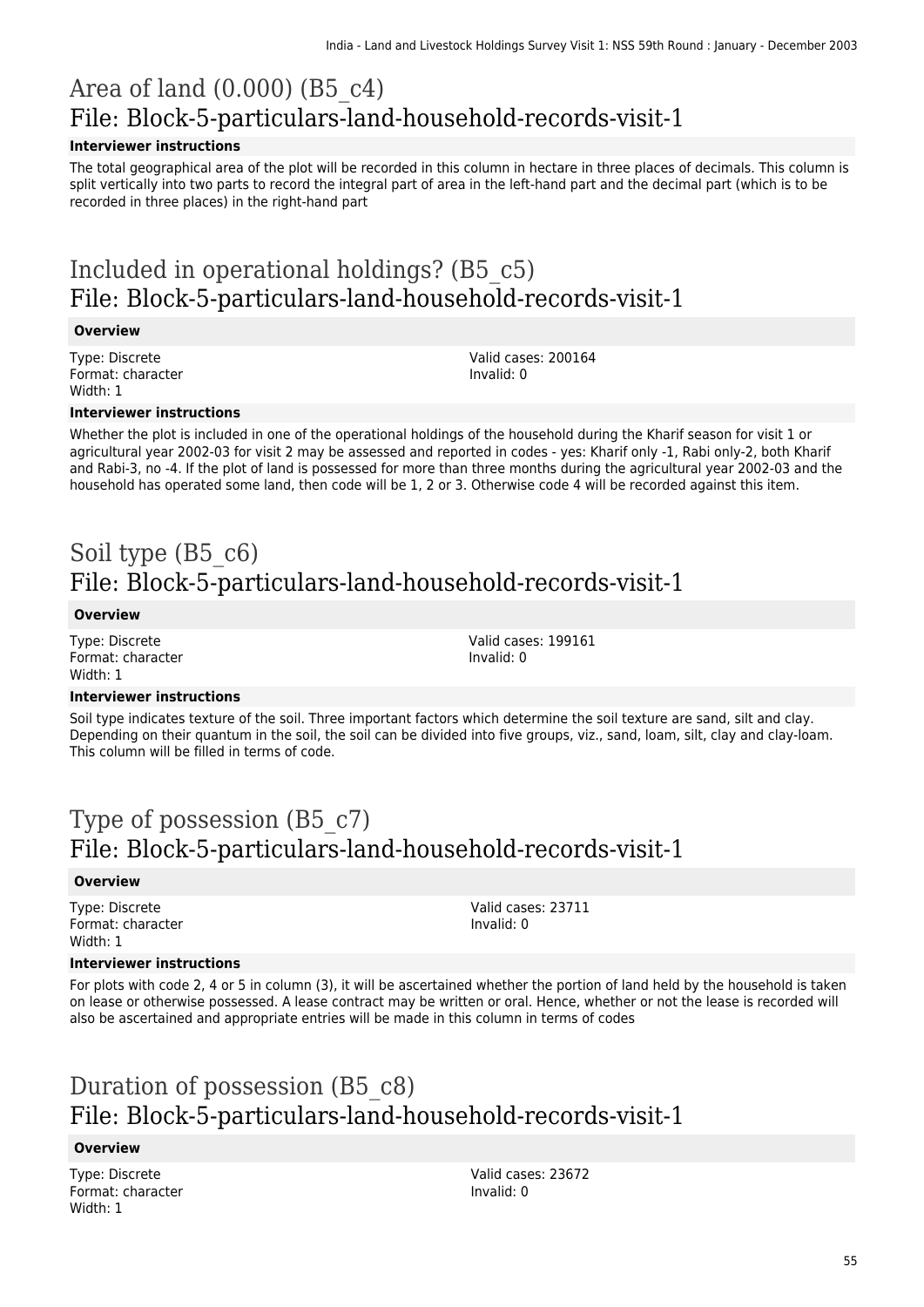### Duration of possession (B5\_c8) File: Block-5-particulars-land-household-records-visit-1 **Interviewer instructions**

### The period for which the leased-in or otherwise possessed land is actually possessed by the household without break will be

considered as the 'duration of possession'. It will be recorded in terms of codes

# No.of lessor/lessee households (B5\_c9) File: Block-5-particulars-land-household-records-visit-1

### **Overview**

Type: Continuous Format: numeric Width: 3 Decimals: 0

### Valid cases: 23118 Invalid: 258846

### **Interviewer instructions**

Columns (9) - (11): particulars of leased-in or out: These columns will be filled only for the plots either leased-in or leased-out i.e. where kind of possession code is either 2 or 3.

The number of households to which a plot is leased out or leased in by the household, as the case may be, will be recorded in this column. In most cases, a plot is leased out (or leased in) to (by) a single household. Entry in all such cases against this item will be 1. On the rare occasions when it is leased out to (or leased in by) two or more households, the number of lessee (or lessor) households, which will be more than one, will be entered.

# Recoded type of lessor (B5\_c10) File: Block-5-particulars-land-household-records-visit-1

**Overview**

Type: Discrete Format: character Width: 2

Valid cases: 281964 Invalid: 0

### **Interviewer instructions**

Columns (9) - (11): particulars of leased-in or out: These columns will be filled only for the plots either leased-in or leased-out i.e. where kind of possession code is either 2 or 3.

The type of lessee for code 2 against column (4) and the type of lessor for code 3 against column (3) will be recorded in terms of code in this column.

# Terms of lease (B5\_c11) File: Block-5-particulars-land-household-records-visit-1

### **Overview**

Type: Discrete Format: character Width: 1

Valid cases: 23153 Invalid: 0

### **Interviewer instructions**

Columns (9) - (11): particulars of leased-in or out: These columns will be filled only for the plots either leased-in or leased-out i.e. where kind of possession code is either 2 or 3.

The terms of lease on which the area is leased out to the lessee household or leased in by the lessor household will be recorded in this column in terms of code.

# Water-logged? (B5\_c12) File: Block-5-particulars-land-household-records-visit-1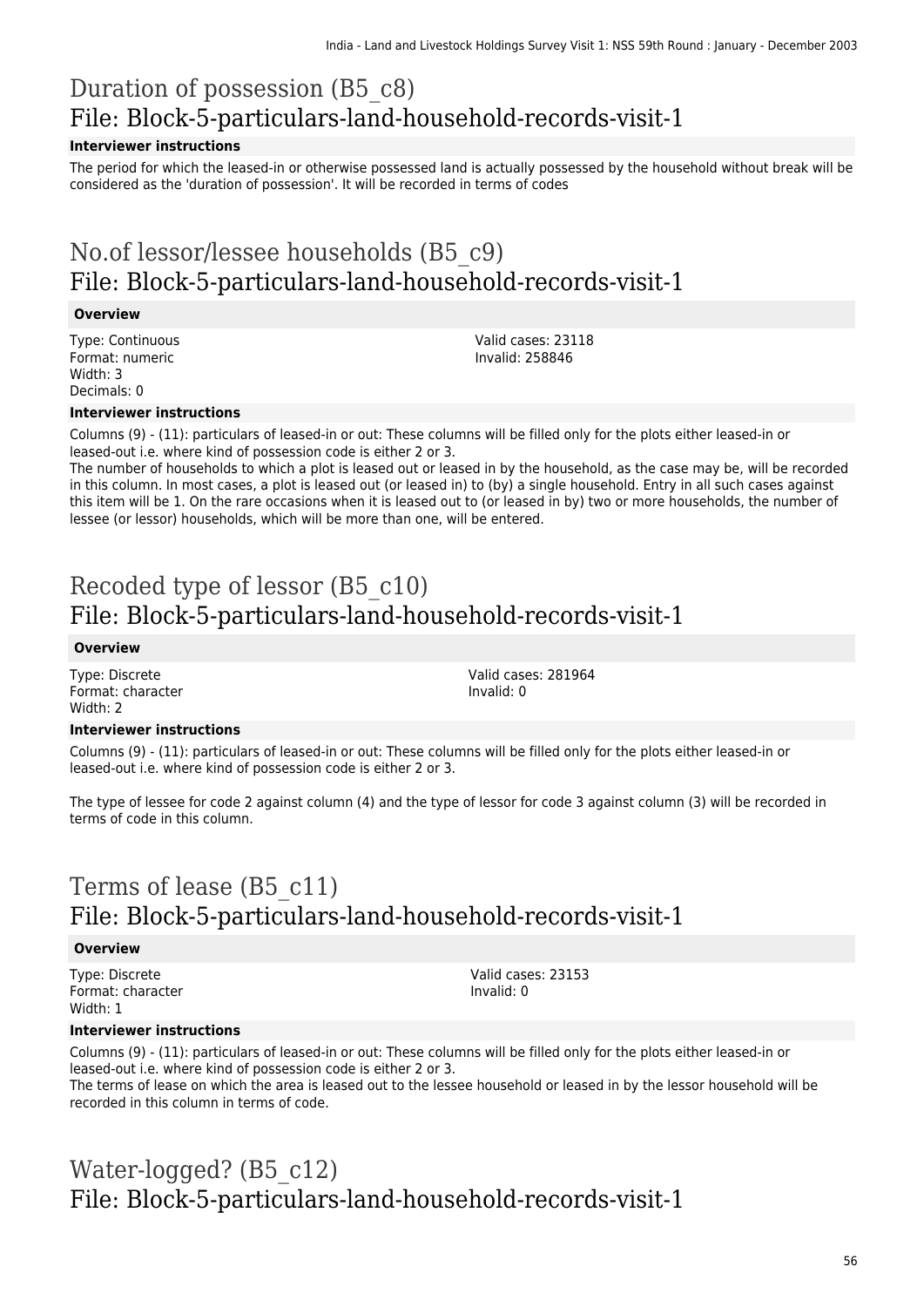# Water-logged? (B5\_c12) File: Block-5-particulars-land-household-records-visit-1

#### **Overview**

Type: Discrete Format: character Width: 1

#### **Interviewer instructions**

Information on availability of drainage facility will be ascertained for the plots of the operational holding which are generally affected by water-logging and recorded in codes - yes -1, no -2. The information has to be collected for Kharif season during visit 1 and for Rabi season during visit 2. If a plot, or a part of it, is affected by water-logging over a certain period of the reference agricultural season, code 1 will be recorded. If a part of a plot remained water-logged, the plot will be considered as water-logged if the area of the plot under water-log is more than the remaining area of the plot.

# Land use (B5 c13) File: Block-5-particulars-land-household-records-visit-1

#### **Overview**

Type: Discrete Format: character Width: 2

Valid cases: 195203 Invalid: 0

Valid cases: 87141

Invalid: 0

### **Interviewer instructions**

Each plot will be classified by its use in terms of code. The reference period for determining the appropriate land use code will be Kharif season of the agricultural year 2002- 03 for visit 1 a

# Whether irrigated (B5 c14) File: Block-5-particulars-land-household-records-visit-1

#### **Overview**

Type: Discrete Format: character Width: 1

#### **Interviewer instructions**

This column will be filled only if the 'land use' code is '01' to '12' i.e., the land is used for cultivation of orchard, plantation and seasonal crops like cereals, pulses, oilseeds, mixed crop, sugarcane, other crop, vegetables, fibre crop and fodder. Irrigation refers to purposely providing land with water, other than rain, for improving pastures or crop production. Uncontrolled land flooding by overflowing of rivers or streams is not considered irrigation. However, when rainwater or uncontrolled overflow from rivers and streams is collected and later used on the land for crop or pasture production, it is considered irrigation. If the plot is irrigated during the reference agricultural season (Kharif or Rabi), code 1 will be recorded, otherwise, code 2. Like water-logging, the plot will be considered as irrigated if the major part of the plot is irrigated.

# Source of irrigation (B5\_c15) File: Block-5-particulars-land-household-records-visit-1

#### **Overview**

Type: Discrete Format: character Width: 1

Valid cases: 39808 Invalid: 0

#### **Interviewer instructions**

If a plot is irrigated then the corresponding source of irrigation will be recorded in this column in terms of code. It may be noted that if operated area of a plot is irrigated by two or more different sources of irrigation during the reference agricultural season, the code for the source attributable to the largest share of the gross area will be considered for making entry. If a whole plot is irrigated twice from the source 'tank' and once from 'well', then code 2 (tank) will be assigned.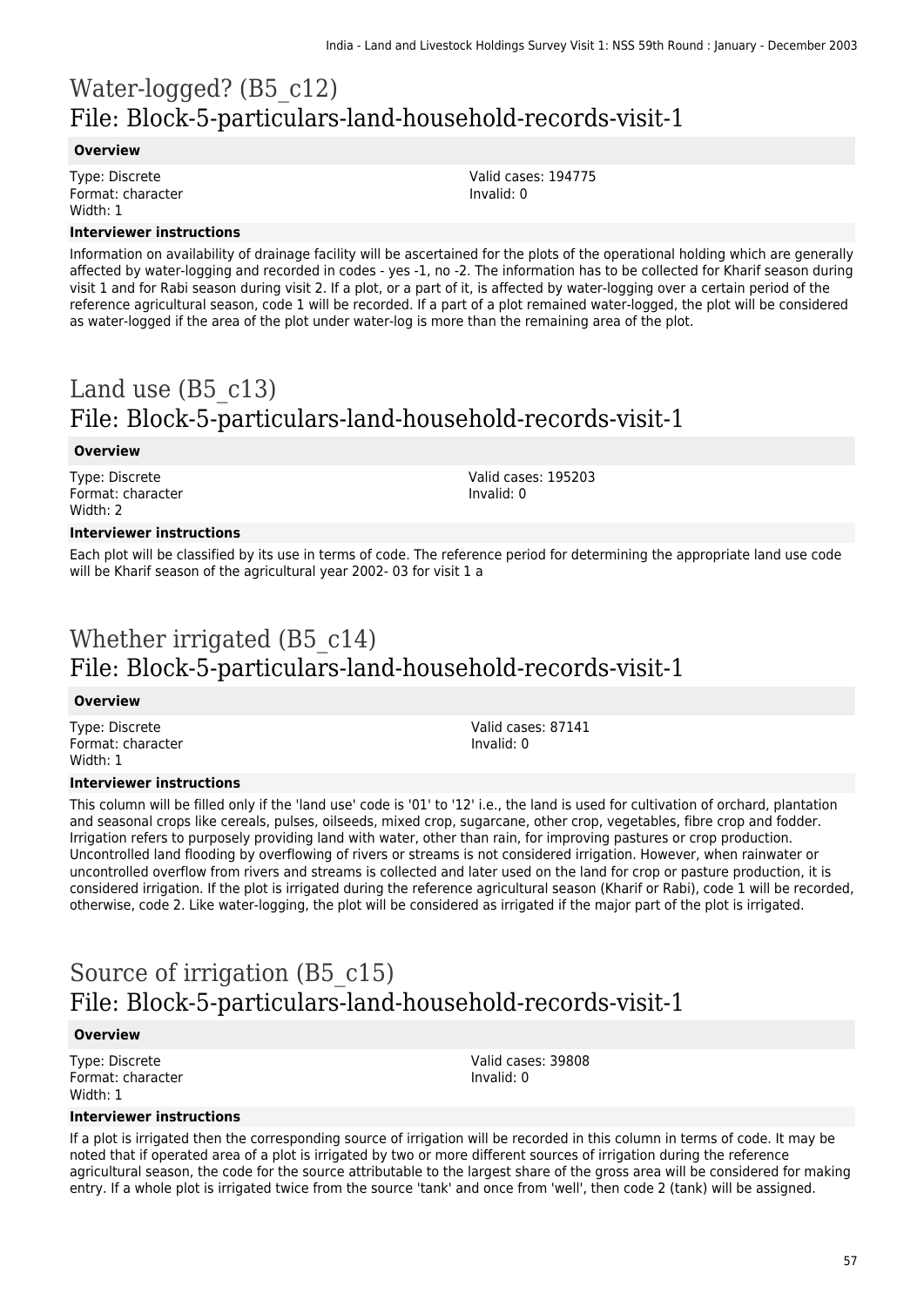# Agriculture Production (B5\_c16) File: Block-5-particulars-land-household-records-visit-1

#### **Overview**

Type: Discrete Format: character Width: 1

#### **Interviewer instructions**

For each plot listed in this block, it will be ascertained whether any agricultural production, as defined in Chapter One, is carried out during the reference agricultural season in the plot included in the operational holding. If the answer is in affirmative, code will be 1, otherwise code will be 2.

### Possessed for the major part? (B5\_c17) File: Block-5-particulars-land-household-records-visit-1

#### **Overview**

Type: Discrete Format: character Width: 1

Valid cases: 196262 Invalid: 0

Valid cases: 195870

Invalid: 0

### **Literal question**

whether possessed for major part the period July - December 2002/ January-June 2003:

#### **Interviewer instructions**

For each plot with 'kind of possession' code 1, 2, 4 or 5, it will be ascertained whether any agricultural production is carried out for the major part of the reference period. The reference period for the item is July to December 2002 for visit 1 and January to June 2003 for visit 2. It means that the plot should be in possession for at least 3 months of the reference period (which is six months for both the visits). If the answer is affirmative, code 1 will be recorded, otherwise code 2.

### Multiplier combined (wgt\_combined) File: Block-5-particulars-land-household-records-visit-1

#### **Overview**

Type: Continuous Format: numeric Width: 9 Decimals: 2 Range: 2.25-285256.655 Valid cases: 281964 Invalid: 0 Minimum: 2.3 Maximum: 285256.7 Mean: 2419.8 Standard deviation: 3283.7

### Multiplier sub-sample (wgt ss) File: Block-5-particulars-land-household-records-visit-1

#### **Overview**

Type: Continuous Format: numeric Width: 9 Decimals: 2 Range: 4.5-570513.31 Valid cases: 281964 Invalid: 0 Minimum: 4.5 Maximum: 570513.3 Mean: 4811.6 Standard deviation: 6335.3

### NSS (NSS) File: Block-5-particulars-land-household-records-visit-1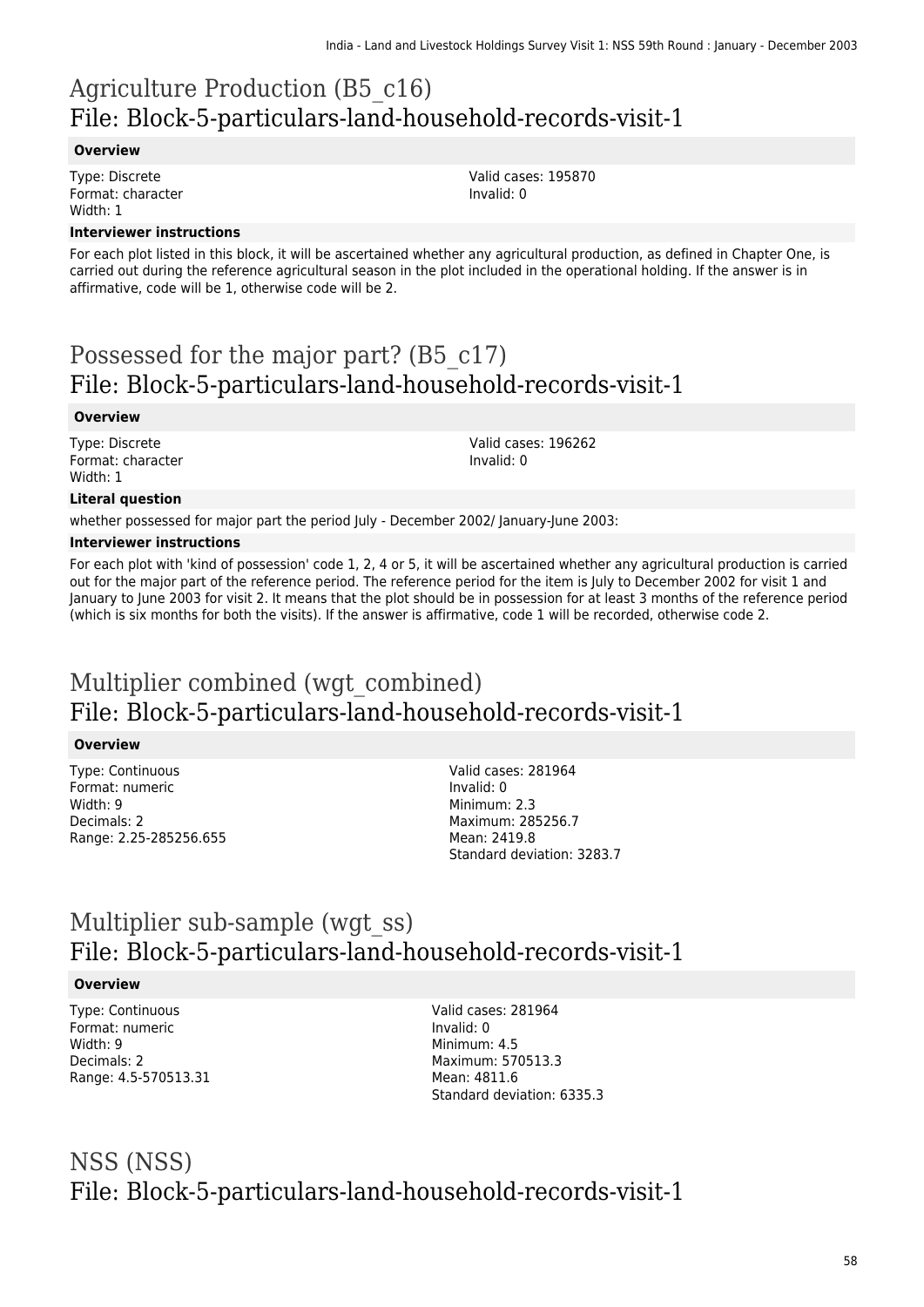# NSS (NSS) File: Block-5-particulars-land-household-records-visit-1

### **Overview**

Type: Continuous Format: numeric Width: 2 Decimals: 0 Range: 1-76

Valid cases: 281964 Invalid: 0 Minimum: 1 Maximum: 76 Mean: 8.6 Standard deviation: 9.3

# NSC (NSC) File: Block-5-particulars-land-household-records-visit-1

### **Overview**

Type: Continuous Format: numeric Width: 3 Decimals: 0 Range: 1-152

Valid cases: 281964 Invalid: 0 Minimum: 1 Maximum: 152 Mean: 17.3 Standard deviation: 18.6

### Multiplier posted (Wgt\_posted) File: Block-5-particulars-land-household-records-visit-1

### **Overview**

Type: Continuous Format: numeric Width: 8 Decimals: 0 Range: 450-57051331 Valid cases: 281964 Invalid: 0 Minimum: 450 Maximum: 57051331 Mean: 481159.4 Standard deviation: 633529.3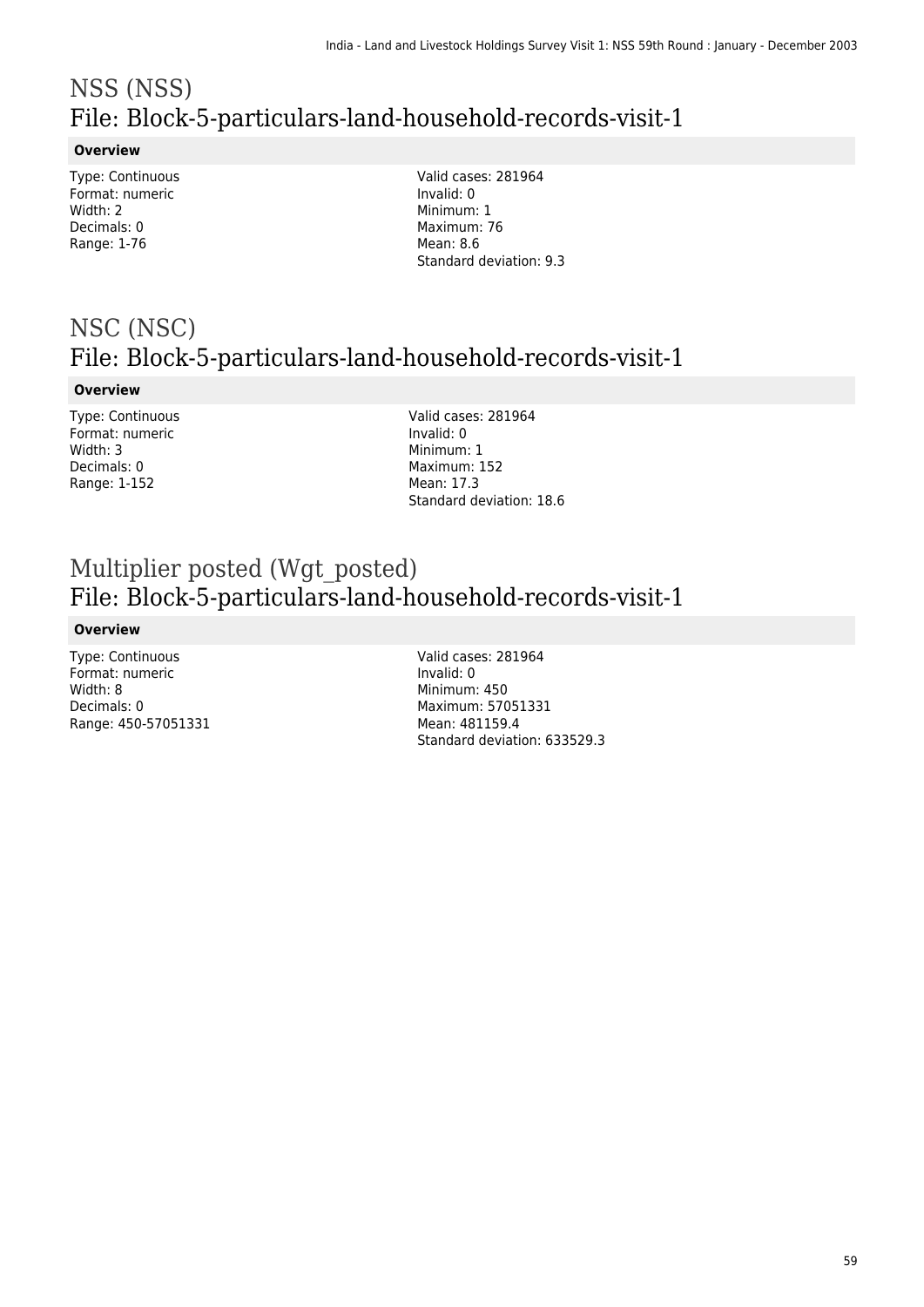### Key to locate Operational holding no (Key\_oper\_hold) File: Block-6-general-information-operational-holdings-Kharif-records-visit-1

### **Overview**

Type: Discrete Format: character Width: 12

Valid cases: 42502 Invalid: 0

# Key to locate Household (Key\_hhold) File: Block-6-general-information-operational-holdings-Kharif-records-visit-1

### **Overview**

Type: Discrete Format: character Width: 10

Valid cases: 42502 Invalid: 0

### Record identifier (Rec\_id)

### File: Block-6-general-information-operational-holdings-Kharif-records-visit-1

### **Overview**

Type: Discrete Format: character Width: 2

Valid cases: 42502 Invalid: 0

### Centre code,Round,Shift (CSR) File: Block-6-general-information-operational-holdings-Kharif-records-visit-1

### **Overview**

Type: Discrete Format: character Width: 3

Valid cases: 42502 Invalid: 0

# LOT/FSU Serial No. (FSU) File: Block-6-general-information-operational-holdings-Kharif-records-visit-1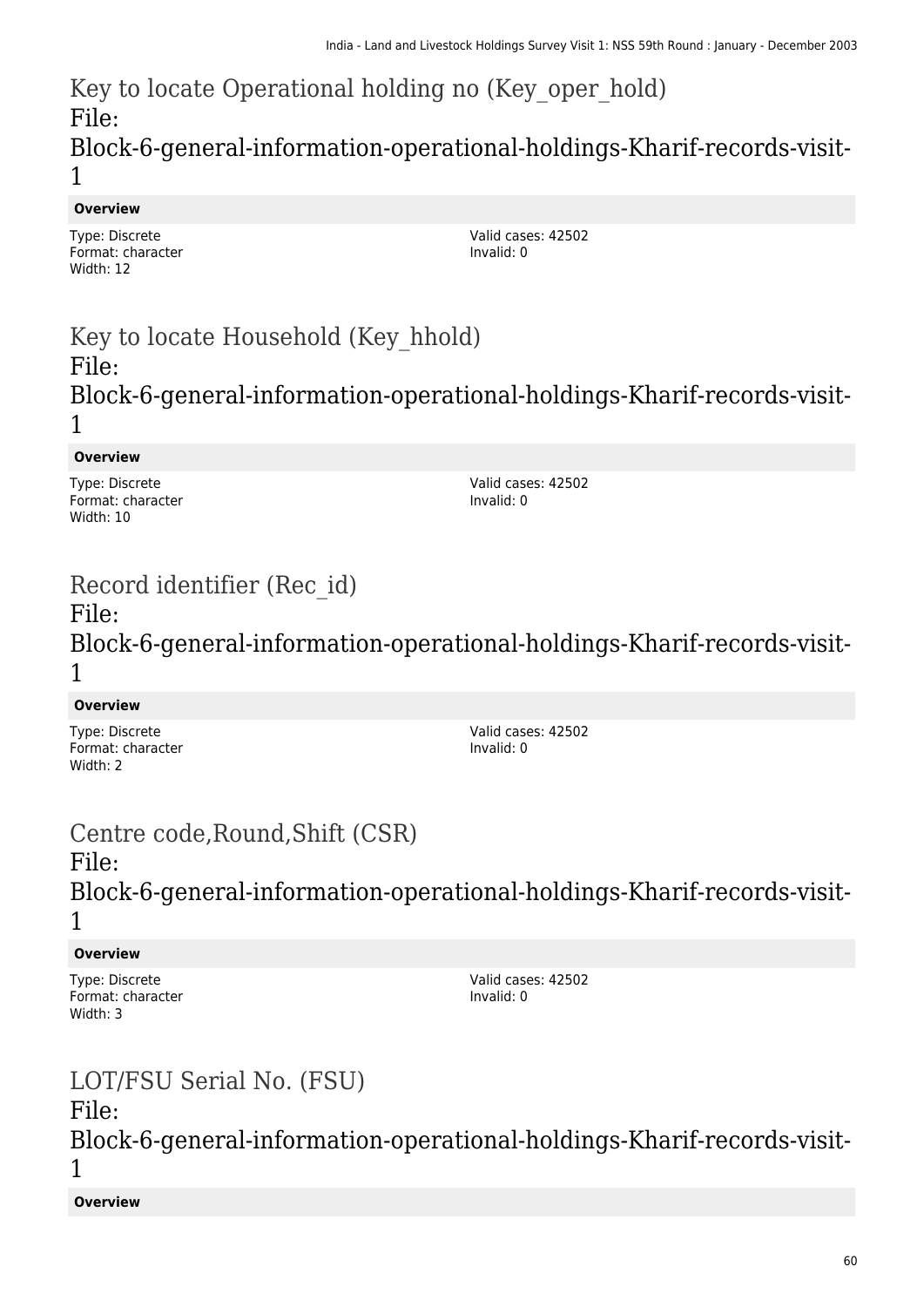### LOT/FSU Serial No. (FSU) File: Block-6-general-information-operational-holdings-Kharif-records-visit-1

Type: Discrete Format: character Width: 5

Valid cases: 42502 Invalid: 0

# Round (Round) File: Block-6-general-information-operational-holdings-Kharif-records-visit-1

### **Overview**

Type: Discrete Format: character Width: 2

Valid cases: 42502 Invalid: 0

### Schedule (Schedule) File:

Block-6-general-information-operational-holdings-Kharif-records-visit-1

### **Overview**

Type: Discrete Format: character Width: 3

Valid cases: 42502 Invalid: 0

### Sample (Sample) File: Block-6-general-information-operational-holdings-Kharif-records-visit-1

### **Overview**

Type: Discrete Format: character Width: 1

Valid cases: 42502 Invalid: 0

Sector (Sector) File: Block-6-general-information-operational-holdings-Kharif-records-visit-1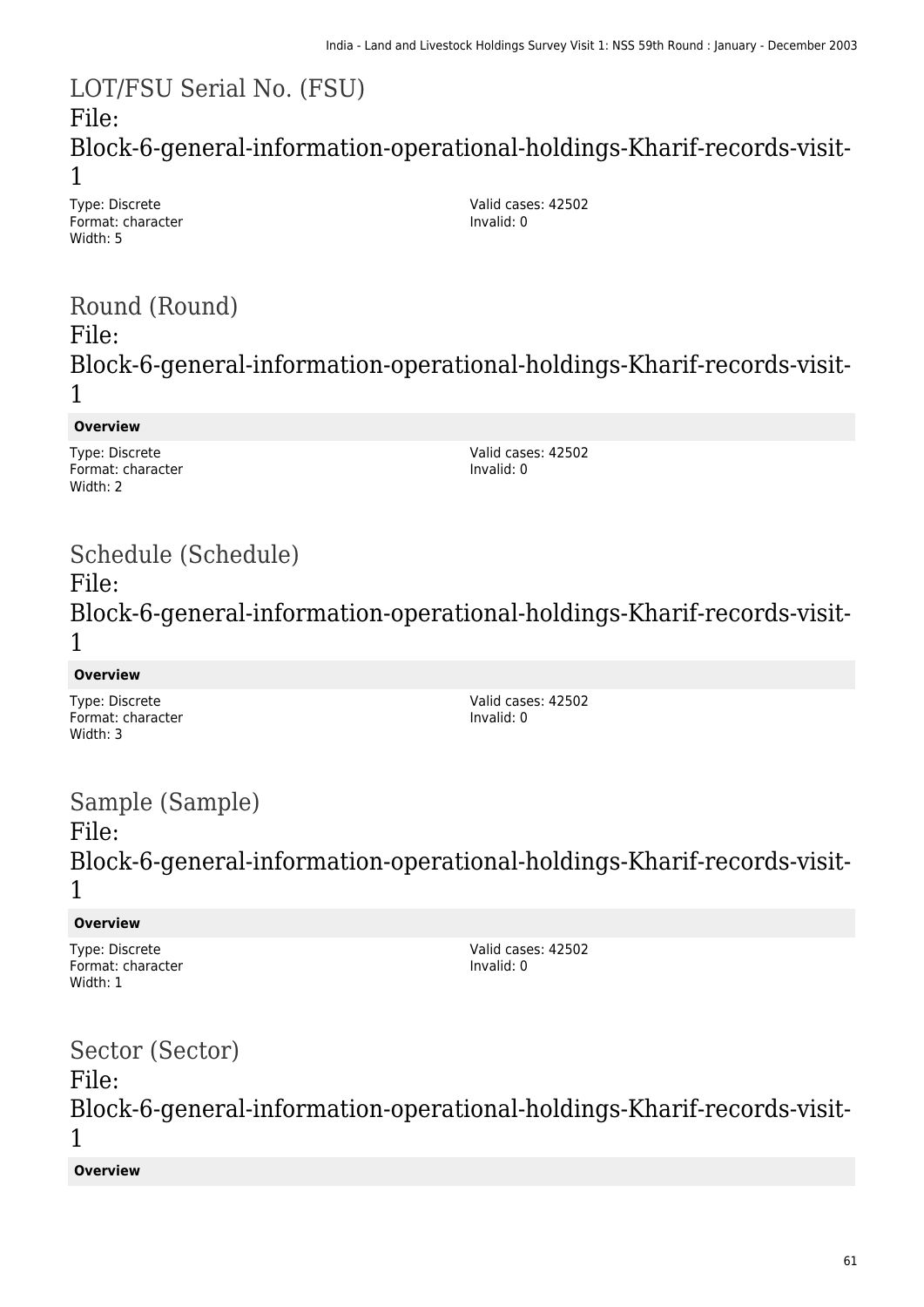### Sector (Sector) File: Block-6-general-information-operational-holdings-Kharif-records-visit-1

Type: Discrete Format: character Width: 1

Valid cases: 42502 Invalid: 0

### State-Region (State\_Region) File: Block-6-general-information-operational-holdings-Kharif-records-visit-1

### **Overview**

Type: Discrete Format: character Width: 3

Valid cases: 42502 Invalid: 0

# State code (state)

File: Block-6-general-information-operational-holdings-Kharif-records-visit-1

### **Overview**

Type: Discrete Format: character Width: 2

Valid cases: 42502 Invalid: 0

### District (District) File: Block-6-general-information-operational-holdings-Kharif-records-visit-1

### **Overview**

Type: Discrete Format: character Width: 2

Valid cases: 42502 Invalid: 0

Stratum (Stratum) File: Block-6-general-information-operational-holdings-Kharif-records-visit-1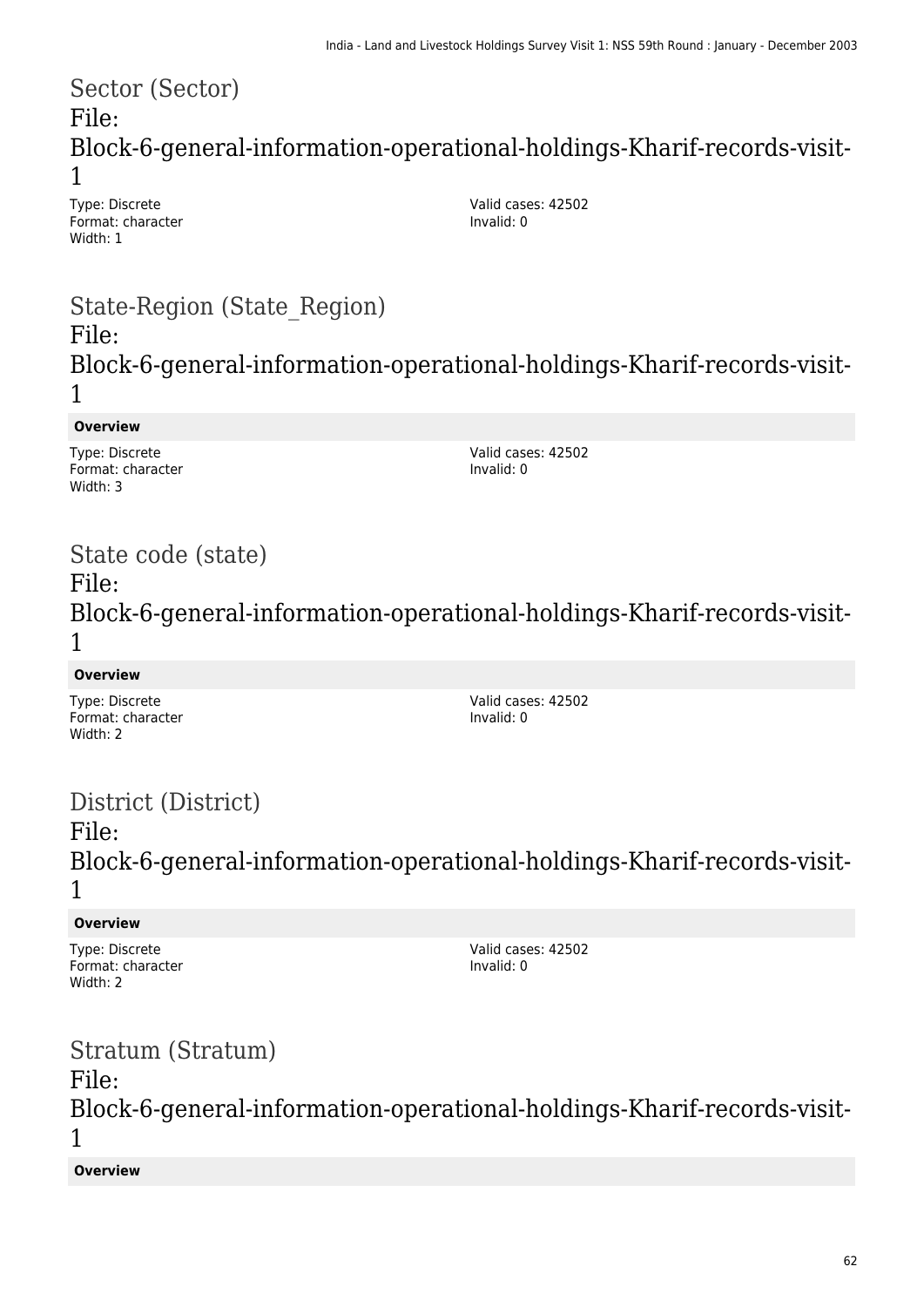### Stratum (Stratum) File: Block-6-general-information-operational-holdings-Kharif-records-visit-1

Type: Discrete Format: character Width: 2

Valid cases: 42502 Invalid: 0

### Sub-Round (Sub\_Round) File: Block-6-general-information-operational-holdings-Kharif-records-visit-1

### **Overview**

Type: Discrete Format: character Width: 1

Valid cases: 42502 Invalid: 0

### Sub-Sample (Sub\_Sample) File: Block-6-general-information-operational-holdings-Kharif-records-visit-1

**Overview**

Type: Discrete Format: character Width: 1

Valid cases: 42502 Invalid: 0

### FOD Sub-Region (FOD\_Sub\_Region) File: Block-6-general-information-operational-holdings-Kharif-records-visit-1

### **Overview**

Type: Discrete Format: character Width: 4

Valid cases: 42502 Invalid: 0

Hamlet Group/Sub-Block no. (Sub\_Block\_no) File: Block-6-general-information-operational-holdings-Kharif-records-visit-1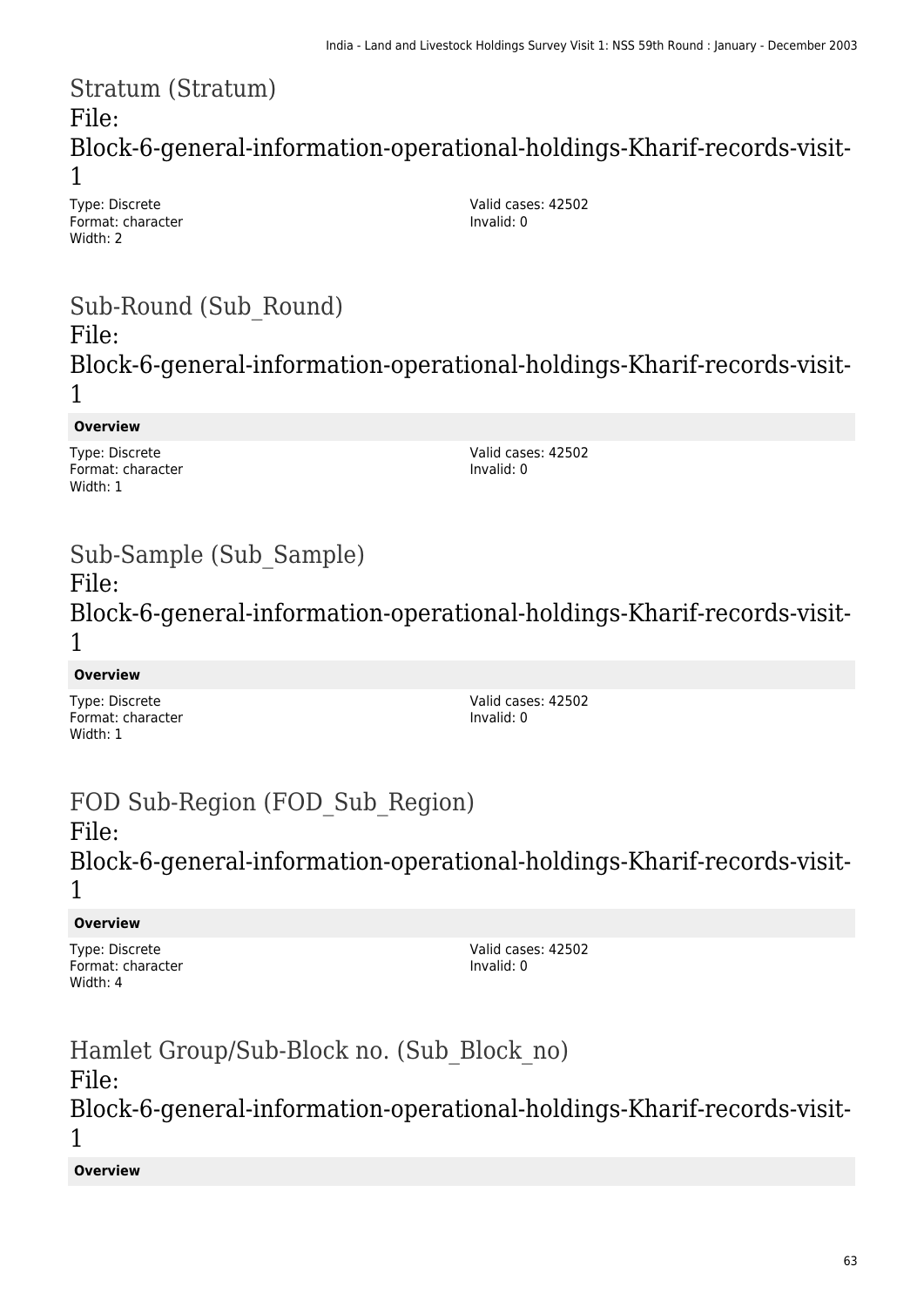### Hamlet Group/Sub-Block no. (Sub\_Block\_no) File: Block-6-general-information-operational-holdings-Kharif-records-visit-1

Type: Discrete Format: character Width: 1

Valid cases: 42502 Invalid: 0

Second Stage Stratum (Second\_Stage\_Stratum) File: Block-6-general-information-operational-holdings-Kharif-records-visit-1

### **Overview**

Type: Discrete Format: character Width: 1

Valid cases: 42502 Invalid: 0

### Visit number (Visit\_number)

File: Block-6-general-information-operational-holdings-Kharif-records-visit-1

**Overview**

Type: Discrete Format: character Width: 1

Valid cases: 42502 Invalid: 0

# Sample HHS No. (HH\_slno)

File: Block-6-general-information-operational-holdings-Kharif-records-visit-1

### **Overview**

Type: Discrete Format: character Width: 2

Valid cases: 42502 Invalid: 0

Operational holding no. (Col\_no) File: Block-6-general-information-operational-holdings-Kharif-records-visit-1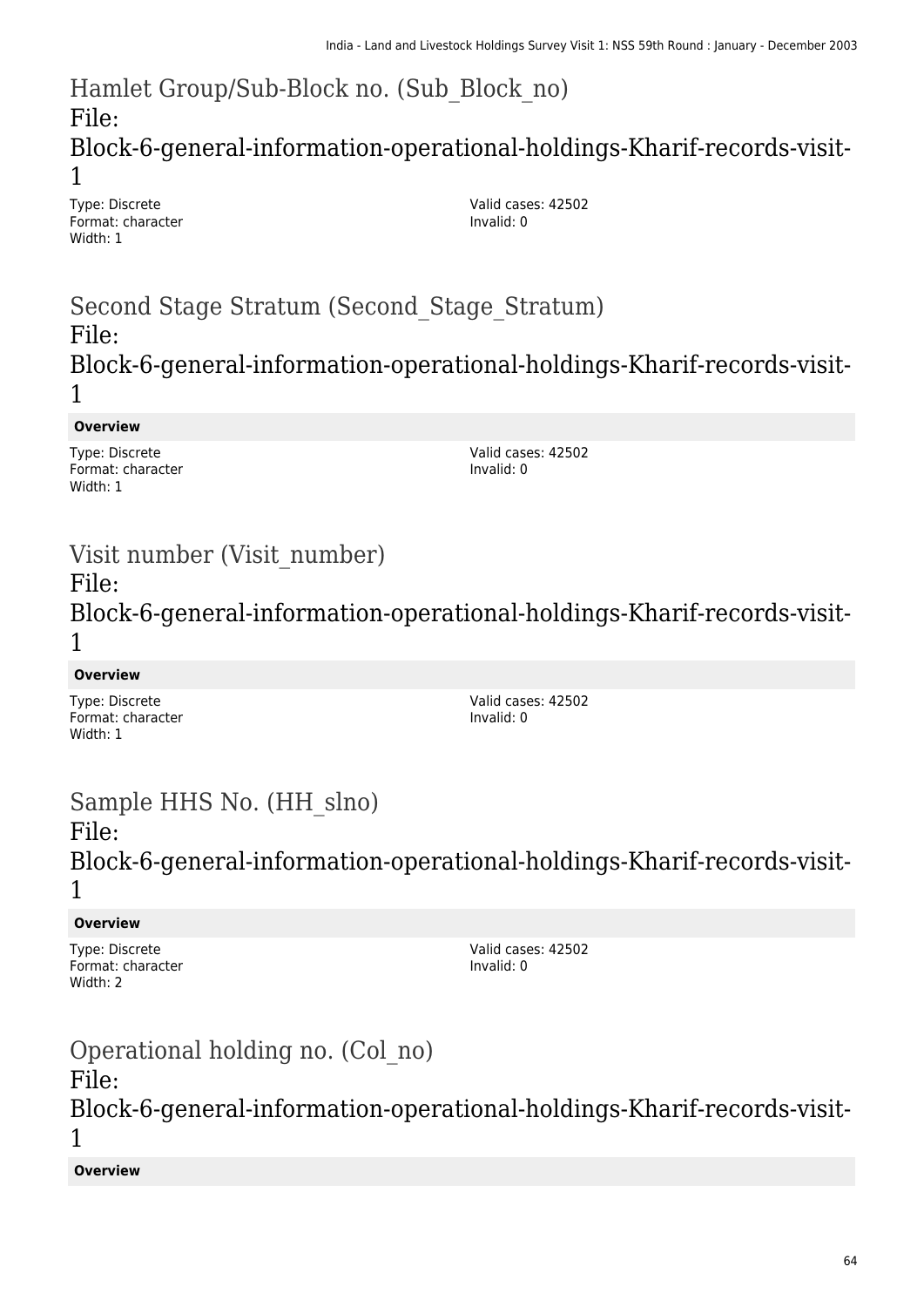### Operational holding no. (Col\_no) File: Block-6-general-information-operational-holdings-Kharif-records-visit-1

Type: Discrete Format: character Width: 2

Valid cases: 42502 Invalid: 0

### **Interviewer instructions**

In visit 1, information on operational holdings for Kharif season of 2002-03 will be collected and the area possessed by the holding during the major part of the period July to December 2002 will be considered to constitute the operational holding.

### How operated? (B6\_c1)

File: Block-6-general-information-operational-holdings-Kharif-records-visit-1

#### **Overview**

Type: Discrete Format: character Width: 1

Valid cases: 42502 Invalid: 0

Valid cases: 6134 Invalid: 36368

#### **Interviewer instructions**

If the operational holding is managed solely by member(s) of the sample household, the holding will be treated as an individually operated holding and code 1 will be recorded against this item. On the other hand, if the operational holding is operated by members of two or more households, it will be treated as a jointly operated holding and code 2 will be entered.

### No. of partner households (B6\_c2) File: Block-6-general-information-operational-holdings-Kharif-records-visit-1

### **Overview**

Type: Continuous Format: numeric Width: 2 Decimals: 0 Range: 0-20

### **Interviewer instructions**

When the holding is jointly operated, (i.e. entry is 2 against item 1), the number of participating households, including the sample household, will be recorded in item 2 and the percentage share of land of the sample household will be recorded against item 3 in whole number. For individual holdings, a dash (-) may be put against item 3.

Percentage share of land (B6\_c3) File: Block-6-general-information-operational-holdings-Kharif-records-visit-1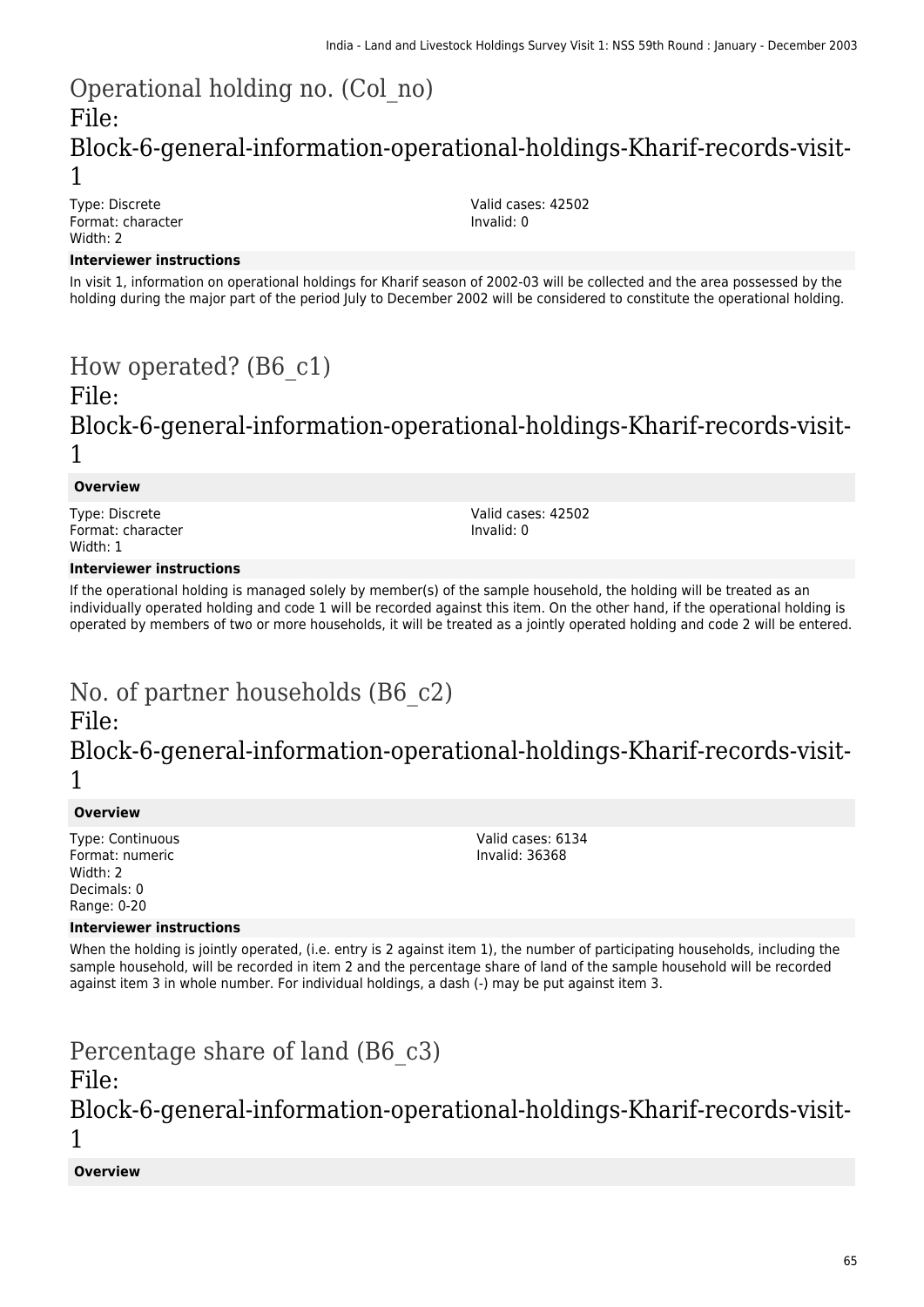### Percentage share of land (B6\_c3) File: Block-6-general-information-operational-holdings-Kharif-records-visit-1

Type: Continuous Format: numeric Width: 3 Decimals: 0 Range: 5-100

Valid cases: 42502 Invalid: 0 Minimum: 5 Maximum: 100 Mean: 99.3 Standard deviation: 6.4

### **Interviewer instructions**

As given in q2

### Class of area operated (B6\_c4) File:

### Block-6-general-information-operational-holdings-Kharif-records-visit-1

### **Overview**

Type: Discrete Format: character Width: 1

Valid cases: 42423 Invalid: 0

### **Interviewer instructions**

The area of operational holdings is classified into 6 classes. In this item, the class of area operated of the holding will be recorded in terms of codes

# Type of holding (B6\_c5)

### File: Block-6-general-information-operational-holdings-Kharif-records-visit-1

### **Overview**

Type: Discrete Format: character Width: 1

Valid cases: 42458 Invalid: 0

### **Interviewer instructions**

an operational holding may be constituted of land owned and/or land leased-in by the household and, in a few cases, may be constituted only of otherwise possessed land. Considering the type of possession of land included in the holding, an operational holding will be classified in terms of code specified for different types of holdings

# Main use of holding (B6\_c6)

File: Block-6-general-information-operational-holdings-Kharif-records-visit-1

### **Overview**

Type: Discrete Format: character Width: 1

Valid cases: 42413 Invalid: 0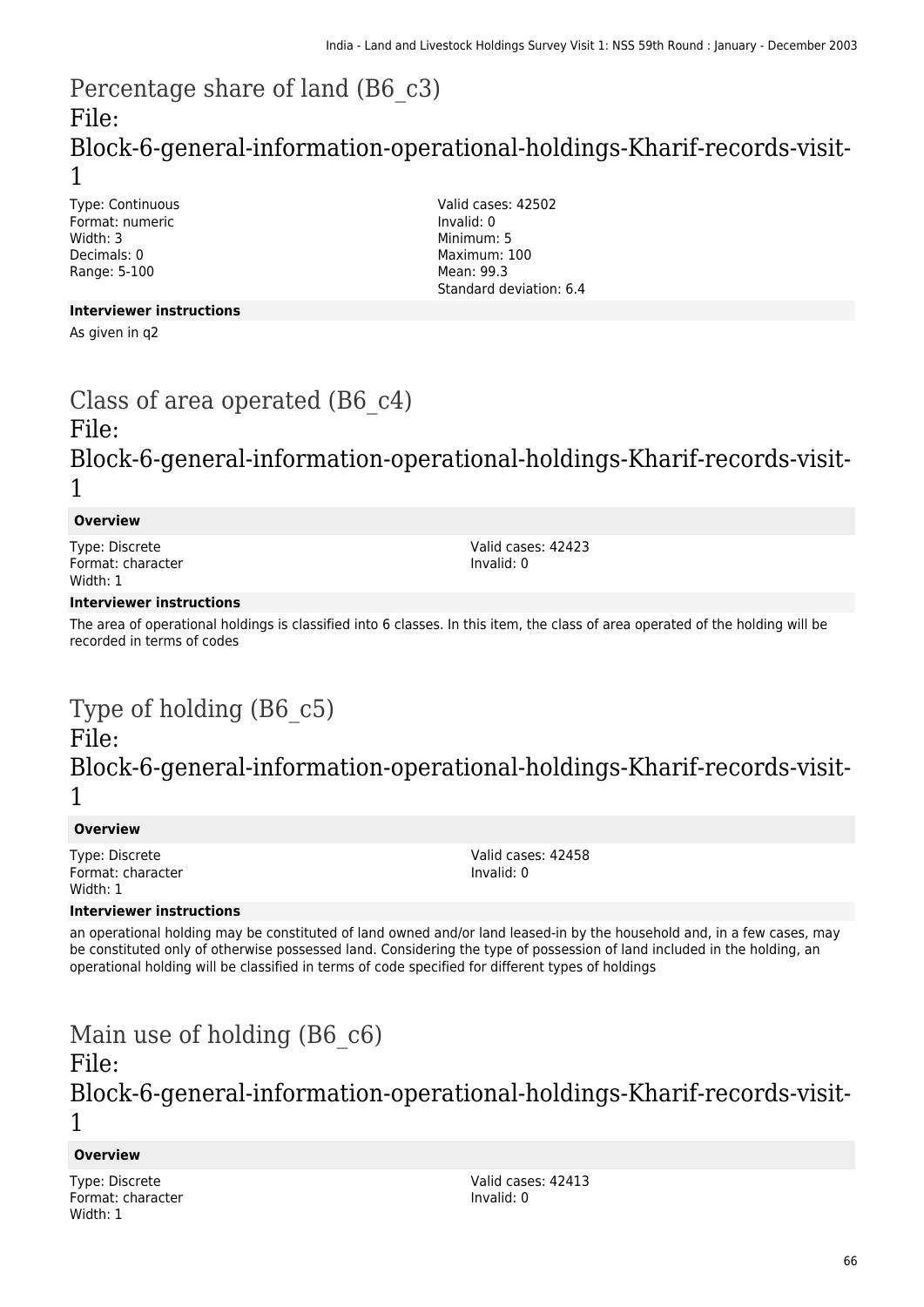# Main use of holding (B6\_c6) File: Block-6-general-information-operational-holdings-Kharif-records-visit-1

### **Interviewer instructions**

The main use to which the operational holding is put will be recorded against this item in terms of code. The holding will be classified according to the main use it is put to during the Kharif season 2002-03 in the first visi

# Cultivation in kitchen garden (B6\_c7) File: Block-6-general-information-operational-holdings-Kharif-records-visit-1

### **Overview**

Type: Discrete Format: character Width: 1

Valid cases: 42429 Invalid: 0

### **Interviewer instructions**

This item is meant for collecting information on the types of agricultural activities carried out in the holding during the reference season.

# Livestock keeping (B6\_c8)

### File: Block-6-general-information-operational-holdings-Kharif-records-visit-1

### **Overview**

Type: Discrete Format: character Width: 1

Valid cases: 42435 Invalid: 0

### **Interviewer instructions**

This item is meant for collecting information on the types of agricultural activities carried out in the holding during the reference season.

### Poultry (B6\_c9)

File:

Block-6-general-information-operational-holdings-Kharif-records-visit-1

### **Overview**

Type: Discrete Format: character Width: 1

Valid cases: 42426 Invalid: 0

### **Interviewer instructions**

This item is meant for collecting information on the types of agricultural activities carried out in the holding during the reference season.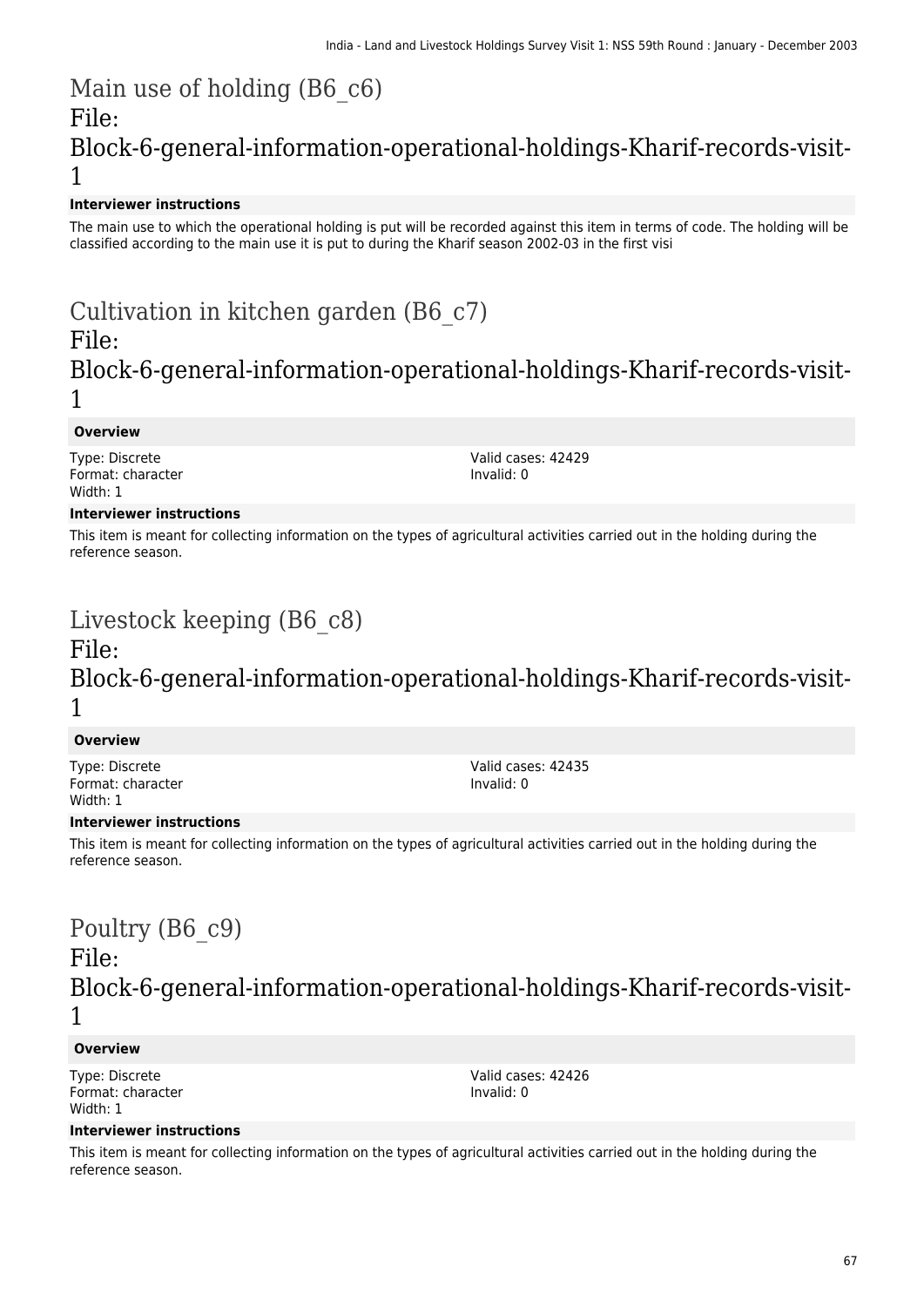# Other ag. prod. in homestead (B6\_c10) File: Block-6-general-information-operational-holdings-Kharif-records-visit-1

### **Overview**

Type: Discrete Format: character Width: 1

#### **Interviewer instructions**

This item is meant for collecting information on the types of agricultural activities carried out in the holding during the reference season.

# Orchards (B6\_c11) File: Block-6-general-information-operational-holdings-Kharif-records-visit-1

### **Overview**

Type: Discrete Format: character Width: 1

Valid cases: 42404 Invalid: 0

Valid cases: 42423

Invalid: 0

### **Interviewer instructions**

This item is meant for collecting information on the types of agricultural activities carried out in the holding during the reference season.

# Plantation (B6\_c12)

### File:

Block-6-general-information-operational-holdings-Kharif-records-visit-1

### **Overview**

Type: Discrete Format: character Width: 1

Valid cases: 42407 Invalid: 0

### **Interviewer instructions**

This item is meant for collecting information on the types of agricultural activities carried out in the holding during the reference season.

### Raising field crops (B6\_c13) File: Block-6-general-information-operational-holdings-Kharif-records-visit-1

### **Overview**

Type: Discrete Format: character Width: 1 **Interviewer instructions**

Valid cases: 42414 Invalid: 0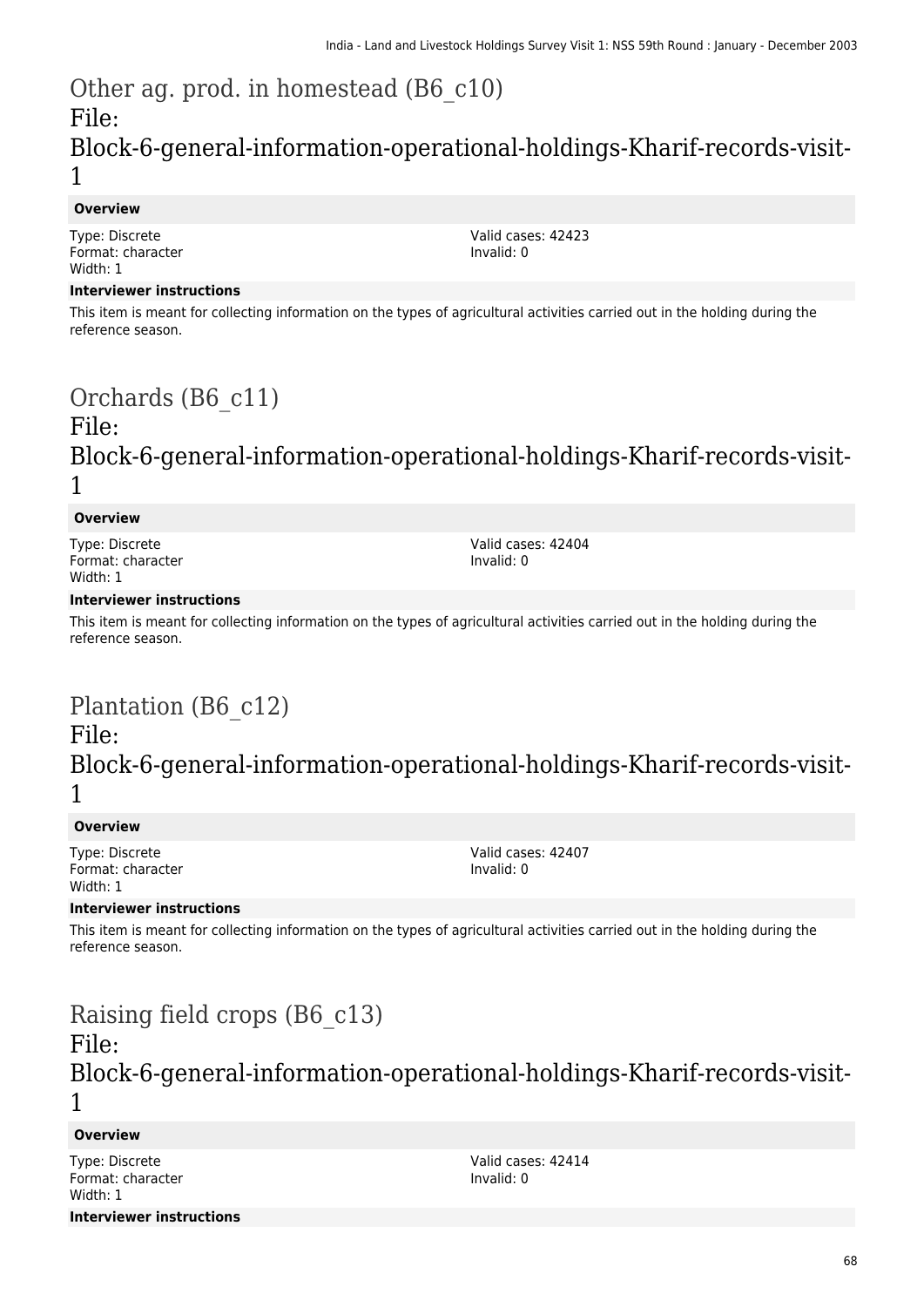# Raising field crops (B6\_c13) File: Block-6-general-information-operational-holdings-Kharif-records-visit-1

This item is meant for collecting information on the types of agricultural activities carried out in the holding during the reference season.

# Pisciculture (B6\_c14) File: Block-6-general-information-operational-holdings-Kharif-records-visit-1

### **Overview**

Type: Discrete Format: character Width: 1

Valid cases: 42382 Invalid: 0

### **Interviewer instructions**

This item is meant for collecting information on the types of agricultural activities carried out in the holding during the reference season.

### Other agl. prod. outside homestead (B6\_c15) File: Block-6-general-information-operational-holdings-Kharif-records-visit-1

### **Overview**

Type: Discrete Format: character Width: 1

Valid cases: 42367 Invalid: 0

### **Interviewer instructions**

This item is meant for collecting information on the types of agricultural activities carried out in the holding during the reference season.

# No. of parcels (B6\_c16) File: Block-6-general-information-operational-holdings-Kharif-records-visit-1

### **Overview**

Type: Continuous Format: numeric Width: 3 Decimals: 0 Range: 1-496

Valid cases: 37648 Invalid: 4854 Minimum: 1 Maximum: 496 Mean: 2.8 Standard deviation: 3.8

### **Interviewer instructions**

As defined in Chapter One, a parcel of an operational holding is a piece of land surrounded by land not included in the holding. A parcel of land may consist of one or more plots. The number of parcels constituting the operational holding will be recorded in this column separately for each operational holding.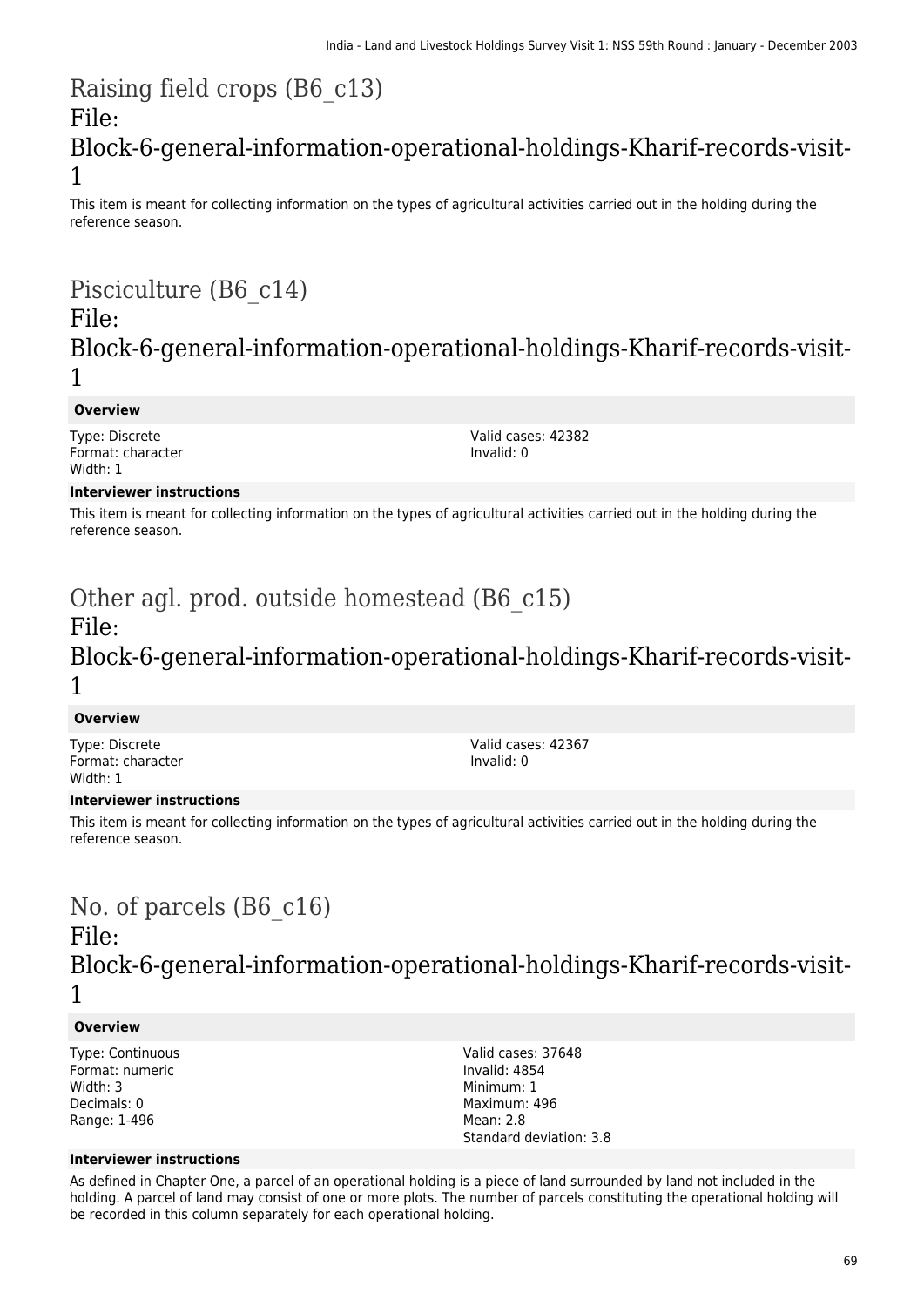# Workers against wage in cash/kind (B6\_c17) File: Block-6-general-information-operational-holdings-Kharif-records-visit-1

Valid cases: 4850 Invalid: 37652 Minimum: 0 Maximum: 8500 Mean: 12

Standard deviation: 205

### **Overview**

Type: Continuous Format: numeric Width: 4 Decimals: 0 Range: 0-8500

#### **Interviewer instructions**

The number of permanent attached farm workers engaged in the operational holding during the Kharif season. In ascertaining the number of such workers, the period during which various agricultural operations (from preparation of soil to storing of grains) in respect of crop of the reference season are carried out will be taken into consideration. The number of attached farm workers so determined will be classified into two groups depending on the mode of payment. If the payment is a fixed amount to be paid in cash or kind, the attached farm worker will be enumerated against item 17.

# Workers against share of produce (B6\_c18)

### File: Block-6-general-information-operational-holdings-Kharif-records-visit-1

### **Overview**

Type: Continuous Format: numeric Width: 4 Decimals: 0 Range: 0-1000

#### **Interviewer instructions**

The number of permanent attached farm workers engaged in the operational holding during the Kharif season. In ascertaining the number of such workers, the period during which various agricultural operations (from preparation of soil to storing of grains) in respect of crop of the reference season are carried out will be taken into consideration. The number of attached farm workers so determined will be classified into two groups depending on the mode of payment. if a worker gets a share of produce in lieu of the services rendered by him/her, he/she will be accounted for against item 18. It should be borne in mind that those who get a share of produce as remuneration for services rendered by them will not be classified as share croppers. While a permanent attached farm worker is only employed in the operational holding, a share-cropper organises, conducts and participates in the agricultural operations carried out in the holding. Share-cropping is a term of lease.

### Weight combined (wgt\_combined) File: Block-6-general-information-operational-holdings-Kharif-records-visit-

1

### **Overview**

Type: Continuous Format: numeric Width: 9 Decimals: 2 Range: 2.25-237713.88 Valid cases: 2995 Invalid: 39507

Valid cases: 42502 Invalid: 0 Minimum: 2.3 Maximum: 237713.9 Mean: 2540.3 Standard deviation: 3264.9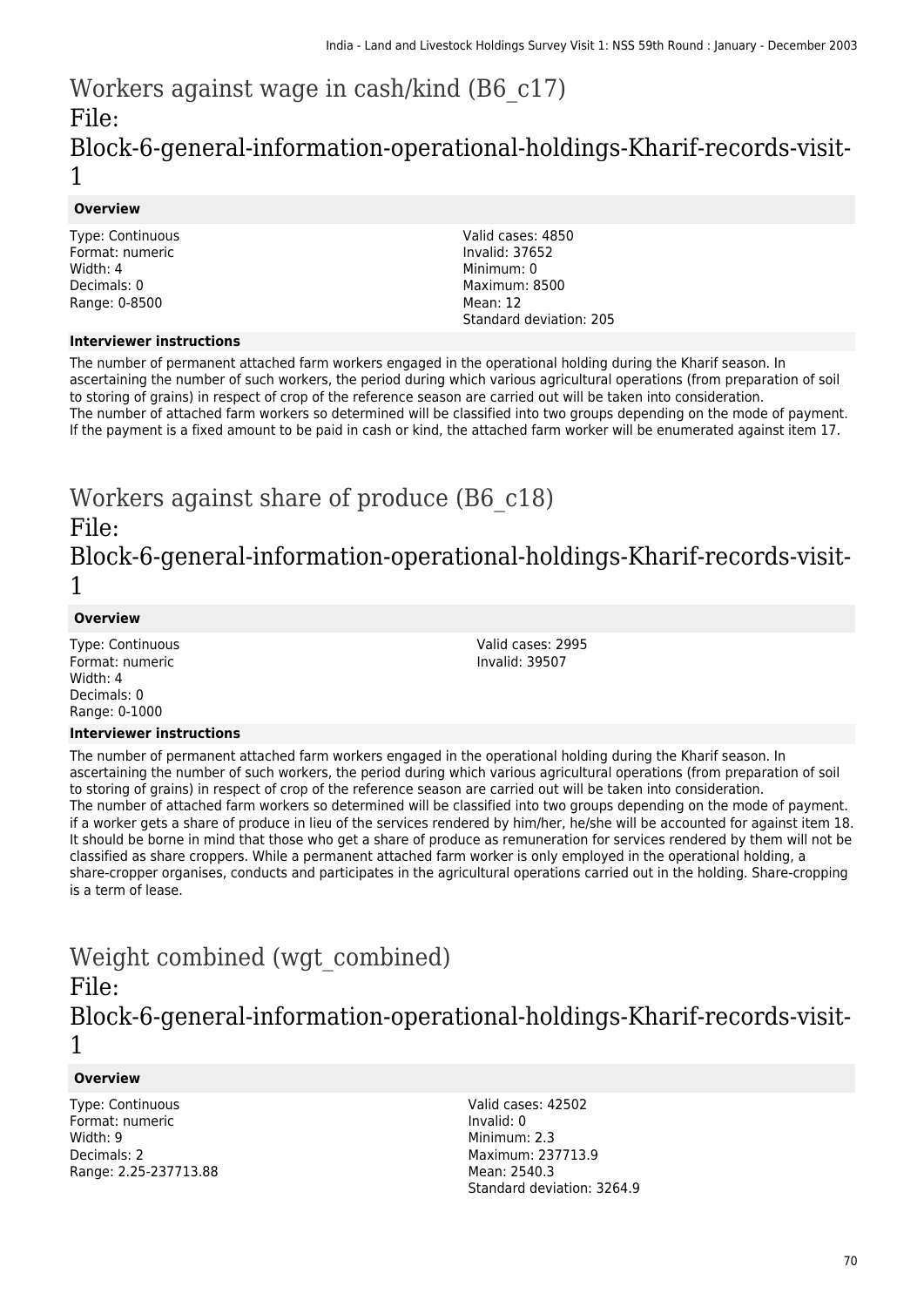# Weight sub-sample (wgt\_ss) File: Block-6-general-information-operational-holdings-Kharif-records-visit-1

### **Overview**

Type: Continuous Format: numeric Width: 9 Decimals: 2 Range: 4.5-475427.76 Valid cases: 42502 Invalid: 0 Minimum: 4.5 Maximum: 475427.8 Mean: 5058.4 Standard deviation: 6423.7

# NSS (NSS) File: Block-6-general-information-operational-holdings-Kharif-records-visit-1

### **Overview**

Type: Continuous Format: numeric Width: 2 Decimals: 0 Range: 1-76

Valid cases: 42502 Invalid: 0 Minimum: 1 Maximum: 76 Mean: 6.9 Standard deviation: 4.4

# NSC (NSC)

# File:

Block-6-general-information-operational-holdings-Kharif-records-visit-1

### **Overview**

Type: Continuous Format: numeric Width: 3 Decimals: 0 Range: 1-152

Valid cases: 42502 Invalid: 0 Minimum: 1 Maximum: 152 Mean: 13.9 Standard deviation: 8.8

# Multiplier posted (Wgt\_posted) File: Block-6-general-information-operational-holdings-Kharif-records-visit-

### 1

### **Overview**

Type: Continuous Format: numeric Width: 8 Decimals: 0 Range: 450-47542776 Valid cases: 42502 Invalid: 0 Minimum: 450 Maximum: 47542776 Mean: 505843.3 Standard deviation: 642368.4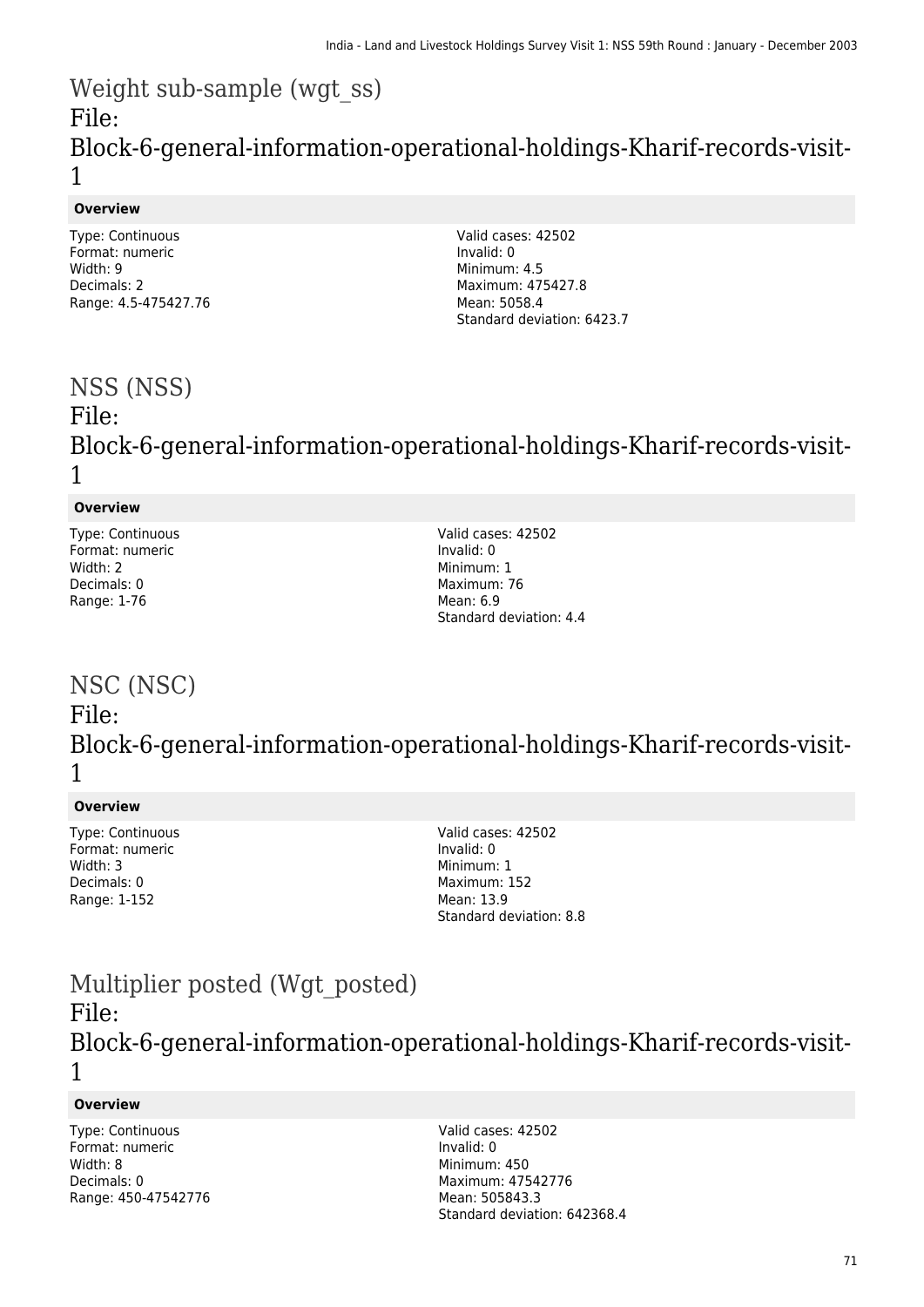India - Land and Livestock Holdings Survey Visit 1: NSS 59th Round : January - December 2003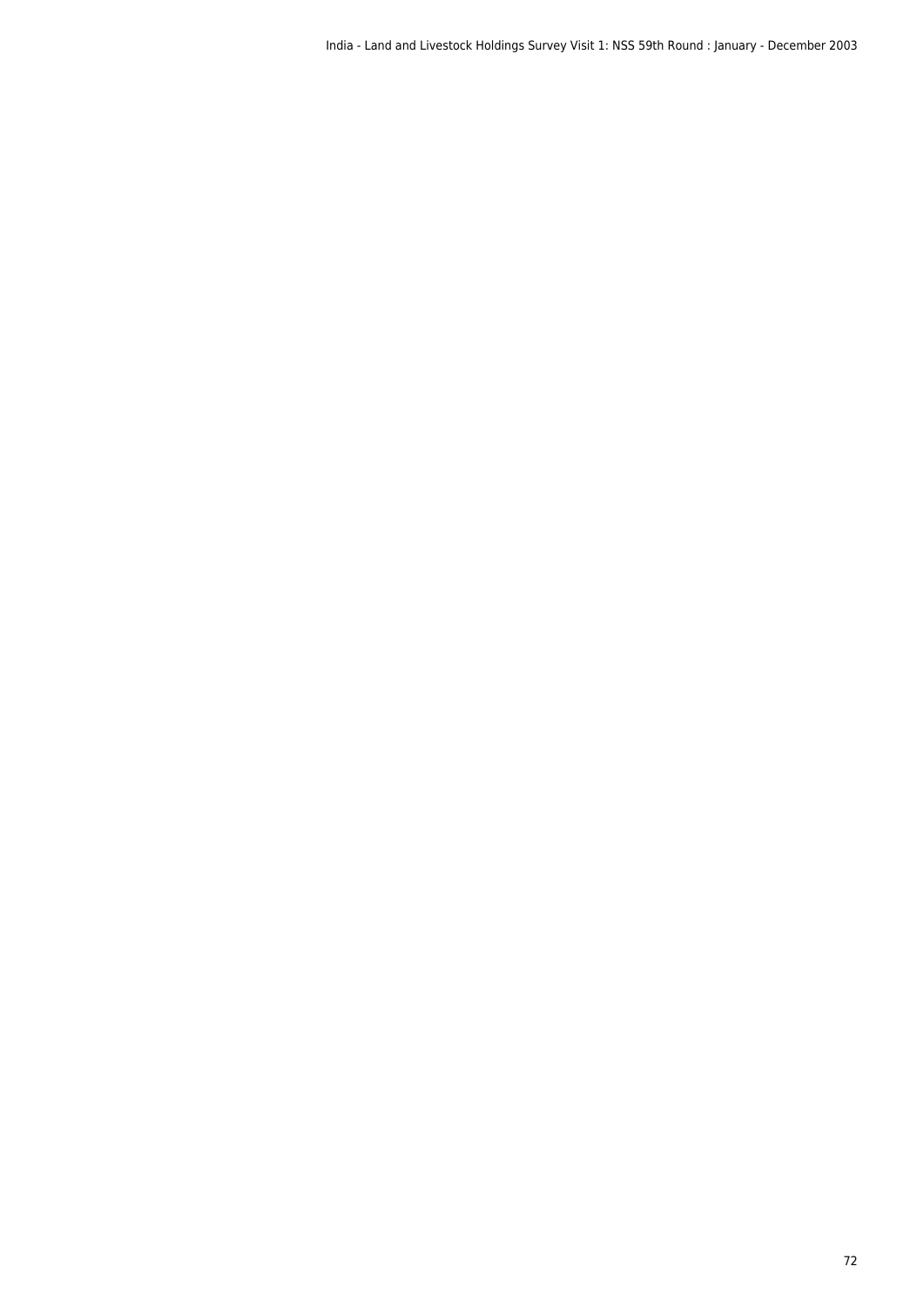### Key to locate type of bovine (Key\_bovine\_type) File: Block-7-cattle-buffaloes-owned-records-visit-1

**Overview**

Type: Discrete Format: character Width: 12

Valid cases: 50153 Invalid: 0

## Key to locate Household (Key\_hhold) File: Block-7-cattle-buffaloes-owned-records-visit-1

#### **Overview**

Type: Discrete Format: character Width: 10

Valid cases: 50153 Invalid: 0

### Record identifier (Rec\_id) File: Block-7-cattle-buffaloes-owned-records-visit-1

#### **Overview**

Type: Discrete Format: character Width: 2

Valid cases: 50153 Invalid: 0

### Centre code,Round,Shift (CSR) File: Block-7-cattle-buffaloes-owned-records-visit-1

#### **Overview**

Type: Discrete Format: character Width: 3

Valid cases: 50153 Invalid: 0

### Round (Round) File: Block-7-cattle-buffaloes-owned-records-visit-1

#### **Overview**

Type: Discrete Format: character Width: 2

Valid cases: 50153 Invalid: 0

### Schedule (Schedule) File: Block-7-cattle-buffaloes-owned-records-visit-1

#### **Overview**

Type: Discrete Format: character Width: 3

Valid cases: 50153 Invalid: 0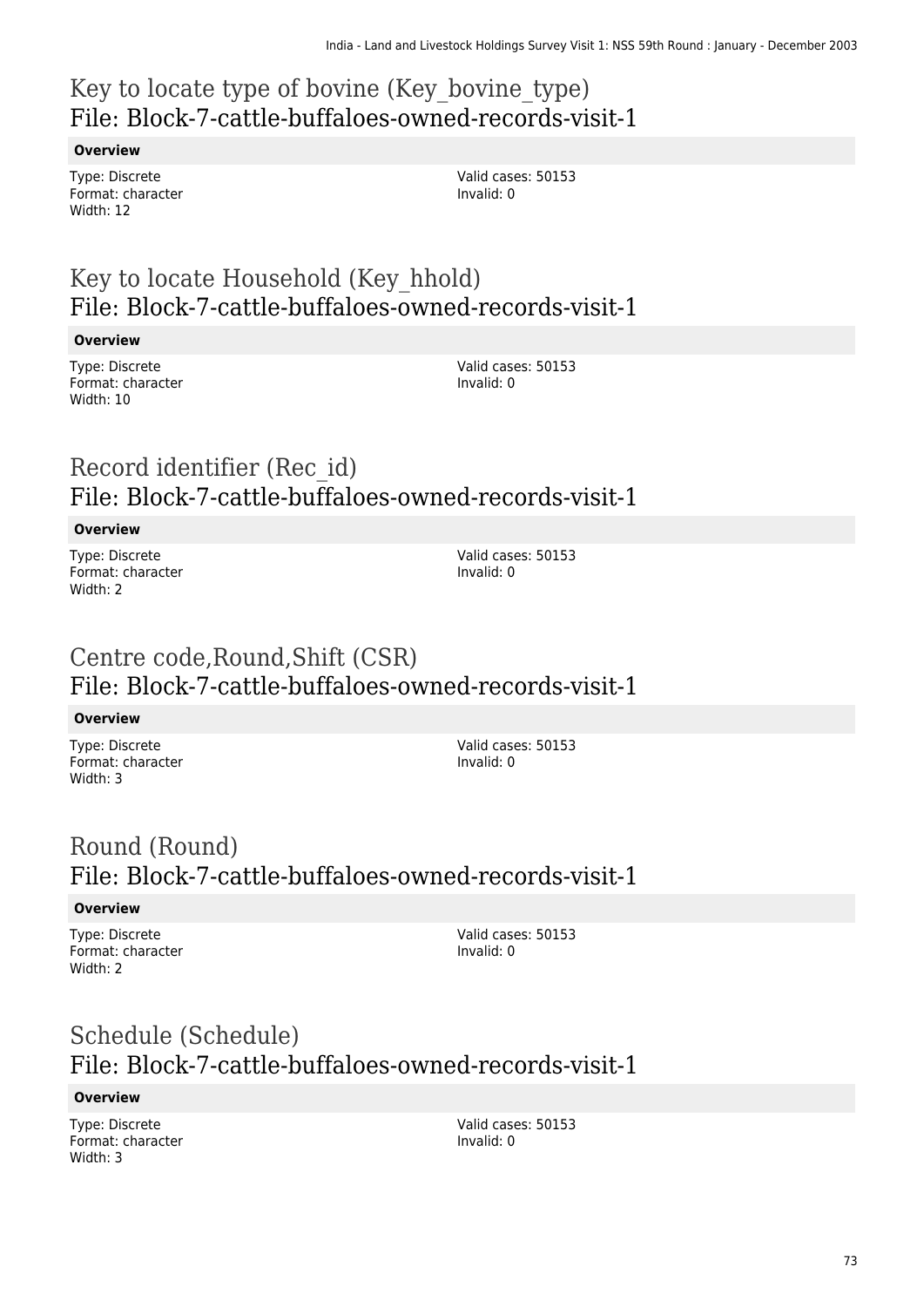## Sample (Sample) File: Block-7-cattle-buffaloes-owned-records-visit-1

#### **Overview**

Type: Discrete Format: character Width: 1

Valid cases: 50153 Invalid: 0

## Sector (Sector) File: Block-7-cattle-buffaloes-owned-records-visit-1

#### **Overview**

Type: Discrete Format: character Width: 1

Valid cases: 50153 Invalid: 0

### State-Region (State\_Region) File: Block-7-cattle-buffaloes-owned-records-visit-1

#### **Overview**

Type: Discrete Format: character Width: 3

Valid cases: 50153 Invalid: 0

### State code (state) File: Block-7-cattle-buffaloes-owned-records-visit-1

#### **Overview**

Type: Discrete Format: character Width: 2

Valid cases: 50153 Invalid: 0

### District (District) File: Block-7-cattle-buffaloes-owned-records-visit-1

#### **Overview**

Type: Discrete Format: character Width: 2

Valid cases: 50153 Invalid: 0

### Stratum (Stratum) File: Block-7-cattle-buffaloes-owned-records-visit-1

#### **Overview**

Type: Discrete Format: character Width: 2

Valid cases: 50153 Invalid: 0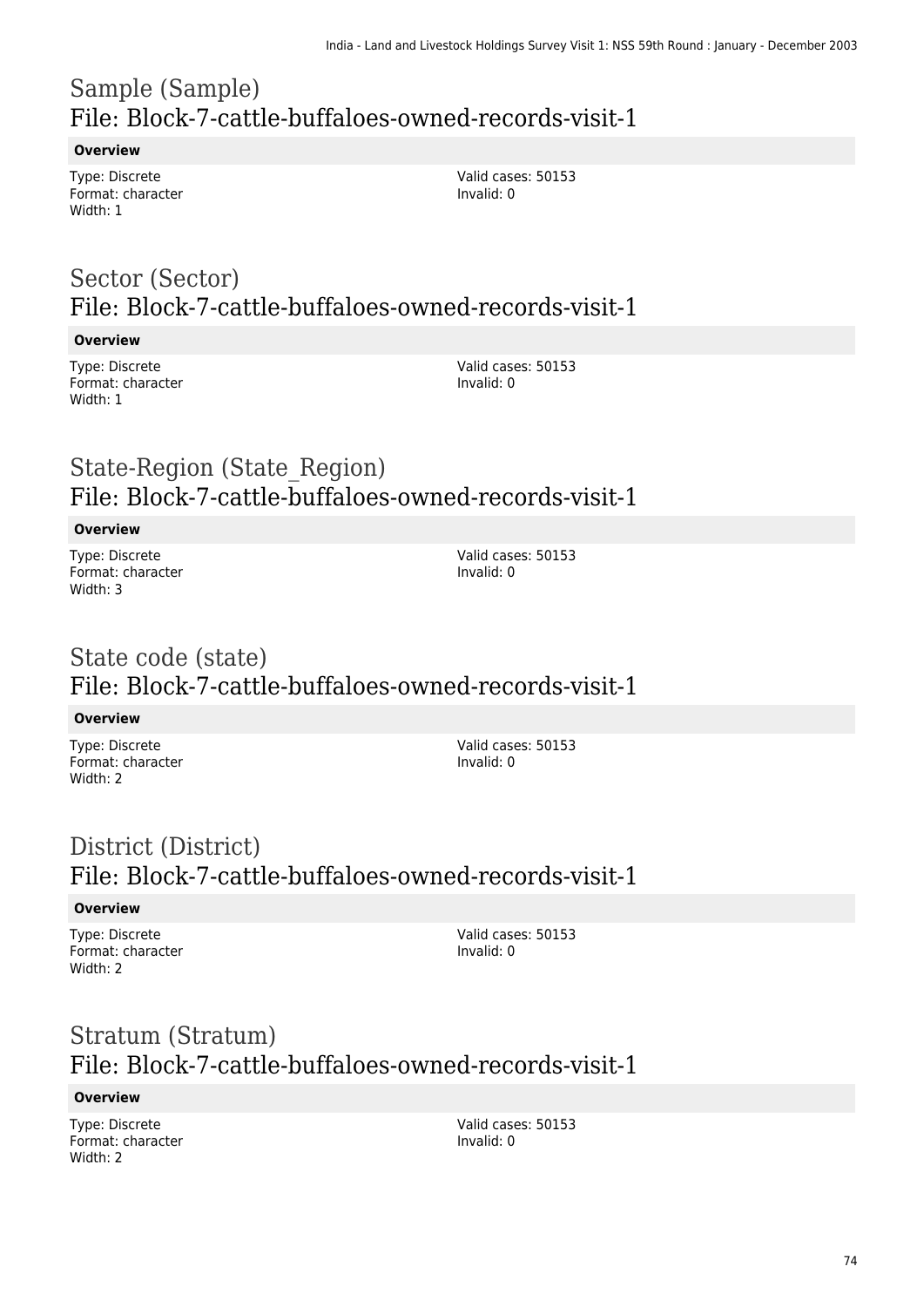## Sub-Round (Sub\_Round) File: Block-7-cattle-buffaloes-owned-records-visit-1

#### **Overview**

Type: Discrete Format: character Width: 1

Valid cases: 50153 Invalid: 0

## Sub-Sample (Sub\_Sample) File: Block-7-cattle-buffaloes-owned-records-visit-1

#### **Overview**

Type: Discrete Format: character Width: 1

Valid cases: 50153 Invalid: 0

### FOD Sub-Region (FOD\_Sub\_Region) File: Block-7-cattle-buffaloes-owned-records-visit-1

#### **Overview**

Type: Discrete Format: character Width: 4

Valid cases: 50153 Invalid: 0

### LOT/FSU Serial No. (FSU) File: Block-7-cattle-buffaloes-owned-records-visit-1

#### **Overview**

Type: Discrete Format: character Width: 5

Valid cases: 50153 Invalid: 0

### Hamlet Group/Sub-Block no. (Sub\_Block\_no) File: Block-7-cattle-buffaloes-owned-records-visit-1

#### **Overview**

Type: Discrete Format: character Width: 1

Valid cases: 50153 Invalid: 0

### Second Stage Stratum (Second\_Stage\_Stratum) File: Block-7-cattle-buffaloes-owned-records-visit-1

#### **Overview**

Type: Discrete Format: character Width: 1

Valid cases: 50153 Invalid: 0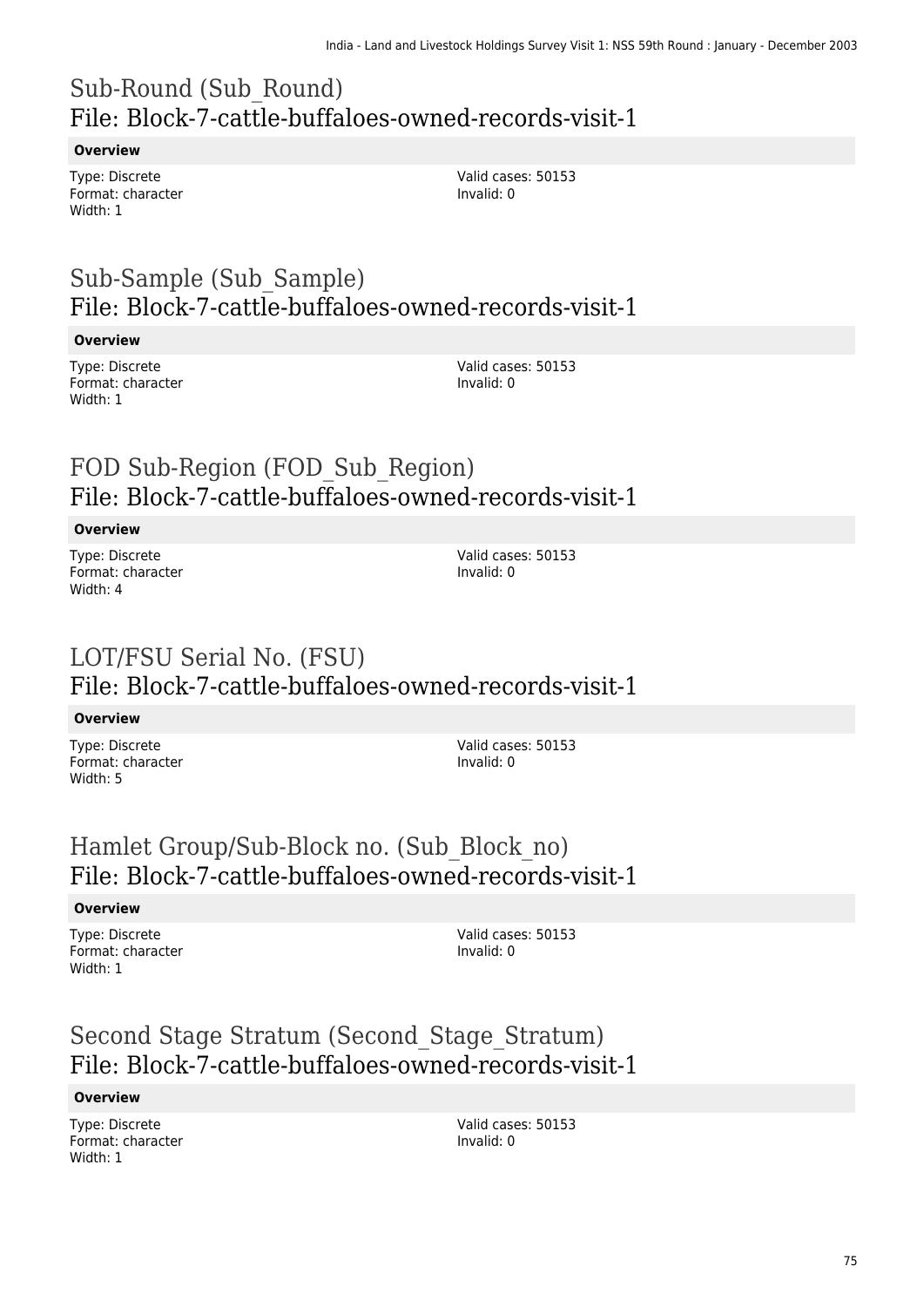### Visit number (Visit\_number) File: Block-7-cattle-buffaloes-owned-records-visit-1

#### **Overview**

Type: Discrete Format: character Width: 1

Valid cases: 50153 Invalid: 0

### Sample HHS No. (HH\_slno) File: Block-7-cattle-buffaloes-owned-records-visit-1

#### **Overview**

Type: Discrete Format: character Width: 2

Valid cases: 50153 Invalid: 0

## Type of Bovine (B7\_c1) File: Block-7-cattle-buffaloes-owned-records-visit-1

#### **Overview**

Type: Discrete Format: character Width: 2

#### Valid cases: 50153 Invalid: 0

#### **Interviewer instructions**

All the entries in this block will relate to the bovine livestock owned by the household on the date of survey, irrespective of whether the possession rests with the household or not. The number of cattle and buffaloes owned by the household on the date of survey will be recorded in this block.

### No.of adult males for breeding only (B7\_c3) File: Block-7-cattle-buffaloes-owned-records-visit-1

#### **Overview**

Type: Continuous Format: numeric Width: 2 Decimals: 0 Range: 0-10

Valid cases: 18275 Invalid: 31878

#### **Interviewer instructions**

The adult male population is further classified according to the 'use' they are put to. For each of them, the number of adult males belonging to different classes, viz. 'for breeding only', 'for work only', 'for breeding and work both' and 'others', will be recorded respectively in columns (3), (4), (5) and (6).

### No.of adult males for work only (B7\_c4) File: Block-7-cattle-buffaloes-owned-records-visit-1

#### **Overview**

Type: Continuous Format: numeric Width: 2 Decimals: 0 Range: 0-20

Valid cases: 27337 Invalid: 22816

**Interviewer instructions**

76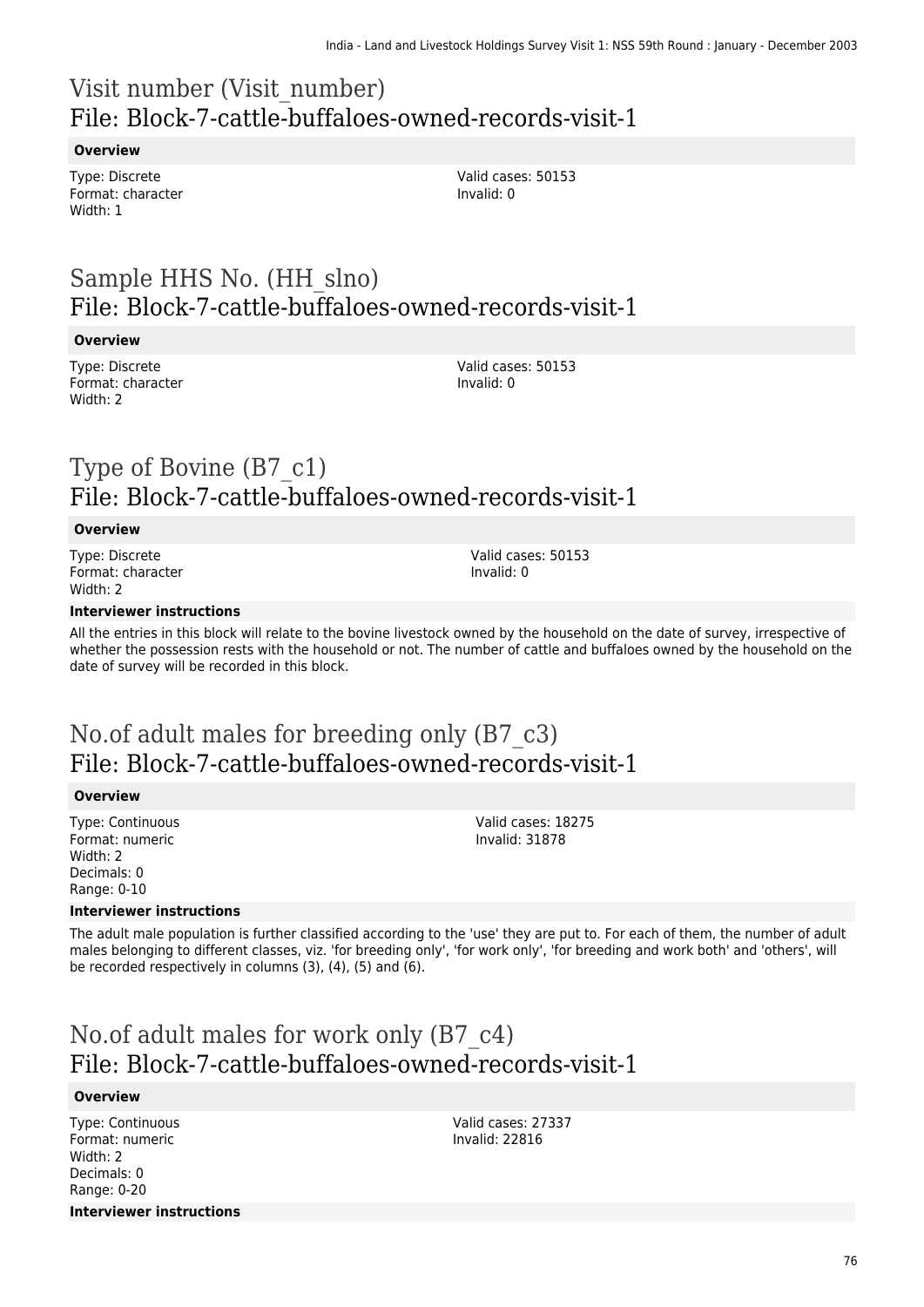# No.of adult males for work only (B7\_c4) File: Block-7-cattle-buffaloes-owned-records-visit-1

As given in c3

### No.of adult males- breeding & work (B7\_c5) File: Block-7-cattle-buffaloes-owned-records-visit-1

#### **Overview**

Type: Continuous Format: numeric Width: 2 Decimals: 0 Range: 0-11 **Interviewer instructions** As given in c3

Valid cases: 18839 Invalid: 31314

### No.of adult males -others (B7\_c6) File: Block-7-cattle-buffaloes-owned-records-visit-1

#### **Overview**

Type: Continuous Format: numeric Width: 2 Decimals: 0 Range: 0-18

Valid cases: 18191 Invalid: 31962

> Valid cases: 19337 Invalid: 30816

### **Interviewer instructions**

As given in c3

### No.of adult females not calved once (B7\_c7) File: Block-7-cattle-buffaloes-owned-records-visit-1

#### **Overview**

Type: Continuous Format: numeric Width: 2 Decimals: 0 Range: 0-17

#### **Interviewer instructions**

The adult female population, on the other hand, is classified according to their lactating potentials. Among the cattle and buffaloes which have calved at least once and were not in milk on the date of survey but with the potential of coming in milk in the future will be classified as 'dry'. On the other hand, those which are found dry on the date of survey and are not expected to calve in the future will be classified as 'others'. The number of adult females belonging to different classes, viz. 'not calved once', 'in milk' 'dry' and 'others', will be recorded respectively in columns (7), (8), (9) and (10).

No.of adult females in milk (B7\_c8) File: Block-7-cattle-buffaloes-owned-records-visit-1 **Overview**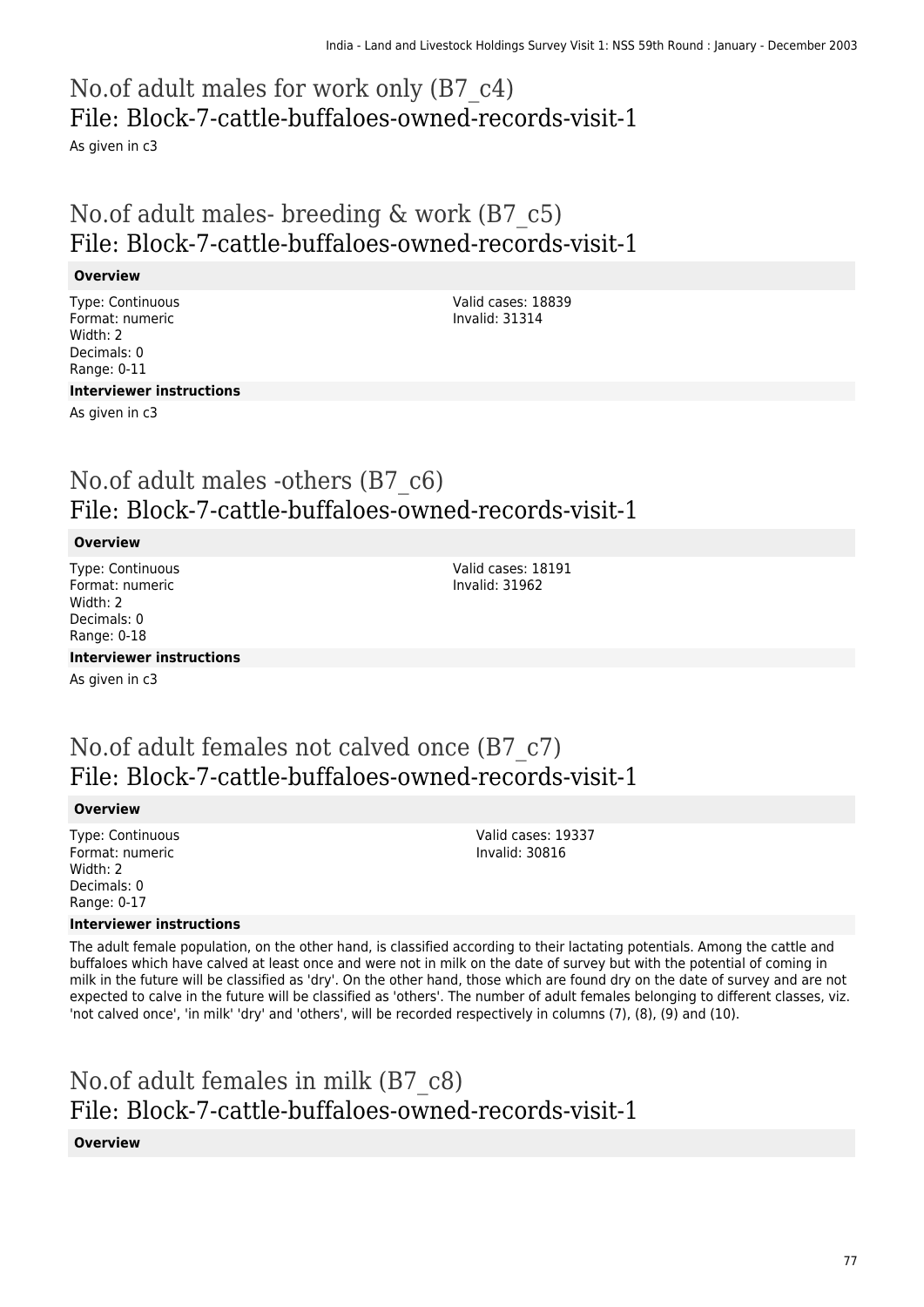### No.of adult females in milk (B7\_c8) File: Block-7-cattle-buffaloes-owned-records-visit-1

Type: Continuous Format: numeric Width: 2 Decimals: 0 Range: 0-60

Valid cases: 33803 Invalid: 16350 Minimum: 0 Maximum: 60 Mean: 0.7 Standard deviation: 1

#### **Interviewer instructions**

As given in c7

### No.of adult females - dry (B7\_c9) File: Block-7-cattle-buffaloes-owned-records-visit-1

#### **Overview**

Type: Continuous Format: numeric Width: 2 Decimals: 0 Range: 0-93

Valid cases: 27438 Invalid: 22715 Minimum: 0 Maximum: 93 Mean: 0.6 Standard deviation: 1.1

#### **Interviewer instructions**

As given in c7

### No.of adult females - others (B7\_c10) File: Block-7-cattle-buffaloes-owned-records-visit-1

#### **Overview**

Type: Continuous Format: numeric Width: 2 Decimals: 0 Range: 0-15

#### **Interviewer instructions**

As given in c7

Valid cases: 18410 Invalid: 31743

### Young stock - male (B7\_c11) File: Block-7-cattle-buffaloes-owned-records-visit-1

#### **Overview**

Type: Continuous Format: numeric Width: 2 Decimals: 0 Range: 0-13

Valid cases: 26004 Invalid: 24149

#### **Interviewer instructions**

It may be specially noted that, among the non-descript cattle and the buffaloes, those up to 3 years of age are considered to constitute the young stock, whereas the young stock among crossbred cattle is taken as those up to the age of 28 months. However, a cow or a buffalo under-aged as per definition but already calved will be treated as adult and not as young. The young stocks are further classified into males and females and their respective numbers will be recorded in columns (11) and (12).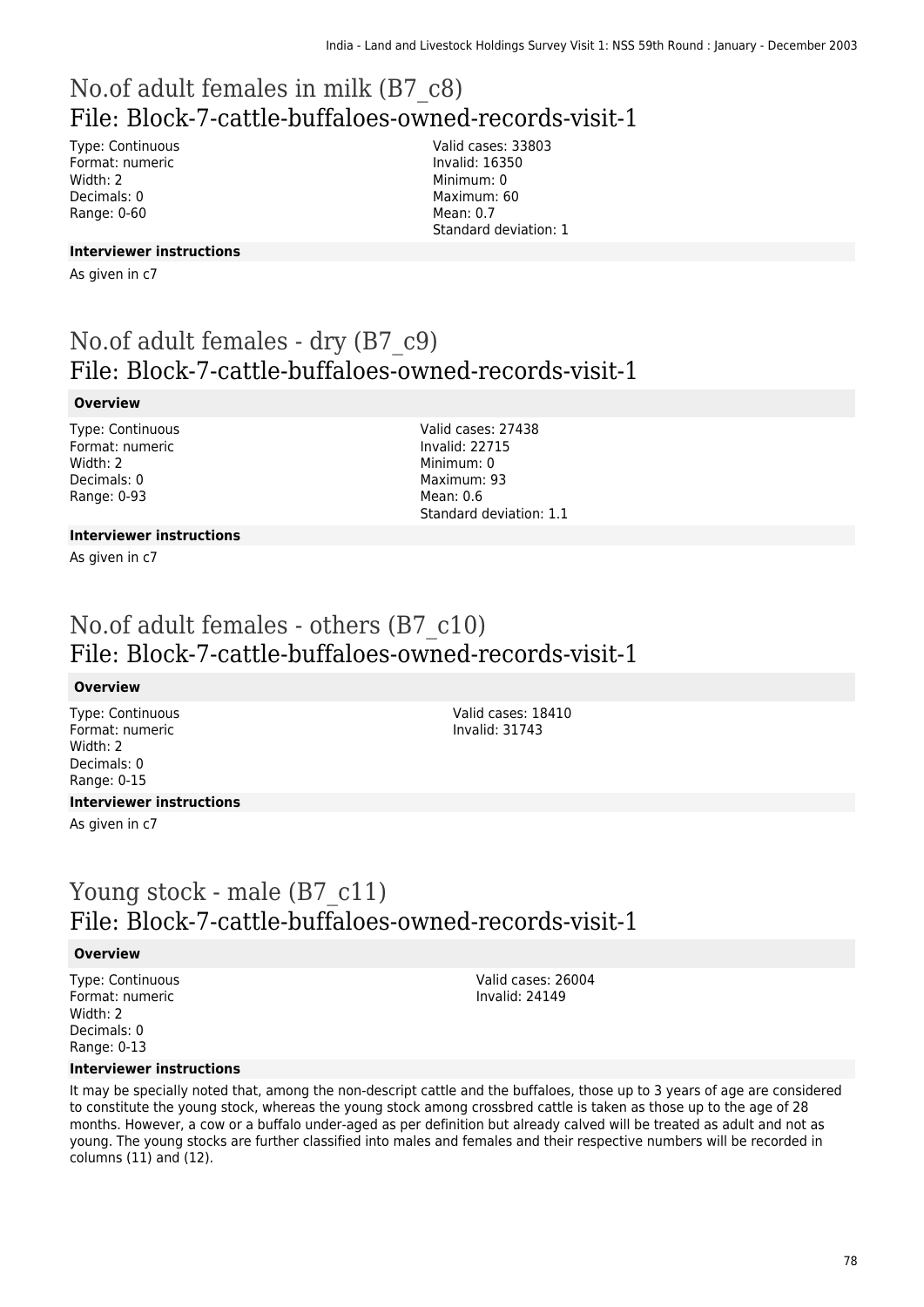### Young stock - female (B7\_c12) File: Block-7-cattle-buffaloes-owned-records-visit-1

#### **Overview**

Type: Continuous Format: numeric Width: 2 Decimals: 0 Range: 0-19

**Interviewer instructions**

as given in c11

## Total (B7\_c13) File: Block-7-cattle-buffaloes-owned-records-visit-1

#### **Overview**

Type: Continuous Format: numeric Width: 3 Decimals: 0 Range: 0-109

**Interviewer instructions**

Valid cases: 50118 Invalid: 35 Minimum: 0 Maximum: 109 Mean: 2 Standard deviation: 2.5

#### Column (13) is meant for recording the total number of different types of bovine owned by the household on the date of survey. The entry in this column will be the sum of entries in columns (3) to (12).

### Multiplier combined (wgt\_combined) File: Block-7-cattle-buffaloes-owned-records-visit-1

#### **Overview**

Type: Continuous Format: numeric Width: 9 Decimals: 2 Range: 2.25-149420.15

Valid cases: 50153 Invalid: 0 Minimum: 2.3 Maximum: 149420.2 Mean: 2666.7 Standard deviation: 3168.7

### Multiplier sub-sample (wgt\_ss) File: Block-7-cattle-buffaloes-owned-records-visit-1

#### **Overview**

Type: Continuous Format: numeric Width: 9 Decimals: 2 Range: 4.5-298840.3

Valid cases: 50153 Invalid: 0 Minimum: 4.5 Maximum: 298840.3 Mean: 5308.9 Standard deviation: 6261.8

### NSS (NSS) File: Block-7-cattle-buffaloes-owned-records-visit-1

#### **Overview**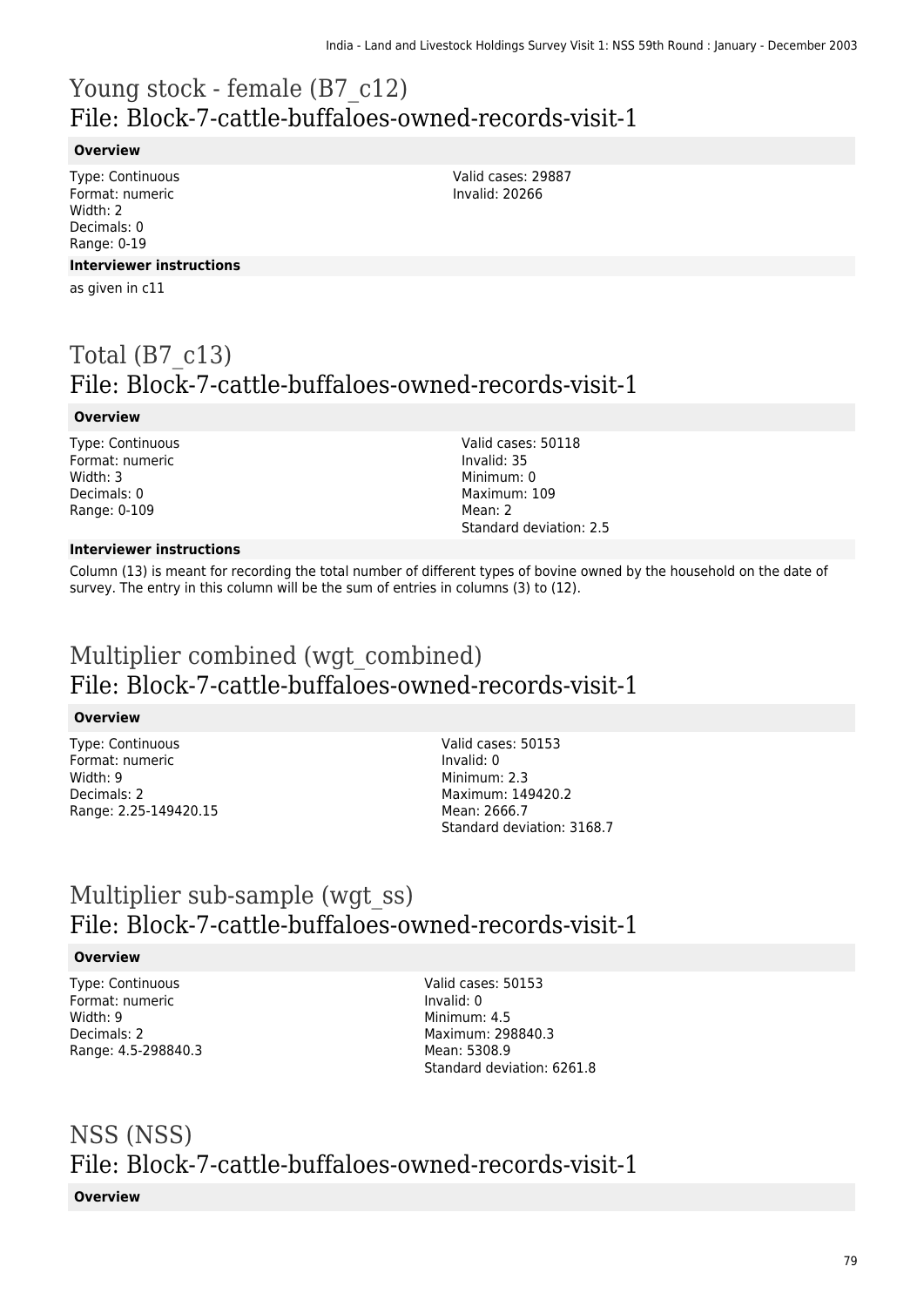## NSS (NSS) File: Block-7-cattle-buffaloes-owned-records-visit-1

Type: Continuous Format: numeric Width: 2 Decimals: 0 Range: 1-76

Valid cases: 50153 Invalid: 0 Minimum: 1 Maximum: 76 Mean: 6.2 Standard deviation: 3.6

### NSC (NSC) File: Block-7-cattle-buffaloes-owned-records-visit-1

#### **Overview**

Type: Continuous Format: numeric Width: 3 Decimals: 0 Range: 1-152

Valid cases: 50153 Invalid: 0 Minimum: 1 Maximum: 152 Mean: 12.5 Standard deviation: 7.2

### Multiplier posted (Wgt\_posted) File: Block-7-cattle-buffaloes-owned-records-visit-1

#### **Overview**

Type: Continuous Format: numeric Width: 8 Decimals: 0 Range: 450-29884030 Valid cases: 50153 Invalid: 0 Minimum: 450 Maximum: 29884030 Mean: 530888.2 Standard deviation: 626183.3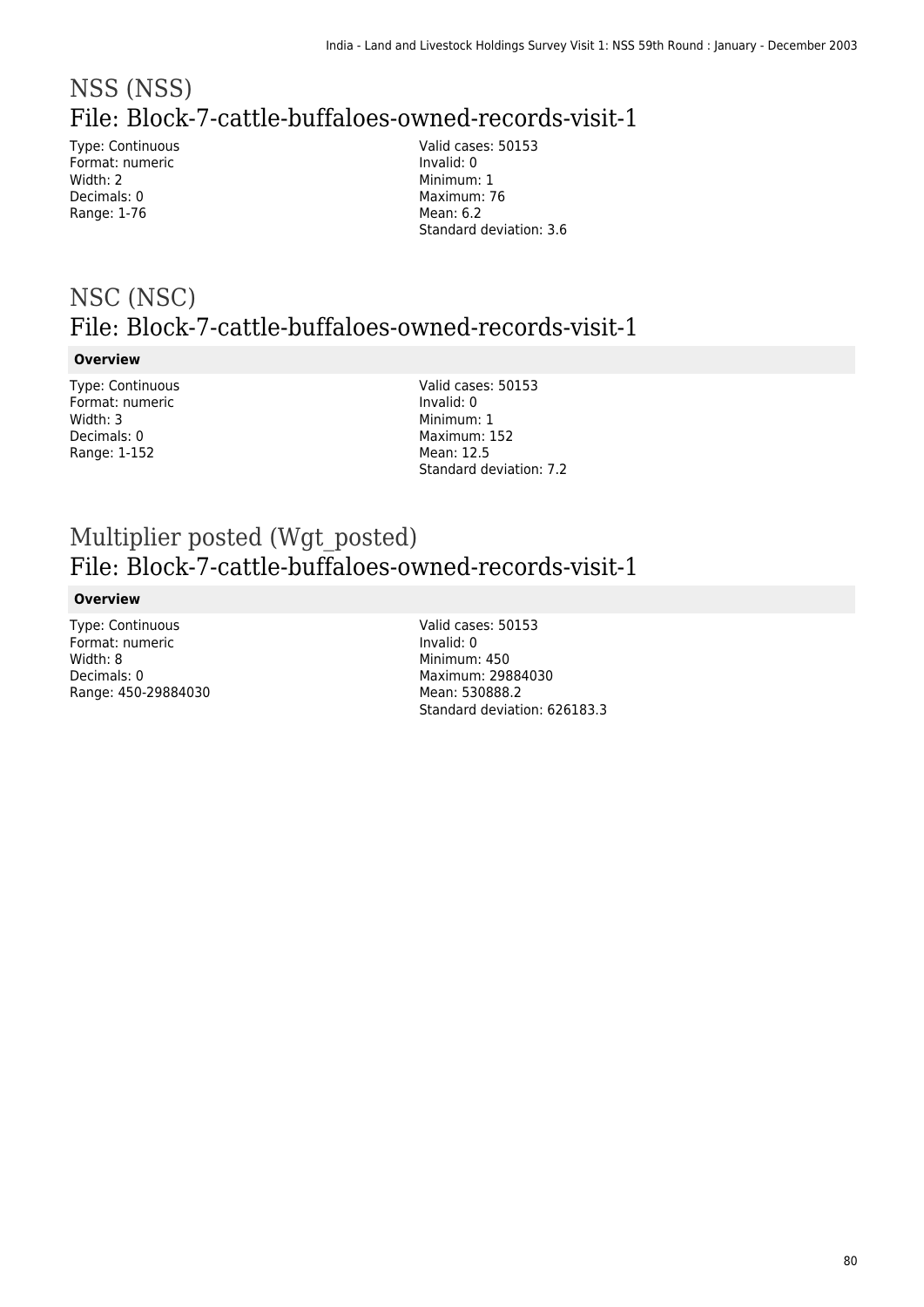## Key to locate Household (Key\_hhold) File: Block-8-other-livestock-poultry-owned-recordsvisit-1

**Overview**

Type: Discrete Format: character Width: 10

Valid cases: 23332 Invalid: 0

## Record identifier (Rec\_id) File: Block-8-other-livestock-poultry-owned-recordsvisit-1

#### **Overview**

Type: Discrete Format: character Width: 2

Valid cases: 23332 Invalid: 0

### Centre code,Round,Shift (CSR) File: Block-8-other-livestock-poultry-owned-recordsvisit-1

#### **Overview**

Type: Discrete Format: character Width: 3

Valid cases: 23332 Invalid: 0

### LOT/FSU Serial No. (FSU) File: Block-8-other-livestock-poultry-owned-recordsvisit-1

#### **Overview**

Type: Discrete Format: character Width: 5

Valid cases: 23332 Invalid: 0

### Round (Round) File: Block-8-other-livestock-poultry-owned-recordsvisit-1

#### **Overview**

Type: Discrete Format: character Width: 2

Valid cases: 23332 Invalid: 0

### Schedule (Schedule) File: Block-8-other-livestock-poultry-owned-recordsvisit-1

#### **Overview**

Type: Discrete Format: character Width: 3

Valid cases: 23332 Invalid: 0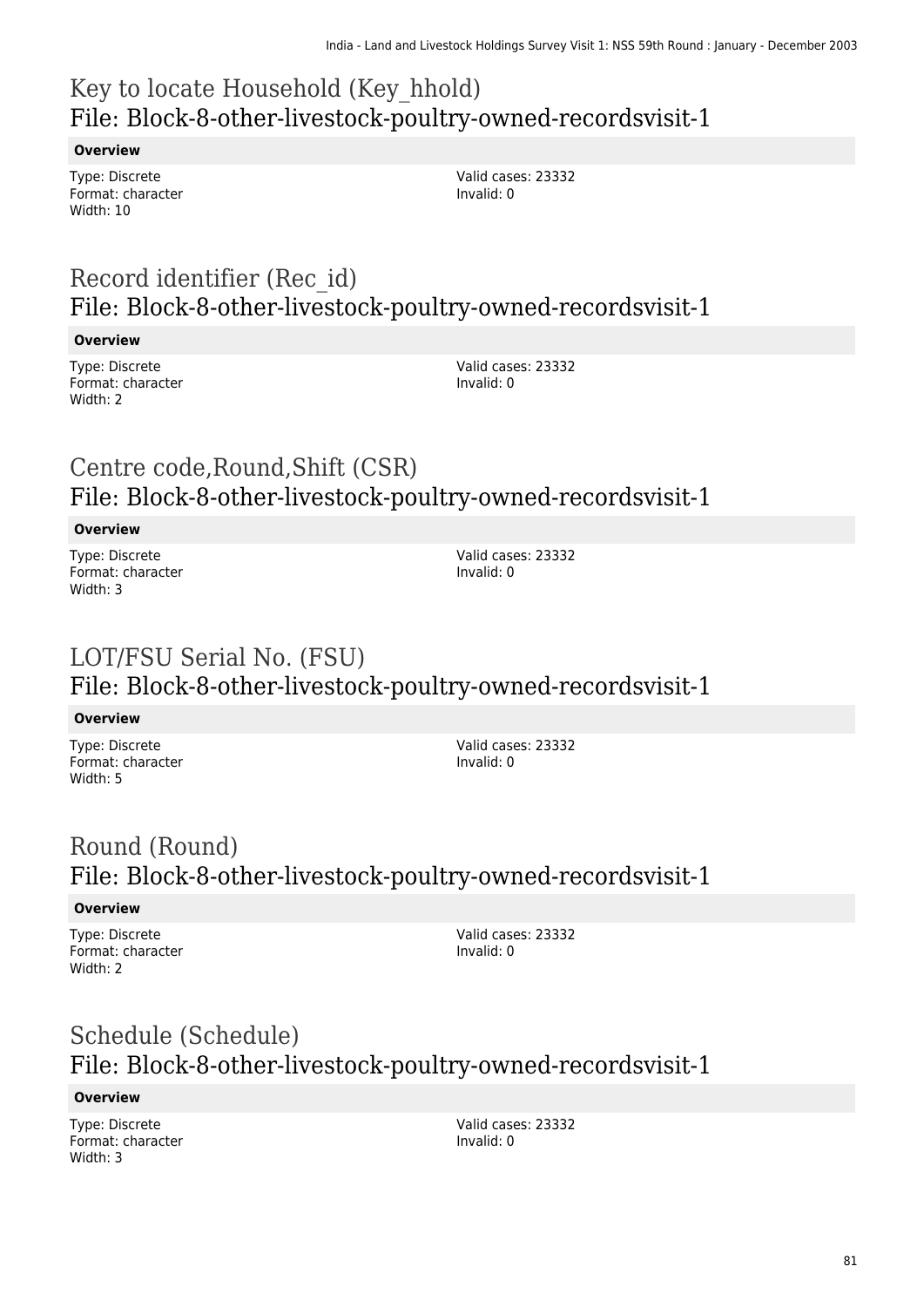## Sample (Sample) File: Block-8-other-livestock-poultry-owned-recordsvisit-1

#### **Overview**

Type: Discrete Format: character Width: 1

Valid cases: 23332 Invalid: 0

## Sector (Sector) File: Block-8-other-livestock-poultry-owned-recordsvisit-1

#### **Overview**

Type: Discrete Format: character Width: 1

Valid cases: 23332 Invalid: 0

### State-Region (State\_Region) File: Block-8-other-livestock-poultry-owned-recordsvisit-1

#### **Overview**

Type: Discrete Format: character Width: 3

Valid cases: 23332 Invalid: 0

### state code (state) File: Block-8-other-livestock-poultry-owned-recordsvisit-1

#### **Overview**

Type: Discrete Format: character Width: 2

Valid cases: 23332 Invalid: 0

### District (District) File: Block-8-other-livestock-poultry-owned-recordsvisit-1

#### **Overview**

Type: Discrete Format: character Width: 2

Valid cases: 23332 Invalid: 0

### Stratum (Stratum) File: Block-8-other-livestock-poultry-owned-recordsvisit-1

#### **Overview**

Type: Discrete Format: character Width: 2

Valid cases: 23332 Invalid: 0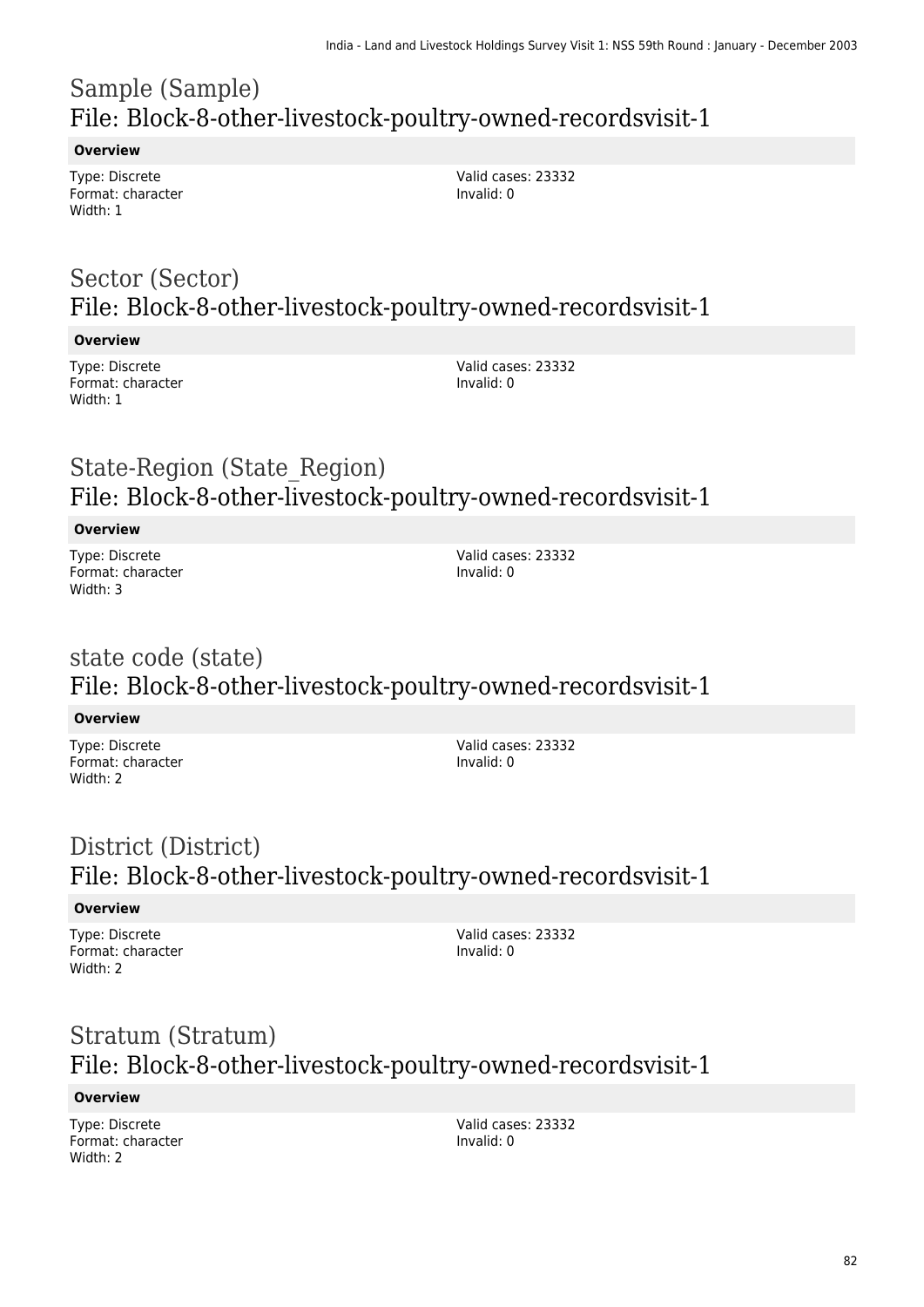## Sub-Round (Sub\_Round) File: Block-8-other-livestock-poultry-owned-recordsvisit-1

#### **Overview**

Type: Discrete Format: character Width: 1

Valid cases: 23332 Invalid: 0

## Sub-Sample (Sub\_Sample) File: Block-8-other-livestock-poultry-owned-recordsvisit-1

#### **Overview**

Type: Discrete Format: character Width: 1

Valid cases: 23332 Invalid: 0

### FOD Sub-Region (FOD\_Sub\_Region) File: Block-8-other-livestock-poultry-owned-recordsvisit-1

#### **Overview**

Type: Discrete Format: character Width: 4

Valid cases: 23332 Invalid: 0

### Hamlet Group/Sub-Block no. (Sub\_Block\_no) File: Block-8-other-livestock-poultry-owned-recordsvisit-1

#### **Overview**

Type: Discrete Format: character Width: 1

Valid cases: 23332 Invalid: 0

### Second Stage Stratum (Second\_Stage\_Stratum) File: Block-8-other-livestock-poultry-owned-recordsvisit-1

#### **Overview**

Type: Discrete Format: character Width: 1

Valid cases: 23332 Invalid: 0

### Visit number (Visit\_number) File: Block-8-other-livestock-poultry-owned-recordsvisit-1

#### **Overview**

Type: Discrete Format: character Width: 1

Valid cases: 23332 Invalid: 0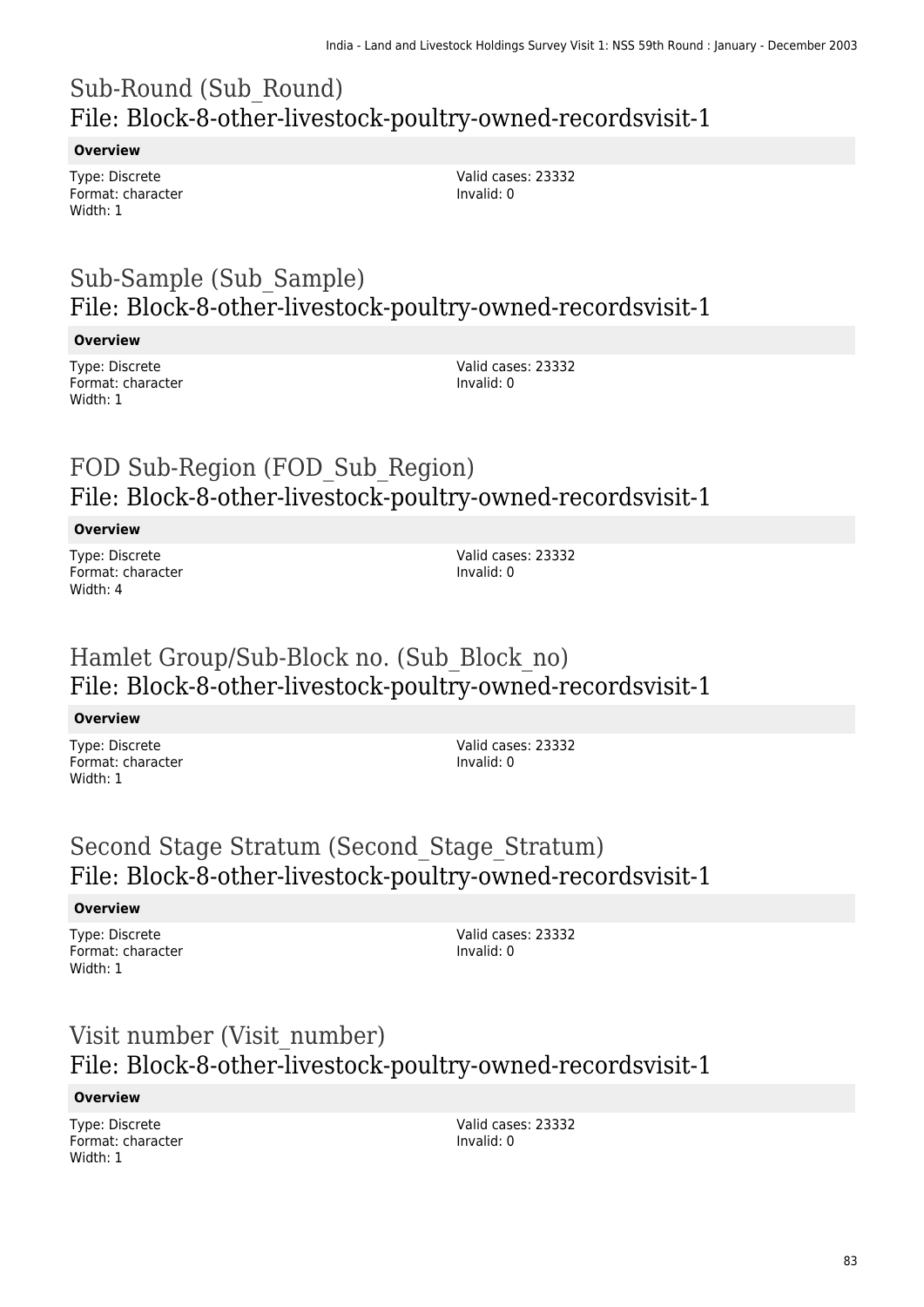## Sample HHS No. (HH\_slno) File: Block-8-other-livestock-poultry-owned-recordsvisit-1

#### **Overview**

Type: Discrete Format: character Width: 2

Valid cases: 23332 Invalid: 0

## No. of horse and pony (B8\_c1) File: Block-8-other-livestock-poultry-owned-recordsvisit-1

#### **Overview**

Type: Continuous Format: numeric Width: 2 Decimals: 0 Range: 0-35

Valid cases: 6234 Invalid: 17098 Minimum: 0 Maximum: 35 Mean: 0 Standard deviation: 0.5

#### **Interviewer instructions**

All the entries in this block will relate to the other livestock/poultry owned by the household on the date of survey irrespective of whether their possession rests with the household or not. All the livestock in the block will be counted irrespective of their age i.e., they may be young or adult. The number of different varieties of poultry and livestock, other than cattle and buffaloes, owned by the household on the date of survey will be collected in this block. However, pet animals will be excluded from the coverage of this block. The number of different varieties of large heads of livestock, other than cattle and buffaloes, will be recorded in columns (1) to (7). Besides yaks and mithuns, four different species of pack animals, viz. horses & ponies, mules, donkeys and camels, along with elephants are covered under 'other large heads'. Number of sheep, goats, pigs and rabbits owned by the household on the date of survey will be recorded in columns (8), (9), (10) and (11), respectively.

## No .of mule (B8\_c2) File: Block-8-other-livestock-poultry-owned-recordsvisit-1

#### **Overview**

Type: Continuous Format: numeric Width: 1 Decimals: 0 Range: 0-6

Valid cases: 6104 Invalid: 17228

#### **Interviewer instructions**

As given in c1

### No. of donkey (B8\_c3) File: Block-8-other-livestock-poultry-owned-recordsvisit-1

#### **Overview**

Type: Continuous Format: numeric Width: 1 Decimals: 0 Range: 0-6

**Interviewer instructions**

As given in c1

Valid cases: 6118 Invalid: 17214

84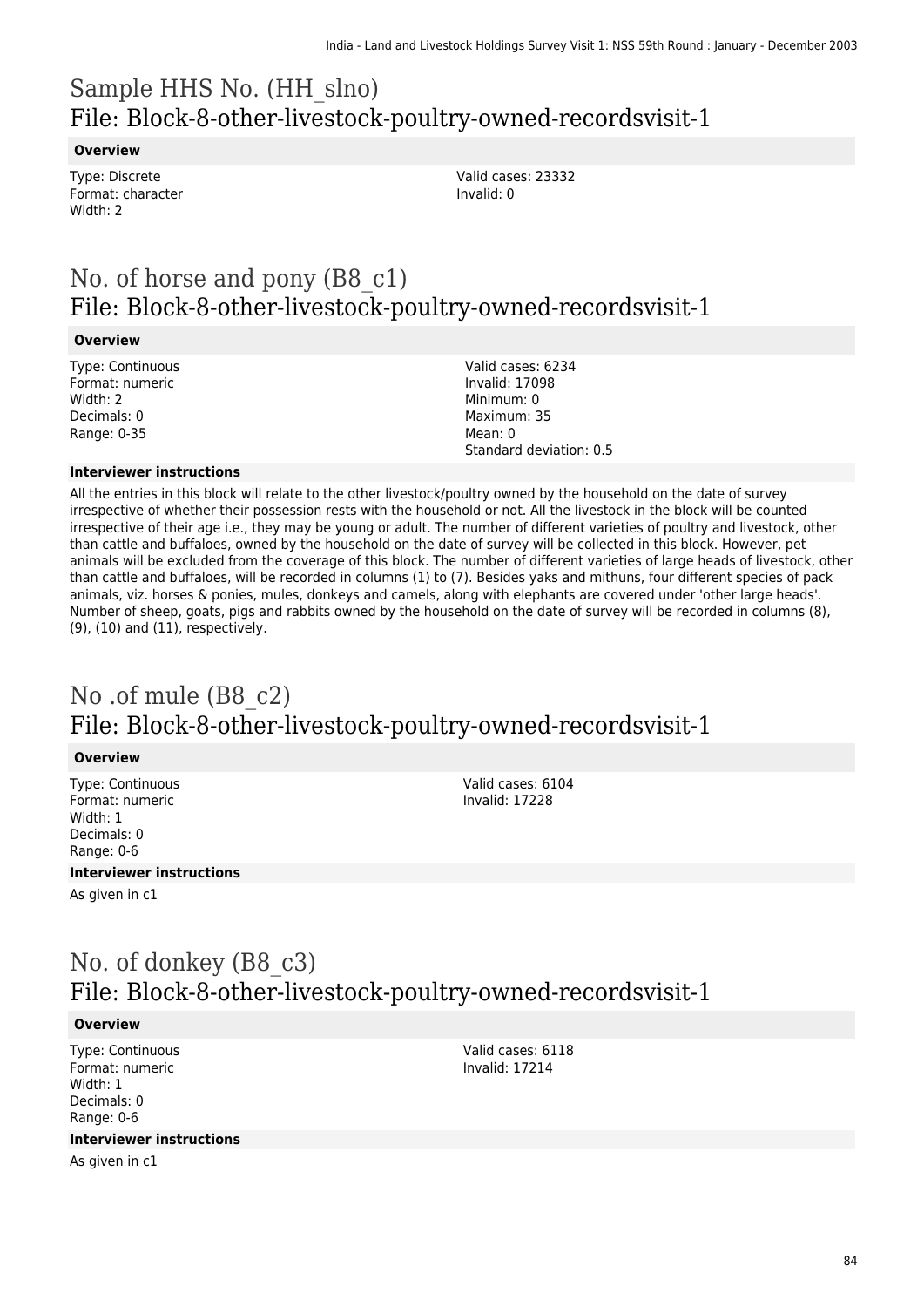## No. of camel (B8\_c4) File: Block-8-other-livestock-poultry-owned-recordsvisit-1

#### **Overview**

Type: Continuous Format: numeric Width: 1 Decimals: 0 Range: 0-7

**Interviewer instructions**

As given in c1

### No. of yak (B8\_c5) File: Block-8-other-livestock-poultry-owned-recordsvisit-1

#### **Overview**

Type: Continuous Format: numeric Width: 1 Decimals: 0 Range: 0-6

Valid cases: 6094 Invalid: 17238

Valid cases: 6141 Invalid: 17191

#### **Interviewer instructions**

As given in c1

### No. of mithun (B8\_c6) File: Block-8-other-livestock-poultry-owned-recordsvisit-1

#### **Overview**

Type: Continuous Format: numeric Width: 2 Decimals: 0 Range: 0-30

Valid cases: 6251 Invalid: 17081 Minimum: 0 Maximum: 30 Mean: 0.1 Standard deviation: 1

#### **Interviewer instructions**

As given in c1

## No. of elephant (B8\, c7) File: Block-8-other-livestock-poultry-owned-recordsvisit-1

#### **Overview**

Type: Continuous Format: numeric Width: 1 Decimals: 0 Range: 0-8

Valid cases: 6099 Invalid: 17233

#### **Interviewer instructions**

As given in c1

### No .of sheep (B8\_c8) File: Block-8-other-livestock-poultry-owned-recordsvisit-1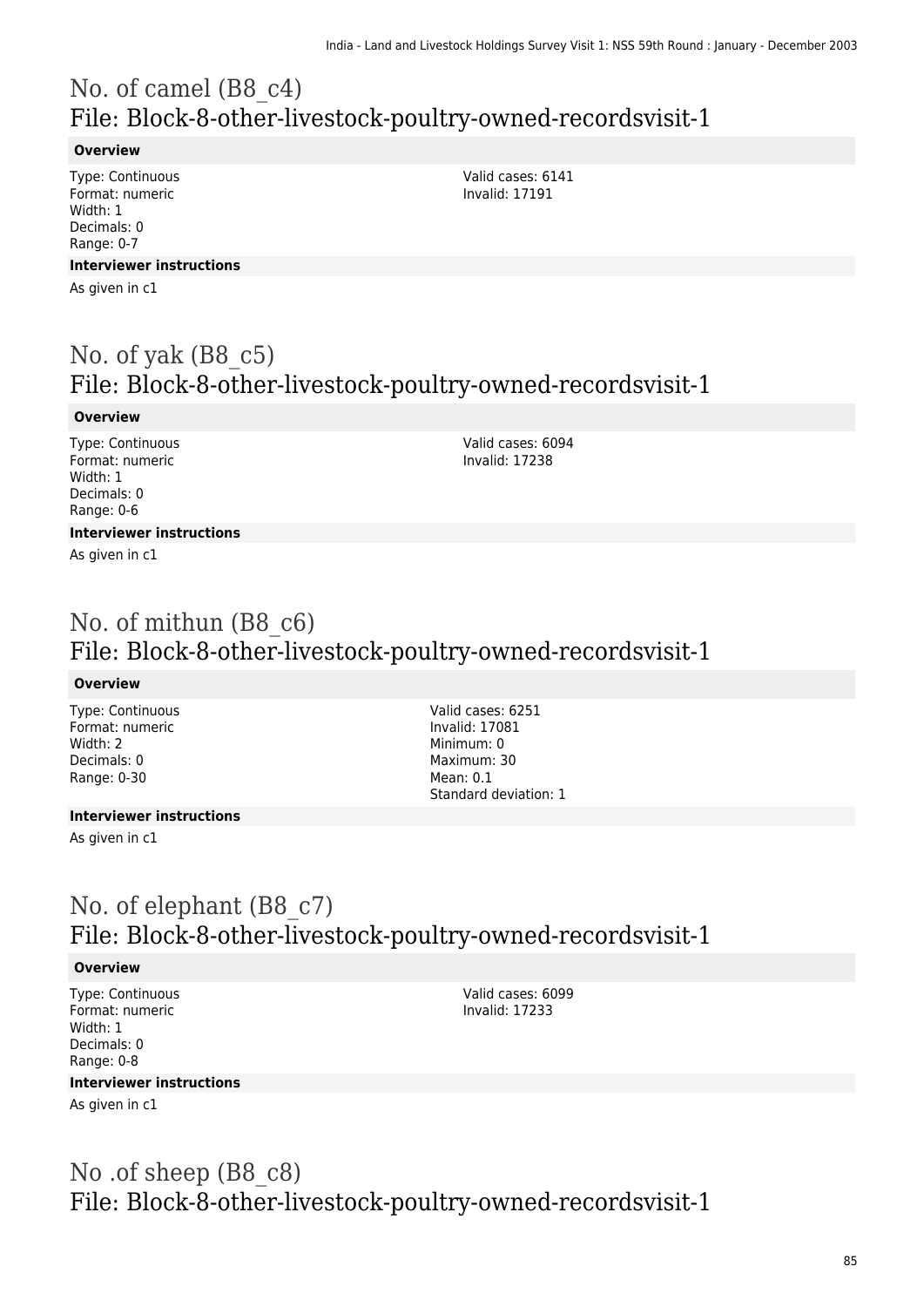## No .of sheep (B8\_c8) File: Block-8-other-livestock-poultry-owned-recordsvisit-1

#### **Overview**

Type: Continuous Format: numeric Width: 3 Decimals: 0 Range: 0-300

Valid cases: 7032 Invalid: 16300 Minimum: 0 Maximum: 300 Mean: 1.4 Standard deviation: 8

#### **Interviewer instructions**

As given in c1

### No. of goat (B8\_c9) File: Block-8-other-livestock-poultry-owned-recordsvisit-1

#### **Overview**

Type: Continuous Format: numeric Width: 3 Decimals: 0 Range: 0-300

Valid cases: 13618 Invalid: 9714 Minimum: 0 Maximum: 300 Mean: 2 Standard deviation: 4.4

#### **Interviewer instructions**

As given in c1

### No. of pig (B8\_c10) File: Block-8-other-livestock-poultry-owned-recordsvisit-1

#### **Overview**

Type: Continuous Format: numeric Width: 3 Decimals: 0 Range: 0-100

Valid cases: 8172 Invalid: 15160 Minimum: 0 Maximum: 100 Mean: 0.7 Standard deviation: 2.2

#### **Interviewer instructions**

As given in c1

### No. of rabbit (B8\_c11) File: Block-8-other-livestock-poultry-owned-recordsvisit-1

#### **Overview**

Type: Continuous Format: numeric Width: 2 Decimals: 0 Range: 0-16

#### **Interviewer instructions**

As given in c1

Valid cases: 6129 Invalid: 17203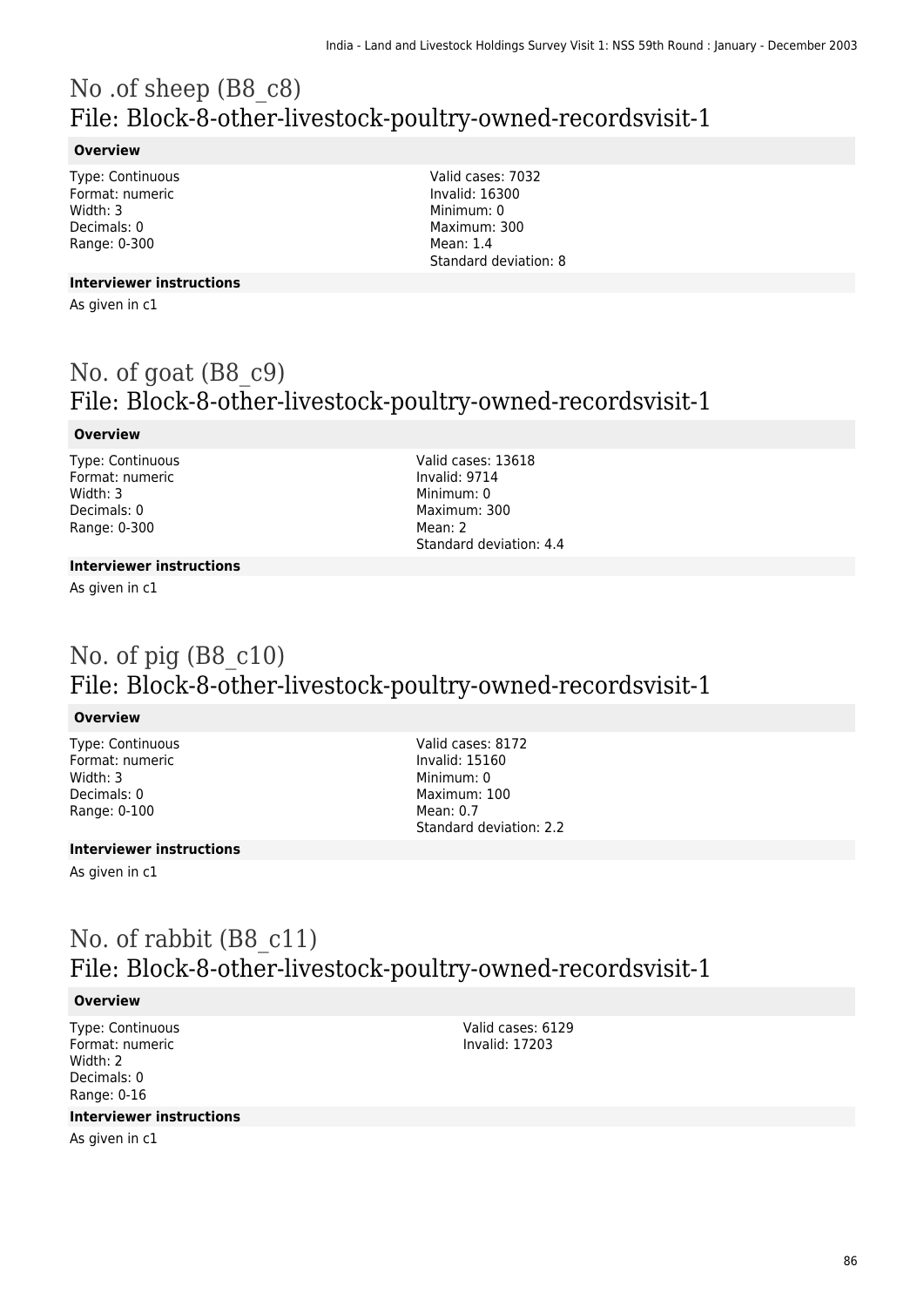## No.of deshi hen (B8\_c12) File: Block-8-other-livestock-poultry-owned-recordsvisit-1

#### **Overview**

Type: Continuous Format: numeric Width: 3 Decimals: 0 Range: 0-250

#### **Interviewer instructions**

Valid cases: 15065 Invalid: 8267 Minimum: 0 Maximum: 250 Mean: 2.3 Standard deviation: 4.4

Number of poultry will be collected separately for fowls, ducks and 'other birds'. The fowls are classified by their age, sex and breed into five classes. The number of fowls belonging to different classes, viz. hens 'deshi', hens 'improved', cocks 'deshi', cocks 'improved' and chickens, will be recorded in columns (12), (13), (14), (15) and (16), respectively.

### No.of improved hen (B8\_c13) File: Block-8-other-livestock-poultry-owned-recordsvisit-1

#### **Overview**

Type: Continuous Format: numeric Width: 4 Decimals: 0 Range: 0-3000

Valid cases: 6749 Invalid: 16583 Minimum: 0 Maximum: 3000 Mean: 2.3 Standard deviation: 54.3

#### **Interviewer instructions**

as given in c12

### No.of deshi cock (B8\_c14) File: Block-8-other-livestock-poultry-owned-recordsvisit-1

#### **Overview**

Type: Continuous Format: numeric Width: 2 Decimals: 0 Range: 0-28

Valid cases: 11463 Invalid: 11869 Minimum: 0 Maximum: 28 Mean: 1.1 Standard deviation: 1.7

#### **Interviewer instructions**

as given in c12

### No.of improved cock (B8\_c15) File: Block-8-other-livestock-poultry-owned-recordsvisit-1

#### **Overview**

Type: Continuous Format: numeric Width: 4 Decimals: 0 Range: 0-2500

Valid cases: 6537 Invalid: 16795 Minimum: 0 Maximum: 2500 Mean: 0.8 Standard deviation: 32.1

#### **Interviewer instructions**

as given in c12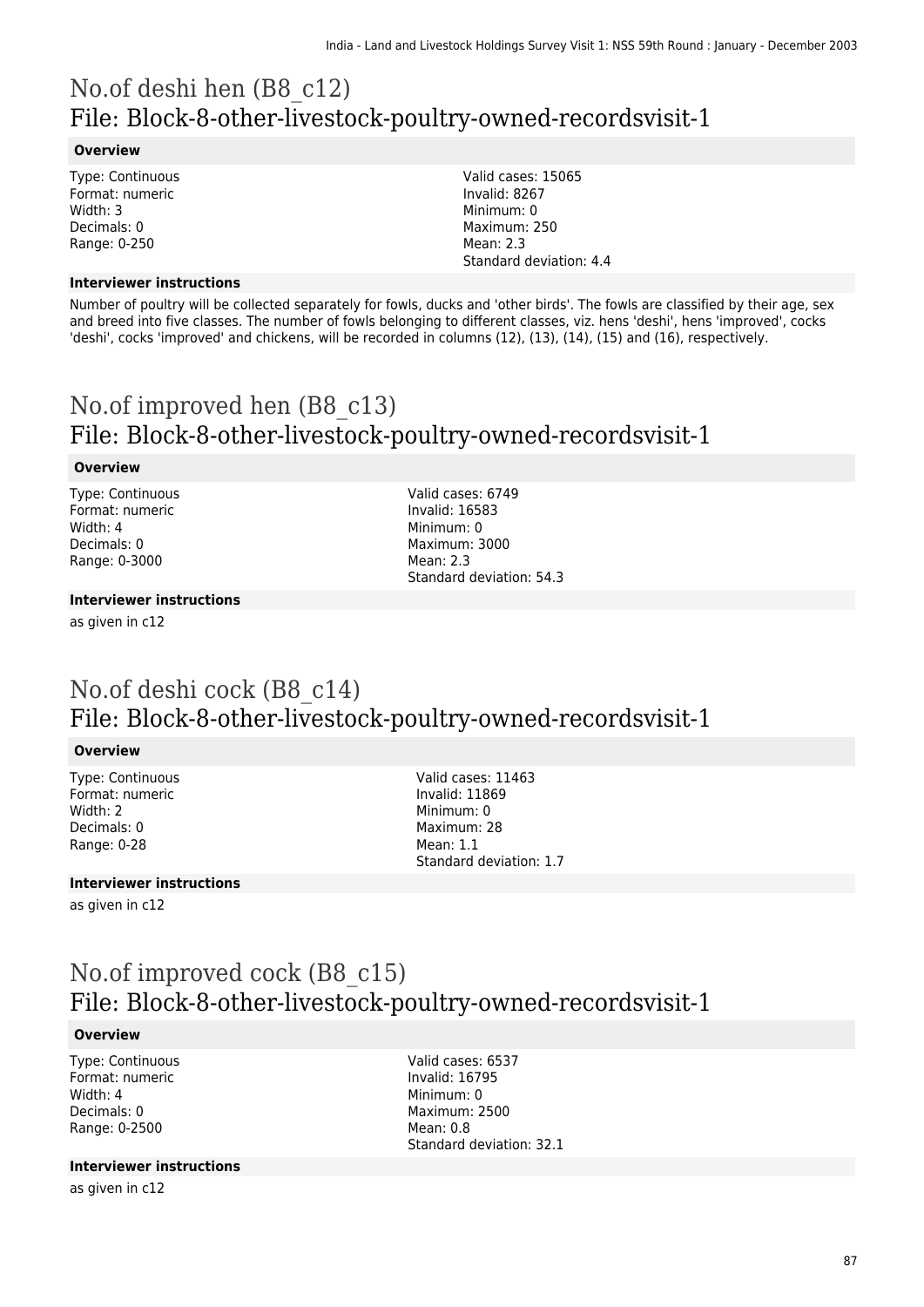## No.of chicken (B8\_c16) File: Block-8-other-livestock-poultry-owned-recordsvisit-1

#### **Overview**

Type: Continuous Format: numeric Width: 4 Decimals: 0 Range: 0-5000

Valid cases: 12072 Invalid: 11260 Minimum: 0 Maximum: 5000 Mean: 5.4 Standard deviation: 67.5

> Valid cases: 7898 Invalid: 15434 Minimum: 0 Maximum: 100 Mean: 1

Standard deviation: 2.8

#### **Interviewer instructions**

as given in c12

## No.of duck (B8\_c17) File: Block-8-other-livestock-poultry-owned-recordsvisit-1

#### **Overview**

Type: Continuous Format: numeric Width: 3 Decimals: 0 Range: 0-100

#### **Interviewer instructions**

The hens and cocks yet to start laying eggs or breeding will be treated as chickens for the purpose of the survey. Broiler chicken will also be accounted against chicken i.e. col.(16). The total number of ducks, whether male of female, will be recorded in column (17). The entry in column (17) will be the number of 'other poultry birds', viz. turkey, guinea fowls, etc., owned by the household on the date of survey.

### No.of other birds (B8\_c18) File: Block-8-other-livestock-poultry-owned-recordsvisit-1

#### **Overview**

Type: Continuous Format: numeric Width: 3 Decimals: 0 Range: 0-500

Valid cases: 7005 Invalid: 16327 Minimum: 0 Maximum: 500 Mean: 0.6 Standard deviation: 8.3

#### **Interviewer instructions**

as given in c17

### Multiplier sub-sample (wgt\_ss) File: Block-8-other-livestock-poultry-owned-recordsvisit-1

#### **Overview**

Type: Continuous Format: numeric Width: 9 Decimals: 2 Range: 4.5-111472.2 Valid cases: 23332 Invalid: 0 Minimum: 4.5 Maximum: 111472.2 Mean: 4743.6 Standard deviation: 5787.4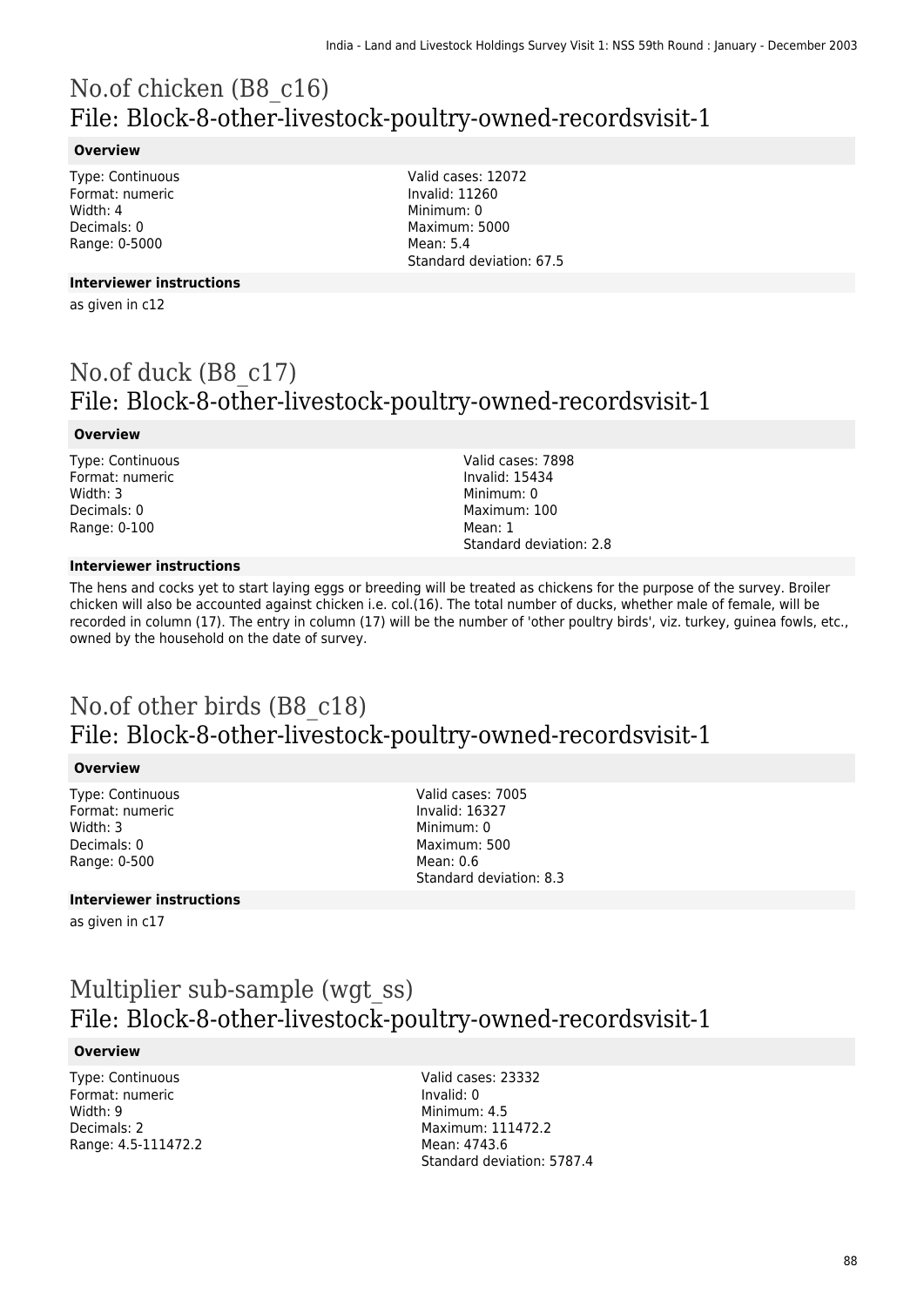## Multiplier combined (wgt\_combined) File: Block-8-other-livestock-poultry-owned-recordsvisit-1

#### **Overview**

Type: Continuous Format: numeric Width: 8 Decimals: 2 Range: 2.25-77758.48 Valid cases: 23332 Invalid: 0 Minimum: 2.3 Maximum: 77758.5 Mean: 2386.6 Standard deviation: 2996.6

## NSS (NSS) File: Block-8-other-livestock-poultry-owned-recordsvisit-1

#### **Overview**

Type: Continuous Format: numeric Width: 2 Decimals: 0 Range: 1-62

Valid cases: 23332 Invalid: 0 Minimum: 1 Maximum: 62 Mean: 7.2 Standard deviation: 4.5

### NSC (NSC) File: Block-8-other-livestock-poultry-owned-recordsvisit-1

#### **Overview**

Type: Continuous Format: numeric Width: 3 Decimals: 0 Range: 1-124

Valid cases: 23332 Invalid: 0 Minimum: 1 Maximum: 124 Mean: 14.3 Standard deviation: 9

### Multiplier posted (Wgt\_posted) File: Block-8-other-livestock-poultry-owned-recordsvisit-1

#### **Overview**

Type: Continuous Format: numeric Width: 8 Decimals: 0 Range: 450-11147220

Valid cases: 23332 Invalid: 0 Minimum: 450 Maximum: 11147220 Mean: 474361 Standard deviation: 578736.1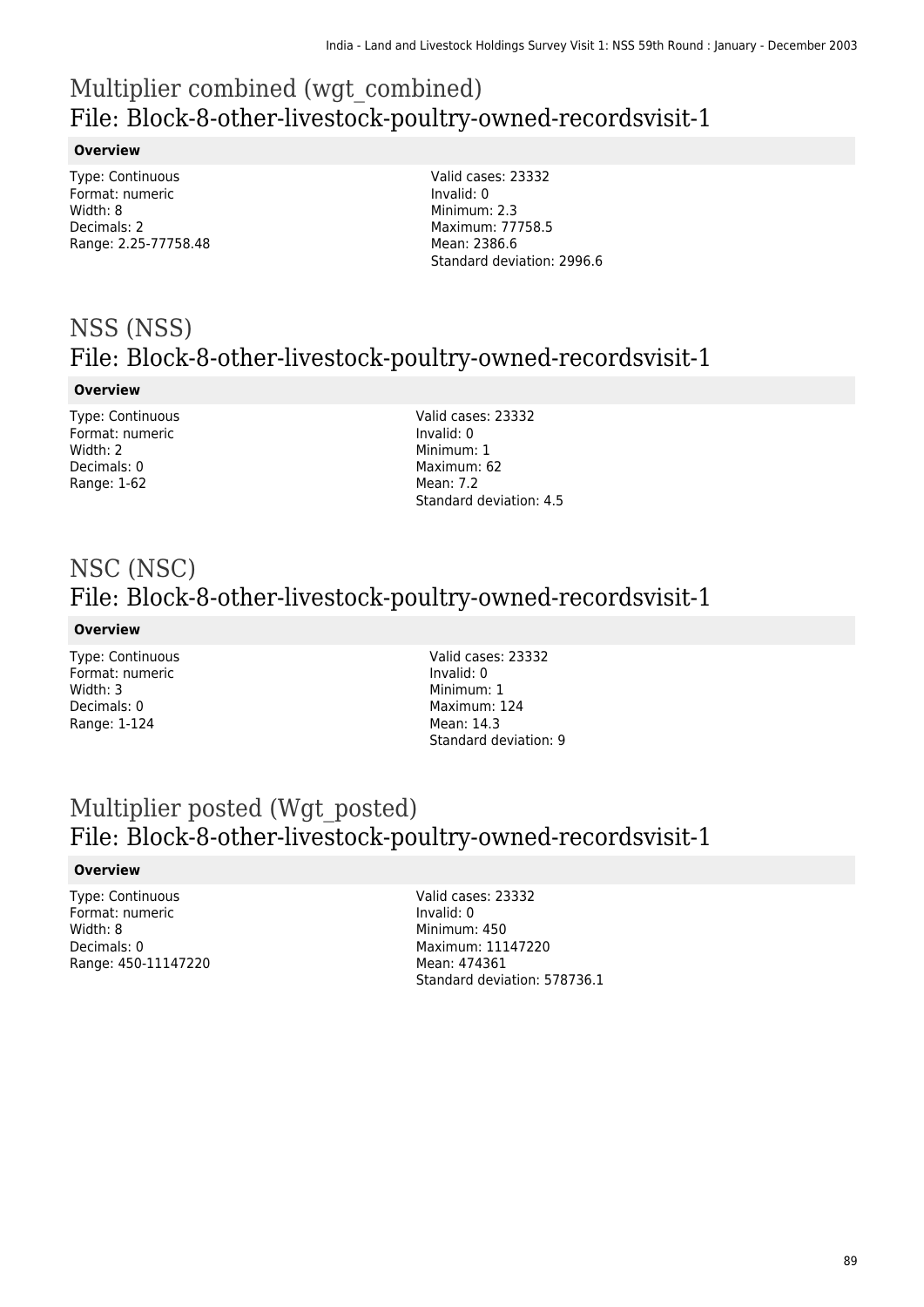# **Documentation**

### **Questionnaires**

### **HOUSEHOLD SCHEDULE 18.1 : LAND AND LIVESTOCK HOLDINGS Visit-1**

Title HOUSEHOLD SCHEDULE 18.1 : LAND AND LIVESTOCK HOLDINGS Visit-1 Author(s) NSSO Country India Language English Filename Schedule-NSS59-Sch18dot1 visit-1.pdf

### **Reports**

### **Livestock Ownership Across Operational Land Holding Classes in India, 2002-03**

Title Livestock Ownership Across Operational Land Holding Classes in India, 2002-03 Author(s) NSSO Country India Language English Filename Report no-493-NSS59R-sch18.pdf

### **IHSN study report NSS 59R Sch18.1 visit-1 generated using IHSN tools**

Title IHSN study report NSS 59R Sch18.1 visit-1 generated using IHSN tools Country India Language English Filename IHSN Study Report-NSS59R-Schedule 18.1 visit-1.pdf

### **Technical documents**

### **Note on Sample Design and Estimation Procedure of NSS 59 round**

Title Note on Sample Design and Estimation Procedure of NSS 59 round Author(s) NSSO Country India Language English Filename Estimation Procedure-NSS59R.pdf

### **Other materials**